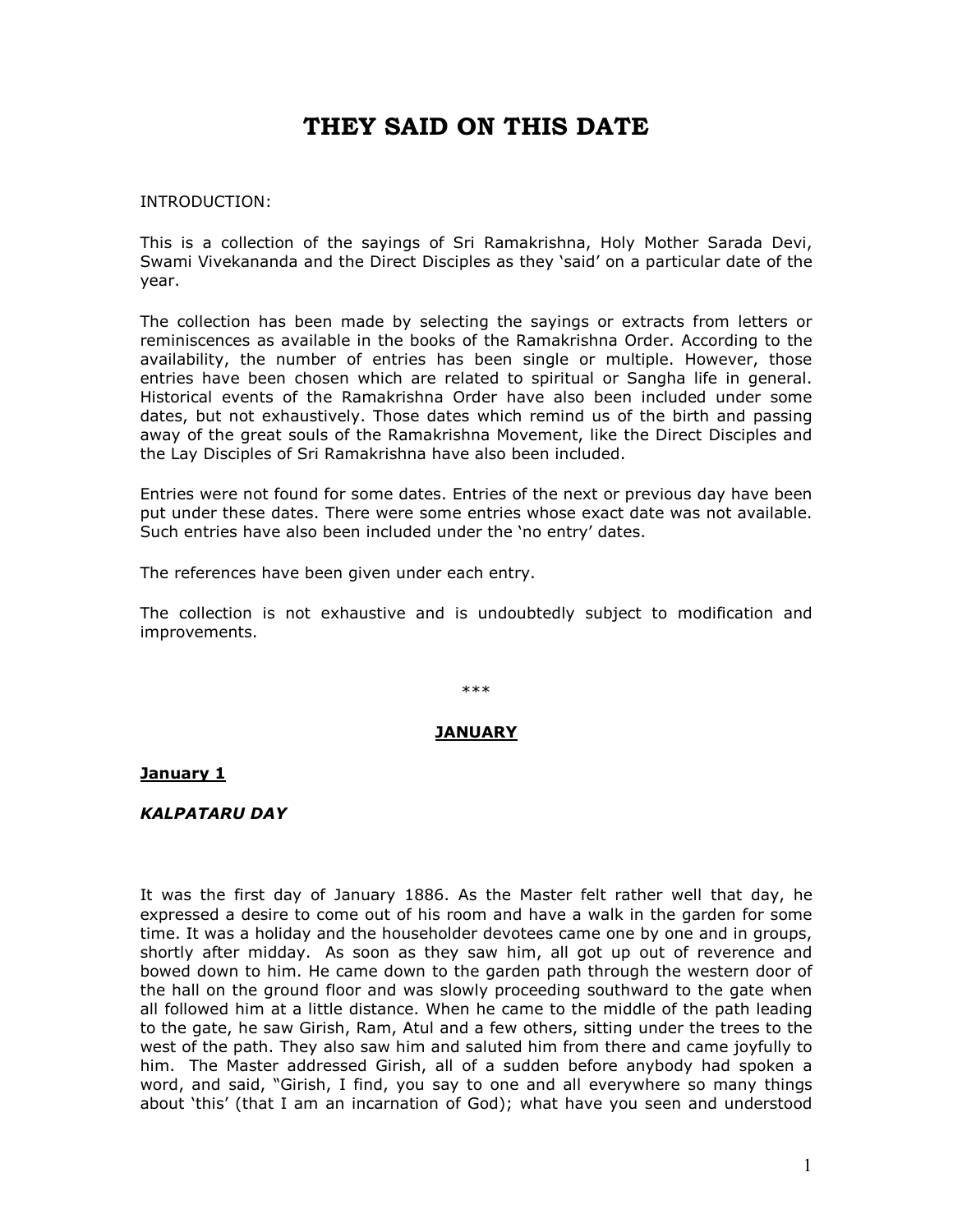(about me) to make you do so?" Girish remained completely unmoved, and kneeling down on the ground near the Master's feet, said in a choked voice with his hands folded and face turned upwards, "What more can I say of Him, whose greatness Vyasa and Valmiki could not find words to express?" The Master was charmed at the fervent utterance of Girish, and blessing all the devotees assembled there through their representative Girish, said, "What more shall I say to you? May you all be blessed with the spiritual awakening." Beside himself with love and compassion for the devotees, hardly had he said those few words, he entered into Bhavasamadhi. Those words of profound blessing, untouched by the slightest tinge of the ego-sense, directly entered the devotees' hearts, where they raised high billows of bliss. They forgot time and space, forgot the disease of the Master, forgot their previous determination of not to touch him till he recovered, and were aware only that an extraordinary divine Being, out of sympathy for them in their plight, feeling excruciating pain at their misery and overflowing with compassion for them, had come down from heaven and called them affectionately to Him for giving protection, like a mother sheltering her children. They became eager to bow down to him and take the dust of his feet; and filling the quarters with the cries of "Victory to Ramakrishna", began saluting him.

(p.1023-4, Vol-2, Sri Ramakrishna The Great Master)

# **January 2**

On  $2^{nd}$  January 1899, the monastery was moved from the rented Nilambar Mukherji's house to Belur Math.

(p.148, God Lived with Them)

One should not harbor malice towards any person or opinion…A devotee can know everything when God's grace descends on him. If you but realize Him, you will be able to know all about Him. Constantly you have to chant the name and glories of God and give up worldly thoughts as much as you can. You will feel restless for God when your heart becomes pure and your mind free from attachment to the things of the world. Then alone will your prayer reach God. The thing is that one must love God. Through intense love one attains the vision of Him. The attraction of the husband for the chaste wife, the attraction of the child for its mother, the attraction of worldly possessions for the worldly man – when a man can blend these three into one, and direct it all to God, then he gets the vision of God.

(p.374, The Gospel of Sri Ramakrishna, Sri Ramakrishna's advice to Jaygopal Sen on 2nd January 1884)

#### January 3

Swami Turiyananda was born on 3 January 1863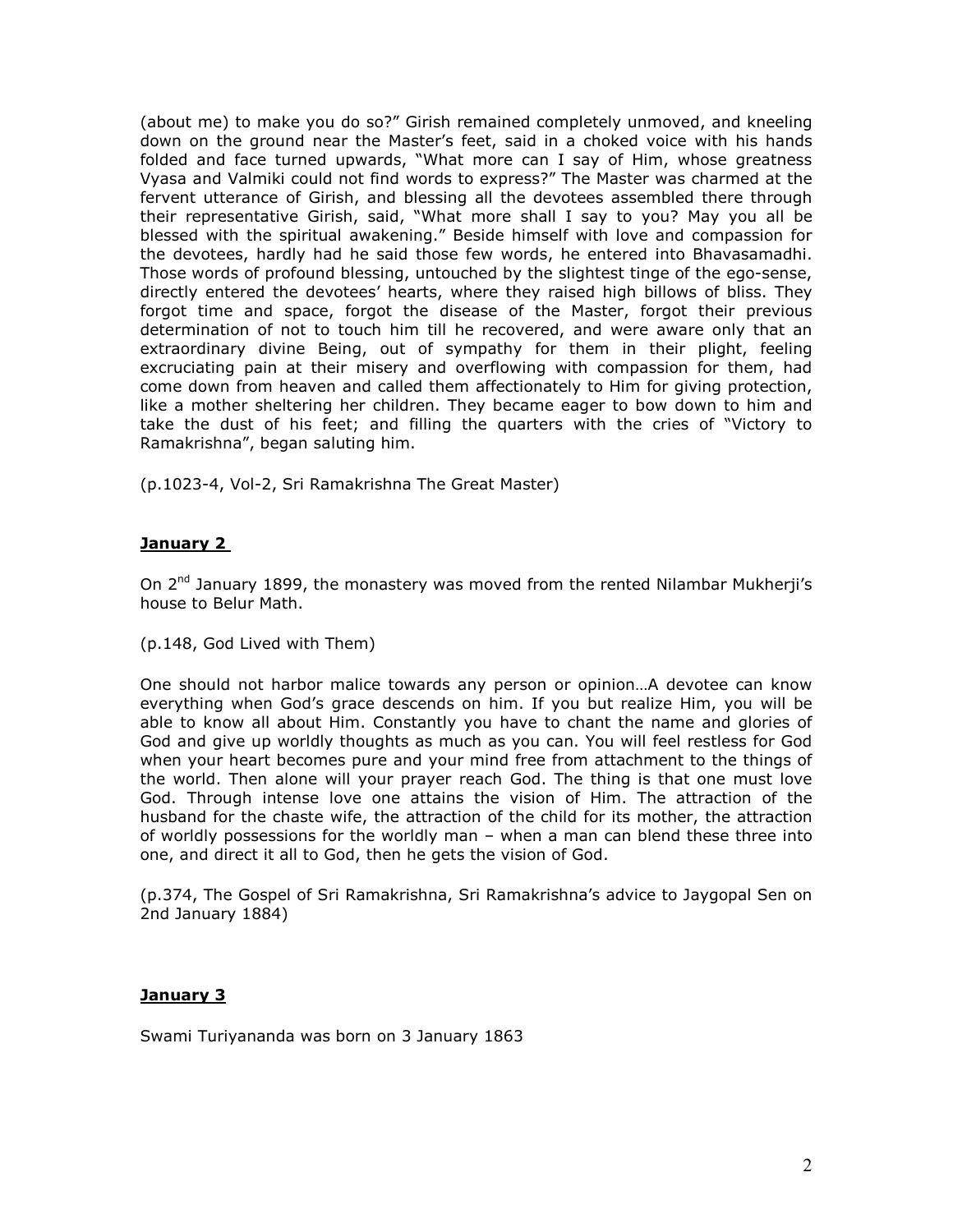One day at Cossipore Harinath (Swami Turiyananda) asked, "Sir, how are you?" The Master replied: "Oh, I am in great pain. I cannot eat anything, and there is an unbearable burning in my throat." Harinath knew that a knower of Brahman is beyond the pairs of opposites, pleasure and pain. He understood that the Master was testing him, so he said to him humbly, "Sir, whatever you may say, I see you as an infinite ocean of bliss." At this, Sri Ramakrishna said with a smile, "This rascal has found me out."

(p.364, God Lived With Them)

Liberated souls do not acknowledge the results of past karma in their lives, although outwardly these do seem to exit. This is because the effects of karma in past lives arise from body consciousness. Devotees abide by the will of God, so they do not use the word prarabdha.

(p. 177, Spiritual treasures, Swami Turiyananda's letter to Bihari Babu dt. 3 January 1917)

# January 4

The Lord is living. He is like a blazing flame. You may be ignorant, but your ignorance will be totally burnt away when you pray with great earnestness. The Lord is very kind. He has taken a human form for the good of humanity. Keep thinking like this. You will soon begin to feel his presence within yourself. You will also get peace of mind. If holy men are kind to you, you feel the presence of the Lord within yourself. You also have peace of mind.

(p. 140, Letters For Spiritual Seekers, Swami Shivananda's letter dt 4 January 1918)

There are certain qualities that may be turned as divine. They are faith, love, devotion, knowledge, renunciation, compassion, and so on. I want you to be worthy of them. The son automatically inherits his father's property. What he needs to know is the nature of that property. When I pray, I merely pray that the Lord may kindly let you know what that property is like.

 (p.147-8, Letters For Spiritual Seekers, Swami Shivananda's letter dated 4 January 1919)

### January 5

As long as a man has desires, there is no end to his transmigration. It is the desires alone that make him take one body after another. There will be rebirth for a man if he has even the desire to eat a piece of sweetmeat. It is for this reason that a variety of foodstuffs are brought to Belur Math. Desire may be compared to a minute seed. It is like a big banyan tree growing out of a seed, which is no bigger than a dot. Rebirth is inevitable as long as one has desires. Only one or two out of many men can be found who are free from all desires. Though one gets a new body on account of desires, yet one does not completely lose spiritual consciousness if one has to one's credit merits from previous births.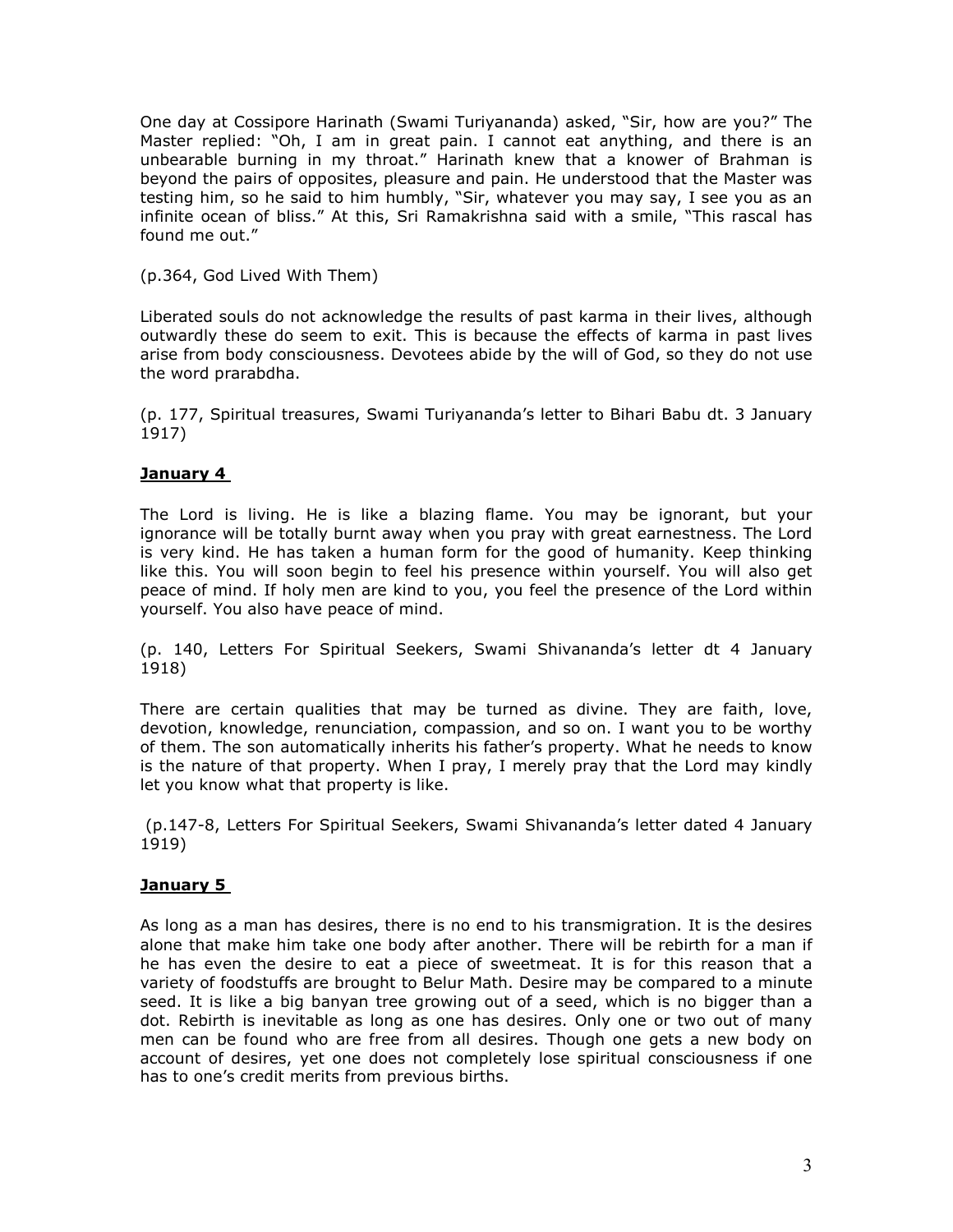(p.89, The Gospel of Holy Mother, The Holy Mother's advice on 5th January 1910)

### January 6

"Skill in action is called yoga." This means that the same action, when it is done ordinarily, becomes the source of bondage; and when this action is done in the proper spirit, it purifies the mind and eventually destroys bondage. Thus it becomes yoga. For instance, work done with attachment leads to bondage; and when the same work is done with non-attachment, it becomes the cause of liberation. This attitude of attachment springs from yoga. Therefore, this very skill is called yoga.

(p. 194, Spiritual Treasures, Swami Turiyananda's letter to Phani dt 6th January 1919)

# January 7

The first Hindu temple in the Western World was dedicated at San Francisco on 7 January 1906

Trigunatita planned the temple himself, combining ideas from a Hindu Temple, a Christian church, a Moslem mosque, and an American residence. Regarding the future of the temple, Trigunatita said, "I shall not live to enjoy; others will come later who will enjoy"; and, referring to his own participation, he boldly proclaimed: "Believe me, if there is the least tinge of selfishness in building this temple, it will fall; but if it is the Master's work, it will stand." It is amazing that the terrible earthquake and fire of 1906, which destroyed much of San Francisco, did no damage to the temple.

(p.504, God Lived with Them)

#### January 8

The ideal of all education, all training, should be this man - making. But, instead of that, we are always trying to polish up the outside. What use in polishing up the outside when there is no inside? The end and aim of all training is to make the man grow. The man who influences, who throws his magic, as it were, upon his fellow beings, is a dynamo of power, and when that man is ready, he can do anything and everything he likes; that personality put upon anything will make it work.

(p.15, V.2, Complete Works of Swami Vivekananda, Swamiji's lecture on "The Powers of The Mind" delivered at Los Angeles on 8 January 1900)

#### January 9

Never mind anything! Push it on! Begin to contribute articles, all of you who can. It won't do merely to sit idle. You have done a heroic deed! Bravo! Those who falter and vacillate will lag behind, and you will jump straight on top of all! Those that are working for their own salvation will neither have their own nor that of others. Let the commotion that you make be such as to resound to the world's end. There are people who are ready to pick holes in everything, but when it comes to the question of work, not a scent of them can be had! To work! -- as far as in you lies! Then I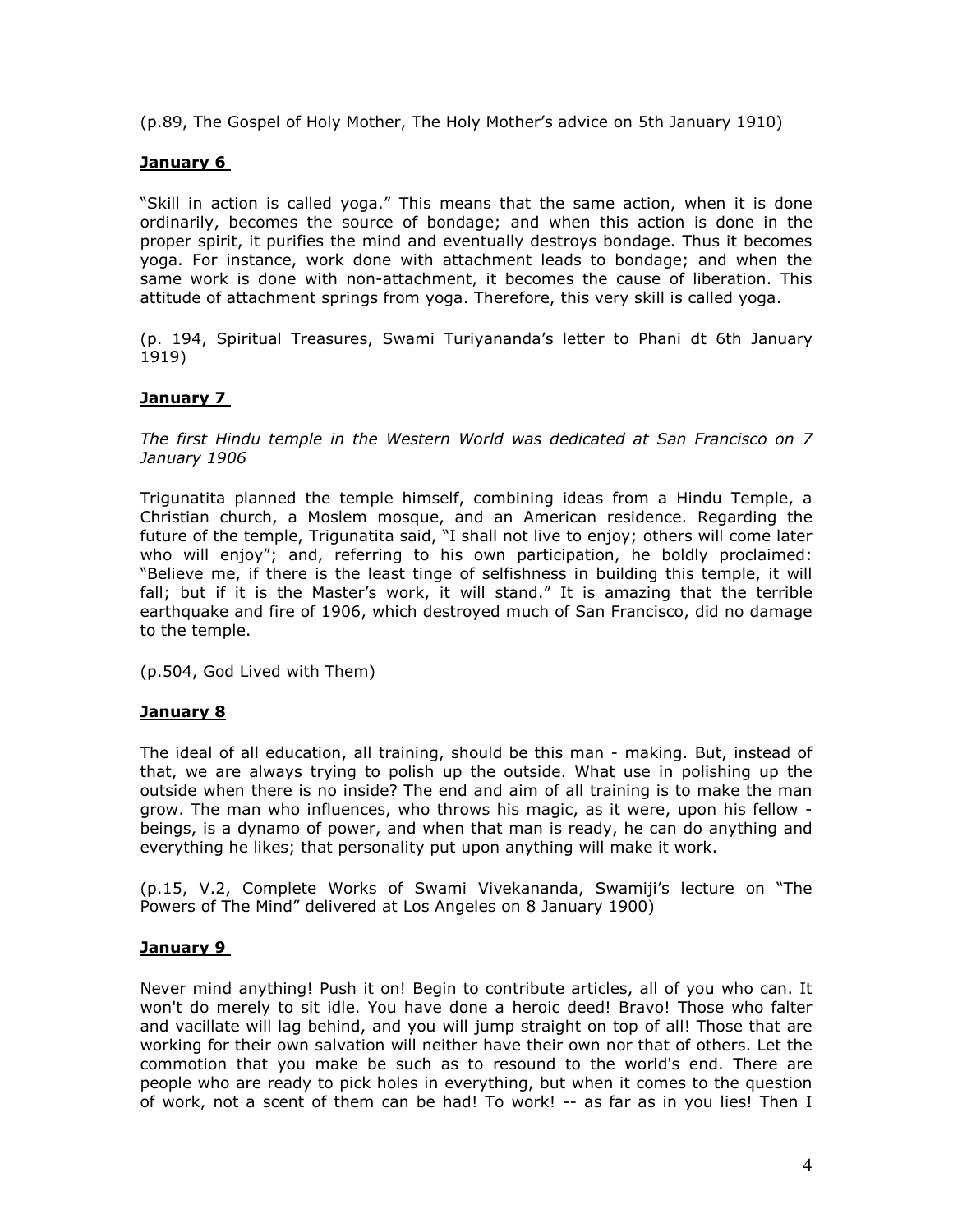shall go to India and move the whole country. What fear! "Even a snake loses its venom if it is insisted that it has none." These people will go on the negative track, till they are actually reduced to nothing! .

(p.356, V.6, Complete Works of Swami Vivekananda, Swamiji's letter to Swami Trigunatitananda dt. January 1896)

### January 10

Swami Trigunatitananda left his body on 10 January 1915

Swamiji on Trigunatita: -"Trigunatita has given up his spiritual practices, his meditation and everything, to carry out my orders, and he has set himself to work. Is it a matter of small sacrifice? He will not stop short of success! The Master is our center. Each one of us is a ray of that light-centre. So Trigunatita has started the work by worshipping the Master-he did the right thing…Tell him when you go that I am exceedingly delighted with his work. Give him my loving blessings."

(p.501-2, God Lived With Them)

### January 11

In future do not pay any heed to what people say either for or against you or me. Work on, be lions; and the Lord will bless you. I shall work incessantly until I die, and even after death I shall work for the good of the world. Truth is infinitely more weighty than untruth; so is goodness. If you possess these, they will make their way by sheer gravity. You must always remember that every nation must save itself; so must every man; do not look to others for help. Through hard work here, I shall be able now and then to send you a little money for your work; but that is all. If you have to look forward to that, better stop work. Know also that this is a grand field for my ideas, and that I do not care whether they are Hindus or Mohammedans or Christians, but those that love the Lord will always command my service. . . . I like to work on calmly and silently, and the Lord is always with me. Follow me, if you will, by being intensely sincere, perfectly unselfish, and, above all, by being perfectly pure. My blessings go with you. In this short life there is no time for the exchange of compliments. We can compare notes and compliment each other to our hearts' content after the battle is finished. Now, do not talk; work, work, work! There is too much talk, talk, talk! We are great, we are great! Nonsense! We are imbeciles; that is what we are! This hankering after name and fame and all other humbugs -- what are they to me? What do I care about them? I should like to see hundreds coming to the Lord! Where are they? I want them, I want to see them. You must seek them out. You only give me name and fame. Have done with name and fame; to work, my brave men, to work! You have not caught my fire yet -- you do not understand me! You run in the old ruts of sloth and enjoyments. Down with all sloth, down with all enjoyments here or hereafter. Plunge into the fire and bring the people towards the Lord. That you may catch my fire, that you may be intensely sincere, that you may die the heroes' death on the field of battle -- is the constant prayer of Vivekananda.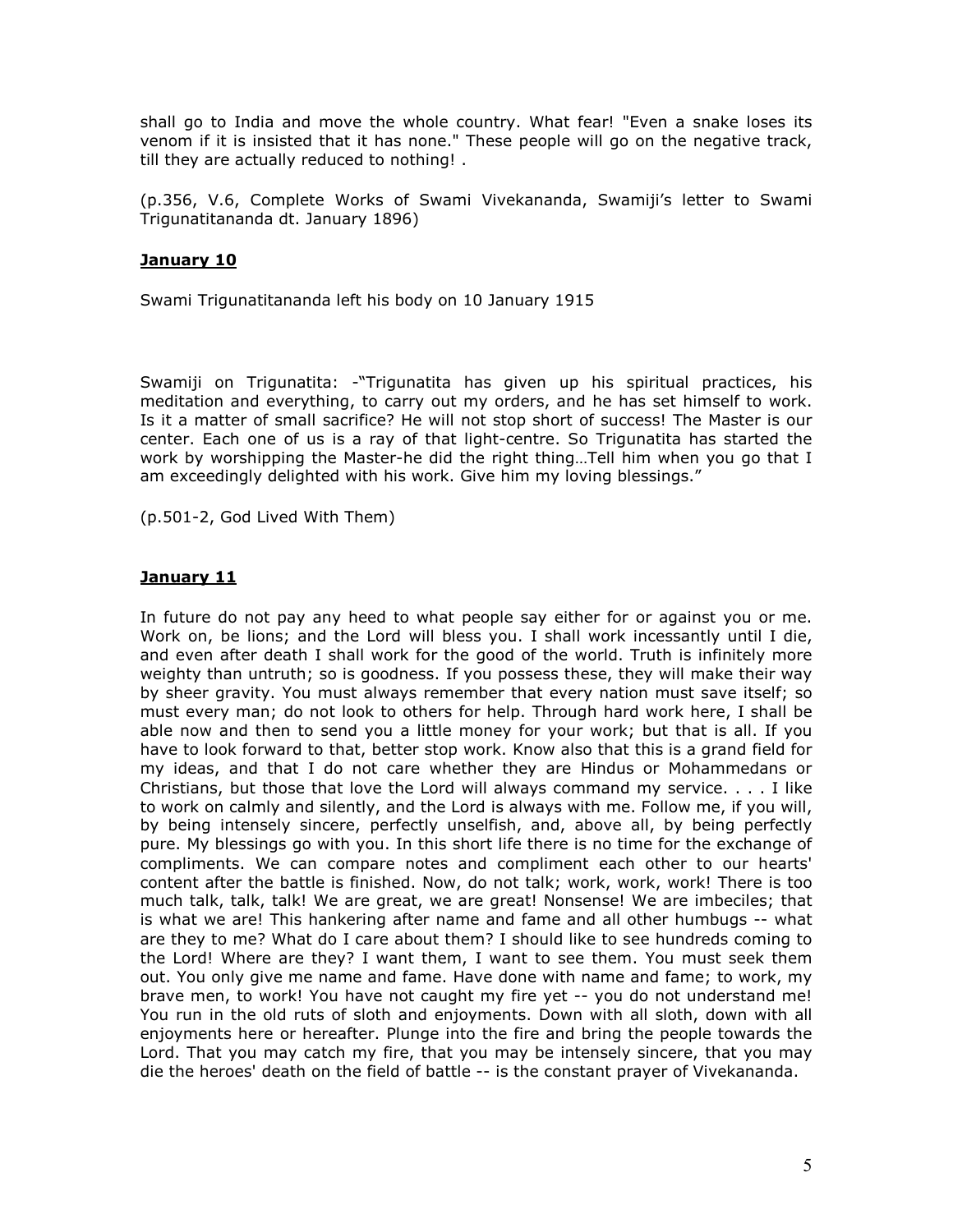(p. 64-66, V.5, Complete Works of Swami Vivekananda, Swamiji's letter to G G Narasimhachariar dt. 11 January 1895)

# January 12

Swamiji was born on 12 January 1863.

 One night Bhuvaneshwari had a vivid dream. She had spent the day in the shrine and, as evening deepened into night, she fell asleep. The household was hushed in silence and rest. Then in the highest heavens the hour struck--the time had come for the pious woman to receive the special grace of the Lord. In her dream she saw the Lord Shiva rouse Himself from His meditation and take the form of a male child who was to be her son. She awoke. Could this ocean of light in which she found herself bathed be but a dream? Shiva! Shiva! Thou fulfillest in various ways the prayers of Thy devotees! From the inmost soul of Bhuvaneshwari a joyous prayer welled up, for she was confident that her long months of supplication were over and that the vision was an announcement that her prayers were to be answered. Her faith was justified; for in due course a son was born to her. The light of the world dawned for the first time upon the future Swami Vivekananda on Monday, January 12, 1863. It was the holy morning hour--33 minutes and 33 seconds after six, a few minutes before sunrise.

(p.11, V.1, The Life of Swami Vivekananda)

I have a message to give, let me give it to the people who appreciate it and who will work it out. What care I who takes it? "He who doeth the will of my Father," is my own. . . .

My name should not be made prominent; it is my ideas that I want to see realised. The disciples of all the prophets have always inextricably mixed up the ideas of the Master with the person, and at last killed the ideas for the person. The disciples of Shri Ramakrishna must guard against doing the same thing. Work for the idea, not the person. The Lord bless you.

(p. 67-8, V.5, Complete Works of Swami Vivekananda, Swamiji's letter to Alasinga dated 12th January 1895)

### **January 13**

Swami Brahmananda became the President of Ramakrishna Order on 13-01-1901

One morning at Belur Math, these rules of the Ramakrishna Order were read aloud in Swami Brahmananda's room. The revered Swami was seated on his small cot absorbed in deep meditation. Swami Shuddhananda was the reader. When the reading was over, Brahmananda said: 'Swamiji did not utter these rules from the physical plane; he raised his mind to a higher realm and then gave dictation and Tarak-Da wrote them down. He delineated them with a view to spreading the ideas and ideals of Sri Ramakrishna and for the good of humanity. Everyone, whether man or woman, rich or poor, high or low, has an equal right to the spiritual heritage and service of Sri Ramakrishna. Blessed is he who serves the Master and follows his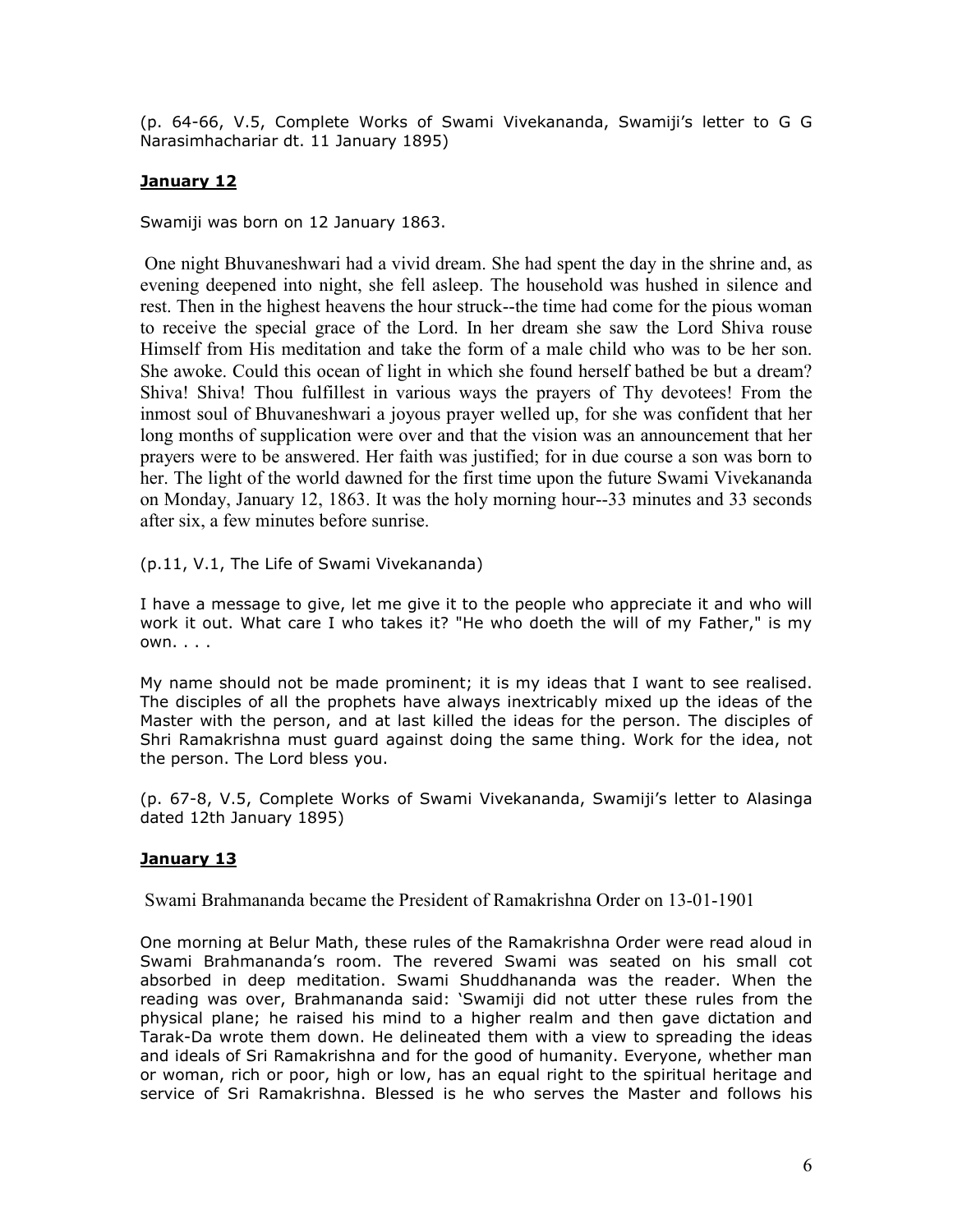teachings.! Accept those instructions of Swamiji with candid faith; practice them in your lives and spread them in all directions. As a result you will see that the evil influence of the Dark Age will diminish and the Golden Age will come in sight.' When asked to make some rules for the young monks, he replied: "Swamiji has already made the rules for us. We do not need to add any new ones. Add more love, attain more devotion, and help others to move towards the ideal of God."

(p.96-7, God Lived With Them)

# January 14

CONSECRATION OF SRI RAMAKRISHNA'S NEW TEMPLE AT BELUR MATH

 On Friday, 14 January 1938, Swami Vijnanananda got up early in the morning and put on a new ochre cloth. He sat quietly in his chair, waiting for the auspicious moment. He said to his attendant: "When I shall install the Master in the new temple, I shall say to Swamiji: 'Your consecrated deity has now been installed in the temple you planned, you said that you would watch from on high. Please see now that the Master is seated in the new temple.'" He said later, "Then I vividly saw Swamiji, Rakhal Maharaj, Mahapurush Maharaj, Sarat Maharaj, Hari Maharaj, Gangadhar Maharaj, and others standing in the southwest corner watching the consecration ceremony."

(p.619, God Lived With Them)

UDBODHAN MAGAZINE WAS STARTED ON 14<sup>th</sup> January 1899.

### January 15

The very existence of everything is God. Existence cannot be non existence. The Gita says, "The unreal never is. The Real never ceases to be." This is the gospel truth. There is no reason that one cannot realize God. It is possible if one has intense longing, right efforts, perseverance, and a true guru…One can test the greatness of a person by observing his small actions or behavior. A straw best shows how the wind blows.

(p.203, Spiritual Treasures, Swami Turiyananda's letter dated  $15<sup>th</sup>$  January 1920)

### January 16

The Consciousness of Sri Ramakrishna was the consciousness of Ishvara (God) and not of the jiva. According to Advaita Vedanta, the jiva can attain the knowledge of his identity with Brahman by removing his ignorance through spiritual practices culminating in Samadhi. Yet, despite all imaginable efforts, the jiva can never become Ishvara. He who is Ishvara is eternally the Ishvara. Even when he assumes a human body and appears like a jiva, he remains the same Ishvara and does not become the jiva.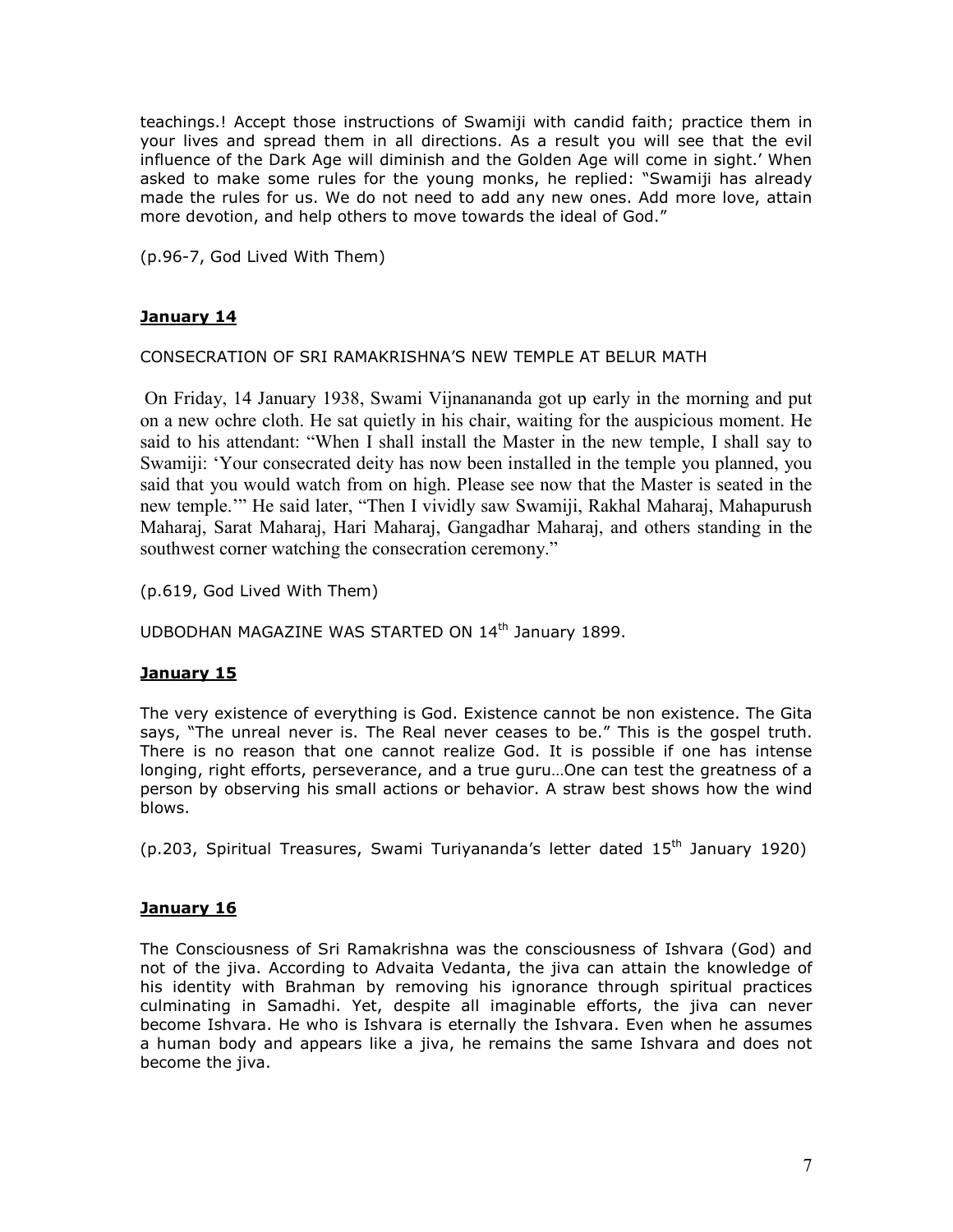(p.205, Letters For Spiritual seekers, Swami Shivananda's letter to Ramesh dated 16 January 1920)

God has the nature of a child. Some beg but He does not give them, while others do not want but He asks them to accept. Perhaps the latter had many meritorious acts to their credit in their past births. Therefore God's grace descends on them.

(p.114, The Gospel of Holy Mother, Mother's advice to a disciple on 16th January 1912)

### January 17

Don't be afraid. What work do you expect from men of little hearts? -- Nothing in the world! You must have an iron will if you would cross the ocean. You must be strong enough to pierce mountains. I am coming next winter. We shall set the world on fire -- let those who will, join us and be blessed, and those that won't come, will lag behind forever and ever; let them do so. You gird up your loins and keep yourself ready. . . . Never mind anything! In your lips and hands the Goddess of Learning will make Her seat; the Lord of infinite power will be seated on your chest; you will do works that will strike the world with wonder.

(p.297, V.6, complete Works of swami Vivekananda, Swamiji's letter to Swami Trigunatita dated 17th January 1895)

### January 18

Those who seek truth sincerely will surely hold on to it. "Truth alone triumphs, not falsehood!" Truth will be crowned with victory and what is false or counterfeit will be blown away by the wind of truth. Know for certain that those who are sincerely seeking God, the embodiment of Truth, will undoubtedly be led by Him along the right path. They have no reason to be afraid.

(p.29, For Seekers of God, Swami Shivananda's words on 18th January 1927)

#### January 19

We now see that all the various forms of cosmic energy, such as matter, thought, force, intelligence and so forth, are simply the manifestations of that cosmic intelligence, or, as we shall call it henceforth, the Supreme Lord. Everything that you see, feel, or hear, the whole universe, is His creation, or to be a little more accurate, is His projection; or to be still more accurate, is the Lord Himself. It is He who is shining as the sun and the stars, He is the mother earth. He is the ocean Himself. He comes as gentle showers, He is the gentle air that we breathe in, and He it is who is working as force in the body. He is the speech that is uttered; He is the man who is talking. He is the audience that is here. He is the platform on which I stand, He is the light that enables me to see your faces. It is all He. He Himself is both the material and the efficient cause of this universe, and He it is that gets involved in the minute cell, and evolves at the other end and becomes God again. He it is that comes down and becomes the lowest atom, and slowly unfolding His nature, rejoins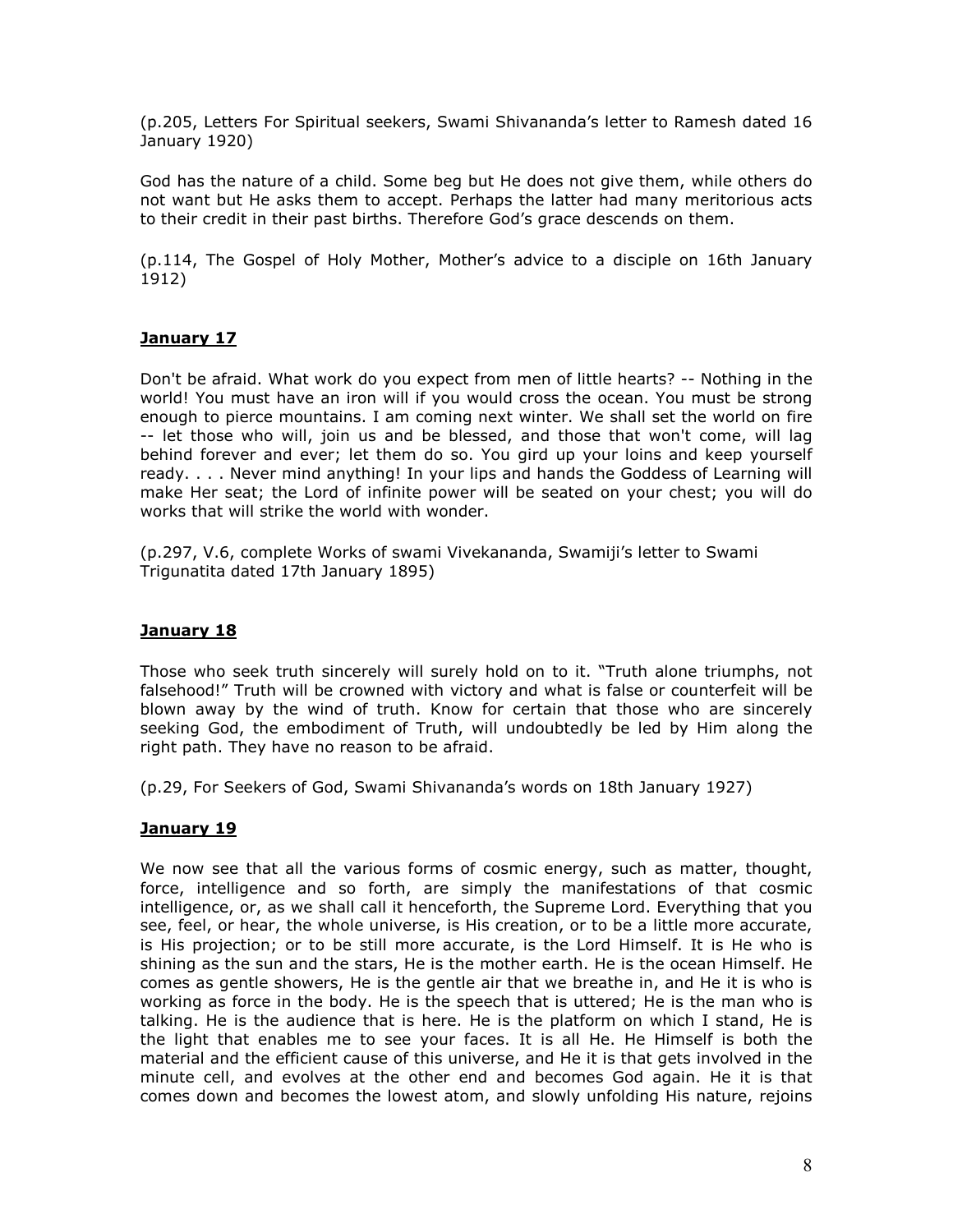Himself. This is the mystery of the universe. "Thou art the man, Thou art the woman, Thou art the strong man walking in the pride of youth, Thou art the old man tottering on crutches, Thou art in everything. Thou art everything, O Lord." This is the only solution of the Cosmos that satisfies the human intellect. In one word, we are born of Him, we live in Him, and unto Him we return.

(p.211, V.2, Complete Works of swami Vivekananda, Swamiji's lecture on "The Cosmos-The Macrocosm delivered at New York on 19th January 1896)

### **January 20**

Be strong and do not depend upon what this or that one would say about you, but consult the Mother within and act according to her dictates. Be sure whatever binds is not of Mother and that which makes one free is of her. Abide by the same with your whole heart. Have no private selfish end but have sincere love for truth and piety and Mother shall speak from within you. Never let go your ideal, but hold on to It with a firm grip and you will be led rightly to the goal which is the one and same for all.

(p.242, Spiritual Treasures, swami Turiyananda's letter to Ujjwala dt 20th January 1903)

But these are the great turning points in life, and I know that you are unmoved. The surface of the sea rises and sinks alternately, but to the observant soul -- the child of light -- each sinking reveals more and more of the depth and of the beds of pearls and coral at the bottom. Coming and going is all pure delusion. The soul never comes nor goes. Where is the place to which it shall go when all space is in the soul? When shall be the time for entering and departing when all time is in the soul?

(p. 68, V.5, Complete Works of swami Vivekananda, Swamiji's letter to Mrs. Ole Bull on 20th January 1895)

### January 21

Swami Brahmananda was born on 21<sup>st</sup> January 1863

One day Sri Ramakrishna fervently prayed to the Divine Mother: "Mother, it is my desire that a boy with sincere love for God should always remain with me. Give me such a boy." A few days later, sitting under the banyan tree at Dakshineshwar, he had a vision of a boy. Sri Ramakrishna had a second vision: "Just a few days before Rakhal's coming I saw Mother putting a child into my lap and saying, 'This is your son.' I shuddered at the thought and asked her in surprise, 'What do you mean? I too have a son?' Then She explained with a smile that it would be a spiritual child, and I was comforted. Shortly after this vision Rakhal came, and I at once recognized him as the boy presented by the Divine Mother."

(p.75, God Lived With Them)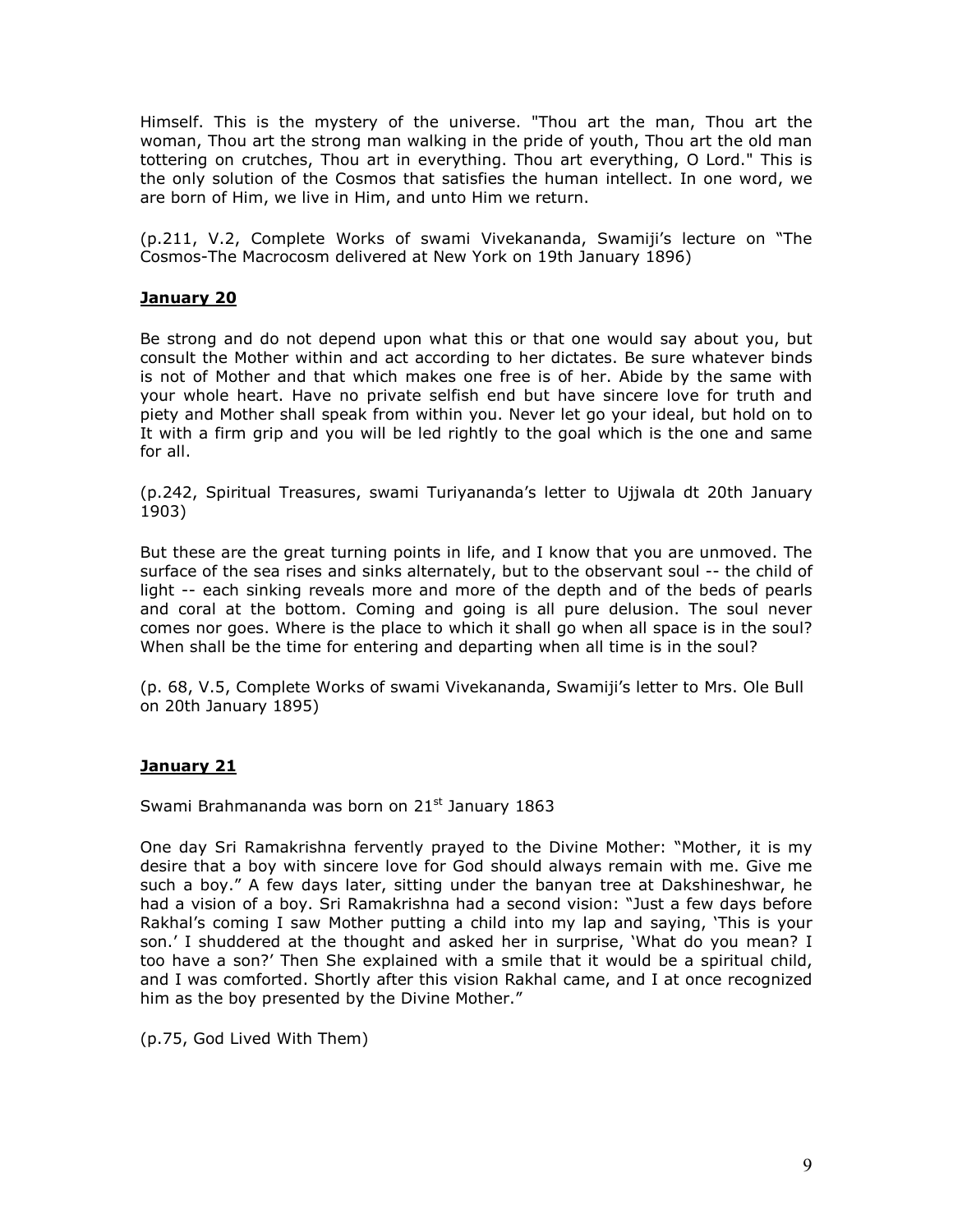### January 22

The more the mind becomes pure, the more a person realizes that there is nothing outside, and that everything is within himself. The only barrier to the vision of God is the impurity of the mind. Do we not know what has held us back and is not allowing us to realize God? We know it very well – if not always, at least from time to time. Again, what good is this knowledge? Our attachment for the world is so strong that we are hypnotized by maya; it is as if we are sleeping while awake. We don't really want complete awakening. God is real and the world is unreal – if we were fully convinced of this, we would renounce the unreal for the real; but we are reluctant to sever our attachments. That is why we are sleeping while awake."

(p.137-9, Spiritual Treasures, Swami Turiyananda's letter to Bihari Babu dt 22 January 1916)

### January 23

The world is just like that. Take note of this and live accordingly. There is no reason to be upset. Surrender to the Master and go on doing your duty. The world is what it is, yet you attain Self-knowledge from this world. It is very interesting. And when you attain that knowledge you are free. The world can no longer bind you. Know this for certain. Whatever you do, remember God first. What is most important is love of God and faith in him. You have both pleasure and pain in the world. No one is always happy in this world. No one is always unhappy either. If you are a true devotee, keep your mind fixed on God. Treat both pleasure and pain as transient and overlook them.

(P.77-8, Letters For Spiritual seekers, Swami Shivananda's letter dated 23rd January 1914)

### January 24

A Sadhaka should first learn about the spiritual path from some great soul, then methodically follow it. If he does it haphazardly, he cannot achieve much success. Again, if he gives it up, he will have to put forth double the usual effort to gain the desired result. But no endeavour is lost. Lust, anger and greed gradually leave him who leads the spiritual life. Don't waste your time any more. Now the senses are strong and must be kept under control. This is no doubt a troublesome task. But practice Sadhana continually for seven or eight years; then you will enjoy the fruits of your practices, and peace and bliss thereof. Is meditation an easy affair? Only regular practice will bring perfection in it. Remember, it is next only to Samadhi. Self-surrender and everything will manifest from within through your Sadhana. Leave everything to God. Resign yourself wholly to Him.

(P.149-152, Eternal Companion, Swami Brahmananda's instructions on 24th January 1921)

#### January 25

The longest night seems to be passing away, the sorest trouble seems to be coming to an end at last, the seeming corpse appears to be awaking and a voice is coming to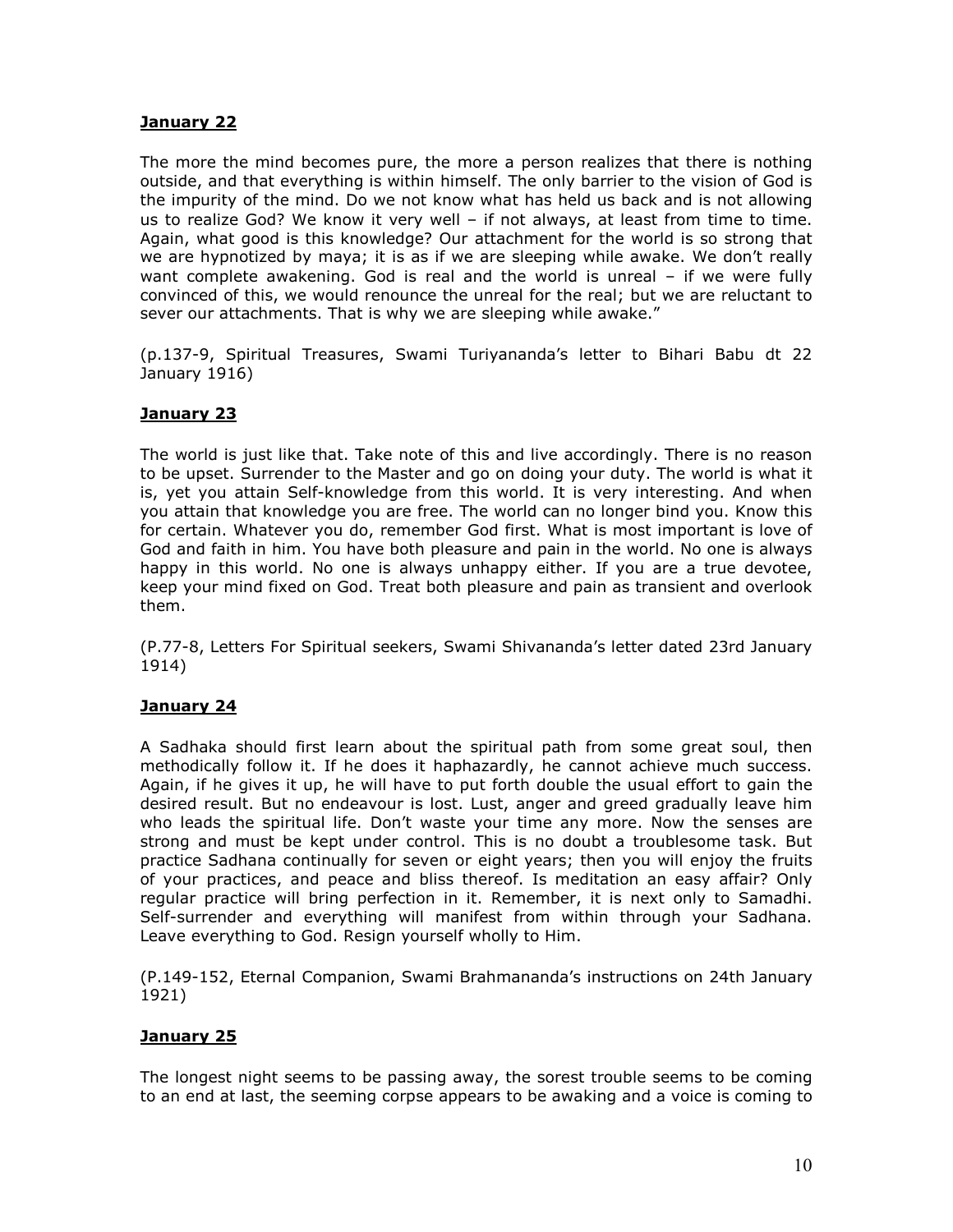us -- away back where history and even tradition fails to peep into the gloom of the past, coming down from there, reflected as it were from peak to peak of the infinite Himalaya of knowledge, and of love, and of work, India, this motherland of ours -- a voice is coming unto us, gentle, firm, and yet unmistakable in its utterances, and is gaining volume as days pass by, and behold, the sleeper is awakening! Like a breeze from the Himalayas, it is bringing life into the almost dead bones and muscles, the lethargy is passing away, and only the blind cannot see, or the perverted will not see, that she is awakening, this motherland of ours, from her deep long sleep. None can resist her any more; never is she going to sleep any more; no outward powers can hold her back any more; for the infinite giant is rising to her feet…Great works are to be done, wonderful powers have to be worked out, we have to teach other nations many things, as has been said already by your Highness. This is the motherland of philosophy, of spirituality, and of ethics, of sweetness, gentleness, and love. These still exist, and my experience of the world leads me to stand on firm ground and make the bold statement that India is still the first and foremost of all the nations of the world in these respects… Let us all work hard, my brethren; this is no time for sleep. On our work depends the coming of the India of the future. She is there ready waiting. She is only sleeping. Arise and awake and see her seated here on her eternal throne, rejuvenated, more glorious than she ever was -- this motherland of ours.

(P.145-154, V.3, Swamiji's reply to the address of welcome at Ramnad on 25th January 1897)

### January 26

Those that blame others -- and, alas! the number of them is increasing every day - are generally miserable with helpless brains; they have brought themselves to that pass through their own mistakes and blame others, but this does not alter their position. It does not serve them in any way. This attempt to throw the blame upon others only weakens them the more. Therefore, blame none for your own faults, stand upon your own feet, and take the whole responsibility upon yourselves. Say, "This misery that I am suffering is of my own doing, and that very thing proves that it will have to be undone by me alone." That which I created, I can demolish; that which is created by some one else I shall never be able to destroy. Therefore, stand up, be bold, be strong. Take the whole responsibility on your own shoulders, and know that you are the creator of your own destiny. All the strength and succour you want is within yourselves. Therefore, make your own future. "Let the dead past bury its dead." The infinite future is before you, and you must always remember that each word, thought, and deed, lays up a store for you and that as the bad thoughts and bad works are ready to spring upon you like tigers, so also there is the inspiring hope that the good thoughts and good deeds are ready with the power of a hundred thousand angels to defend you always and for ever.

(p.225, V.2, Complete Works of Swami Vivekananda, Swamiji's lecture on 'The Cosmos-The Microcosm' on 26th January 1896 delivered at New York)

### January 27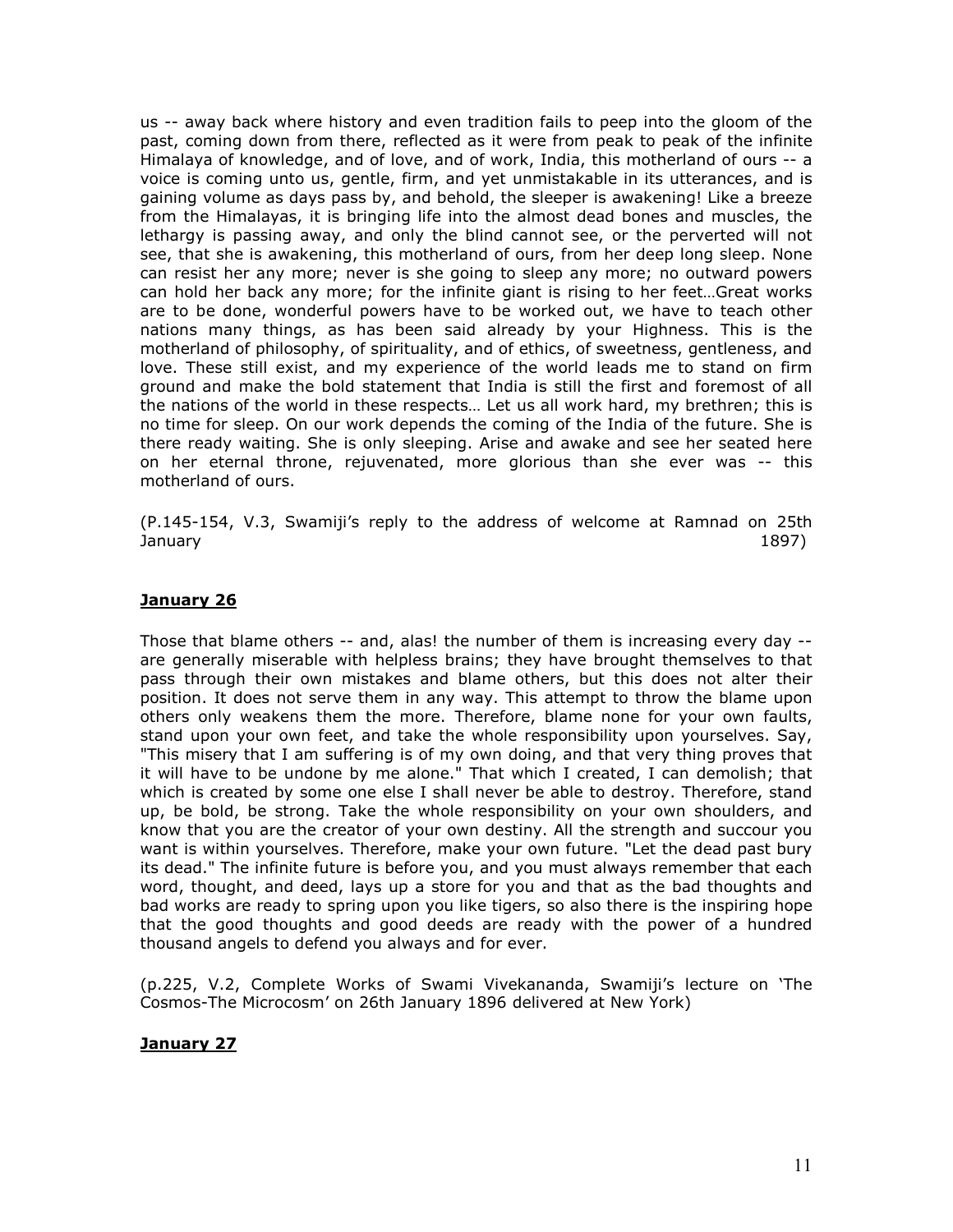And there we were. "No compromise!" was the watchword. "This is the ideal, and this has got to be carried out. If we meet the king, though we die, we must give him a bit of our minds; if the peasant, the same". Naturally, we met with antagonism.

But, mind you, this is life's experience; if you really want the good of others, the whole universe may stand against you and cannot hurt you. It must crumble before your power of the Lord Himself in you if you are sincere and really unselfish.

(p.83, V.2, Complete Works of swami Vivekananda, Swamiji's lecture on "My Life and Mission" at California on 27th January 1900)

### January 28

Explaining the meaning of Thakur's words: "This is the last birth of those who would come here."

Whoever has deep regard for him, is sincerely devoted to him, and has surrendered himself fully to him, whether he has seen him in the flesh or not, will attain liberation and not be reborn. But self-surrender there must be. True liberation calls for complete self-dedication. Whatever you are doing here is certainly his work, and you are doing it all for his pleasure. You are not actuated by any selfish worldly desire. These activities of yours will undoubtedly foster a spirit of renunciation and dispassion.

(p.31-2, For Seekers of God, Swami Shivananda's instruction to a monk on 28 January 1927)

SWAMI VIVEKANANDA'S TEMPLE DEDICATED AT BELUR MATH ON 28<sup>th</sup> JANUARY 1924

### January 29

I believed and still believe that without my giving up the world, the great mission which Ramakrishna Paramahamsa, my great Master came to preach would not see the light, and where would those young men be who have stood as bulwarks against the surging waves of materialism and luxury of the day? These have done a great amount of good to India, especially to Bengal, and this is only the beginning. With the Lord's help they will do things for which the whole world will bless them for ages. So on the one hand, my vision of the future of Indian religion and that of the whole world, my love for the millions of beings sinking down and down for ages with nobody to help them, nay, nobody with even a thought for them; on the other hand, making those who are nearest and dearest to me miserable; I choose the former. "Lord will do the rest." He is with me, I am sure of that if of anything. So long as I am sincere, nothing can resist me, because He will be my help. Many and many in India could not understand me; and how could they, poor men? Their thoughts never strayed beyond the everyday routine business of eating and drinking. I know only a few noble souls like yourself appreciate me. Lord bless your noble self. But appreciation or no appreciation, I am born to organise these young men; nay, hundreds more in every city are ready to join me; and I want to send them rolling like irresistible waves over India, bringing comfort, morality, religion, education to the doors of the meanest and the most downtrodden. And this I will do or die.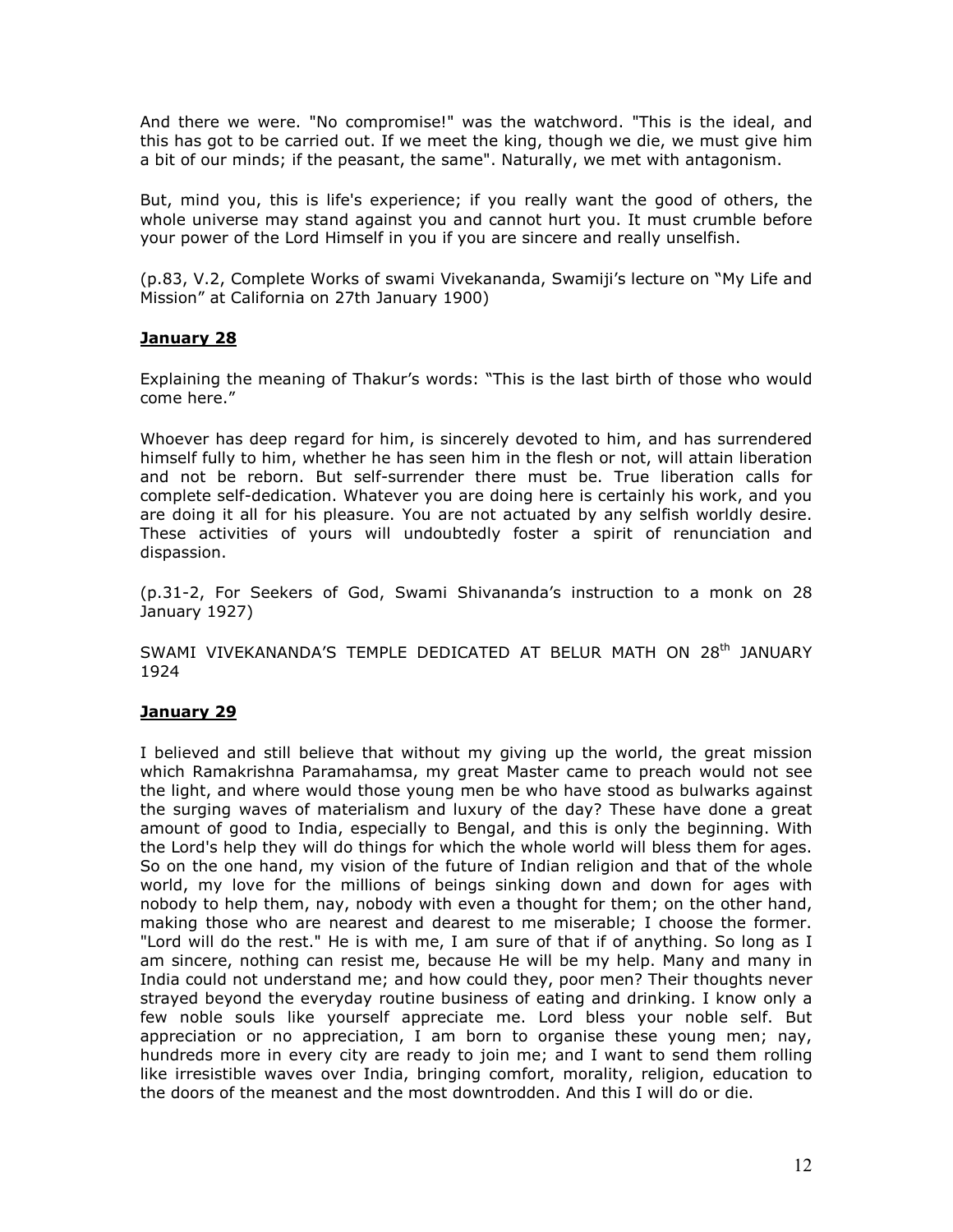(p.297-8, V.8, Complete Works of Swami Vivekananda, Swamiji's letter to Dewan Haridas Viharidas Desai on 29th January 1894)

### January 30

Swami Trigunatita was born on  $30<sup>th</sup>$  January 1865.

During his sadhana at the Baranagore monastery, he had a great desire to perform some tantric rituals at midnight in the cremation ground. So one night while the others slept, Trigunatita silently prepared to leave for the cremation ground. To his utter astonishment and disappointment, he heard Vivekananda calling out, "Where are you going?" Trigunatita stood speechless. Vivekananda went on to say: "Sri Ramakrishna appeared to me in sleep and told me where you were going. He said that you should not go, that he has done all these things for us, and that it is quite sufficient for us to keep our minds fixed on him."

(p.492-3, God Lived With Them)

#### January 31

Do not make any distinction between Sri Ramakrishna and me. Meditate on and pray to the particular aspect of the Divinity revealed to you. Worship ends with absorption in meditation. Start here (the heart) and end here (the head). Neither Mantra nor scripture is of any avail; Bhakti or devotion alone accomplishes everything. Sri Ramakrishna is everything – both Guru and Ishtam. He is all in all. If you can follow even one of his instructions, you will attain to everything in life.

(p.22-3, The Gospel Of Holy Mother, Holy Mother's instruction on 31st January 1913)

\*\*\*

#### **FEBRUARY**

#### Feb 1

I do everything to be sweet, but when it comes to a horrible compromise with the truth within, then I stop. I do not believe in *humility*. I believe in Samadarshitva same state of mind with regard to all.

p.70, Vol.5, Complete Works of Swami Vivekananda, Swamiji is his letter to Miss Mary Hale from New York on 1 Feb, 1895.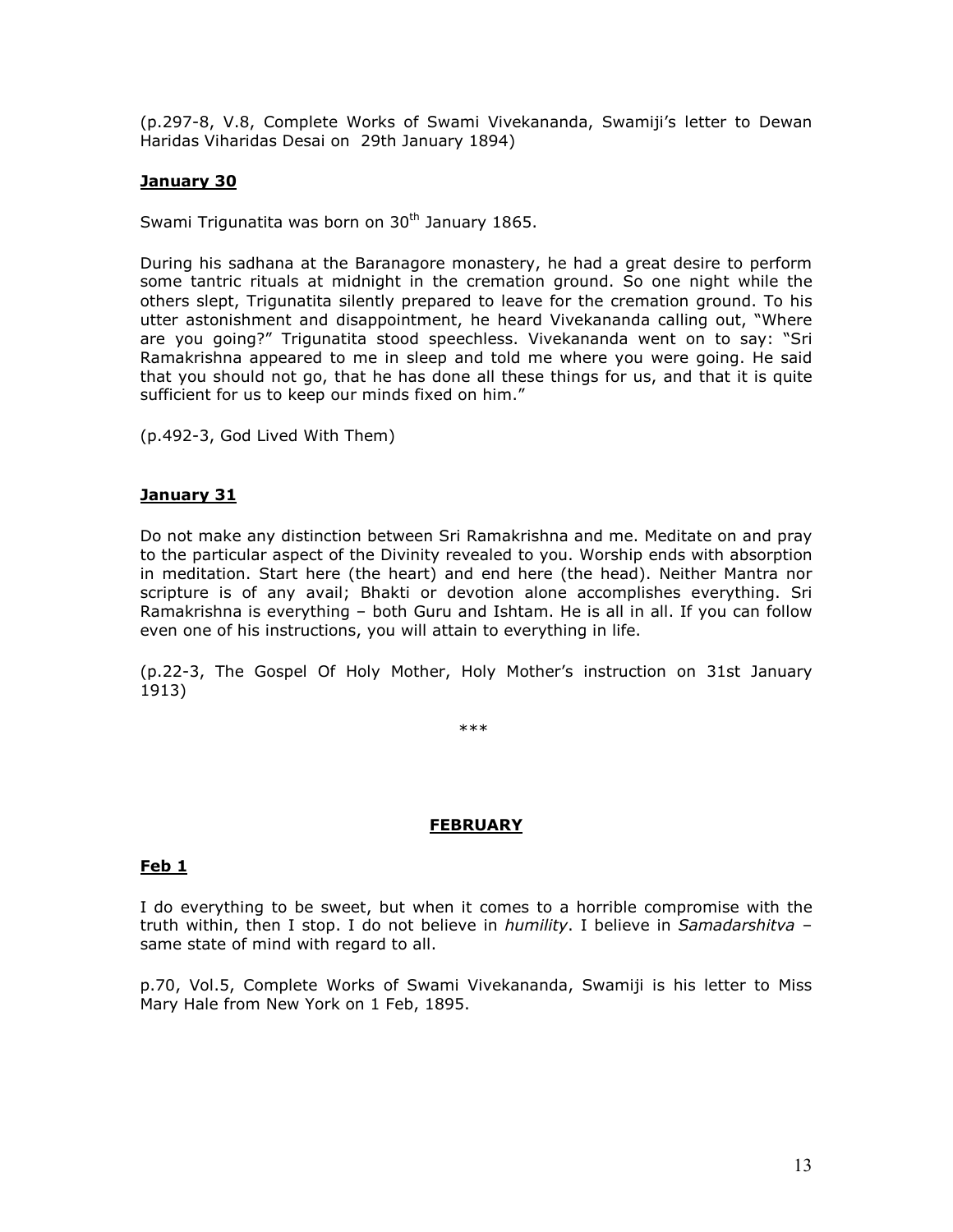### Feb 2

One must be restless for God. If a son clamors persistently for his share of the property, his parents consult with each other and give it to him even though he is a minor. God will certainly listen to your prayers if you feel restless for him. Since he has begotten us, surely we can claim our inheritance from Him. He is our own Father, our own Mother. We can force our demand on Him.

p.384, The Gospel of Sri Ramakrishna, Thakur's words to the devotees in his room at Dakshineswar on 2 Feb, 1884.

If you desire to work in the right manner, remember these two principles: one, you must possess a profound regard for the work undertaken; and two, you must be quite indifferent to its results. Then alone can you do work in the proper way.

p.246, Eternal Companion, Swami Brahmananda's words on 2 Feb, 1916 in Belur Math.

Only the One exists, nothing else. We see Him as men, animals, birds, insects, plants etc. If we only think correctly, we shall find that there is no such differentiation in Him. How we imagine an ego and slave for its gratification! Each has his own world which accompanies him beyond death. It is enjoyment and the desire for it that obstruct true knowledge; freed from them we can have knowledge this moment. Are we no knowledge itself?

p.283-4, Spiritual Talks, Swami Turiyananda's words on 2 Feb, 1921.

# Feb 3

Will other and greater Prophets come? Certainly they will come in this world. But do not look forward to that. I should better like that each one of you became a Prophet of this real New Testament, which is made up of all the Old Testaments. Take all the old messages, supplement them with your own realizations, and become a Prophet unto others. Each one of these Teachers has been great; each has left something for us; they have been our Gods. We salute them, we are their servants; and, all the same, we salute ourselves; for if they have been Prophets and children of God, we also are the same. They reached their perfection, and we are going to attain ours now. Remember the words of Jesus : "The Kingdom of Heaven is at hand!" This very moment let everyone of us make a staunch resolution: "I will become a Prophet, I will become a messenger of Light. I will become a child of God, nay, I will become a God!"

p.134, Vol.4, Complete Works of Swami Vivekanada, Swamiji in his lecture 'The Great Teachers of the World' delivered at California on 3 Feb, 1900

Follow the spiritual path in right earnest. When the mind becomes pure though sadhana you will understand all the truths of the spiritual world. Remember, there is no end to them; they are countless.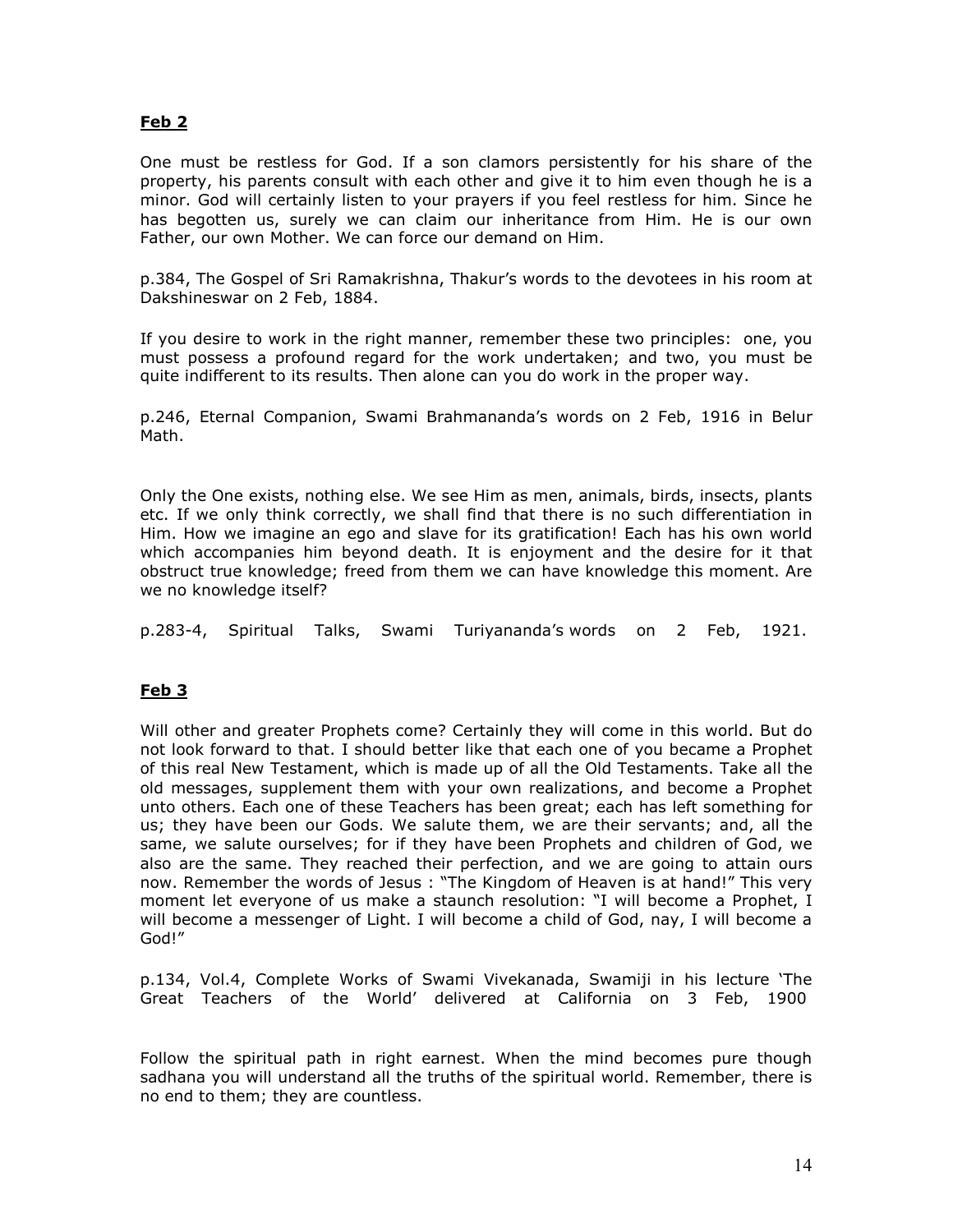p.177, Eternal Companion, Swami Brahmananda's words on 3 Feb, 1921 in Varanasi.

# Feb 4

There is nothing wrong in doing work; otherwise how can one have the purification of the mind? It is when one works that one is tested: How much craving for the result of action does one have? How desireless is the mind? How much selfishness has gone and how much still remains? All this can be known only through the performance of work. When divine love dawns in the heart, one no longer considers work as mere work – it turns into worship.

p.36, Spiritual Treasures, Letters of Swami Turiyananda, Swami Turiyananda's letter to Swami Visuddhananda from Gadamukteshwar, Meerut, U.P on 4 Feb, 1908

### Feb 5

I believe it ( awakening of the Kundalini) can be best done through Japa and meditation. The practice of Japa is specially suited to Kaliyuga. There is no other spiritual practice easier than this. But meditation must accompany the repetition of the mantra.

p.276, Eternal Companion, Swami Brahmananda's words on 5 Feb, 1921 at Varanasi.

### Feb 6

Japa and meditation are the food of the mind, and their practice is most essential. Even if you don't relish it in the beginning, you must practice regularly. Even through mere practice, you can gain a good deal. Daily at least two hours of Japa and meditation is required. Solitary retirement is also a great help to the spiritual aspirant. Simply by sitting silently in the secluded nook of a garden or on lonely outskirt of a cast, open field, or shut up within your own room, you can profit much.

p.168, Eternal Companion, Swami Brahmananda's words on 6 Feb,1918 in Balaram Mandir

### Feb 7

Swami Akhandananda passed away in Belur Math (1937)

A few years before his passing away, the swami told a monk his life's philosophy: "The Master has still kept me alive for his work. Distribute your Self among others and bring other souls within yourself. You will see how much joy you will get from it. On the other hand if you are always busy about yourself, you will be entangled within yourself, you will kill your Self, and you will die. The more you disseminate your self among the people, the more you will attain bliss and that will lead you to Self-realization.

p.588, God lived with them.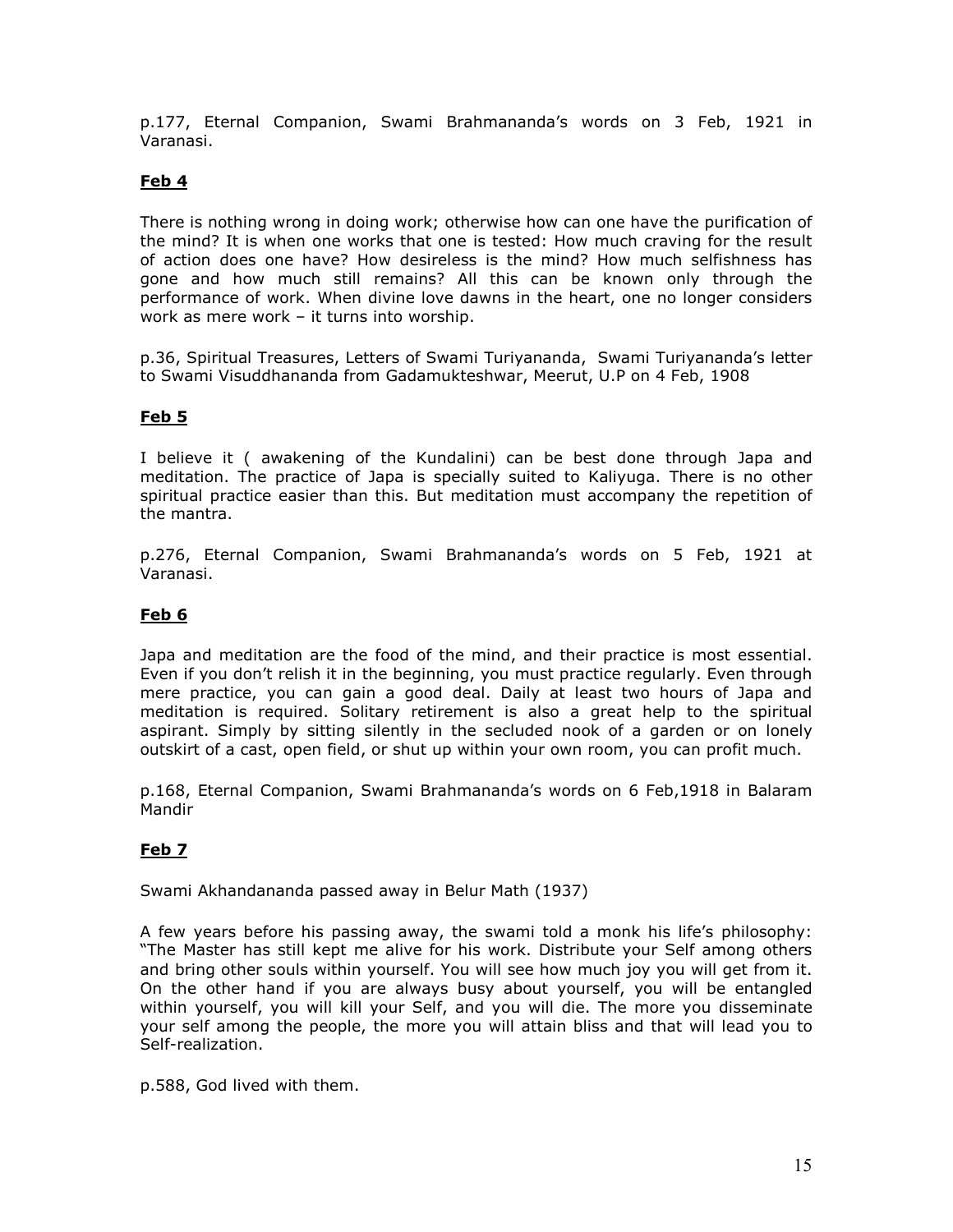### Feb 8

Girish Chandra Ghosh passed away (1912) in Calcutta

Girish Chandra Ghosh breathed his last on February 8, 1912. His last words were: 'Master, you have come. Please destroy my worldly intoxication. Victory to Sri Ramakrishna! Let us go'.

p.291, They Lived with God.

### Feb 9

You must do more Japa and meditation on Amavasya, Purnima, and Ashtami Tithis, and also on the occasions of the worship of Mother Kali, Jagaddhatri and Durga.

p.169, Eternal Companion, Swami Brahmananda's words on 9 Feb,1918 in Balaram Mandir.

### Feb 10

All other things may be obtained in the world, but devotion to God is extremely rare. And without devotion, all possessions in life become worthless and serve no real purpose. Everyone knows this fact and understands it. Devotion to God makes life sweet and joyful, otherwise life is merely a burden.

p.140, Spiritual Treasures, Letters of Swami Turiyananda, Swami Turiyananda's letter from Almora on 10 Feb, 1916.

#### Feb 11

Mine is like a child-like nature. Do I keep meticulous accounts? I give to whoever asks.

p. 157, The Gospel of the Holy Mother, Holy Mother's words at Udbodhan on 11 Feb,1913

Man learns as he lives, and experience is the greatest teacher in the world.

p.292, Vol.8,Complete Works of Swami Vivekananda, Swamiji in his letter to Alasinga from Hyderabad on 11 Feb,1893.

#### Feb 12

Instead of working for yourself work for the sake of the God. Know that all work you have to do is Sri Ramakrishna's and Swami Vivekananda's. If you can work with this idea, your work will not bind you. On the other hand, it will improve you in every way – spiritually, morally, intellectually, and also physically.

p.235, Eternal Companion, Swami Brahmananda's words on 12 Feb,1921 at Varanasi.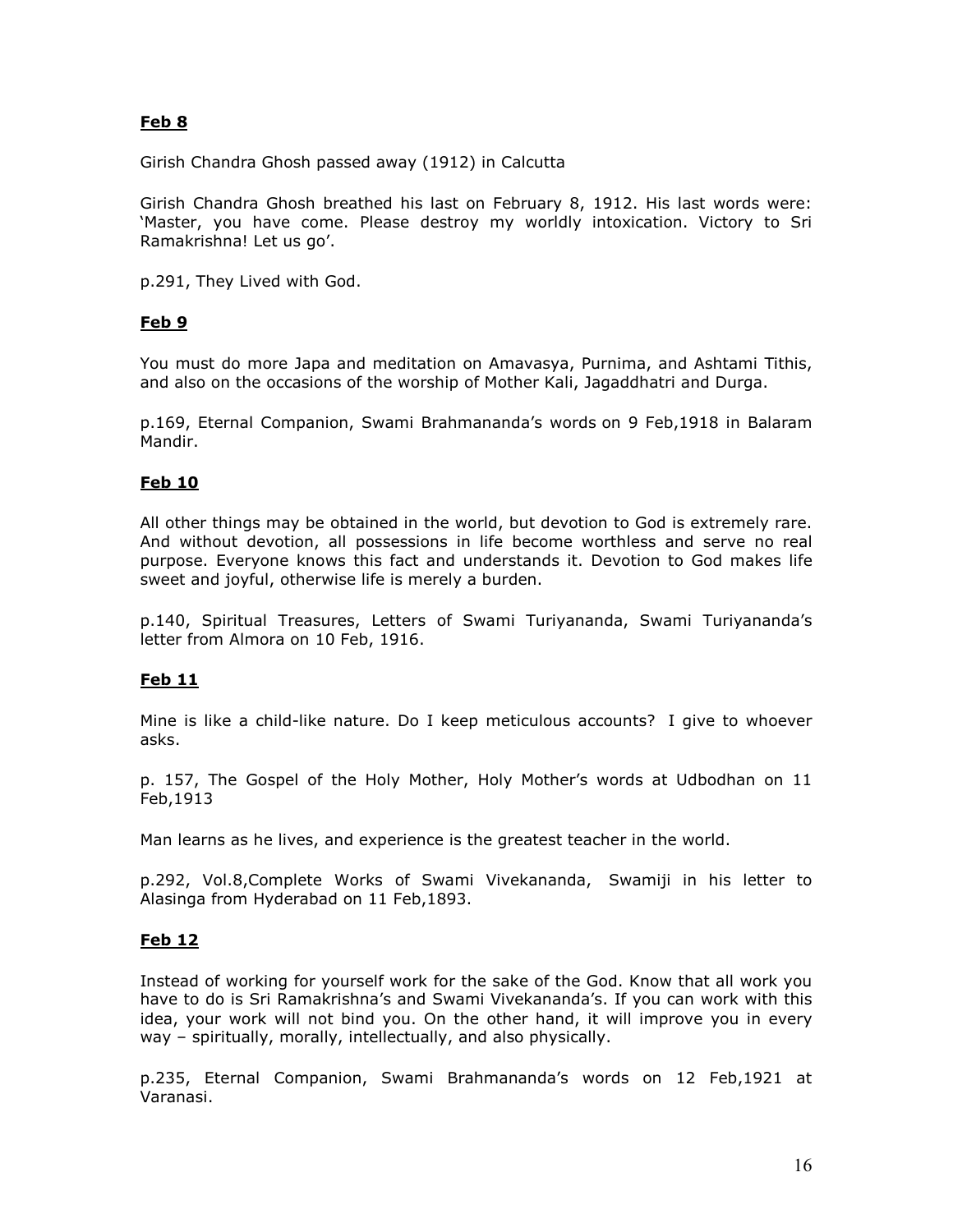### Feb 13

I do not work alone, but He is always with me. What could I do otherwise?

p.397, Vol.8, Complete Works of Swami Vivekananda, Swamiji in his letter to Swami Brahmananda from Madras on 12 Feb,1897

### Feb 14

Whoever takes the name of Ramakrishna, know him to be your Guru. Everyone can play the role of the master, but it is very difficult to be a servant.

p.447, Vol.7, Complete Works of Swami Vivekananda, Swamiji in his letter to Gupta (Swami Sadananda) from Ghazipur on 14 Feb, 1890.

#### 15 Feb

Try to be in touch with Mother always and she is sure to protect you and lead you aright without fail.

p.270, Spiritual Treasures, Letters of Swami Turiyananda, Swami Turiyananda's letter from Varanasi on 14 Feb, 1920.

#### 16 Feb

Have patience, my son - it will grow beyond all your expectations…. Every work has got to pass through hundreds of difficulties before succeeding. Those that persevere will see the light, sooner or later.

p.104, Vol.5, Complete Works of Swami Vivekananda, Swamiji in his letter to Alasinga from U.S.A on 17 Feb, 1896.

#### 17 Feb

The life of renunciation is the only life that can make us truly happy. No other life can ever do so. It is certain that one day we shall have to give up everything whether we want to or not. It is much better to give it up gladly and freely before we are compeller to do so. But if one cannot do that, the next best course is to turn everything over to Mother and abide by her decree.

p.251, Spiritual Treasures, Letters of Swami Turiyananda, Swami Turiyananda's letter from Rishikesh on 17 Feb,1914.

#### 18 Feb

#### BIRTH OF SRI RAMAKRISHNA (1836)

All the sins of the body fly away if one chants the name of God and sings His glories. The birds of sin dwell in the tree of the body. Singing the name of God is like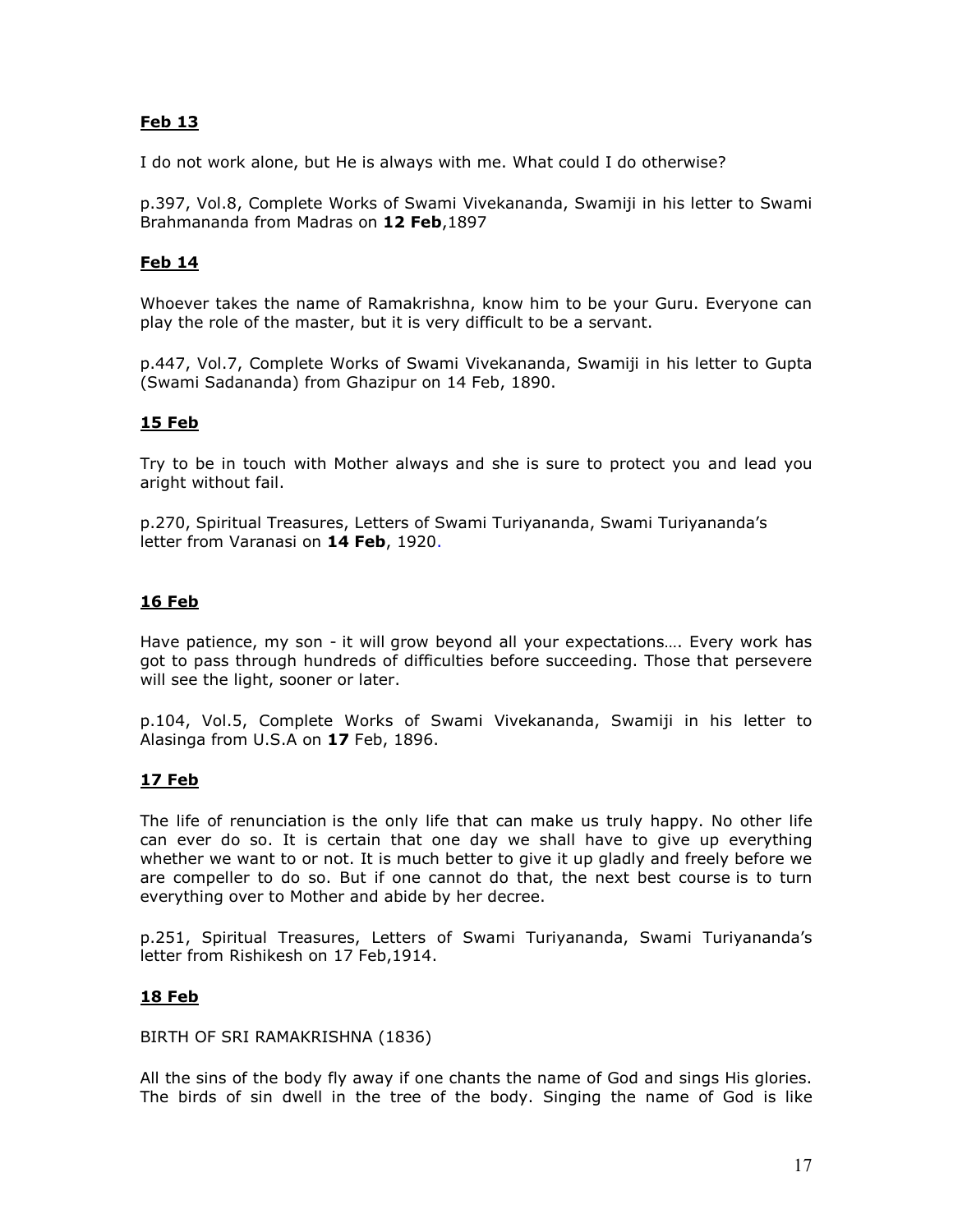clapping your hands. As, at a clap of the hands, the birds in the tree fly away, so do our sins disappear at the chanting of God's name and glories.

p.181-2, The Gospel of Sri Ramakrishna, Thakur's words to devotees on 18 Feb, 1883 at Govinda Mukherji's house at Belgharia.

### 19 Feb

Rani Rasmani passed away (1861) in Calcutta.

Shortly before her passing away she was brought to the bank of the Ganga. Seeing some lamps lighted in front of her, she exclaimed: 'Remove, remove these lights. I don't care for this artificial illumination anymore. Now my Mother has come and the brilliance of her form has illumined the whole place'. After a short pause she passed away, saying, 'Mother, you have come!'

p.16, They lived with God.

Shake off despair, shake off disappointment, shake off doubt. Make no compromise. Have infinite tenacity, and infinite energy. 'To do or die' – let this be your motto. God you must realize, now, in this very life you must see Him.

p.242, Eternal Companion, Swami Brahmananda's words on 19 Feb, 1922 at Calcutta.

#### 20 Feb

Swami Shivananda passed away in Belur Math (1934)

If anyone ever asked where he would go after leaving the body, Swami Shivananda replied that his rightful place would be in Ramakrishnaloka with the Master. One day he humble said to a monk: "Look, I am my Master's dog. As a dog protects the precious wealth of its master from robbers, so I am protecting the valuable spiritual treasures [discrimination, renunciation, knowledge, devotion] of the master in this monastery. He who stays here like a faithful dog will attain the greatest good.

p.178, God lived with Them

We may read books, hear lectures, and talk miles, but experience is the one teacher, the one eye-opener. It is best as it is. We learn, through smiles and tears we learn. We don't know why, but we see it is so; and that is enough.

p.493, Vol.8, Complete Works of Swami Vivekananda, Swamiji in his letter to Miss Mary Hale from Pasadena on 20 Feb, 1900

Man is merely an instrument, and the Lord is the operator. Blessed is he through whom the Lord gets his work done. Everyone has to work in this world, no one can escape from it. But he who works for his own selfish ends – his work, instead of liberating him from the trap of maya, binds him. On the other hand, the wise man, working for the Lord, cuts the fetters of work.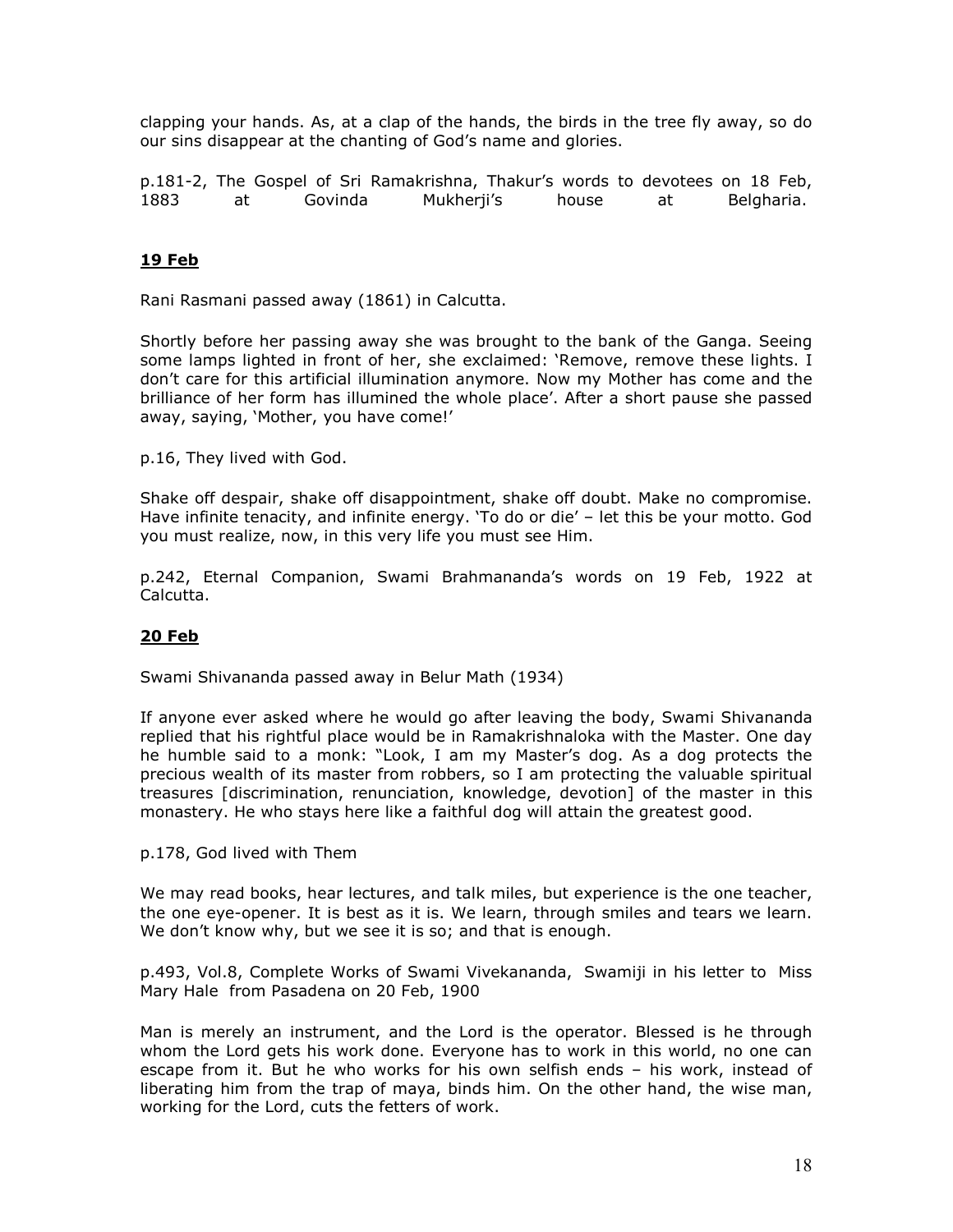p.62, Spiritual Treasures, Letters of Swami Turiyananda, Swami Turiyananda's letter to Suresh (Swami Yatiswarananda) from Varanasi on 20 Feb, 1913.

# 21 Feb

Learning and wisdom are superfluities, the surface glitter merely, but it is the heart that is the seat of all power. It is not the brain but in the heart that the Atman, possessed of knowledge, power, and activity, has Its seat….The more heart you will be able to manifest, the greater will be the victory you achieve.

p.425, Vol.6, Complete Works of Swami Vivekananda, Swamiji in his letter to Swami Akhandananda from California on 21 Feb, 1900

### 22 Feb

Do not lose heart, do not lose faith is your Guru, do not lose faith in God. So long as you possess these three, nothing can harm you, my child.

p.74, Vol.5, Complete Works of Swami Vivekananda, Swamiji in his letter to Alasinga from New York on Feb, 1895

### 23 Feb

The dawn of the New Age is breaking over the world – the blessed day that will illumine our hearts with the glory of its effulgence is at hand. Knowingly or unknowingly the human race is moving forward along the path of liberation inspired by Sri Ramakrishna's message of the harmony of all religions and by his unique realization of the essential oneness of karma, action, bhakti and yoga. The day is not far off when the whole world will witness the establishment of a universal kingdom of peace, and when in loving reponse to the call of the Master, all people, forgetting their religious differences, will unite together and glorify the master's message. "As many faiths, so many paths." Then onlywill the meridian light of the Master's advent illumine the hearts of humanity. May the citizens of the world, on this blessed day, understand the meaning of the Master's coming and be hallowed. This and this alone is my fervent prayer.

p.587, God lived with Them, from Swami Akhandanandaji's inaugural message for the centenary celebrations of the birth of Sri Ramakrishna given on 24 Feb, 1936 in Belur Math.

### 24 Feb

Laxmi Devi passed away (1926) in Puri

Once before she passed away, she described to Swami Saradananda a vision she had had: 'I saw a mountain of dazzling mica. On one side of that mountain were Lakshmi and Narayana, and on the other side was Sri Ramakrishna. I saw that the Master was surrounded by Holy Mother, Swamiji, Rakhal Maharaj, and others. Then I saw Yogin-didi and Golap-didi, and they told me: "O Lakshmi, here there is no problem of food and sleep or disease and grief. Living with the Master gives us interrupted bliss."'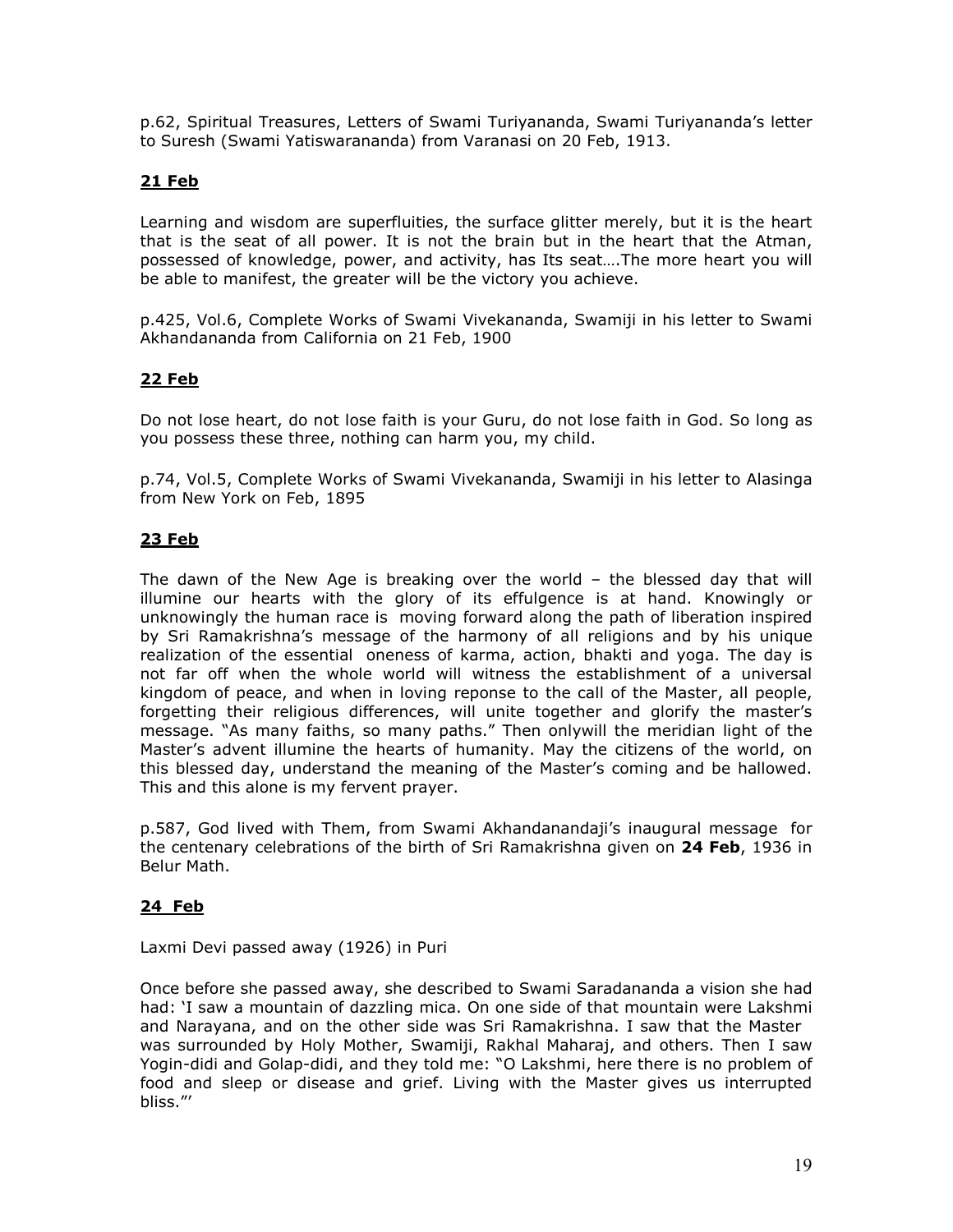p.69, They lived with God.

What will a man gain by knowing many scriptures? The one thing needful is to know how to cross the river of the world. God alone is real, and all else illusory.

p.392, The Gospel of Sri Ramakrishna, Thakur's words to devotes on 24 Feb,1884 in his room in Dakshineswar.

### 25 Feb

God cannot be realized through scholarship. Who, indeed, can understand the things of the Spirit through reason? No, all should strive for devotion to the Lotus Feet of God.

p.183, The Gospel of Sri Ramakrishna, Thakur's words to devotees on 25 Feb,1883 at Govinda Mukherji's house at Belgharia.

#### 26 Feb

Work on with energy. India is a rotten corpse inside and outside. We shall revive it by the blessings of Shri Maharaj.

p.444, Vol.8, Complete Works of Swami Vivekananda, Swamiji in his letter to Swami Ramakrishnananda from Belur math on 25 Feb, 1898.

#### 27 Feb

Believe in the existence of God, and never feel He does not exist. I tell you, my child, God is. Therefore hold fast to Him in sincere devotion and humility, and pray and pray! No more speculations, no more waste of time, no more idleness. Begin now, this very day, and move forward.

p.135, Eternal Companion, Swami Brahmananda's words on 27 Feb, 1913 at Varanasi.

#### 28 Feb

Girish Chandra Ghosh was born (1844) in Calcutta

I find that it is not difficult to obey him, love him, or worship him. But indeed it is difficult to forget him.

p.290, They lived with God, Girish's words about Sri Ramakrishna

#### 29 Feb

The Master is Rama and Krishna, and the Mother is Sita and Yogamaya. As the king visits his subjects sometimes in royal dress and sometimes in disguise to evaluate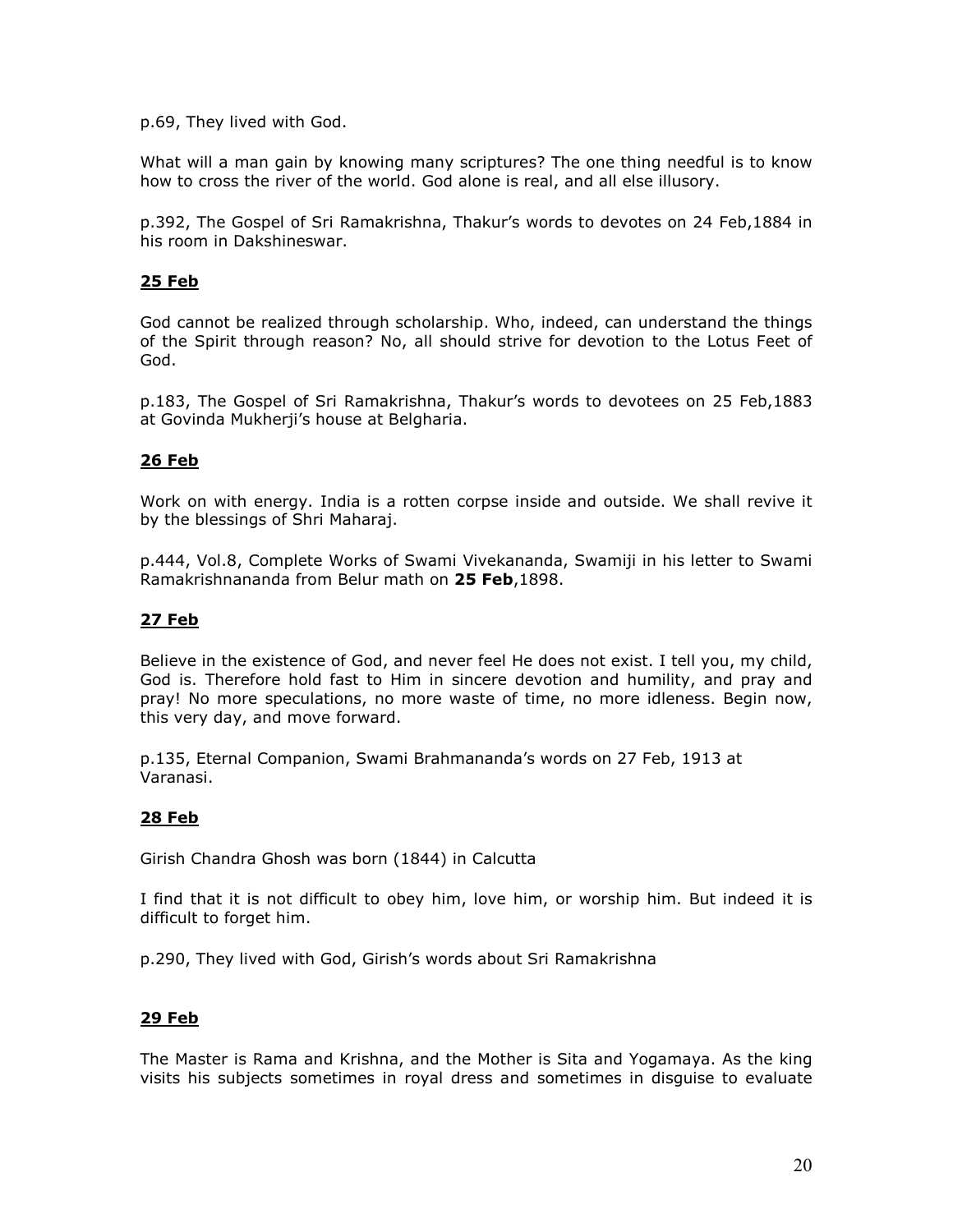their need, so the Master came this time in disguise… It is true: the master will come back soon.

p.609, God lived with Them, Swami Vijnananandaji words about Sri Ramakrishna in Feb,1938 at Varanasi.

### $***$

#### MARCH

#### 1 March

Go forward. Push on. You will discover the forest of sandal-wood. Go farther and you will find the silver-mine. Go farther still and you will see the gold-mine. Do not stop there. Go forward, and you will reach the mines of rubies and diamonds. Therefore, I say, go forward.

p.712, The Gospel of Sri Ramakrishna, Thakur's words to Mahimacharan, a devotee in his room at Dakshineswar on 1 March, 1885

#### GAURI-MA PASSED AWAY (1938)

As Gauri-ma grew older, her body began failing, but she passed her days in various kinds of spiritual moods. One day she told two nuns, 'Look, I shall go to Vrindaban, so don't cry for me'. At this time if anyone asked any mundane questions she told them: 'Don't talk to me about the world anymore. Talk only about the Master so that I will get joy and you will attain blessedness.' Neither attachment nor delusion nor fear of death could touch Gauri-ma. She was absorbed in the bliss of the Self. On March 1, she was quite cheerful the whole day and talked frequently about the Master. That evening she uttered aloud three times, ' Guru Sri Ramakrishna ', and then started repeating her mantram silently. At 8.15 she passed away.

p.170-1,They lived with God.

### 2 March

All doubts disappear when one sees God. It is one thing to hear of God, but quite a different thing to see Him. A man cannot have one hundred per cent conviction through mere hearing. But if he beholds God face to face, then he is wholly convinced.

p.396. The Gospel of Sri Ramakrishna, Thakurs' words to the devotees in his room in Dakshineswar on 2 March, 1884

### 3 March

The great conclusion is that Ramakrishna has no peer; nowhere else in the world exists that unprecedented perfection, that wonderful kindness for all that does not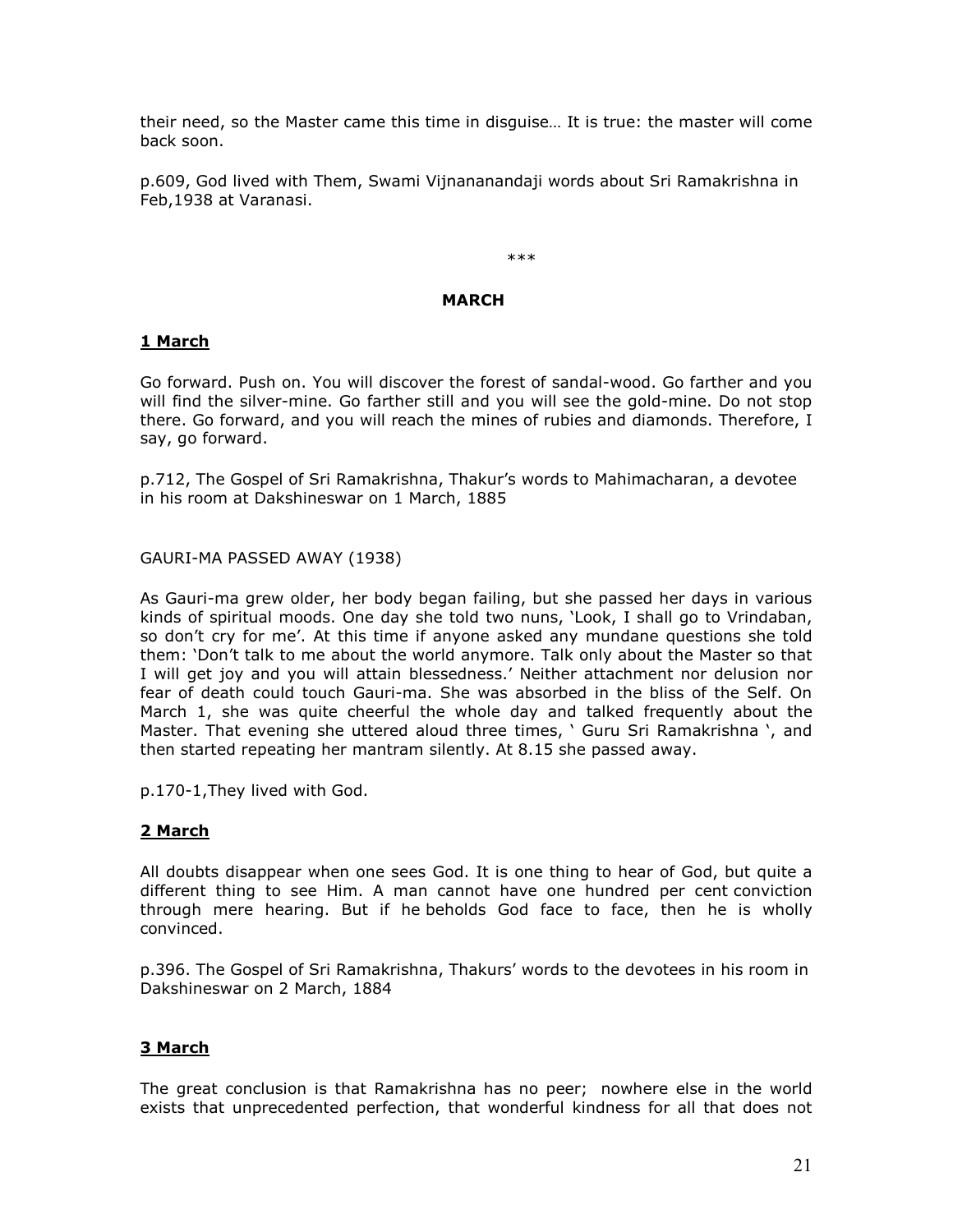stop to justify itself, that intense sympathy for man in bondage. Either he must be the Avatara as he himself used to say, or else the ever-perfected divine man, whom the Vedanta speaks of as the free one who assumes a body for the good of humanity. This is my conviction and certain; and the worship of such a divine man has been referred to by Patanjali in the aphorism: " or the goal may be attained by meditating on a saint."

p.231-2, Vol.6, Complete Works of Swami Vivekananda, Swamiji in his letter to Pramadadas Mitra from Gazipur on 3 March, 1890.

Think of me as one who has done all his duty and is now dead and gone. Think that the whole work is upon your shoulders. Think that you, young men of our mother land, are destined to do this. Put yourselves to the task. Lord bless you. Leave me, throw mw quite out of sight. Preach the new ideal, the new doctrine, the new life. Preach against nobody, against no custom. Preach neither for nor against caste or any other social evil. Preach to let "hands off", and everything will come right. My blessings on you all, my brave, steadfast, and loving souls.

p.360, Vol.4. Complete Works of Swami Vivekananda, 'What we believe in'- written to Kidi on March 3, 1894 from Chicago.

### 4 March

There is only one way out, and that is faith.

p.262, For Seekers of God, Mahapurush Maharaj's words at Belur Math on 4 March, 1932

### 5 March

Elephants have two sets of teeth, one outside – the tusks, and another inside, to munch food. The activities of our Mission are like the elephant's tusks. Whatever work you may do – conducting Sevashramas or doing relief work, unless you have character, all will be in vain. What is wanted is character, purity, steadfast devotion to God. If you have them, you will prosper, otherwise you will totally fail.

p.78, Spiritual Talks, Swami Premananda's words at the annual general meeting of the Ramakrishna Mission on 5 March, 1916.

#### 6 March

Every work should be made thorough….. You need not insist upon preaching Shri Ramakrishna. Propagate his ideas first, though I know the world always wants the Man first, then the idea… Do not figure out big plans at first, but begin slowly, feel your ground, and proceed up and up. Work on, my brave boys. We shall see the light some day.

 p.75, Vol.5, Complete Works of Swami Vivekananda, Swamiji's letter to Alasinga from U.S.A on 6 March,1895.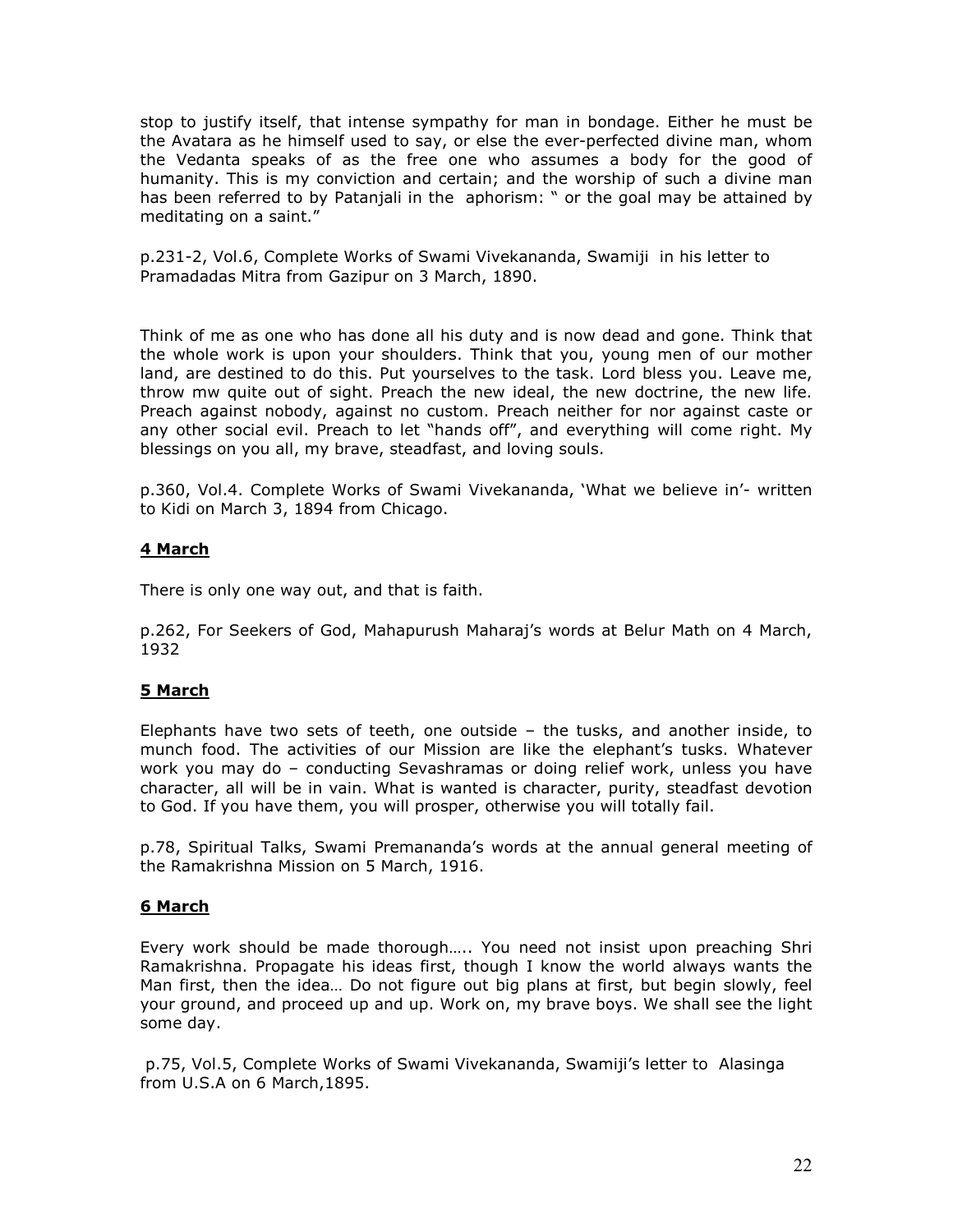### 7 March

Why has God made me lead this kind of life? (referring to his monastic life) Chaitanyadeva became a sannyasi so that all would salute him. Whoever salutes an Incarnation, even once, obtains liberation.

p.717, The Gospel of Sri Ramakrishna,Thakur's words to the devotees in his room at Dakshineswar on 7 March, 1885

#### 8 March

The life of the Master is the living, flaming Upanishad.

p.81, Spiritual Talks, Swami Premananda's words to the monks and lay devotees in the visitors' room at Belur Math on 8 March, 1916.

### 9 March

Why doesn't God free us from the world? Ah, He will free us when the disease is cured. He will liberate us from the world when we are through with the enjoyment of 'woman and gold'. Once a man registers his name in the hospital, he cannot run away. The doctor will not let him go away unless his illness is completely cured.

p.185, The Gospel of Sri Ramakrishna, Thakur's words to the devotees in his room in Dakshineswar on 9 March, 1883

Devote yourself to the service of the others. Nothing is dearer to the Master than this.

p.61, Letters for Spiritual Seekers, Swami Shivananda's letter from Belur Math on 9 March, 1912.

### 10 March

First, have faith in yourselves. Know that though one may be a little bubble and another my be a mountain-high wave, yet behind both the bubble and the wave there is the infinite ocean. Therefore there is hope for every one. There is salvation for every one.

p.444-5. Vol.3, Complete Works of Swami Vivekananda, from Swamiji's introduction to Sister Nivedita's lecture at the Star Theatre on 11 March, 1898.

#### 11 March

Mother, everyone says, 'My watch alone is right.' The Christians, the Brahmos, the Hindus, the Mussalmans, all say, "My religion alone is true.' But, Mother, the fact is that nobody's watch is right. Who can truly understand thee? But if a man prays to Thee with a yearning heart, he can reach Thee, through Thy grace, by any path.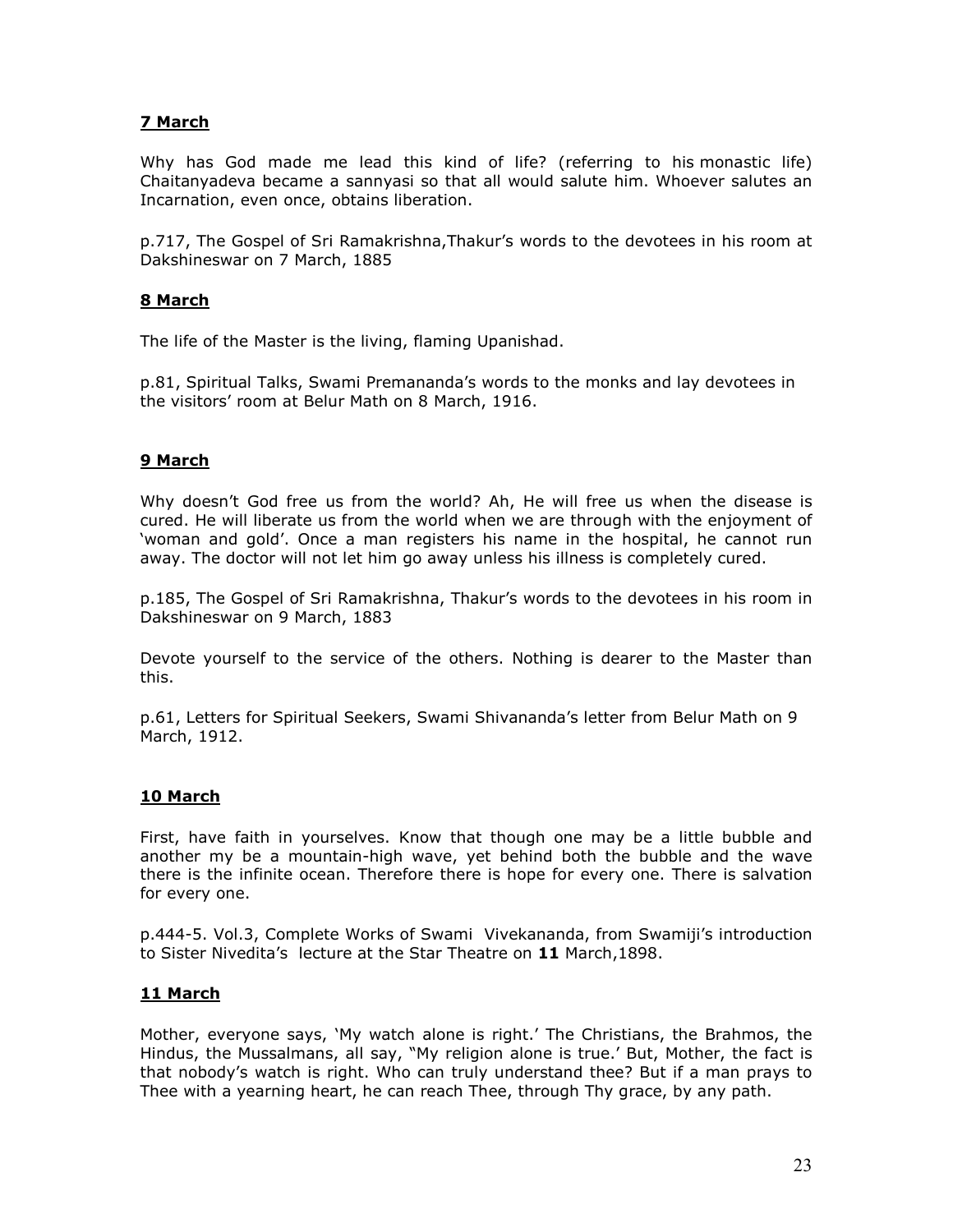p.93, The Gospel of Sri Ramakrishna, Thakur's words to the Divine Mother Kali at Dakshineswar sitting on the steps of Shiva temples along with M on 11 March, 1882.

In the scriptures you will find the way to realize God.But after getting all the information about the path, you must begin to work. Only then can you attain the goal.

p.729, The Gospel of Sri Ramakrishna, Thakur's words to the devotees in Balaram Bose's house on 11 March ,1885.

### 12 March

Victory to the Guru! Victory to the Guru ! You are my only refuge – you are my only refuge! Now that my mind is steady, let me tell you that this resignation is the permanent attitude of my mind. All other moods that come are, you should know, only disease.

p.500, Vol.8, Complete Works of Swami Vivekananda, Swamji's letter to Swami Brahmananda from San Francisco on 12 March, 1900

### 13 March

The Lord is watching over us; there is no fear; do not lose your nerves, keep your health and take things easy. It is always good to give a few strong strokes and rest on your oars.

p.448, Vol.8, Complete Works of Swami Vivekananda, Swamiji's letter to Swami Ramakrishnananda from Belur Math on March, 1898

#### 14 March

M. was seated by his side. Sri Ramakrishna asked him by a sign to come nearer. The sight of his suffering was unbearable. In a very soft voice and with great difficulty he said to M." "I have gone on suffering so much for fear of making you all weep. But if you all say:'Oh, there is so much suffering! let the body die', then I may give up the body." These words pierced the devotee's hearts. And he who was their father, mother and protector had uttered these words! What could they say? All sat in silence. Some thought, "Is this another crucifixion - the sacrifice of the body for the sake of the devotees.

p.941, The Gospel of Sri Ramakrishna, the Master at Cossipore on 14 March, 1886

### 15 March

God becomes a man, an Avatar, and comes to earth with His devotees. And the devotees leave the world with Him…. A band of minstrels suddenly appears, dances, and sings, and it departs in the same sudden manner. They come and they return, but none recognizes them.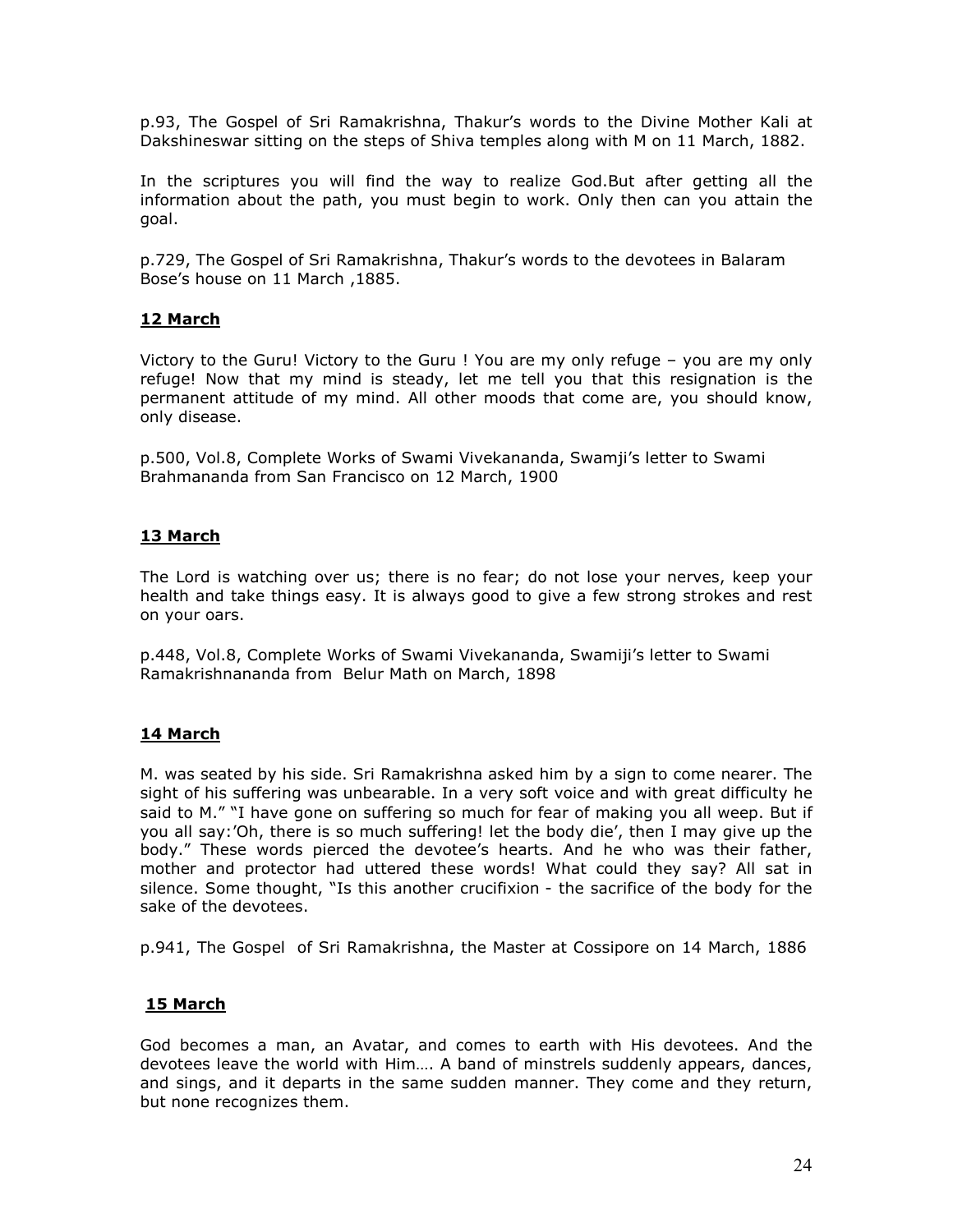p.943, The Gospel of Sri Ramakrishna, Thakur's words to the devotees at Cossipore on 15 March, 1886

### 16 March

It is all nonsense. I am nothing, the world is nothing, the Lord alone is the only worker. We are simply tools in Hid hands.

p.15, Vol.9, Complete Works of Swami Vivekananda, Swamijis in his letter to Mrs. G.W Hale from Detroit on 16 March,1894.

It is easy to take the vow of monasticism, but a person cannot have supreme devotion and knowledge without God's grace. The Lord is sure to grant the desire of one who sincerely yearns for devotion and knowledge. What shall it profit a man to have the ochre cloth if he does not possess knowledge and devotion?

p.56, For Seekers of God, Mahapurush Maharaj's words to the newly ordained monks in Belur on 16 March, 1929

#### 17 March

If you always think of him, then life in the world becomes smooth and easy. You remember, don't you, what Sri Ramakrishna used to say in this connection? 'If you smear yourself with a mixture of turmeric and oil, you are safe against crocodiles. They will keep away from you.'

p.280, Letters for Spiritual Seekers, Swami Shivananda's letter from Belur Math on 17 March, 1930.

#### 18 March

Even today we hear of supernatural ways in which the devotees leave their bodies. It is reported that they get divine visions at that time, and that some leave their bodies with the Master's name on their lips. All the devotees of the Master will have a higher state hereafter; there's no doubt about that.

p.267. For Seekers of God, Mahapurush Maharaj's words at Belur Math on 18 March, 1932.

Face a picture of Sri Ramakrishna and keep thinking of him. That will certainly be as good as meditation.

p.245, Letters for Spiritual Seekers, Swami Shivananda's letter from Belur Math on 18 March, 1926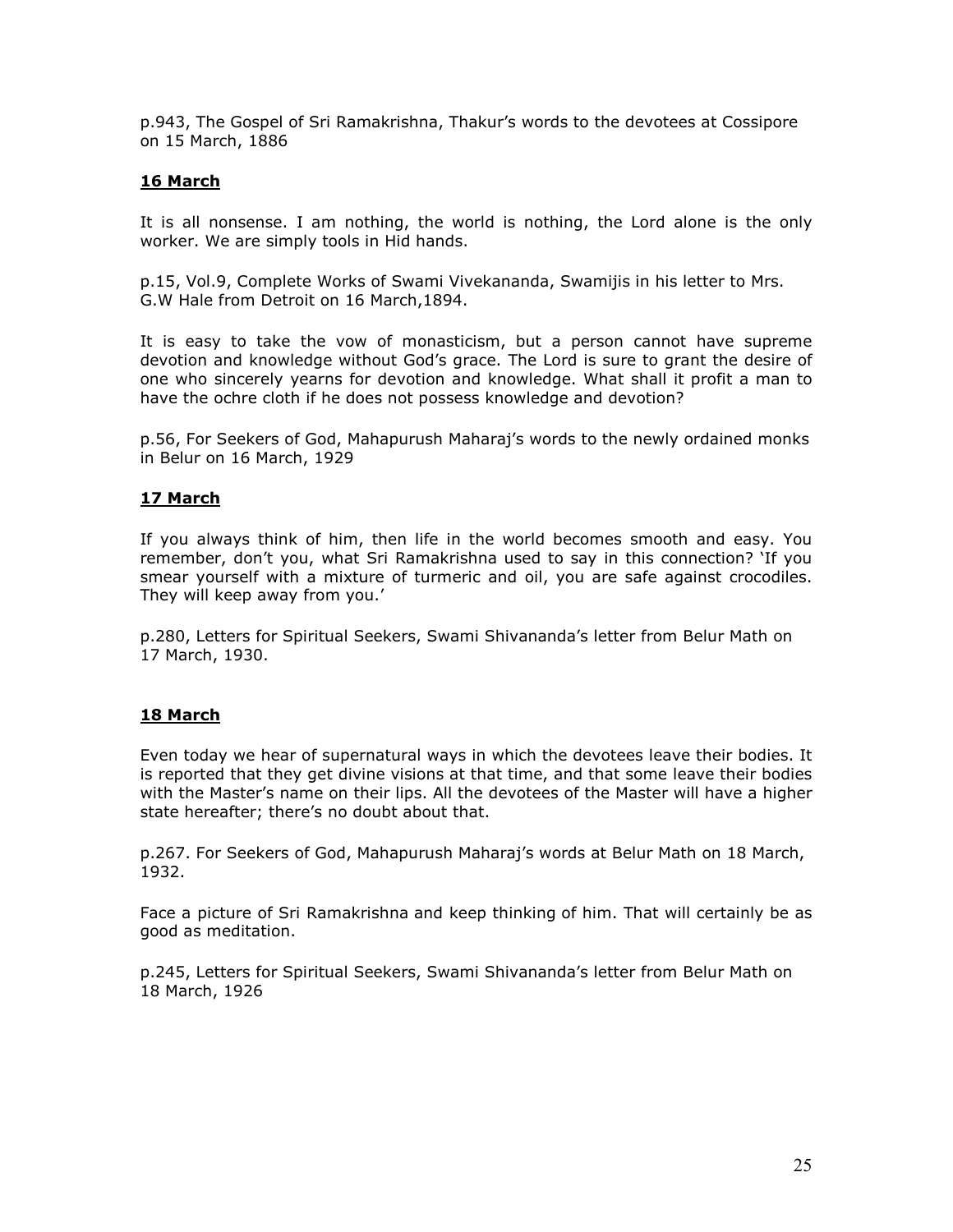#### 19 March

We, as a nation, have lost our individuality, and that is the cause of all the mischief in India. We have to give back to the nation its lost individuality and raise the masses. The Hindu, the Mohammedan, the Christian, all have trampled them underfoot. Again the force to raise them must come from inside, that is, from the orthodox Hindus. In every country the evils exist not with, but against religion. Religion is not to blame, but men.

p.255, Vol.6, Complete Works of Swami Vivekananda, Swamiji in his letter to Sashi (Swami Ramakrishnananda) from Chicago on 19 March, 1894.

All have to go. That is the world. We meet only for a couple of days, and then nobody knows the whereabouts of others. Only the ever-blissful Mother is real; everything else is ephemeral. Creation goes on eternally like a current; there is no break in it. The eternally blissful Mother is beyond this creation, beyond speech and mind – "That failing to reach which speech turns back together with the mind.

p.199, For Seekers of God, Mahapurush Maharaj's words to a monk in Belur on 19 March, 1929

### 20 March

We have blessings only - no curses. We have nothing but blessings, my child.

p.58, For Seekers of God, Mahapurush Maharaj's words to a monk in Belur on 20 March, 1929

#### 21 March

We must plunge heart and soul and body into the work. And until we be ready to sacrifice everything else to one *Idea* and to one alone, we never, never will see the light. Those that want to help mankind must their own pleasure and pain, name and fame, and all sorts of interests, and make a bundle of them and throw them into the sea, and then come to the Lord. This is what all the Masters said and did.

p.302, Vol.6, Complete Works of Swami Vivekananda, Swamiji's letter to Mrs. Bull from New York on 21 March, 1895

### 22 March

The Master gives a shaking to his order now and then to awaken its dormant power of collective effort and to show that his work cannot be carried on by anyone individually; it must be performed by the monks of this Order in unison, and then only will it be well done. The more storms and stresses these will be, the more the power of the Master's Order( sangha-shakti) will be roused.

p.200, For Seekers of God, Mahapurush Maharaj's words at Belur Math on 22 March, 1929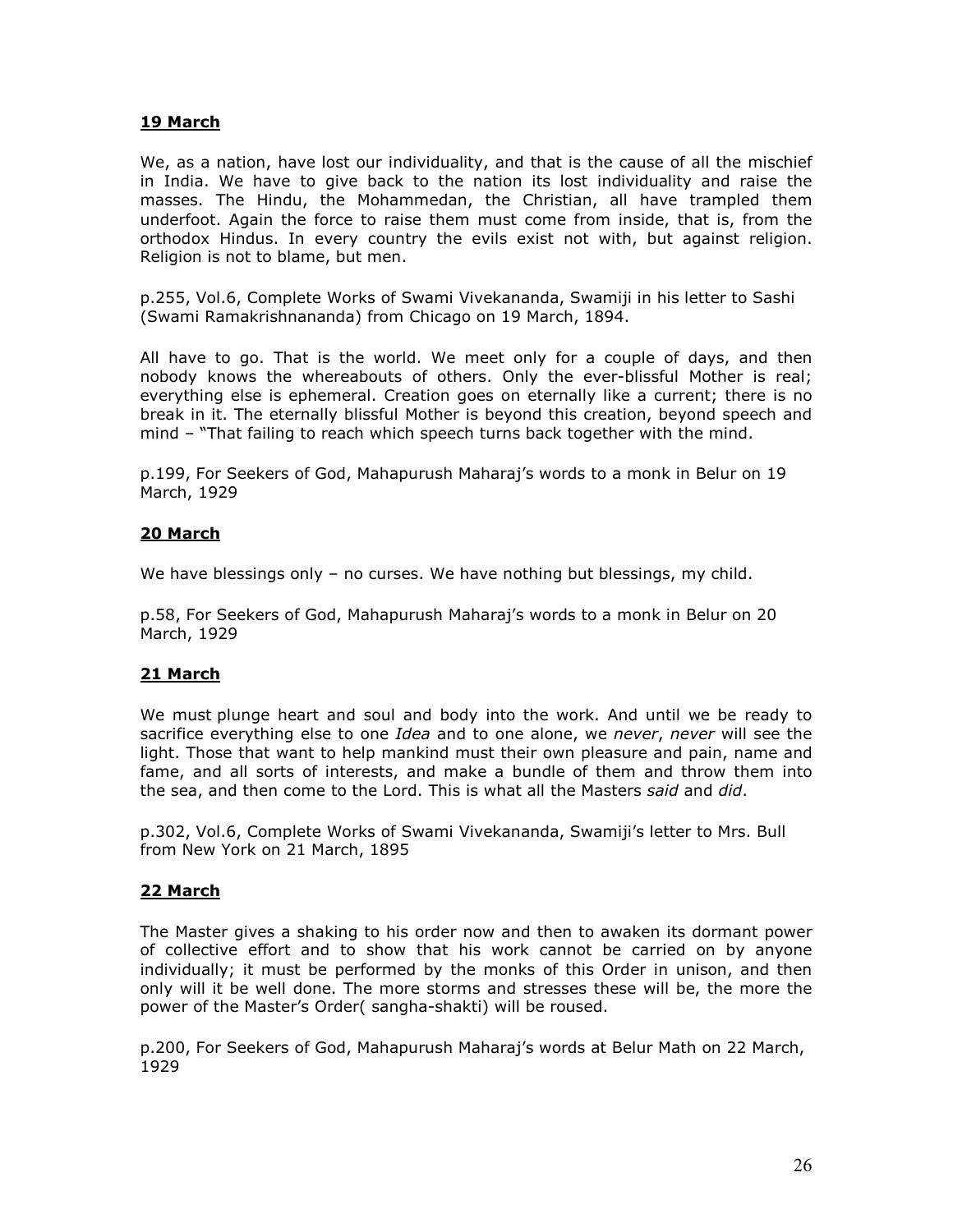### 23 March

The grace of God falls alike on al His children, learned and illiterate – whoever longs for Him. The father has the same love for all his children. Suppose a father has five children. One calls him 'Baba', some 'Ba' and some 'Pa'. These last cannot pronounce the whole word. Does the father love those who address him as 'Baba' more than those who call him 'Pa'? The father knows that these last are simply too young to say 'Baba' correctly.

p.407, The Gospel of Sri Ramakrishna, Thakur's words to the devotees in his room at Dakshineswar on 23 March, 1884

Go on saying, "I am free". Never mind if the next moment delusion comes and says, "I am bound." Dehyptonise the whole thing.

p.501, Vol.1, Complete Works of Swami Vivekananda, from Swamiji's talk on 'The Soul and God' delivered in San Francisco on 23 March, 1900.

### 24 March

I feel Dakshineswar is Varanasi itself - nothing else. That is why I go there from time to time. As I cannot visit it often I salute it from here very day. Is there any other place like Dakshineswar? Even as Varanasi, it doesn't belong to this mundane world.

p.22, For Seekers of God. Mahapurush Maharaj's words to devotees in Belur on 23 March, 1924.

#### 25 March

We are always in a hurry. But if any great work is to be done, there must be great preparation.

p.482, Vol.1, Complete Works of Swami Vivekananda, from Swamiji's talk on 'Mohammed' delivered in San Francisco on 25 March, 1900.

#### 26 March

Think of Sri Ramakrishna as your teacher and your saviour. Think thus and then all your old tendencies will die out. The spirit of renunciation will automatically appear. The only way is prayer. There is no other way.

p.171, Letter for Spiritual Seekers, Swami Shivananda's letter from Belur Math on 25 March , 1920.

#### 27 March

Our Master is the protector and redeemer of the lowly. He was born as man to redeem the lowly…. We do not know anything other than the name of the Master. We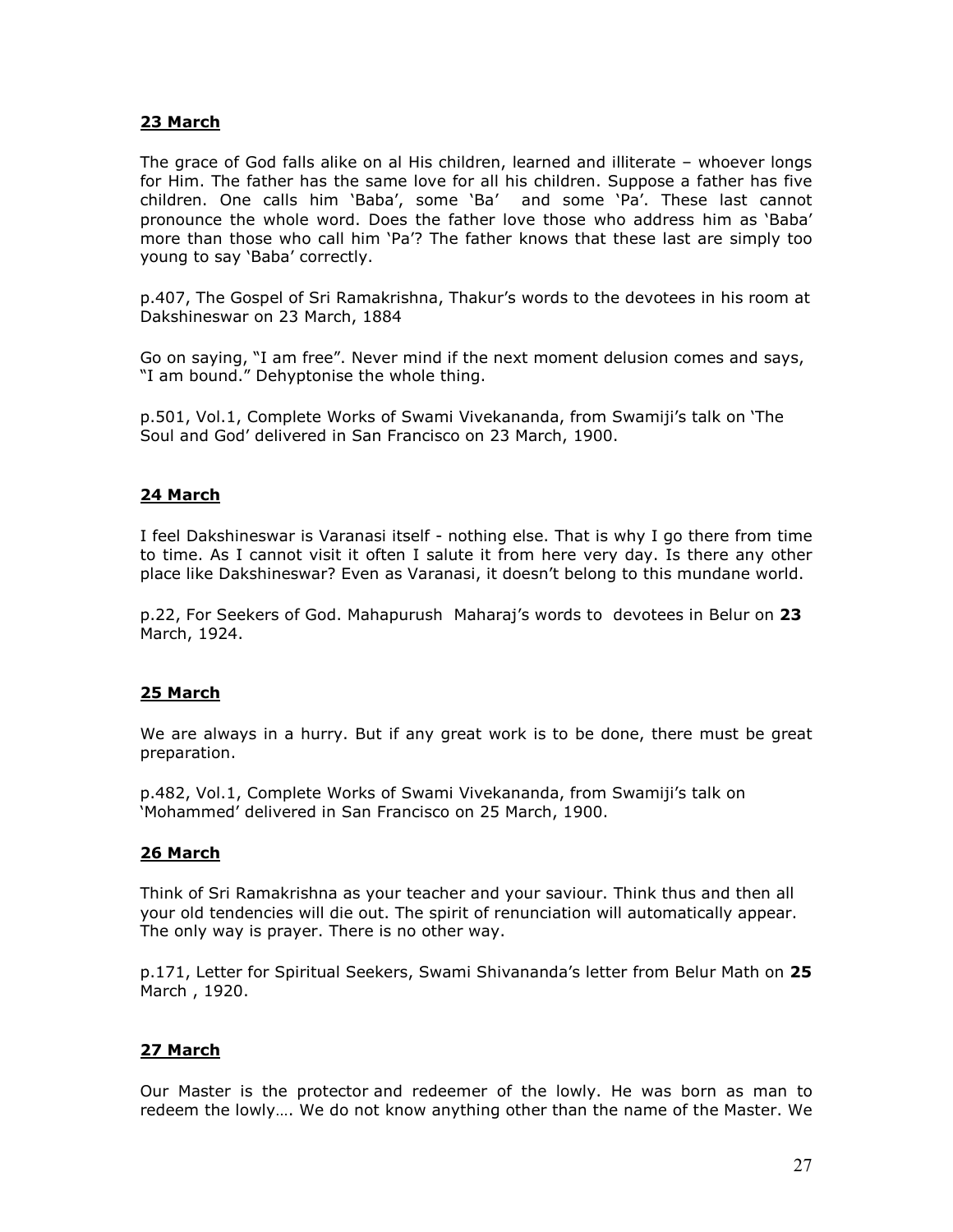know that he who was Rama and Krishna is Ramakrishna in this age. Our Master is the veritable embodiment of all ideals and of all divine manifestations.

p.61, For Seekers of God, Mahapurush Maharaj's words to a devotee in Belur Monastery on 27 March, 1929

#### 28 March

SWAMI YOGANANDA PASSED AWAY AT UDOBODHAN, CALCUTTA(1899)

Just before Yogananda's death, Sivananda had asked him,"Jogin, do you remember the Master?" Yogananda replied, "Yes, I remember the Master more - even more – much more."

p.241, God lived with Them.

He is unfortunate, indeed, who does not gain my compassion. I do not know anyone, not even an insect, for whom I do not feel compassion.

p.160, The Gospel of Holy Mother , Holy Mother 's words at Jairambati on 28 March, 1913.

We put all our energies to concentrate and get attached to one thing; but the other part, though equally difficult, we seldom pay any attention to - the faculty of detaching ourselves at a moment's notice from anything. Both attachment and detachment perfectly developed make a man great and happy.

p.430, Vol.6, Complete Works of Swami Vivekananda, Swamiji's letter to Nivedita from San Francisco on 28 March, 1900.

Be brave and face something – come good, come evil, both welcome. Both of you my play. I have no good to attain, no ideal to clench up to, no ambition to fulfill; I, the diamond mine, am playing with pebbles, good and evil; good for you – evil, come; good for you – good, you come too. If the universe tumbles round my ears, what is that to me? I am Peace that passeth understanding; understanding only gives us good or evil. I am beyond, I am peace.

p.505, Vol.8, Complete Works of Swami Vivekananda, Swamiji's letter to Miss Mary Hale from San Francisco on 28 March, 1900.

#### 29 March

Afflicted with miseries at home, one may put on the ochre cloth of a monk; but that renunciation doesn't last long. Again, a man out of work puts on an ochre wearingcloth and goes off to Benares. After three months he writes home: 'I have a job here. I shall come home in a few days. Don't worry about me.' Again, a man may have everything he wants. He lacks nothing, yet he does not enjoy his possessions. He weeps for God alone. That is real renunciation.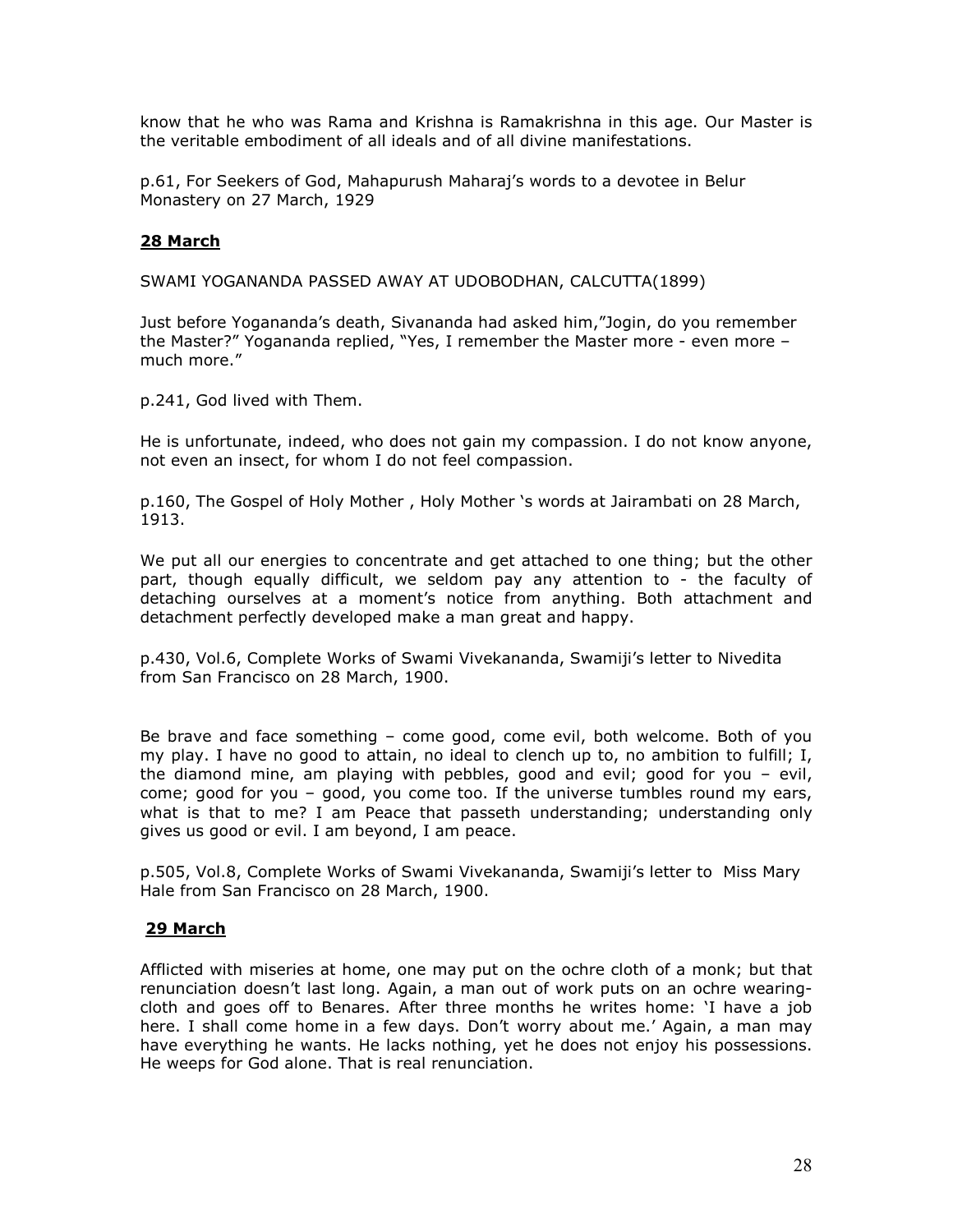p.195, The Gospel of Sri Ramakrishna, Thakurs' words to the devotees in his room at Dakshineswar on 29 March , 1883.

### 30 March

BIRTH OF SWAMI YOGANANDA (1861) AT DAKSHINESWAR

Jogin Maharaj was so absorbed in meditation most of the time that his face would always look serene luminous. Even when he would come from his bath, one would feel that he had just come out of his deep meditation.

p.235, God lived wit h Them, Swami Shuddhananda's reminiscences about Swami Yogananda.

### 31 March

This national ship of ours, ye children of the Immortals, my countrymen, has been plying for ages, carrying civilization and enriching the whole world with its inestimable treasures. For scores of shining centuries this national ship of ours has been ferrying across the ocean of life, and has taken millions of souls to the other shore, beyond all misery. But today it may have sprung a leak and got damaged, through your own fault or whatever cause it matters not. What would you, who have placed yourselves in it, do now? Would you go about cursing it and quarrelling among yourselves! Would you not all unite together and put your best efforts to stop the holes? Let us all gladly give our hearts' blood to do this; and if we fail in the attempt, let us all sink and die together, with blessings and not curses on our lips.

p.461. Vol.3, Complete Works of Swami Vivekananda, from Swamiji's lecture on 'The Religion we are born in' delivered at Dacca on 31 March, 1901.

#### APRIL

#### 1 April

We are always after truth, but never want to get it. We simply want the pleasure to go about and ask.

p.439, CW. Vol.1, 'Krishna' – lecture delivered by Swamiji in California on 1 April, 1900.

#### 2 April

The best way to forget the past is not to think of those events again. Better think of Mother if you are to think anything. That way by her grace one may become lost in her thought entirely.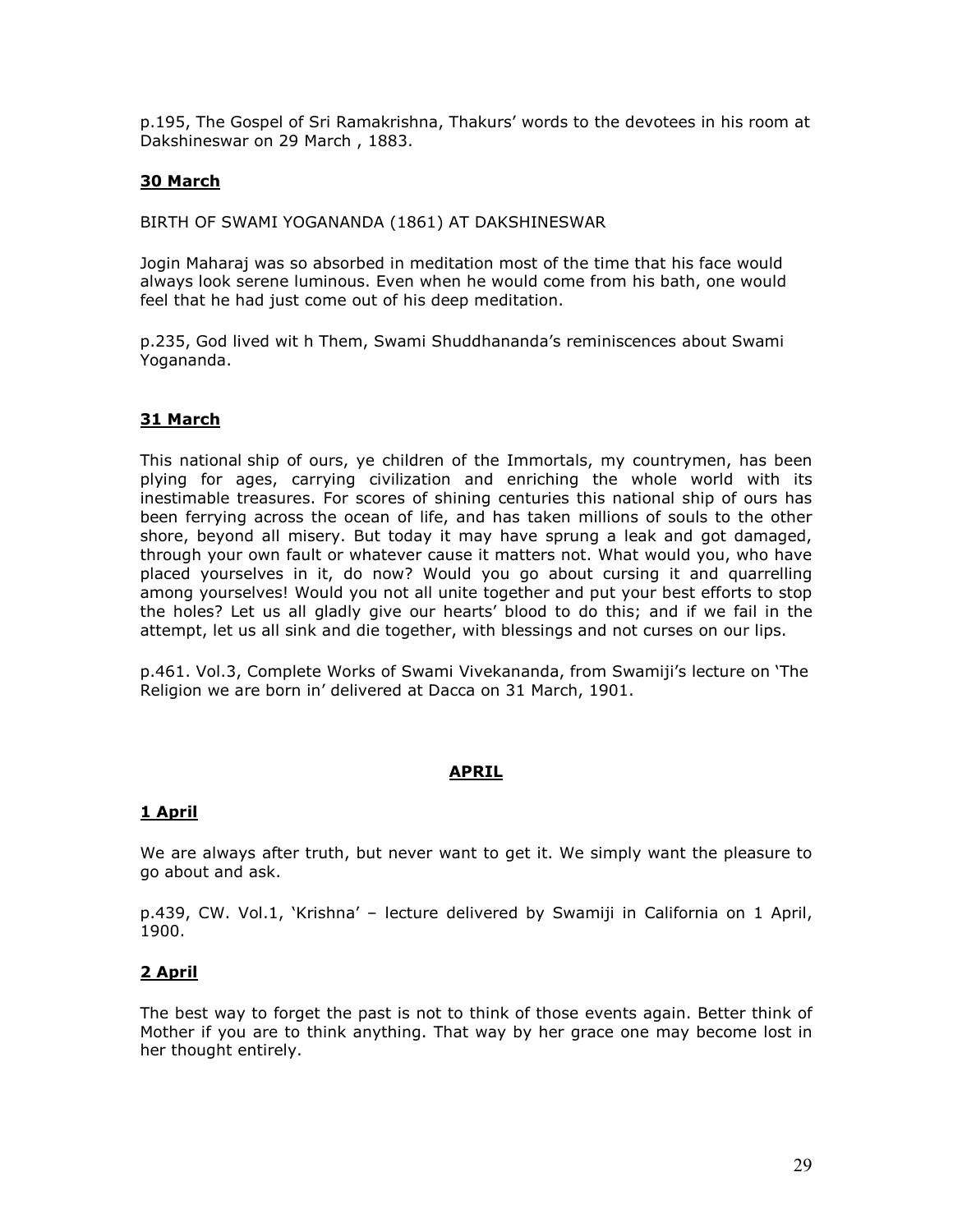p.259, Spiritual Treasures, Letter of Swami Turiyananda from Belur Math on 2 April, 1917.

# 3 April

We all struggle … If we cannot reach the Absolute, we will get somewhere, and it will be better that we are now.

p.233, C.W Vol.4, 'Meditation' Lecture delivered by Swamiji at the Washington Hall, San Francisco on 3 April, 1900.

A true devotee feels that way, for God is his dearest. Whom else should he feel offended or angry with? His claims are on God and none else. He loves none else but God. If he has to quarrel to anyone, he will quarrel with God. Don't give up God. Cling to him – with love or without it. If you have accepted Sri Ramakrishna with all your heart even for a while, you may want to give him up, but he will not give you up. Know this for certain.

p.62, Letters for Spiritual Seekers, Swami Shivanandaji's letter from Kankhal Ashrama on 3 April, 1912.

### 4 April

Work on this line at present… Know that every time you feel weak, you not only hurt yourself but also the Cause. Infinite faith and strength are the only conditions of success.

p.77-8, C.W. Vol.5, Swamiji's letter to Alasinga from U.S.A on 4 April, 1895.

Whatever path the lord has earmarked for you, follow it without any doubt. Your duty, my duty, and everyone's duty is to tread the path of God. There is no other duty.

p.177, Spiritual Treasures, Letter of Swami Turiyananda from Belur Math on 4 April, 1917.

### 5 April

Nothing is gained except by sacrifice.

p.520, C.W, Vol.1, 'Practical Religion: Breathing and Meditation', Lecture delivered by Swamiji in San Francisco in 5 April, 1900.

#### 6 April

Every one has the power to judge of good and evil, but he is the hero who undaunted by the waves of Samsara – which is full of errors, delusions, and miseries – with one hand wipes the tears, and with the other, unshaken, shows the path of deliverance.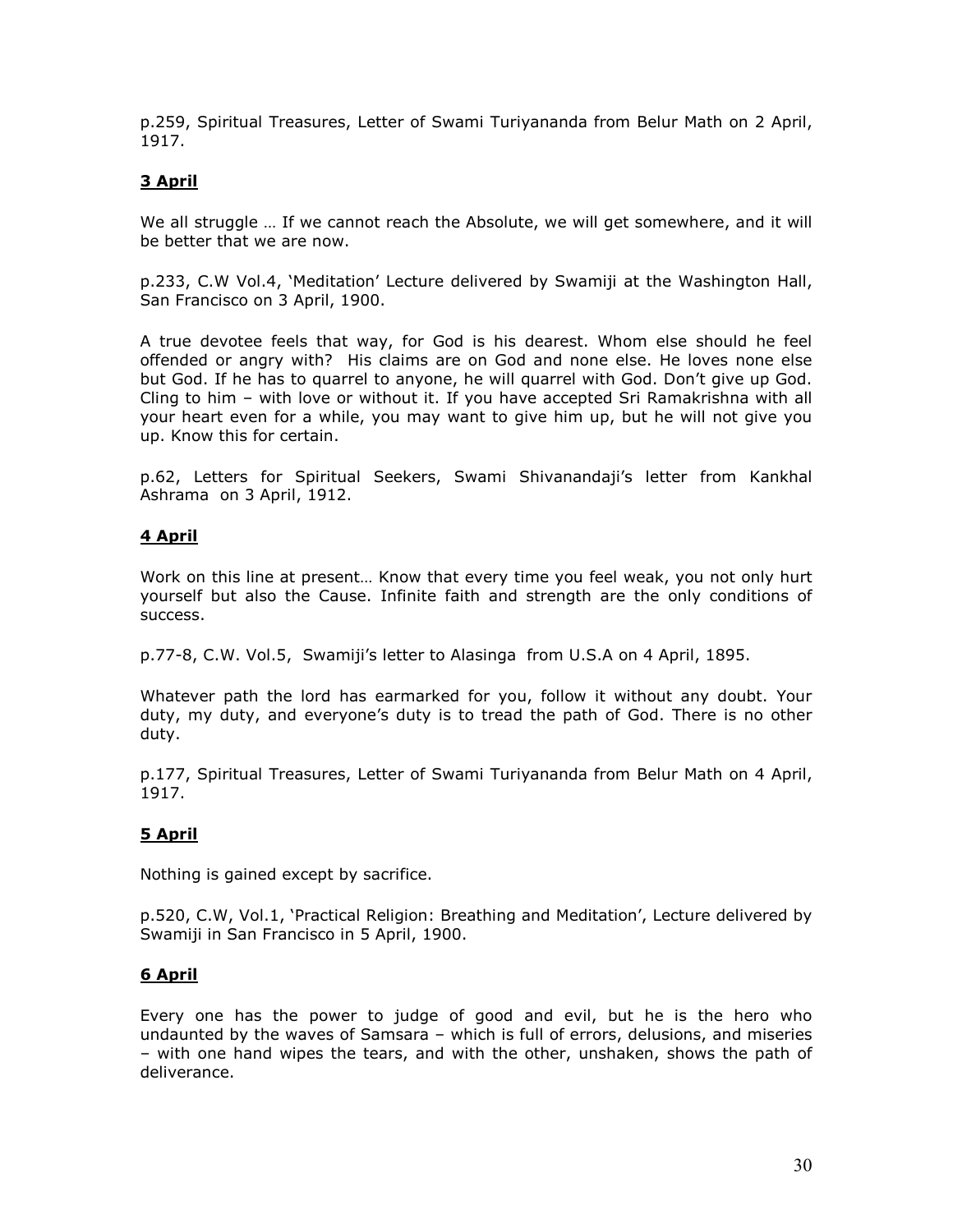p.127, C.W, Vol.5, Swamiji's letter to Smt. Sarala Ghosal, Editor of Bharati from Darjeeling on 6 April, 1897.

# 7 April

Call upon Sri Ramakrishna with all your heart. You will surely get peace of mind.

p.81, Letters for Spiritual Seekers, Swami Shivanandaji's letter from Almora on 7April, 1914.

### 8 April

Call upon the Master and take refuge in him. Our Master is living and is bound to respond if you pray to him earnestly. For the good of the many, God – the Universal Spirit – incarnated Himself in this age as Sri Ramakrishna. You have nothing to worry about, as you have come under the shelter of Sri Ramakrishna, the Incarnation of the age.

p.64, For Seekers of God, Swami Shivanandaji's words on 8 April, 1929 in Belur Math.

Go on dong your to the best of your ability and knowledge, and never mind the consequences. Leave them all at the feet of the Lord. He is the embodiment of goodness and will do nothing but good. If one sets his mind on God, need he fear going astray? He is the polestar of our life. He is the goal, he is the means, and he is the consequence.

p.45, Spiritual Treasures, Letters of Swami Turiyananda, Swami Turiyananda's letter to Swami Sharvananda (Tejnarayan) from Kankhal on 8 April, 1912.

#### 9 April

Don't hurry too much. Go slow. This is a path in which your progress will be stalled if you are impatient. Everything depends on his grace. If he is gracious, then only will you find your mind always fixed on his feet.

p.161, Letters for Spiritual Seekers, Swami Shivanandaji's letter from Belur Math on 9 April, 1919.

#### 10 April

SWAMI BRAHMANANDA ATTAINED MAHASAMADHI ON 10 APRIL, 1922

Once in Belur Math, a young monk asked Brahmananda : "Maharj, does Sri Ramakrishna exist even now?" Maharaj answered: "I see you have lost your mind. Having renounced hearth and home, why are we leading such a life? He exists always. Pray to him day and night for his vision. He will dispel all your doubts and will make you understand his true nature."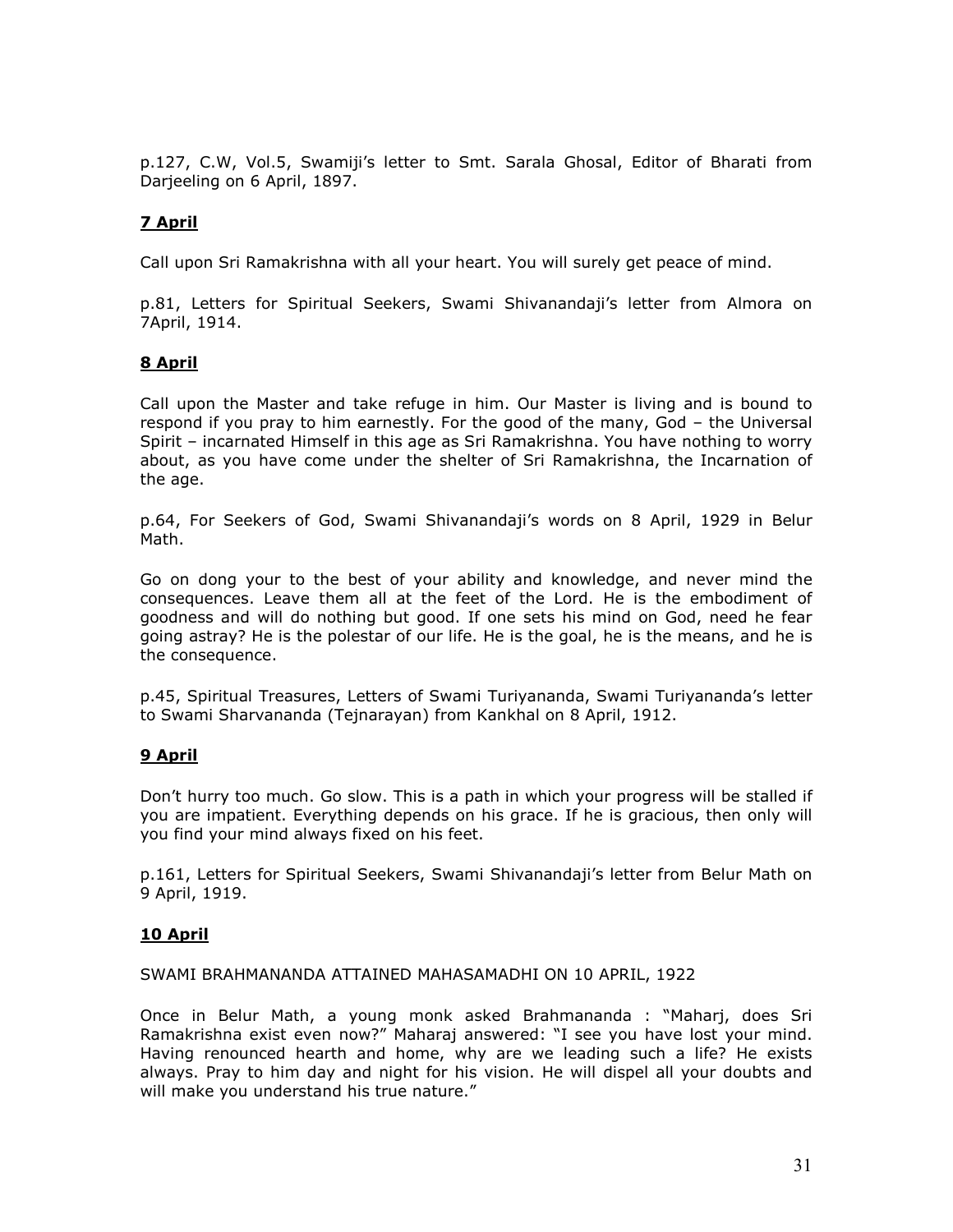"Do you see the Master nowadays?"

"Yes," replied Maharaj, "I see him whenever he shows himself out of his mercy. Anyone who has his grace can see him. But how many people have that love and longing to see him?"

p.128, God Lived with Them.

### 11 April

Take up every one with sympathy, whether he believes in Shri Ramakrishna or not. If anybody comes to you for vain dispute, politely withdraw yourselves… You must express your sympathy with people of all sects. When these cardinal virtues will be manifested in you, then only you will be able to work with great energy. Otherwise, mere taking the name of the Guru will not do.

p.305, C.W. Vol.1, Swamiji's letter to Shashi (Swami Ramakrishnananda) from U.S.A on 11 April, 1895.

The mantra is one of the names of God. The name and that which is named are one and the same. There is no need of knowing the meaning. It is the name of God – repeat the name with this thought in mind.

p.295. Mahapurush Maharaj as We Saw Him, Mahapurush Maharaj's words to Swami Dharmeshananda in Belur Math on 11 April, 1932

#### 12 April

Judge people not. They are all mad. Children are (mad) after their games, the young after the young, the old (are) chewing the cud of their past years; some are mad after gold. Why not some after God? Go crazy over the love of God as you go crazy over Johns and Janes. Who are they?

p.73, C.W. Vol.6, 'Divine Love' Swamiji's lecture delivered in San Francisco on 12 April, 1900.

#### 13 April

BALARAM BASU PASSED AWAY ON 13 APRIL, 1890

Balaram Babu would save money from his household budget and use it to serve the monks. His relatives thought he was a miser. I never knew how rich he was! One day, seeing him lying on a narrow bed, I said: "Why don't you find yourself a larger bed? This one is too narrow for you." Do you know what he said? "This earthly body will one day return to the earth. Why should money be spent for my bed when it can be much better spent in service to holy people?"

p.149, God Lived with Them, Swami Adbhutananda's reminiscences of Balaram Babu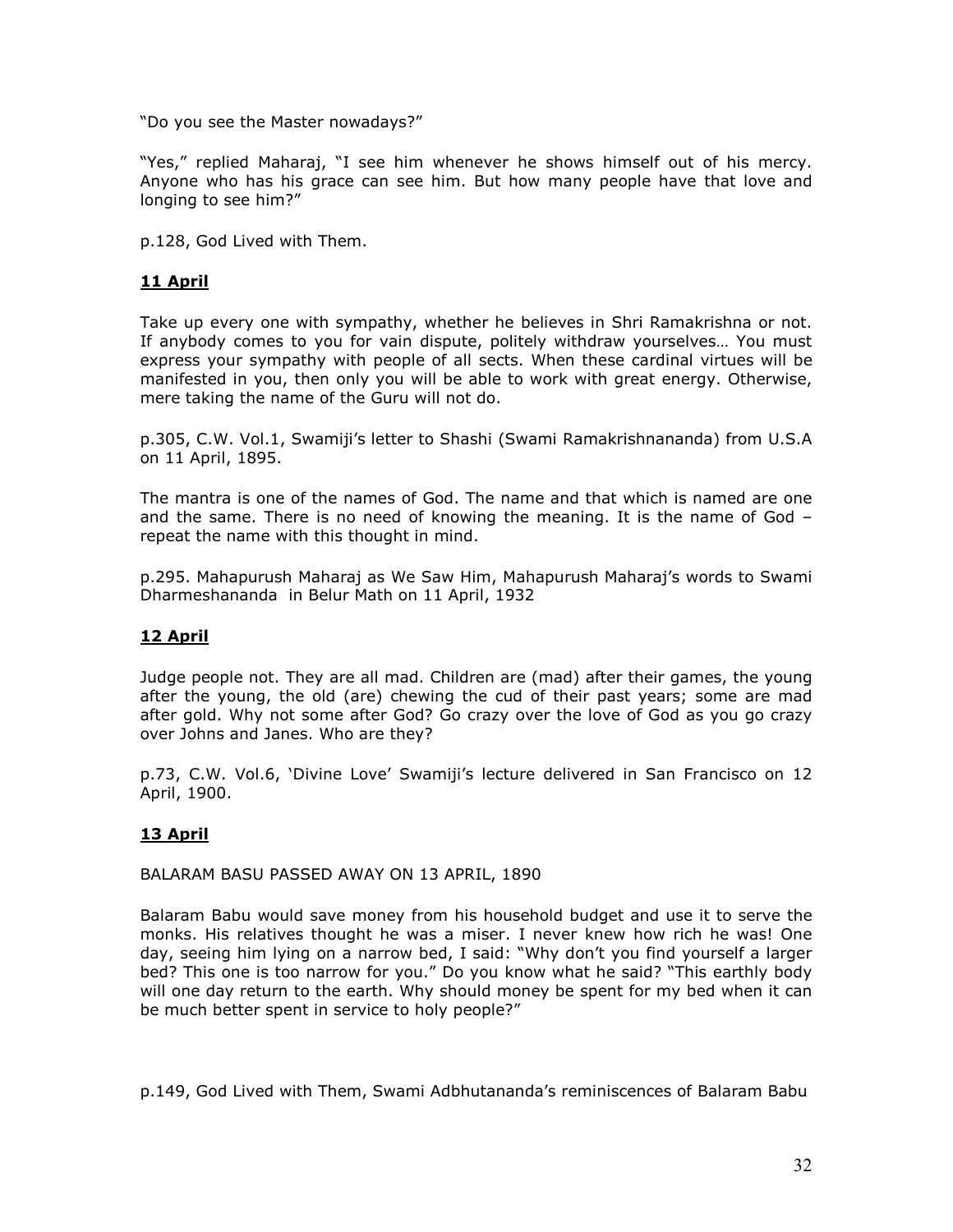The masses will always have the person, the higher ones the principle; we want both. But principles are universal, not persons. Therefore stick to the principles he taught, let people think whatever they like of his person… Truce to all quarrels and jealousies and bigotry! These will spoil everything.

p.362, C.W. Vol.6, Swamiji's letter to Sarada (Swami Trigunatitananda) from New York on 14 April, 1896.

Go on bravely. Do not expect success in a day or a year. Always hold on to the highest. Be steady. Avoid jealousy and selfishness. Be obedient and eternally faithful to the cause of truth, humanity, and your country and you will move the world. Remember it is the person, the life, which is the secret of power – nothing else.

p.108, C.W. Vol.5, Swamiji's letter to Dr. Nanjunda Rao from New York on 14 April, 1896.

Very few people in this world are fortunate enough to get completely favourable conditions. Disease, grief, pain, and anxiety are constant companions in human life. Call on God in whatever circumstances you are; otherwise it is extremely difficult to make any progress in spiritual life.

p.70, Spiritual Treasures, Letter from Swami Turiyananda from Kankhal on 14 June, 1914.

### 15 April

 Dull periods often come at first, and that is not bad. Because it brings in the heart of a true devotee the zeal for greater endeavours.

p.172, Mahapurush Maharaj as We Saw Him, Mahapurush Maharaj's letter to Swami Ranganathananda (Shankar) from Belur Math on 15 April, 1928.

If we can live in this world as witnesses, then we can enjoy fun and merriment, otherwise not. But it is extremely difficult to remain as witness in everything we do. We identify ourselves with our activities, and as a result experience happiness and misery. May the Divine Mother always keep us closer to her and not allow us to run away and get entangled in the meshes of maya.

p.213, Spiritual Treasures, Letter of Swami Turiyananda to Bashiswar Sen from Varanasi on 15 April, 1920.

#### 16 April

The Gerua robe is not for enjoyment. It is the banner of heroic work, not for enjoyment. You must give your body, mind, and speech to "the welfare of the world".

p.283, C.W. Vol.6, Swamiji's letter to Swami Akhandananda, April, 1894.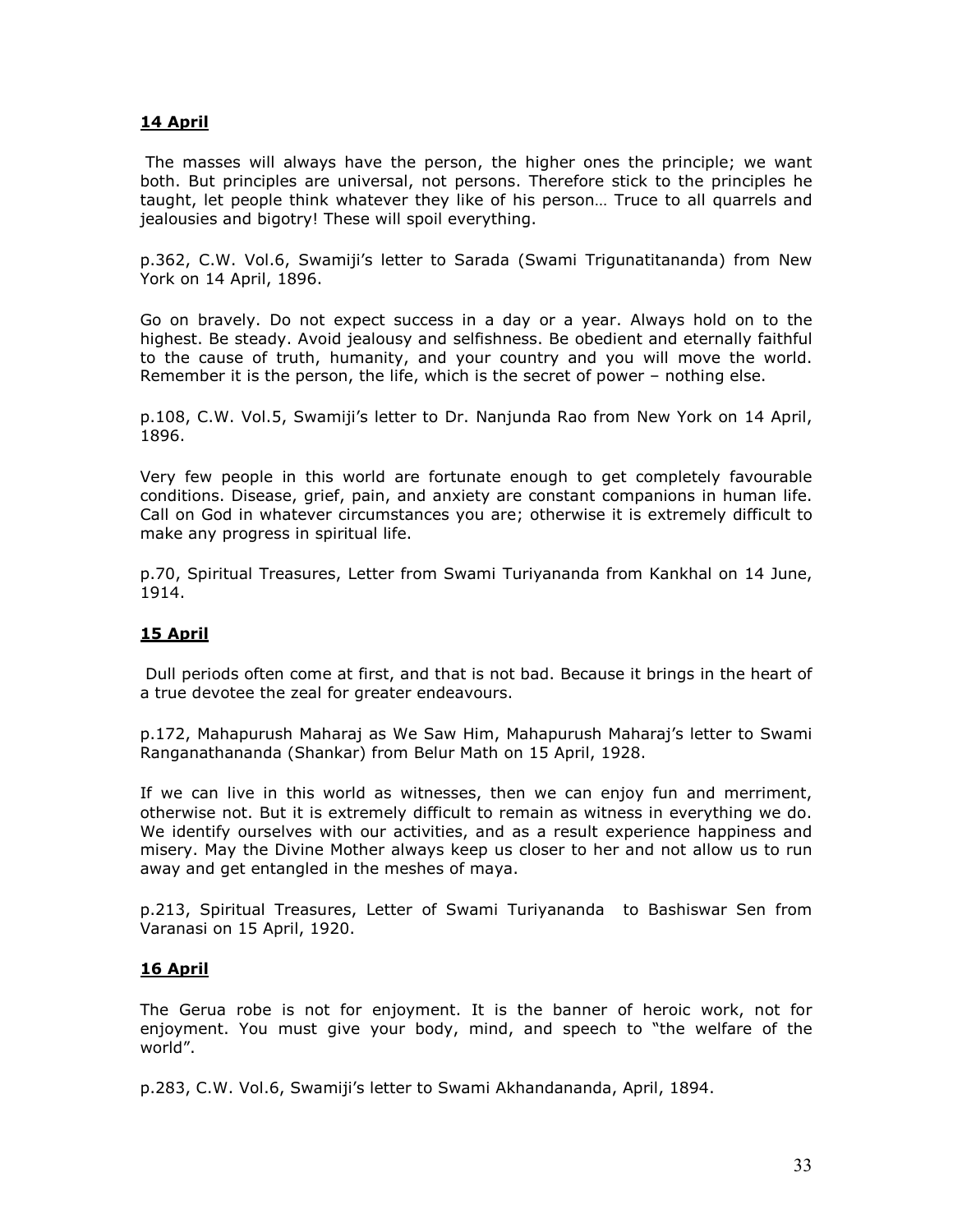Slowly and gradually we are to train ourselves. It is no joke – not a question of a day, or years, or maybe of births. Never mind! The pull must go on. Knowingly, voluntarily, the pull must go on. Inch by inch we will gain ground. We will begin to feel and get real possessions, which no one can take, the wealth that nobody can destroy, the joy that no misery can heart any more…

p.249, C.W. Vol.4, 'The Practice of Religion', Lecture delivered by Swamiji at Alameda, California, on 18 April, 1900.

### 18 April

Be resigned to God. Nothing can be accomplished without His grace. Can man realize Him by spiritual practice alone? If He reveals Himself out of compassion, then alone can one realize Him, otherwise not. Who is competent to reach Him?

p.66, For Seekers of God, Swami Shivanandaji's words on 18 April, 1929 in Belur Math.

### 19 April

Doubts in the mind cannot be removed by correspondence or by studying books; one has to make an effort. One should follow the instructions of the scriptures and the guru; thus one develops faith, and from faith comes purity of heart. Only then are all doubts dispelled from the mind.

p.214, Spiritual Treasures, Letter of Swami Turiyananda from Varanasi on 19 April, 1920.

#### 20 April

If a devotee is in trouble, his trust in the Lord increases. It does not diminish. The Lord pushes him into an adverse situation so that he may have more love and faith in the Lord.

p.224, Letters for Spiritual Seekers, Swami Shivanandaji's letter from Bhuvaneshwar Math on 20 April, 1923.

A single utterance of the Lord's name is as effective as a million repetitions of it, if you do it with a steady, concentrated mind. What is the use of repeating a million times with an absent mind? You must do this wholeheartedly. Then only can you deserve His grace.

p.14, Spiritual Talks, Holy Mother's words at Koalpara on 20 April, 1919.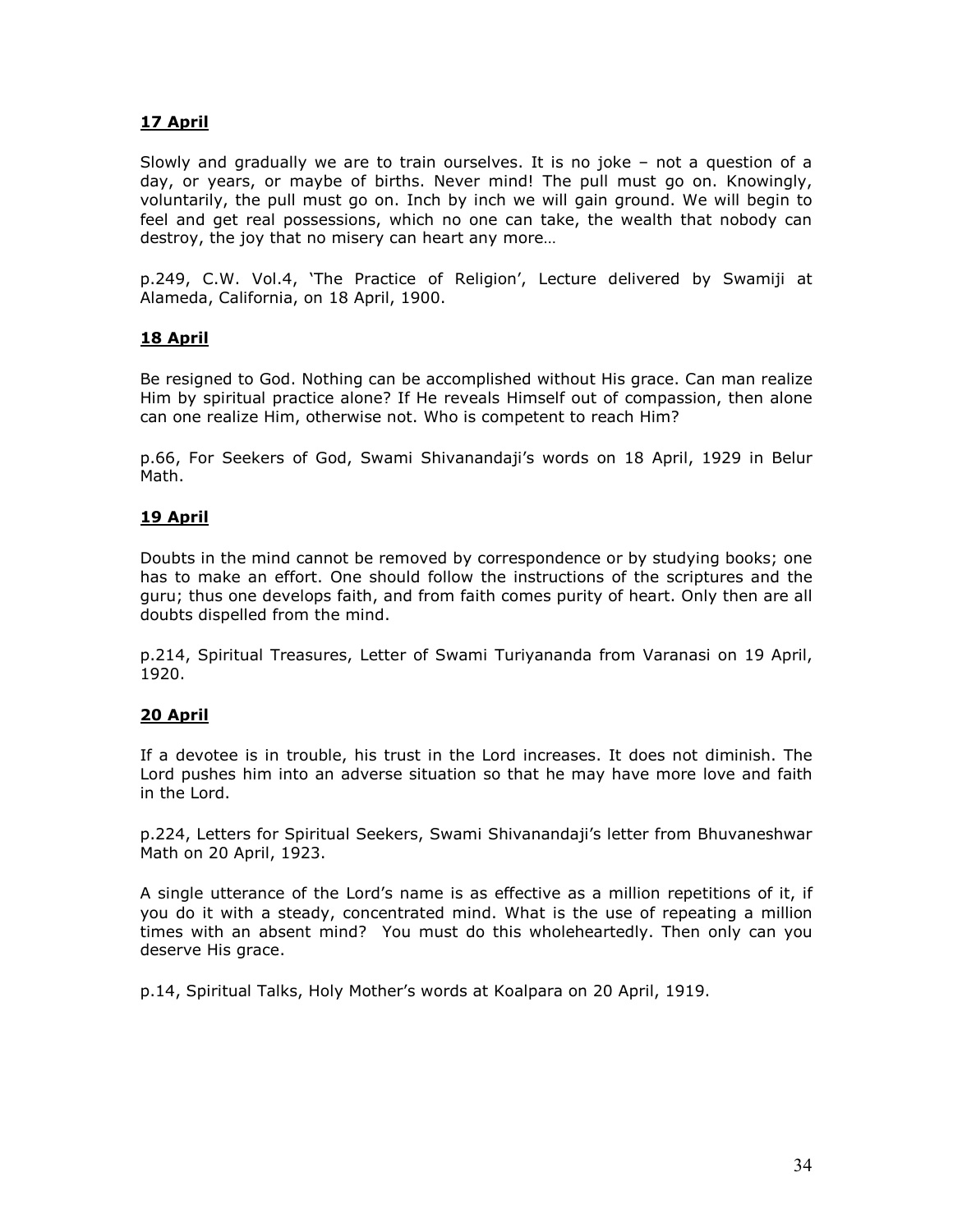Study the Ramakrishna literature well. You will then be able to serve him well.

p.150, Letters for Spiritual Seekers, Swami Shivanandaji's letter from Belur Math on 21 April 1919.

### 22 April

By all means one should continue one's sadhana; superficial tasting does not work. Momentary zeal does not bring success – try to make it permanent.

p.216, Spiritual Treasures, Letter of Swami Turiyananda from Varanasi on 24 April, 1920

### 23 April

In a way it is good if you have problems in the world, for the more problems you have, the more you will think of the Lord. Again, the more you think of the Lord, the closer he will draw you towards himself by removing all your obstacles. Know this for certain. The problems you face are only incentives to love God. This is how devotees progress towards God.

p.65, Letters for Spiritual Seekers, Swami Shivananda's letter from Ramakrishna Adviat Ashrama, Benaras on 23 April, 1913

### 24 April

SWAMI ADBHUTANANDA ATTAINED MAHASAMADHI ON 24 APRIL, 1920

Toward the end of Latu Maharaj's life, a devotee asked him, " Do you feel now that the world is a burden?" He answered: "Look, when you dive deep into the Ganges, though there are thousands of pounds of water above you, you don't feel that weight. Similarly, if you plunge into God's creation yet still hold onto Him, you will not feel its burden. Then the world becomes a place of merriment.

p.436, God Lived with Them.

### 25 April

#### SWAMI VIJNANANANDA ATTAINED MAHASAMADHI ON 25 APRIL, 1938

A monk asked the Swami, "Do you see the Master even now?" Pointing to the picture of Sri Ramakrishna, Swami Vijnanananda replied: "The Master is there. He is always near me. Of course I see him, whenever it is necessary. He is guiding me."

p.621, God Lived with Them.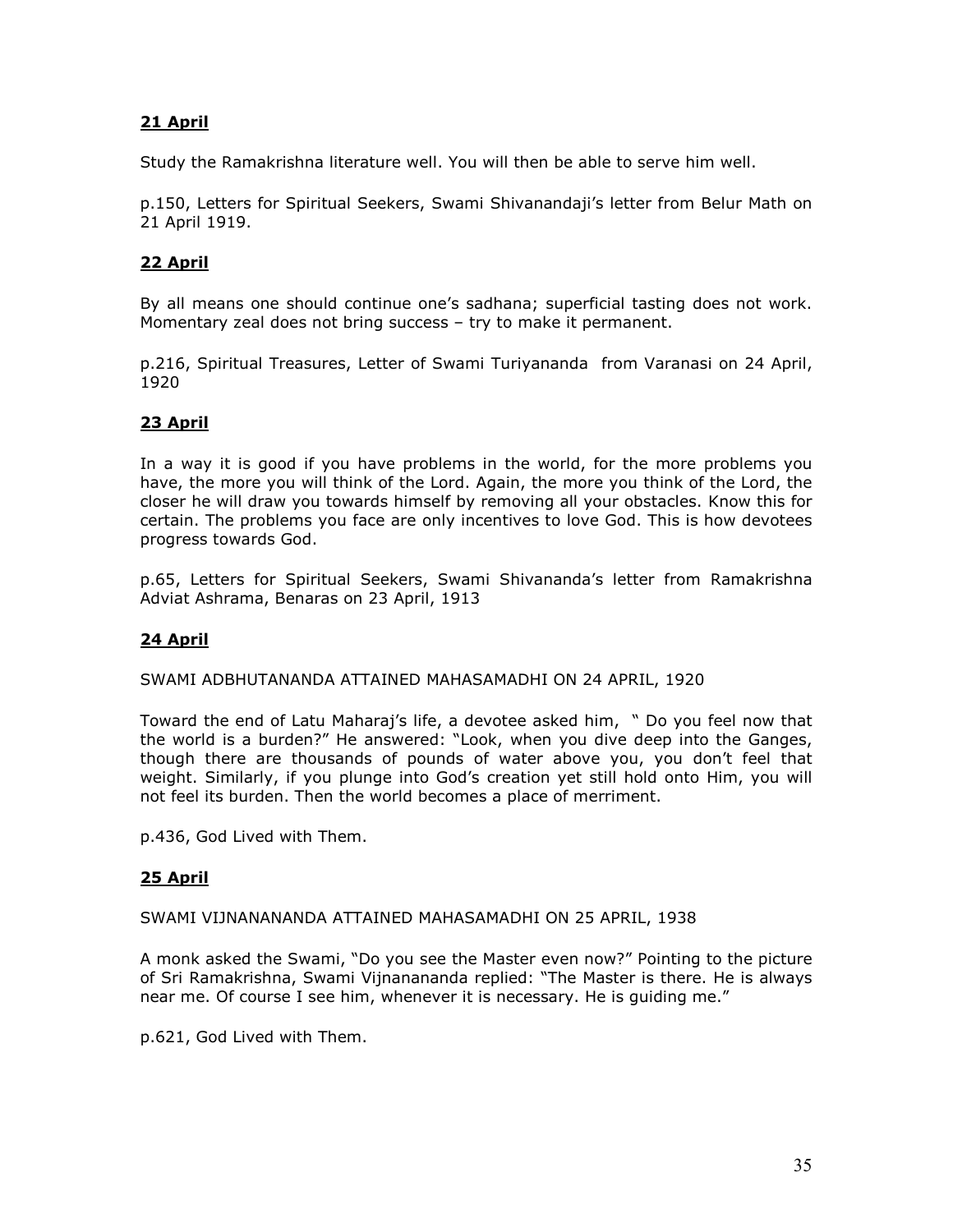One should not think oneself worthless. Know that you are protected by God and that he is your very own – only then will you make progress.

p.46, Spiritual Treasures, Letter of Swami Turiyananda to Swami Nirupamananda (Sridhar) from Kankhal on 25 April, 1912.

### 27 April

Never show temper, or harbour jealousy, or backbite another in secret. It would be the height of cruelty and hard-heartedness to take note of others' shortcomings instead of rectifying one's own.

p.495, C.W. Vol.7, Swamiji's letter to the members of Alambazar Math from Reading on 27 April, 1896.

#### 28 April

Go on practicing hard. At first spiritual practices appears to be drudgery – like learning the alphabet. By and by you will have peace…There is nothing to be worried about. Practise for two or three years. Then you will see for yourself.

p.30, Spiritual Talks, Swami Brahmananda's words at Belur Math on 30 April ,1913.

#### 29 April

Wherever the Lord keeps you that will be for your good. He knows best. Leave everything to him and don't forget him – that is your duty. It is his responsibility where and in what condition to keep you and what he will make you do. For your part, just see that you may not forget him.

p.47, Spiritual Treasures, Letter of Swami Turiyananda from Kankhal on 29 April, 1912.

#### 30 April

It is not an easy thing to realize the unreality of the world. One cannot have that realization without the grace of God. Cry to Him and pray and you will have His grace. He is right inside. You will realize Him the moment He lifts the veil of ignorance. It is grace and grace alone that we need. There is no other way.

p.70, For seekers of God, Swami Shivanandaji's words on 30 April, 1929 in Belur Math.

\*\*\*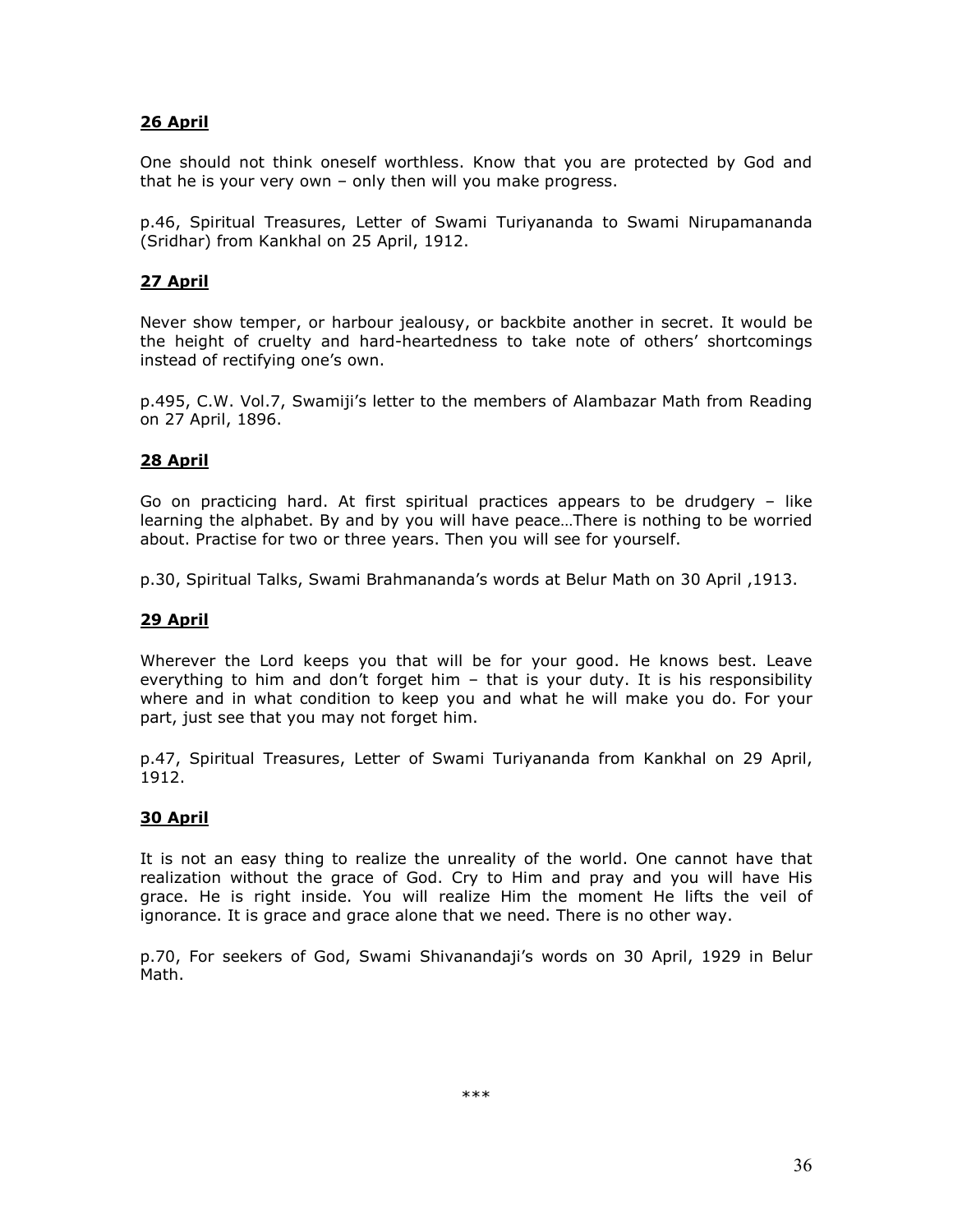# MAY

### May 1

Starting the Ramakrishna Mission

"Let this association be named after him in whose name, indeed, we have embraced the monastic life, with whom as your Ideal in life you all toil on the field of work from your station in family-life, within twenty years of whose passing away a wonderful diffusion of his holy name and extraordinary life has taken place both in the East and the West. We are the servants of the Lord. Be you all helpers in this cause."

 (Talks, p.51, Swamiji in the meeting convened at Balaram Bose's house on 1st May, 1897)

"My child, I bless you from my heart that you live long, attain devotion, and enjoy peace. Peace is the principal thing. One needs peace alone"

(Holy Mother on 1st May 1912, p. 126, The Gospel of the Holy Mother)

"Well, so long as one has a body one must suffer, I never even ask him (Sri Ramakrishna) to do away with my troubles. But surely he can appear and comfort us in our sorrows"

(p.72, In the Company of the Holy Mother, Mother's instruction given on this date)

## May 2

"The Master said he would come again, after a hundred years. For these hundred years he would remain in the hearts of those who loved him… One must never lose faith…Whoever seeks refuge with the Master finds everything. His renunciation was his glory…His was a complete renunciation"

(p.74-76, In the Company of the Holy Mother)

 "…the other is Swamiji's first night at Camp Taylor, May 2,1900. I close my eyes and see him standing there in the soft blackness with sparks from the blazing log fire flying through it and a day-old moon above. He was weary after a long lecture season, but relaxed and happy to be there. 'We end life in the forest,' he said, 'as we begin it, but with a world of experience between the two states.' Later after a short talk, when we were about to have the usual meditation, he said, 'You may meditate on whatever you like, but I shall meditate on the heart of a lion. That gives strength.' The bliss and power and peace of the meditation that followed could never be described."

(p.369, Reminiscences of Swami Vivekananda, Ida Andsell reminiscences about Swamiji)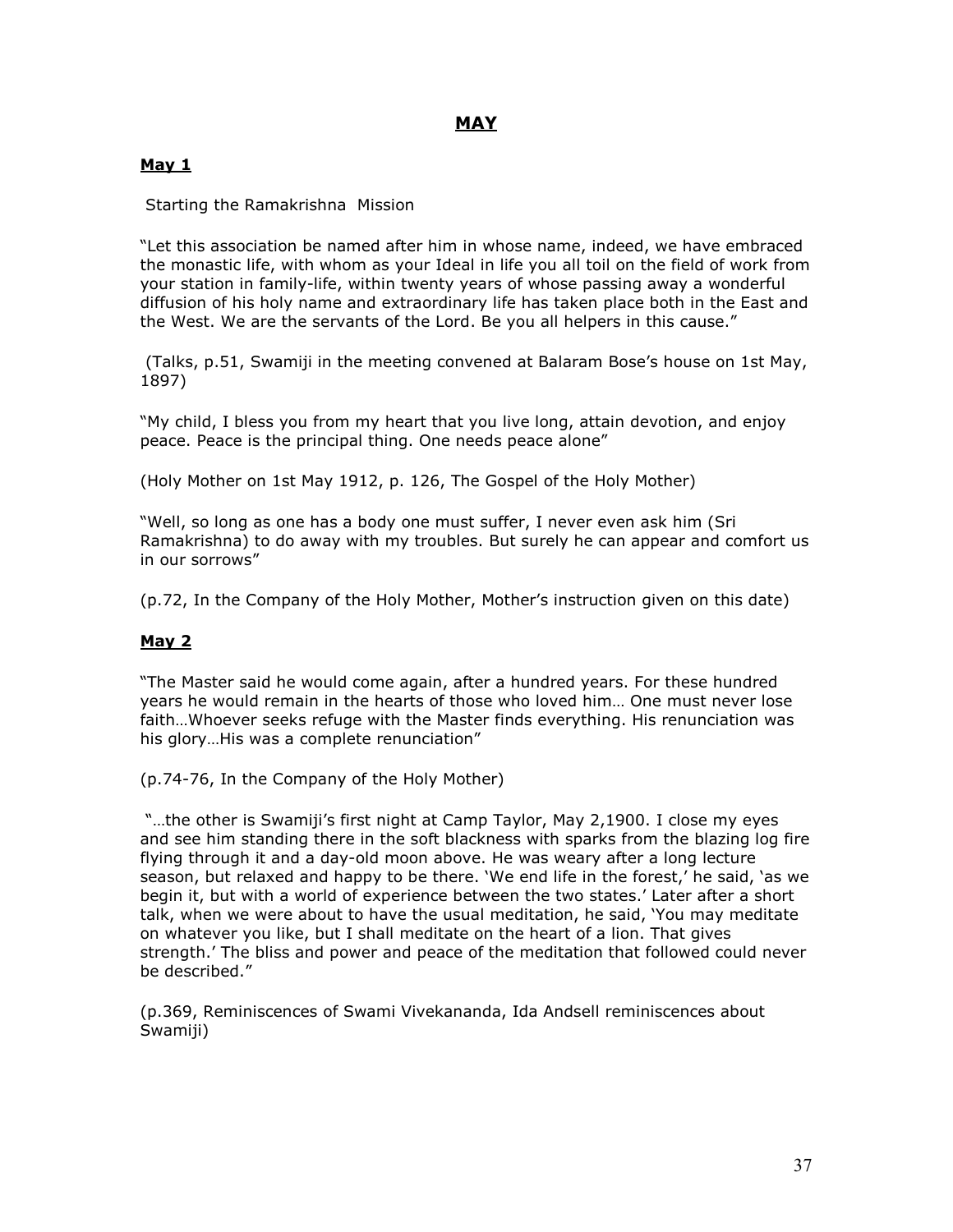"What is important is that you never stop trying to do Japam and meditation. You may feel sleepy or otherwise, it doesn't matter. Sri Ramakrishna is that Yogeshwara, Lord of Yoga. He is also the Yogaguru, the teacher of yoga. By his grace, all the obstacles in the path of your yoga will go. Not only that, you will even be able to immerse yourself in meditation and Japam. Never lose heart. Always be optimistic about your success…I sincerely pray that you may do better and better spiritually."

(p.272, Letter for Spiritual Seekers, Swami Shivananda in his letter dated 3rd May 1927)

"Why do you complain that you are unfit? You are the Lord's dear children. You may be unfit, and you may have many faults too. But you are under His care. Since you have found shelter under Him, you will in due course be free from all your shortcomings. Be sure of this… Always bear in mind that the purpose of life is to love Him."

(p.287, Letter for Spiritual Seekers, Swami Shivananda in his letter dated 3rd May 1932)

## May 4

"Call on the Master with your whole being, and remain pure. The Master is the father, mother, husband, friend and everything…repeat mentally the mantra of the Master that you have received. You may study or you may do whatever you like, my child, but know it for certain that that the ultimate goal of life is to see God. Keep your eyes always tuned towards Him. The world is after all ephemeral: It lasts just for a few days. The only eternal reality is God. Live a pure life. Purity is the basis of a spiritual life."

(p.204, For Seekers of God, Swami Shivanandaji's instruction to a devotee on 4th May 1929)

# May 5

"Above all, one needs to practise sadhana. Experience of Vedantic truths is the most important thing, and that depends on Sadhana. The study of the scriptures is only an indirect help."

(p.48, Spiritual Treasures, Letter of Swami Turiyananda dated 5th May 1912 to Swami Yatiswarananda)

"When the cyclone blows, people become perturbed; but at that time one should try to be calm. Likewise, a storm also arises in the mind. At that time if one can hold onto the Lord firmly, the storm can do nothing. Take refuge in Him wholeheartedly. The storm is not eternal. Good thoughts will come again to the mind and you will experience peace. Never give up the Lord who is the embodiment of peace…Never deviate from the path of blessedness. At last all good will attend you." (p.179. Spiritual Treasures, Letter of Swami Turiyananda dated 5th May 1917)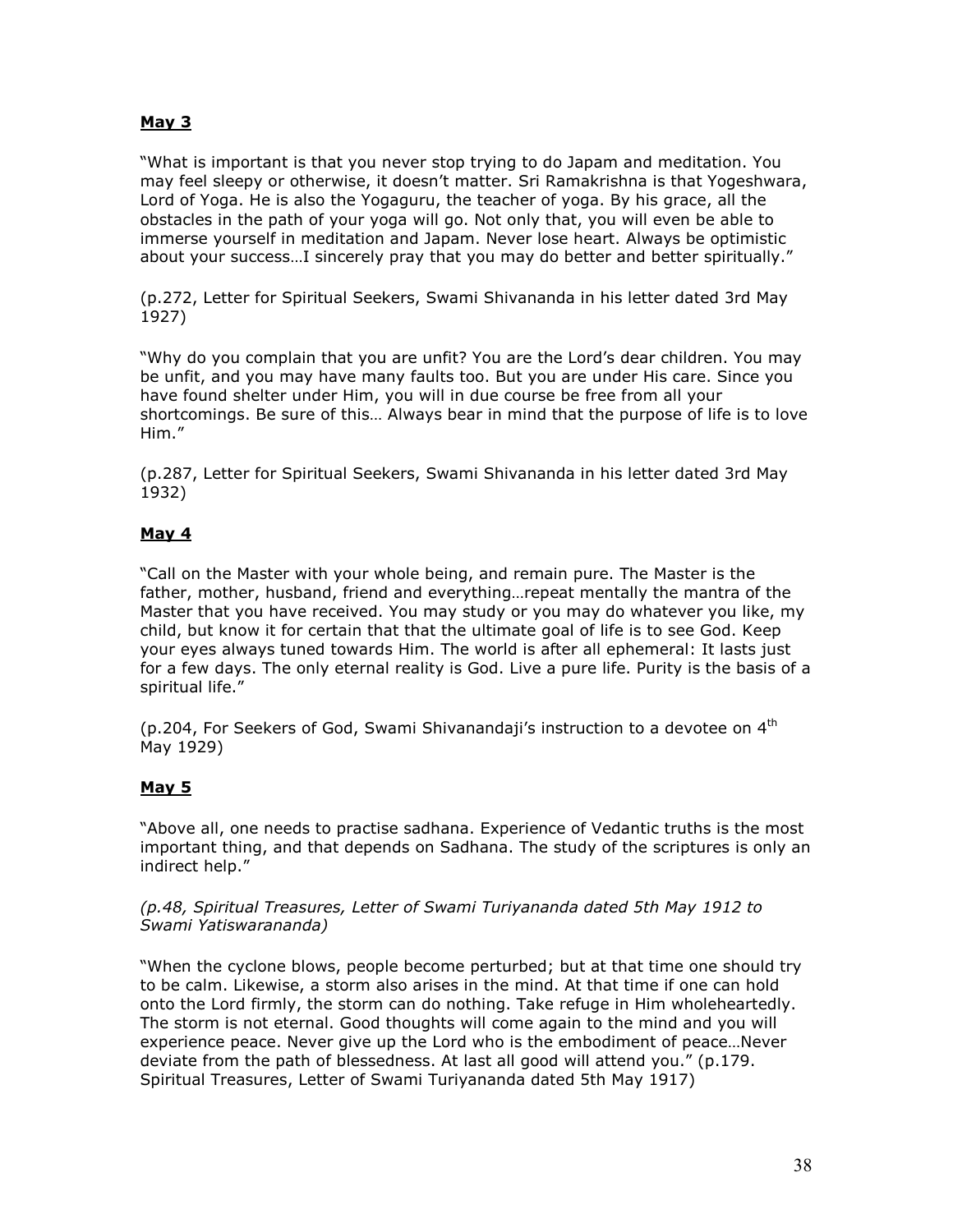"I pray that your love and faith in the Lord may grow stronger and stronger every day and also that you may always be in good health…You have sacrificed yourselves to serve the Lord through others. The only thing you want in return is knowledge and devotion. Why should you worry? The Lord is looking after you. He is always with you"

(p.142,Letters for Spiritual Seekers, in a letter dated 6-5-1918)

"The Lord is always present in the heart; we must keep our attention on Him. God is the Soul of our souls, the Life of our lives; it is through His grace that we are alive and functioning in this world. Therefore He is truly the first object of our love. Without knowing this, we undergo endless suffering. When we realize this fact, all of our troubles cease to exist. May the Master always keep this awareness awake in your heart. Then your life will be blessed."

(p.147, Spiritual Treasures, Swami Turiyananda's letter dated 6th May1916)

 "Be very meditative, my dearest. Do not lose your time (and) energy. Live well; prove your life well. Behave yourself most spiritually. Life is short. Now or never. Try to make best use of me – your dear friend… Don't lose opportunity."

 (p.181, Swami Trigunatita: His life and works, Swami Trigunatita in a letter dated 6th May 1903 written to Ujjwala)

# May 7

"… I sincerely pray that you may have devotion, faith and love of God. If I have offered someone at the feet of the Lord, it is my habit to pray that he or she may have love, devotion, and faith. Know this for certain. .. When you pray to Him, pray like a small girl. Pray for love, purity, faith and devotion. He is the embodiment of kindness, love and purity. He loves his devotee. He assumes a human body for the sake of his devotees. Rest assured that you enjoy his love very much" (p.230, Letters For Spiritual Seekers, Swami Shivananda's letter dated 7 May 1925)

## May 8

"… all that can be said in religion can be counted on a few fingers. That does not matter; it is the man that results that grows out of it. You take a lump of mist in your hand, and gradually, gradually, it develops into a man. Salvation is nothing in itself, it is only a motive. All those things are nothing, except as motives. It is the man they form, that is everything….After all, this world is a series of pictures, and man-making is the great interest running through. We were all watching the making of men, and that alone."

(p.272, Reminiscences of Swami Vivekananda, Swamiji told this to Nivedita on 8 May 1899)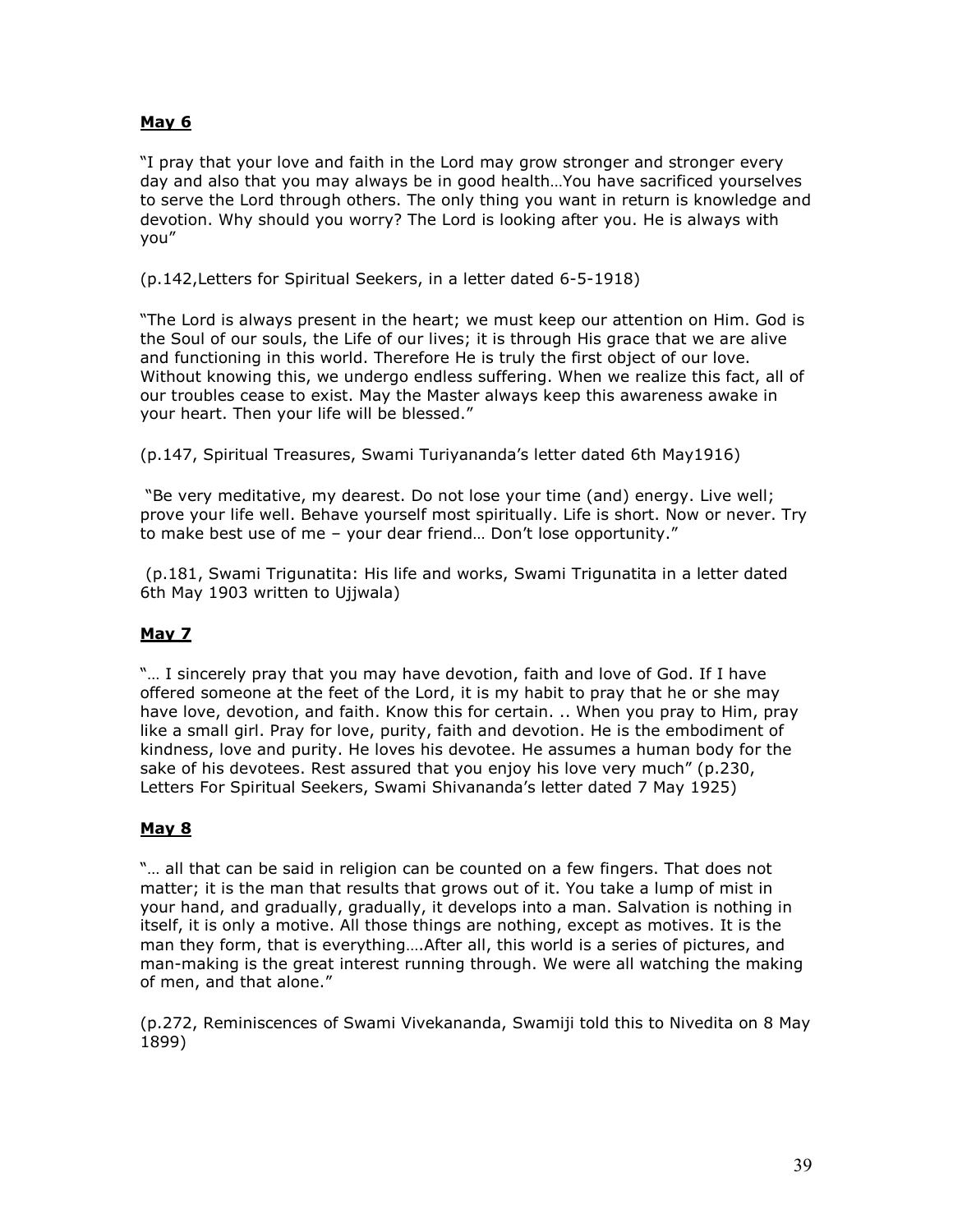#### SWAMI NIRANAJANANANDA ATTAINS MAHASAMADHI (09-05-1904)

"He (Niranjan) made no mention of the approaching end, but was like a tearful child clinging to its mother. He insisted that the Holy Mother do everything for him, even feed him, and he wanted only what she had made ready for his meal. When the time came for him to leave her, reluctantly he threw himself at her feet, weeping tears of tender sadness; then silently he went away, knowing that he would never see her again."

 (p.166, Apostles of Ramakrishna, A devotee describes his last meeting with Holy Mother.)

Swami Niranjanananda wished to complete the journey of his life alone. Towards the end, he was stricken with cholera. Like a hero he took shelter on the bank of the Ganges and surrendered himself to God. When his attendant offered to serve him, Niranjanananda declined. When the attendant nevertheless insisted, he said, "Don't you want me to die in peace?" Then the attendant reluctantly departed. Swami Niranajanananda, a heroic monk of Sri Ramakrishna, passed away in samadhi on 9 May 1904.

Sri Ramakrishna used to tell of Niranjan: "…Look at Niranjan. He always keeps his accounts clear. He will be able to go whenever he hears the call."

(p.260, God lived with Them)

#### May 10

"Bear it in mind that neither talking, nor learning, nor study, will lead you to realization. You will have to practice and live what you hear and learn. But that is not possible without Brahmacharya and Sadhana….Human birth is a rare privilege. Getting it, if you do not strive after God, you are surely very unfortunate. Your human birth will be in vain….However much you read or hear, nothing will leave a more profound impression on your mind and benefit you so greatly and practically as the company of the holy men. You learn just by watching their daily life…You must also observe their life in detail and model yours by what you see in them."

(p.186-190, Eternal Companion, Swami Brahmananda's instruction to a disciple.)

"The omniscient Lord makes everything favorable for one who has resolved to sacrifice his life for God…The main thing is to have intense longing to attain God, and to engage oneself wholeheartedly in that task. Then success will come automatically…Surrender yourself to the Lord. He will make you do what is good for you. Don't be impatient. He will show you the way. Wherever you are, if you hold onto God, there is nothing to fear…Offer your past, present, and future to Him. Do not plan for yourself. You will see, He will arrange everything for you…"

(p.216-7, Spiritual Treasures, Swami Turiyananda's letter to Swami Sadananda Dt. 10 May 1920)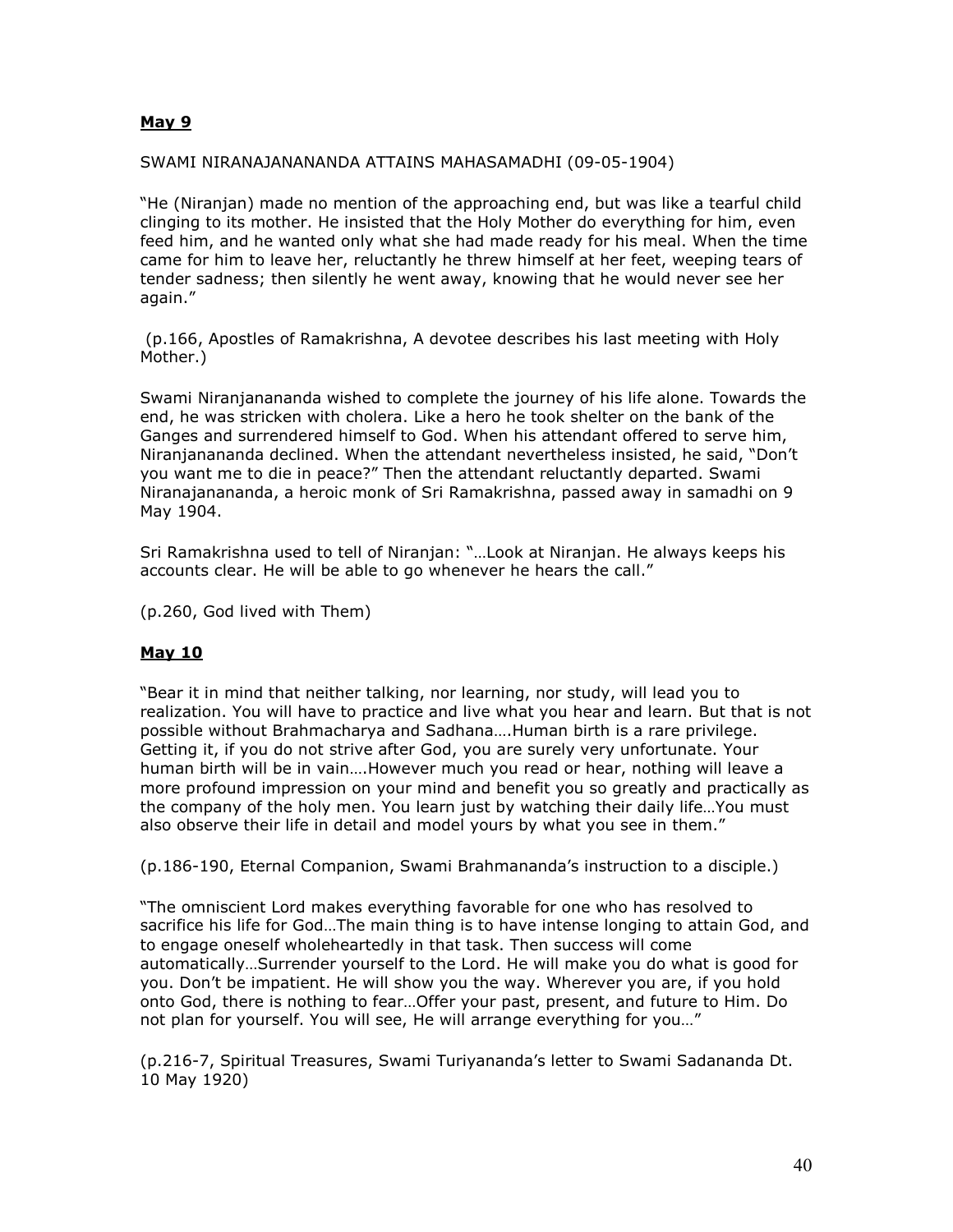"The more you are able to fill your heart with thoughts of the Lord, the more worldly thoughts and worries will move away. You will not have to make any extra effort to drive them away. One should cultivate the recollectedness of God in one's heart with love and care constantly over a long period; only then will it become permanent. It is necessary that one should always be prayerful. If one supplicates his inner feelings to the Lord again and again, the Lord listens to him. …One should pray to Him for love, faith and devotion. These are rare things, and once you have them you lack nothing. Then the heart becomes full of bliss, and under all circumstances one experiences perfect peace. One should wait at the door of the Lord with patience, then everything turns out all right. He makes everything favorable… Be at rest surrendering yourself completely to God. There is no higher blessedness than this."

(p.180, Spiritual Treasures, Swami Turiyananda's letter dated 11 May 1917)

# May 12

"…But, my brother, our ideal of life is to hide, to suppress, and to deny. We are to give up and not to take….The Sannyasin must not have self defence.. " Living in a room covered with black soot – however careful you may be – some spots must stick to your clothes." So, however one may try to be good and holy, so long he is in the world, some part of his nature must gravitate downwards. The way to god is the opposite to that of the world. And to few, very few, are given to have God and mammon at the same time."

(p.466-7., Letters of Swami Vivekananda, Swamiji's letter dated May 1894 to Prof Wright.)

"The eternal, the infinite, the omnipresent, the omniscient is a principle, not a person. You, I , and everyone are but embodiments of that principle, and more of this infinite principle is embodied in a person, the greater is he, and all in the end will be the perfect embodiment of that and thus all will be one as they are now essentially. This is all there is of religion, and the practice is through this feeling of oneness that is love. All old fogy forms are mere old superstitions."

(p.498-9, Letters of Swami Vivekananda, Swamiji's letter dated May 1896 written to Mary Hale)

## May 13

 "The Master is certainly holding us by the hand; otherwise who knows where and when we would have fallen? One should therefore earnestly pray : " Lord, may you hold our hand! Weak as we are, we are in danger of having lapses at every step, but we shall be safe if you hold us by the hand." He is the life of our life dwelling within. Sincere prayer will certainly bring response from him."

 ( p.74, For Seekers of God- Spiritual Talks of Swami Shivananda, Swami Shivanandaji's instruction to devotees on 13 May 1929)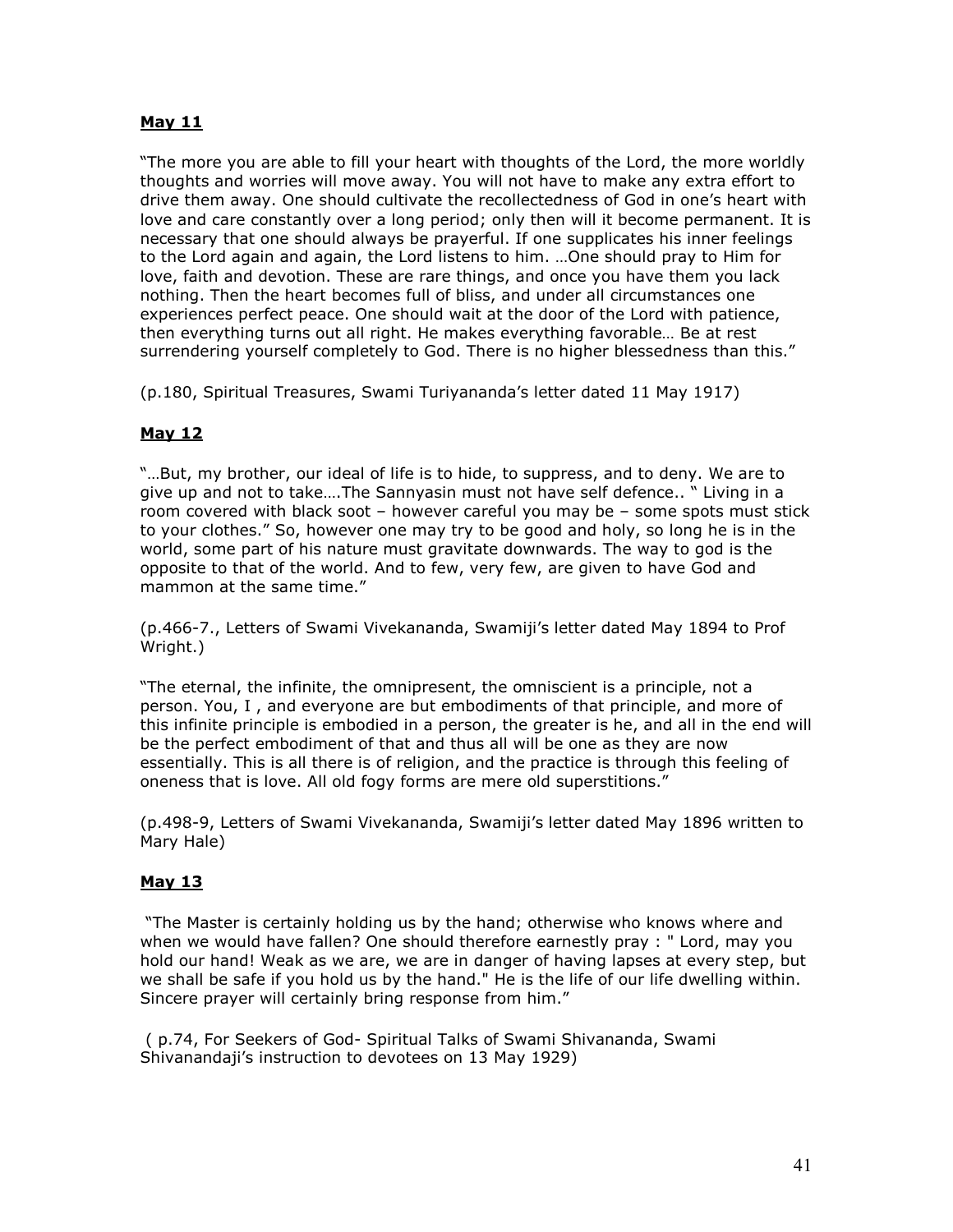"... No body here understands "my beloved". Religion to these people is reason, and horribly stony at that. I do not care for anybody who cannot love my "Beloved"….they (referring to some) never were much of religious men – i.e. they only wanted to talk and reason, and did not struggle to see the Beloved; and until one does that I do not say that he has any religion. He may have books, forms, doctrines, words, reasons, etc., etc., but not religion; for that begins when the soul feels the necessity, the want, the yearning after the "Beloved", and never before."

(p.22, Letters of Swami Vivekananda, Swamiji in a letter dt. 14th May 1894 written to Mrs. G W Hale)

"The Lord is your helper. Don't worry. All troubles will pass away. Be firm and devoted to the Master – there is nothing to be afraid of."

(p.63-4, Spiritual Treasures, Letter of Swami Turiyananda dated 14th May 1913 to Swami Yatiswarananda)

#### May 15

"These blows must come upon us all. They are in the nature of things, yet they are so hard to bear. The force of association makes out of this unreal world a reality; and the longer the company, the more real seems the shadow. But the day comes when the unreal goes to the unreal, and ah, how sad to bear. Yet, that which is real, the Soul, is ever with us, omnipresent. Blessed is the person who has seen the real in this world of vanishing shadows."

(p. 184, Letters of Swami Vivekananda. Swamiji in a letter to Mme. Emma Calve on 15th May 1902)

## May 16

"This is the world my brother – this illusion of Maya- the Lord alone is true. The forms are evanescent; but the spirit, being in the Lord and of the Lord, is immortal and omnipresent. All that we ever had are round us this minute, for the spirit can neither come nor go, it only changes its plane of manifestation."

(p.500, Letters of Swami Vivekananda, Swamiji in a letter to Prof. John Henry Wright on 16th May 1896)

"Try to do everything in His name and dedicate to Him whatever work you do. Get up early every morning, spend some time in meditation and pray to Sri Guru Maharaj to enable you to do all the work in the course of the day in a detached way. In the night also, before you retire, meditate upon God and dedicate to Him all that you did in the course of the day"

(p.204-5, Mahapurush Maharaj As We Saw Him, Extracts from the diary of Prince Ravi Varma as on 16th May 1924)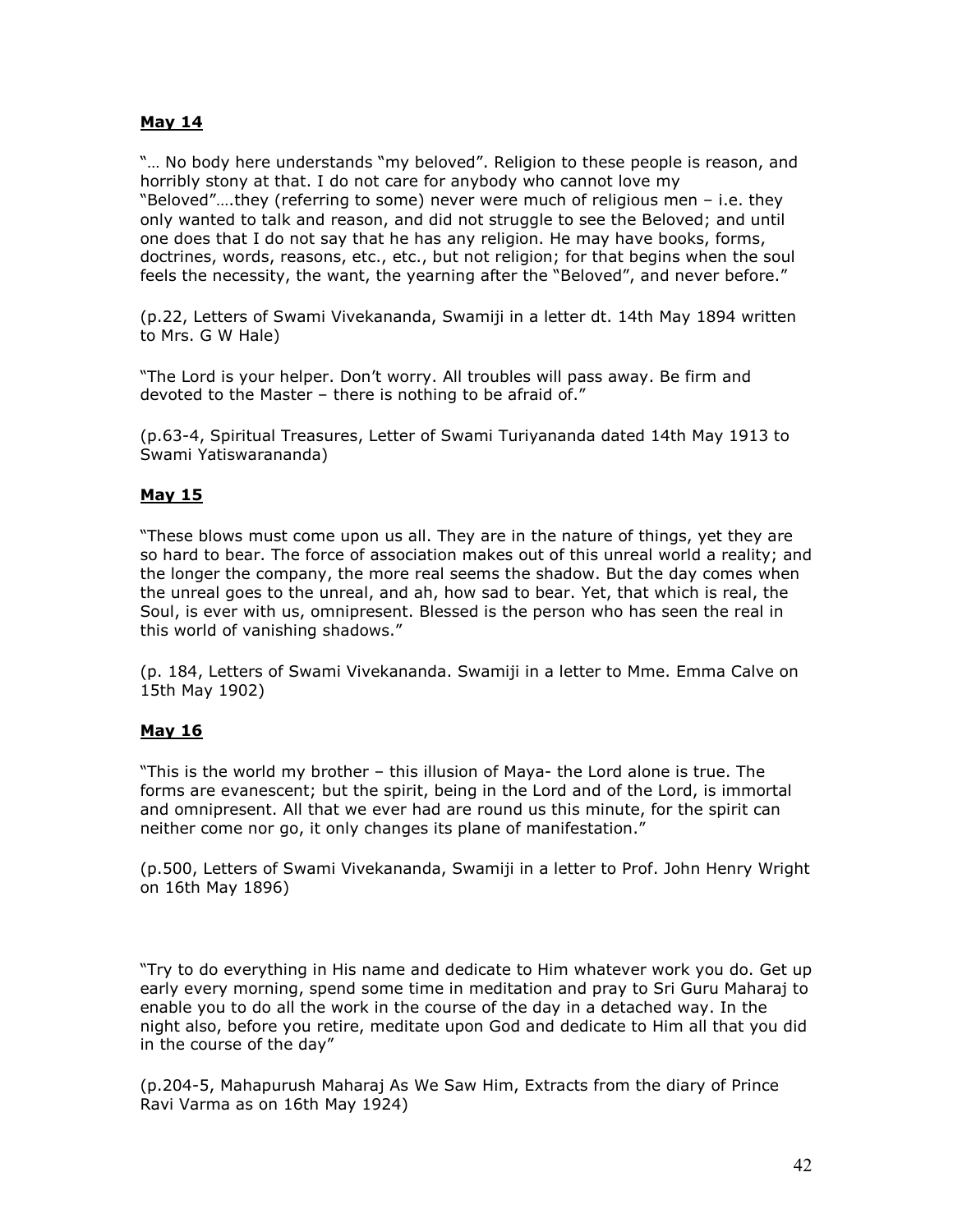"Religion did not consist of pamphlets or books; it consisted of looking into the human heart, and finding there the truths of God and immortality. To be a prophet was all there was of religion....a man who is truly religious rises above the petty quarrels of sects or creed. If a man believes that he is a spirit, a soul, and not a body, then he is said to have religion and not till then."

(P. 491-2, Complete works of Swami Vivekananda V-2,Swamiji's two lectures delivered on May 17 1894)

## May 18

"Those who are pure always in body, mind and speech, who have strong devotion, who discriminate between the real and the unreal, who persevere in meditation and contemplation – upon them alone the grace of the Lord descends…He on whom His grace descends, in a moment goes beyond all law. For this reason there is no condition in grace. It is as His play or sport. All this creation of the universe is like His play….Only get your mind cling to Him as far as you can. For then only the great magic of this world will break of itself….By self exertion will come true reliance on Him, and that is the goal of human achievement."

(p.58-9, Talks With Swami Vivekananda, Swamiji's conversation with Saratchandra Chakravarthy in May 1897)

## May 19

"Yearning is necessary, but it can not be artificially created… Tenacity is what is required. If a man's restlessness results from sincere love for God, he cannot have a Godless life, even if he fails to realize Him. Millions of births may pass without attaining Him, yet he will persist in calling upon Him steadily and quite unmoved."

(p.172, Eternal Companion, Swami Brahmananda's instruction to a devotee)

"We all live in a world of love, and Sri Ramakrishna is presiding over this world. He wanted all of us to be together, and this is why we, his followers, are here. He attracted us by his pure, divine love. He brought this love down to earth, and it is because of this love that we have come together. And our number will keep growing by virtue of this love."

(p.239, Letters For Spiritual Seekers, Swami Shivananda's letter dated 19 May 1925)

## **May 20**

"The secret is God's grace. Only His grace can give you liberation. However much you struggle, you will not realize God unless He Himself, by His own grace, grants you your prayers. He owes no obligation to anybody. But that is no guarantee that He will grant you your prayers. But it is a different matter if, as a token of His favour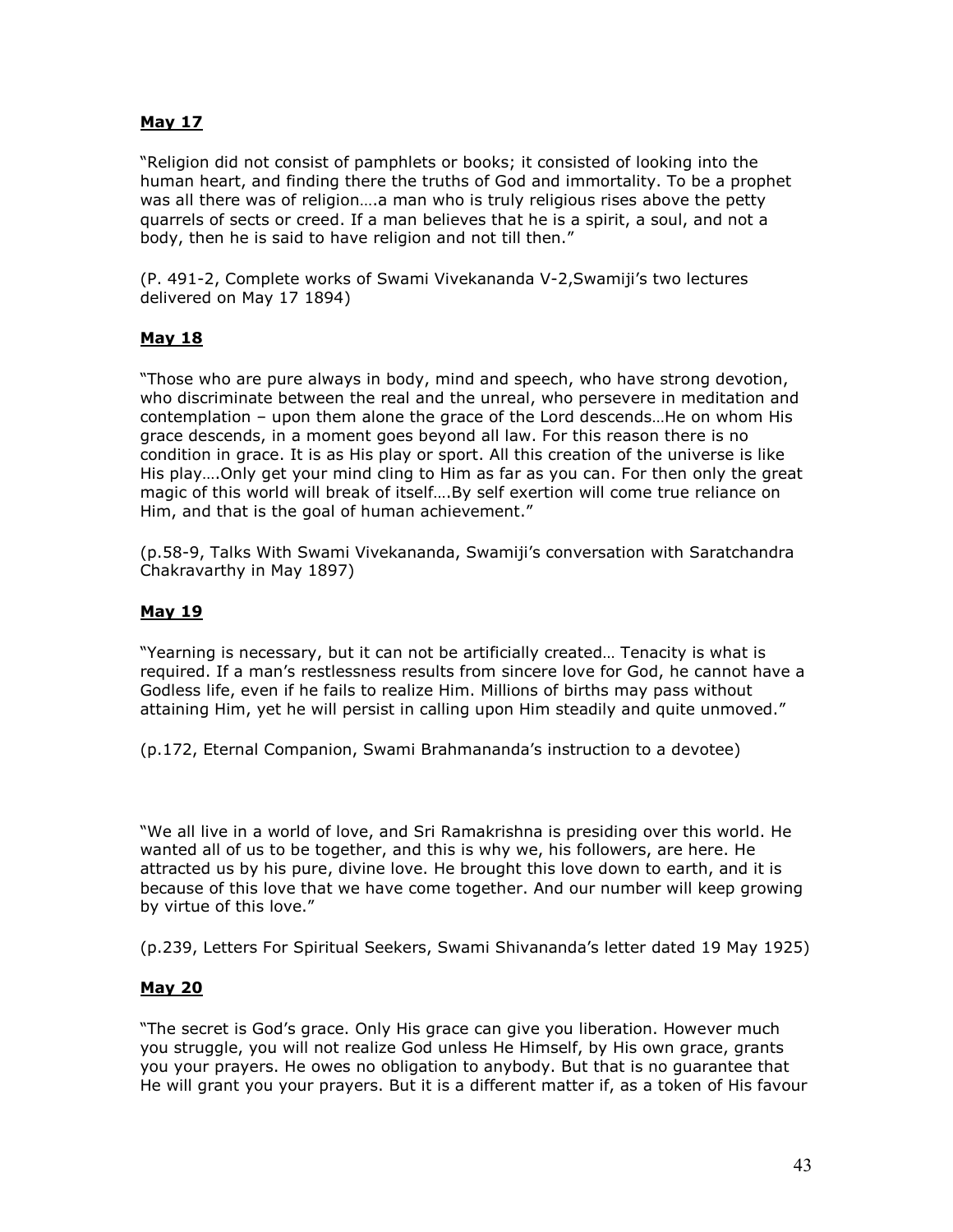to you, He makes you embark on spiritual practices. The Lord will flood your heart with His grace.

(p.163-4, Letters For Spiritual Seekers, in a letter dated 20-5-1920)

"…give my greetings to everybody and tell them that though I am not physically present there, yet my spirit is where the name of our Lord is sung… because you see, the Atman is omnipresent."

(p.403, Vol.8, Complete works of swami Vivekananda, Swamiji's letter to swami Brahmananda dt. 20th May 1897)

"… Duty has no end, and the world is extremely selfish. Be of good cheer. 'Never a worker of good came to grief'…"

(p.415, Vol.6, Complete Works of Swami Vivekananda, Swamiji's letter to Nivedita dt. 20th May 1898)

"Even while engaged in great activities you make time to talk about God, and you devote your leisure hours to his contemplation. All time belongs to the Lord – what to speak of noon and evening? One's entire life belongs to Him. Besides, one should have faith that if one takes refuge in God wholeheartedly even for a moment, one's life will be pure and blessed and all imperfections will disappear."

(p.149, Spiritual Treasures, Swami Turiyananda's letter to Bihari babu dt. 20 May 1916)

# May 21

"Days pass through happiness and misery, good and bad. But if the day goes by without worshipping God, it is a great waste…Surrendering yourself to God, try to be at rest. He is doing everything. Man is deluded and thinks he is the doer; consequently he becomes bound…It is common to have ups and downs in the mind…But he who continues his spiritual practices under both good and bad conditions and does not neglect his sadhana, gradually his mental fluctuations go away and one blissful current flows in his mind. Then the mind is constantly engaged in the recollectedness of God, and joy and sorrow cannot perturb him anymore. He continues his sadhana under all circumstances and experiences great joy within. By God's grace, when a person attains this state, he becomes blessed."

(p.151-2, Spiritual Treasures, Swami Turiyananda's letter dated 21 May 1916)

## May 22

"Often and often, we see that the very best of men even are troubled and visited with tribulations in this world; it may inexplicable; but it is also the experience of my life that the heart and core of everything here is good, that whatever may be the surface waves, deep down and underlying everything, there is an infinite basis of goodness and love; and so long as we do not reach that basis, we are troubled; but having once reached that zone of calmness, let winds howl and tempests rage. The house which is built on a rock of ages cannot shake…May the blows that you have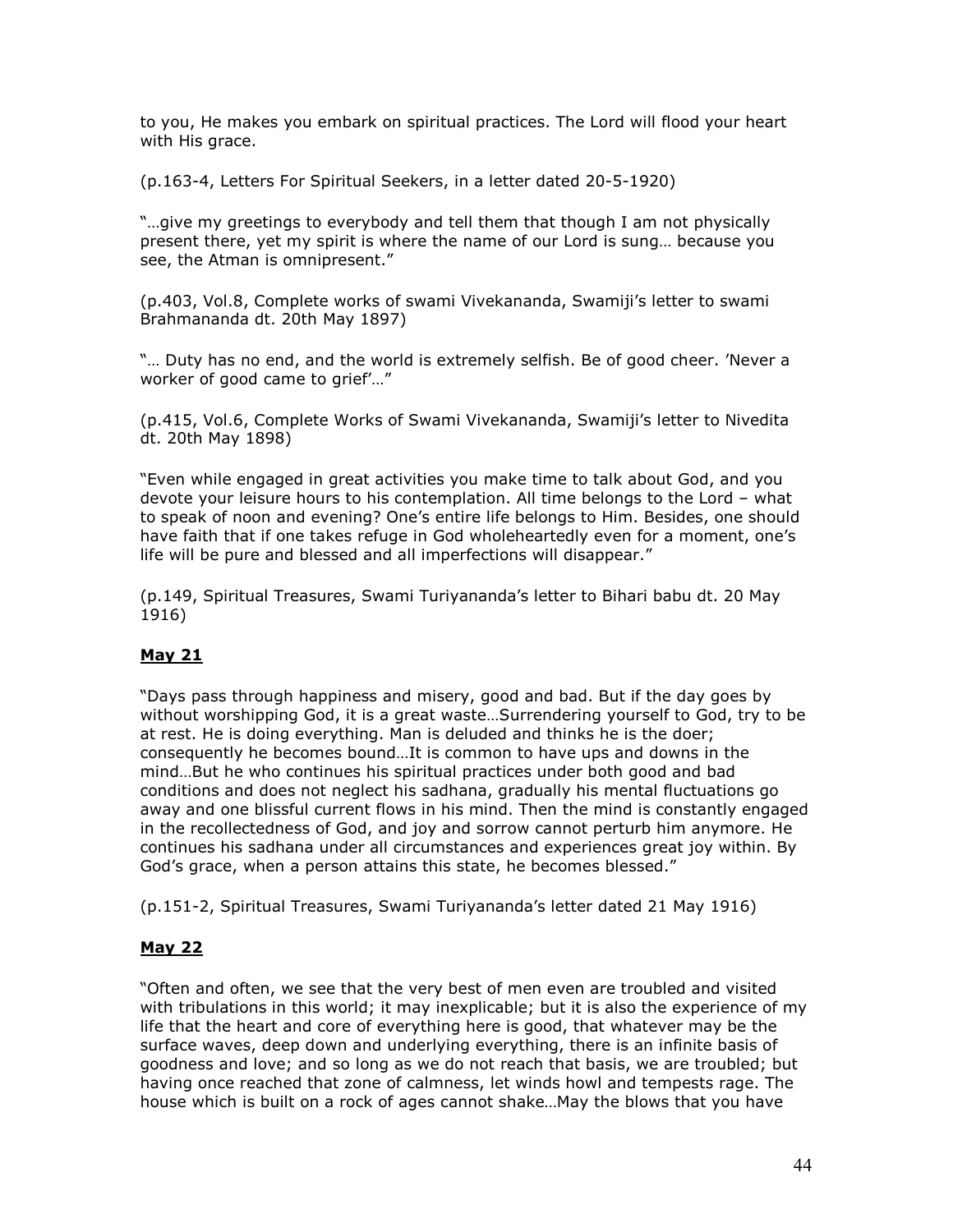received draw you closer to that Being who is the only one to be loved here and hereafter, so that you may realize Him in everything past, present, and future, and find everything present or lost in Him and Him alone. Amen"

(p.296-7, Vol.8, Complete works of swami Vivekananda, Swamiji's letter written to Haridas Viharidas Desai dt. 22nd May 1893)

"Don't be too impatient. By His grace, the mind will slowly merge at His feet. The old habits of the mind will slowly die out, and you will always feel pure joy in the mind. Everything depends on the Lord's grace. Always pray for His grace. There is no other way. May the Lord bestow His grace on you!"

(p.174, Letters For Spiritual Seekers, Swami Shivananda's letter dt.22nd May 1921)

## May 23

"The 23rd of May, 1909, is a red letter day in the annals of the premises  $No.1$ , Udbodhan Lane, Baghbazar, Calcutta; for on that day the Holy Mother set her sacred foot there….The Mother was overjoyed to see the house and blessed Swami Saradananda heartily."

(p.230, Holy Mother Sri Sarada Devi)

"…Because it is during these moments of visitations when the heart is wrung by hands which never stop for the father's cries or the mother's wail, when under the load of sorrow, dejection, and despair the world seems to be cut off from under our feet, and when the whole horizon seems to be nothing but an impenetrable sheet of misery and utter despair – that the internal eyes open, light flashes all of a sudden, the dream vanishes, and intuitively we come face with the grandest mystery in nature – Existence."

(p.344, V-354, Complete Works of Swami Vivekananda, Swamiji wrote this to D R Balaji Rao on 23rd May 1893)

## May 24

"One cannot completely get rid of the six passions: lust, anger, greed, and the like. Therefore one should direct them to God. If you must have desire and greed, then you should desire love of God and be greedy to attain Him. If you must be conceited and egoistic, then feel conceited and egoistic thinking that you are the servant of God, the child of God. A man cannot see God unless he gives his whole mind to Him….God can be seen. By practicing spiritual discipline one sees God, through His grace."

(p.428, The Gospel of Sri Ramakrishna, The Master's advice to an actor on May 24, 1884)

"Always resign yourself to the Lord. Always remember that we are but puppets in the Lord's hands. Remain pure always. Please be careful not to become impure even in thought, as also in speech and action; always try to do good to others as far as in you lies."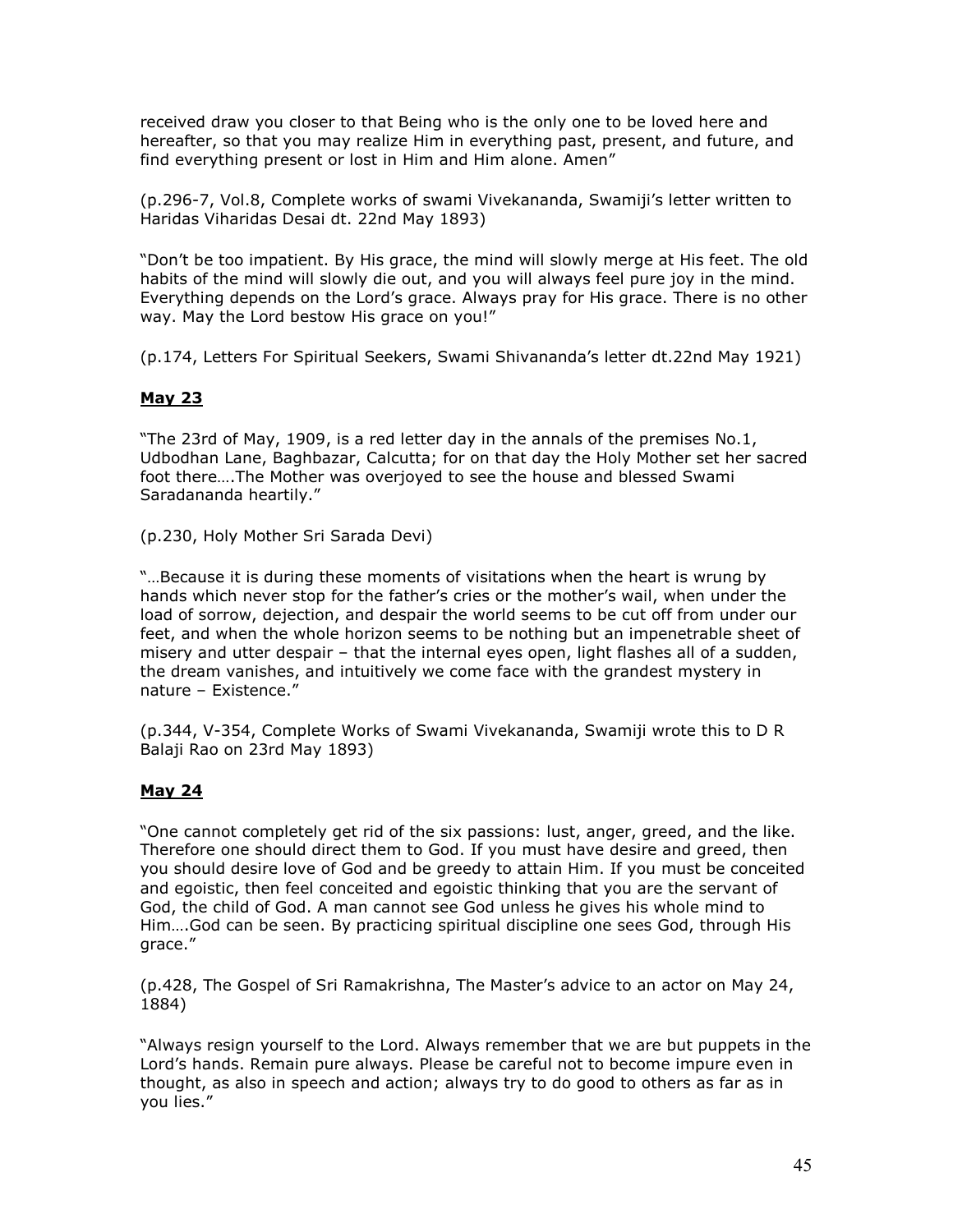(p.246, V-6, Complete Works of Swami Vivekananda, Swamiji's letter dated 24 May 1893 written to Smt Indumati Mitra)

# May 25

"Do your worldly duties with a part of your mind and direct most of it to God. A sadhu should think of God with three quarters of his mind and with one quarter should do his other duties. He should be very alert about spiritual things. The snake is very sensitive in its tail. Its whole body reacts when it is hurt there. Similarly, the whole life of a sadhu is affected when his spirituality is touched."

(p.440, The Gospel of Sri Ramakrishna, Dt. 25 May 1884)

# May 26

"A monk must be beyond all attachments. Golden chains are as much of a bond as iron chains. A monk must have no attachments"

(p.61, In the Company of the Holy Mother)

A Brahmo Devotee : How can one realize God?

Sri Ramakrishna : "By directing your love to Him and constantly realizing that God alone is real and the world illusory."

(p.220, The Gospel of Sri Ramakrishna)

"…Our yellow garb is the robe of death on the field of battle. Death for the cause is our goal, not success….Black and thick are the folds of sinister fate. But I am the master. I raise my hand, and lo, they vanish! All this is nonsense. And fear? I am the Fear of fear, the Terror of terror, I am the fearless secondless One, I am the ruler of destiny, the Wiper-out of fact…"

(p.522, V.8, Complete Works of Swami Vivekananda, Swamiji's letter dated  $26^{th}$  May 1900 Written to Nivedita)

# May 27

"Pulling you free from worldly tribulations the Lord has placed you at His holy feet. Is this not a rare fortune…This is the time for such practices. One must do them at a young age. And you shall do so, of course."

(Holy Mother to Sw. Shantananda, p.218, The Gospel of the Holy Mother)

"If people feel sincere longing, they will find that all paths lead to God. But one should have nishtha, single-minded devotion. It is also described as chaste and unswerving devotion to God…The devotion of the wife to her husband is also an instance of unswerving love. She feeds her brothers-in-law as well, and looks after their comforts, but she has a special relationship with her husband. Likewise, one may have that single-minded devotion to one's own religion; but one should not on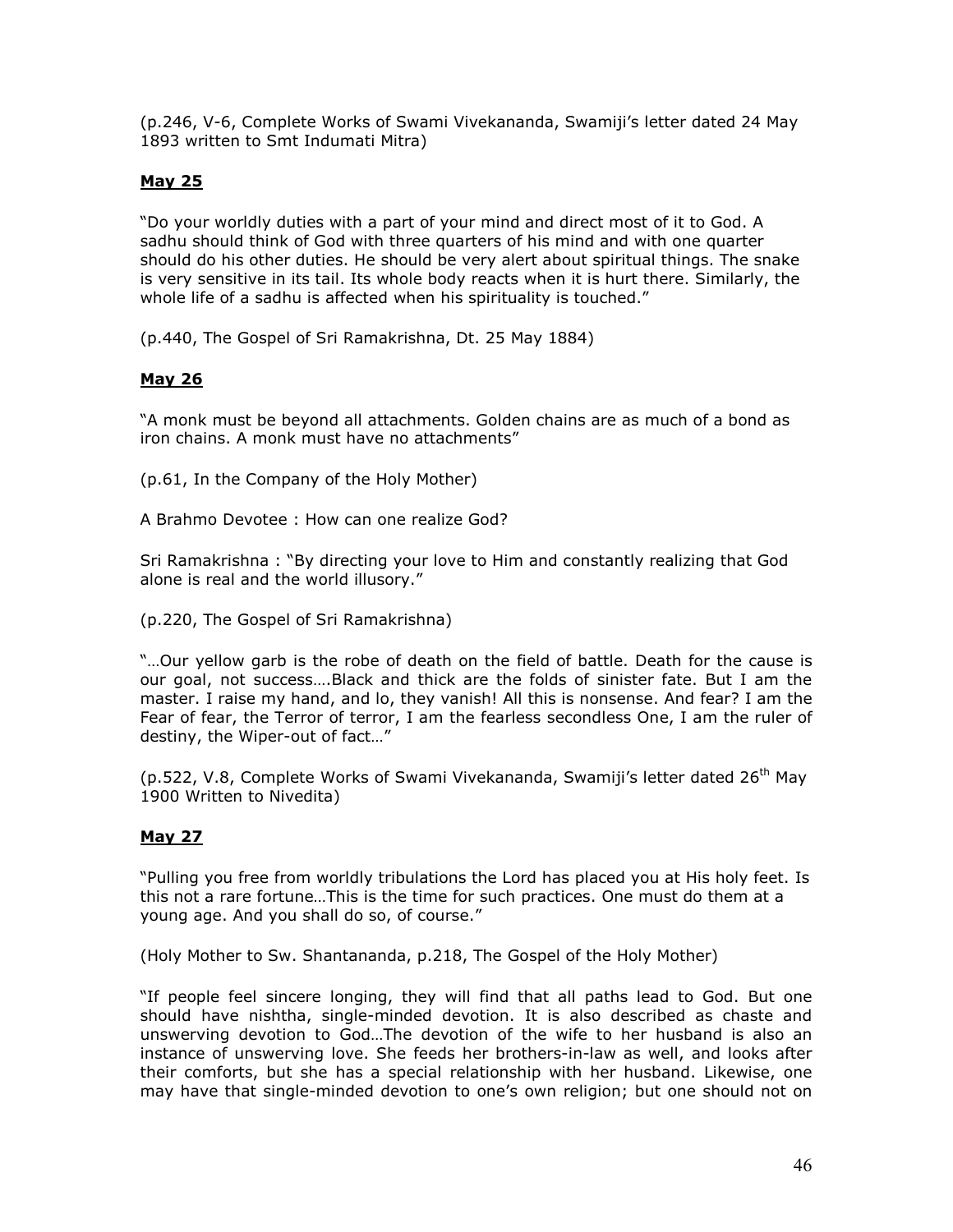that account hate other faiths. On the contrary, one should have a friendly attitude towards them."

(p.222-3, The Gospel of Sri Ramakrishna, The Master's advice on May 27 1883)

"Nothing please me so much as to know that you are treading on and on in the path of religion you have once begun and that you are following your Ideal as best as you can. May Mother bless you all and keep you close to Her embrace."

(p.246, Spiritual Treasures, Swami Turiyanandaji's letter dated 27<sup>th</sup> May 1903)

## May 28

"Great things can be done by great sacrifices only. No selfishness, no name, no fame, yours or mine, nor my Master's even! Work, work the idea, the plan, my boys, my brave, noble, good souls – to the wheel, to the wheel put your shoulders! Stop not to look for name, or fame, or any such nonsense. Throw self overboard and work…The Lord's blessings on you all – as I believe it is already…Up, up, the long night is passing, the day is approaching, the wave has risen, nothing will be able to resist its tidal fury. The spirit, my boys, the spirit; the love, my children, the love; the faith, the belief; and fear not! The greatest sin is fear."

(p.34-5, V.5, Complete Works of Swami Vivekananda, Swamiji's letter dated 28<sup>th</sup> May 1894 written to Alasinga)

"Fight it out, whatever comes. Let the stars move from the sphere! Let the whole world stand against us! Death means only a change of garment. What of it? Thus fight! You gain nothing by becoming cowards…Taking a step backward, you do not avoid any misfortune. You have cried to all the gods in the world. Has misery ceased? The masses in India cry to sixty million gods, and still die like dogs. Where are these gods? The gods come too help only when you have succeeded. So what is the use? Die game…This bending the knee to superstitions, this selling yourself to your own mind does not befit you, my soul. You are infinite, deathless, birth less. Because you are infinite spirit, it does not befit you to be a slave…Arise! Awake! Stand up and fight! Die if you must. There is none to help you. You are all the world. Who can help you?"

(p.461, V-1, Complete Works of Swami Vivekananda, Swamiji's lecture on 'The Gita II', delivered in San Francisco, on May 28, 1900)

## May 29

"Have you realized that you are the spirit? When you say, "I do," what is meant by that – this lump of flesh called the body or the spirit, the infinite, ever blessed, effulgent, immortal? You may be the greatest philosopher, but as long as you have the idea that you are the body, you are no better than the little worm crawling under your foot! No excuse for you! So much the worse for you that you know all the philosophies and at the same time think you are the body! Body – gods, that is what you are! Is that religion? Religion is the realization of the spirit as spirit. What are we doing now? Just the opposite, realizing spirit as matter."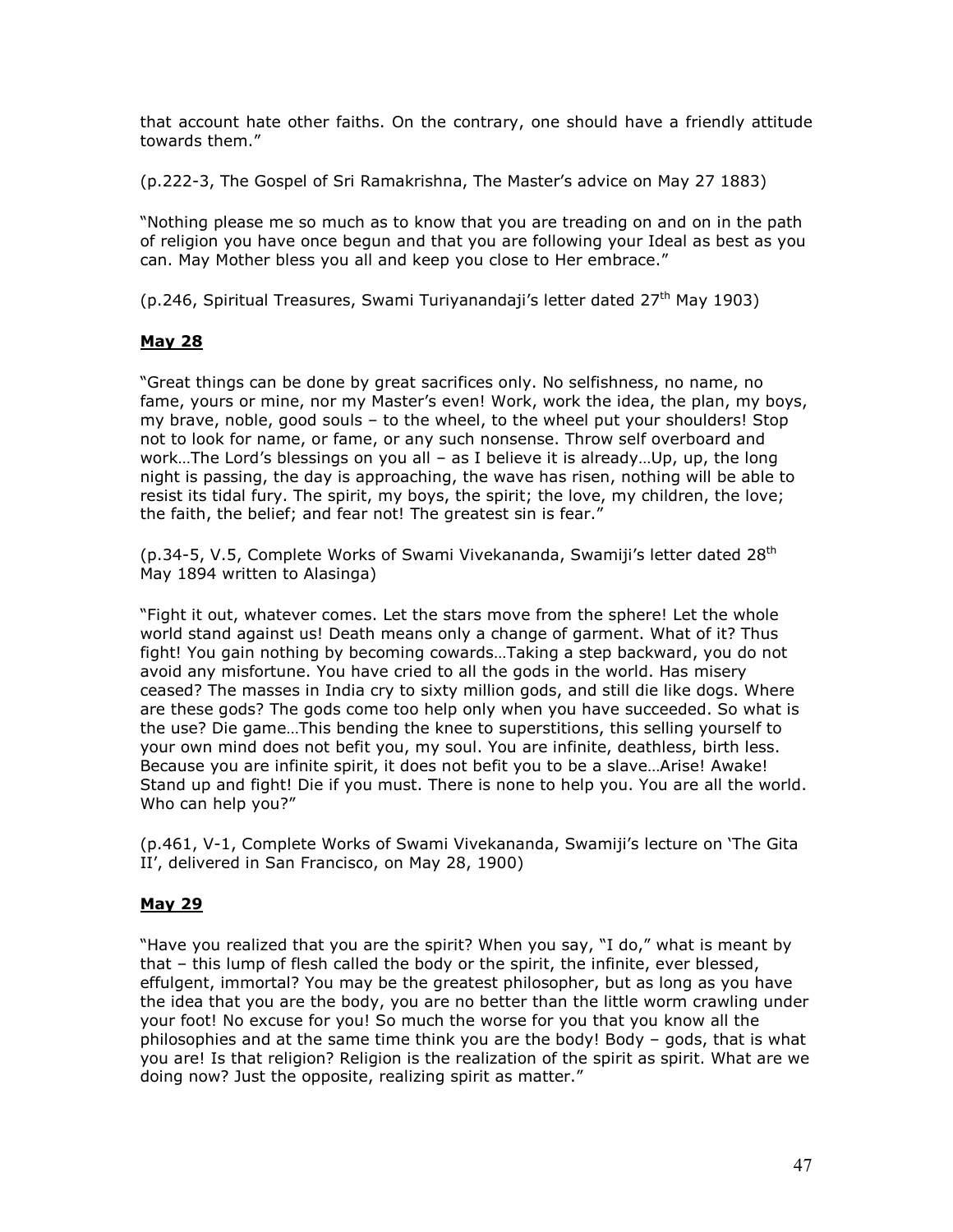(p.468-9, V-1, Complete Works of Swami Vivekananda, Swamiji's lecture on 'The Gita III', delivered in San Francisco, on May 29, 1900)

# May 30

"Another truth I have realized is that the altruistic service only is religion, the rest, such as ceremonial observances, are madness – even it is wrong to hanker after one's own salvation. Liberation is only for him who gives up everything for others, whereas others who tax their brains day and night harping on "my salvation", "my salvation", wander about with their true well-being ruined, both present and prospective; and this I have seen many a time with my own eyes."

(p.395, V-6, Complete Works of Swami Vivekananda, Swamiji's letter to Pramadadas Mitra dated 30th May1897)

## May 31

"She (Rani Rasmani) had the installation of the Divine Mother performed with great pomp in this new temple on Thursday, May 31 A.D. 1855, the day of the Snanayatra. It is said that on that occasion the temple was continuously filled day and night with the noise and bustle of feast and festivities… There flowed a current of bliss in the temple on that day on account of the performance of the Yatra, the singing of the glory of Kali, the reading of the Bhagavata and of the Ramayana, and so on. There was no cessation of that current of bliss even during the night. The Master used to say, 'Going around the temple, one felt that the Rani had brought the silver mountain and placed it there.'

(p.138, Sri Ramakrishna The Great Master Vol.1)

"Thinking"I am body," I become identified with the body. Then why should I not be the atman if I think" I am the Atman, I am the Atman'? The cause of our suffering is the acceptance of untruth as truth. If we could know the truth as truth, then all of our misery would go away and happiness would come to us. To experience the Truth, one needs long practice with infinite patience. Patience and renunciation are the main supports. If one has steadfast devotion, everything becomes easy by God's grace."

(p.218, Spiritual Treasures, Swami Turiyananda's letter to Sw. Atulananda dated 31 May 1920)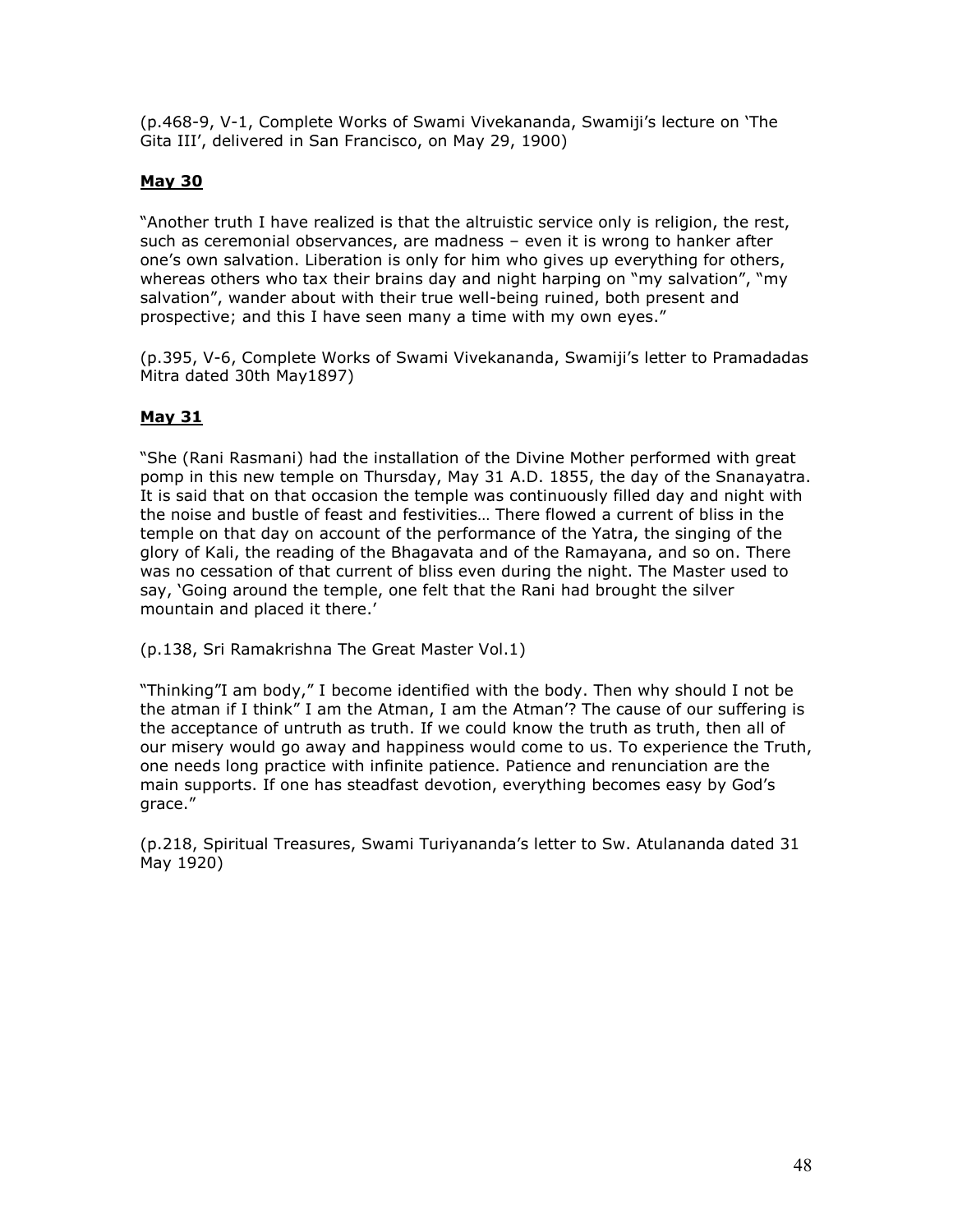#### **JUNE**

#### 1 June

"You must first purify your mind by keeping company with holy men and devotees and receiving instructions from your Guru. Next you must undertake hard spiritual discipline. Only then will you feel a yearning for God."

p.42, Spiritual Talks, Swami Brahmanandaji's instruction to a devotee at Belur Math on this date.

There is no condition for meditation. All that it requires is solitude. It must be practised not for an hour or for a day. The more you practice, the more benefited you will be. Go wherever you choose. If you find a place with good scenery, immediately sit for meditation. Seek Him and Him alone. Give up lust and greed. First practice renunciation I the mind, drawing away the mind from earthly things. p.209, Eternal Companion, Swami Brahmanandaji's instruction on 1June, 1913.

The grace of the Lord is always there; it is never absent. When the mind is purified, one experiences and tastes fully that divine grace. Self-knowledge is ever existent; it has no past or future.

p.152-3, Spiritual Treasures, Swami Turiyanandaji's letter to Swami Prajnananda on 1 June, 1916 from Almora.

## 2 June

Sri Ramakrishna had been invited to visit the homes of his devotees Balaram, Adhar, and Ram in Calcutta. Devotional music had been arranged by Adhar and Ram. The Mater was accompanied in the carriage by Rakhal, M. and others. As they drove along, Sri Ramakrishna said to the devotees :" You see, sin flies away when love of God flows in a man's heart, even as the water of the reservoir dug in a meadow dries up under the heat of the sun. But one cannot love God if one feels attracted to worldly things.

p. Saturday, June 2, 1883, The Gospel of Sri Ramakrishna

## 3 June

"…If Mother wishes, in a moment she can dissolve everything and create everything anew. She not only can – she has done it and is still doing it…This is not the fancy of a madman; this is the truth. Everything belongs to God. He is the ocean of mercy and beyond aa 'whys.' He is the wish fulfilling tree and our past, present, and future. Why should we accept anything but him as ours?…Let us pray : May our minds be fully absorbed in God. If we forget Him, may He not forget us. May He endow us with discrimination and dispassion."

p.93-4, Spiritual Treasures,Swami Turiyananda's letter dated 3rd June 1915

## 4 June

M. PASSED AWAY ON 4 JUNE, 1932

On June 4 , 1932, M. left his body in full consciousness. He breathed his last saying this prayer, 'Mother – Gurudeva – take me up in thy arms.'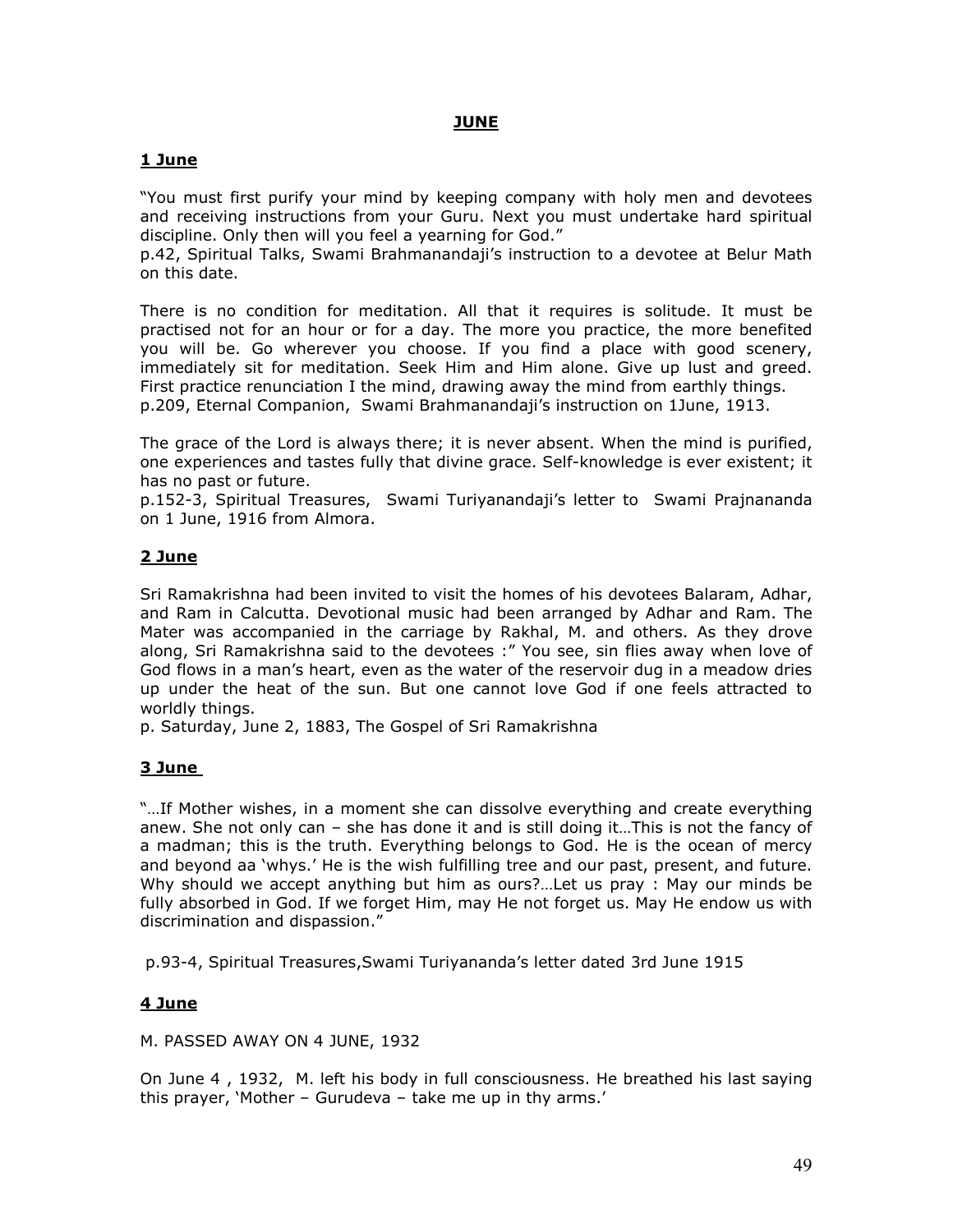#### p.206, They lived with God.

#### YOGIN-MA PASSED AWAY ON 4 JUNE, 1924

On Wednesday, June 4, 1924, at 10:25 P.M., when all the activities of the monastery were over, Yogin-ma passed away at Udbodhan house, next to the room where Holy Mother had lived. Swami Saradananda sat near her head at the time of her death and repeated Sri Ramakrishna's name, while a monk recited from the second chapter of the Bhagavad Gita. Yogin-ma's body was then cremated on the bank of the Ganga according to the Hindu custom, with the chanting of Vedic mantras. p.154, They lived with God.

A devotee: "Sir, where shall I meditate on God when I perform my daily worship?" Master: "Why, the heart is a splendid place. Meditate on God there." p.?, Monday, June 4, 1883, The Gospel of Sri Ramakrishna.

"You will succeed through practice. Don't give up your practice of Japa, even if your mind doesn't become steady. Do your spiritual practice ardently. Repeating his name will make your mind steadfast like the flame of a lamp protected from wind." p.219, The Gospel of Holy Mother, Mother's instruction to a disciple at Koalpara on 4 June, 1919.

#### 5 June

#### SHODASHI PUJA

The new-moon night of  $5<sup>th</sup>$  June, 1872, was the auspicious time for the worship of Kali in her aspect as Phalaharini (destroyer of the effects of past deeds). In Sri Ramakrishna's mind grew the desire of worshipping that night the Mother of the Universe as Shodashi…The Master had asked the Mother to be present at the worship. She entered the room and looked on intently as the worship proceeded…The Master beckoned the Mother to the decorated seat and worshipped her duly with the usual sixteen kinds of offering. He then offered himself to the Deity; and then laying himself, the fruits of all his disciplines, and his rosary at the feet of the Goddess, he uttered the salutation.

p.49-50, Holy Mother Sarada Devi.

If you want to be a Sannyasin, you must give up altogether the habit of planning for your self. You must depend on Him fully; you must completely surrender yourself to Him. It will not do to keep anything at your own disposal. Body, mind, heart, soul – everything should be given away to Him – to be done with, as He likes. If the body needs looking after, he will do it.

p.316, Spiritual Talks, Swami Turiyananda

## 6 June

The first great thing to accomplish is to establish a character...Do not fret because the world looks with suspicion at every new attempt, even though it be in the path of spirituality...Religion is its own end. That religion which is only a means to worldly well being is not religion, whatever else it may be;...Truth, purity, and unselfishness - wherever these are present, there is no power below or above the Sun to crush the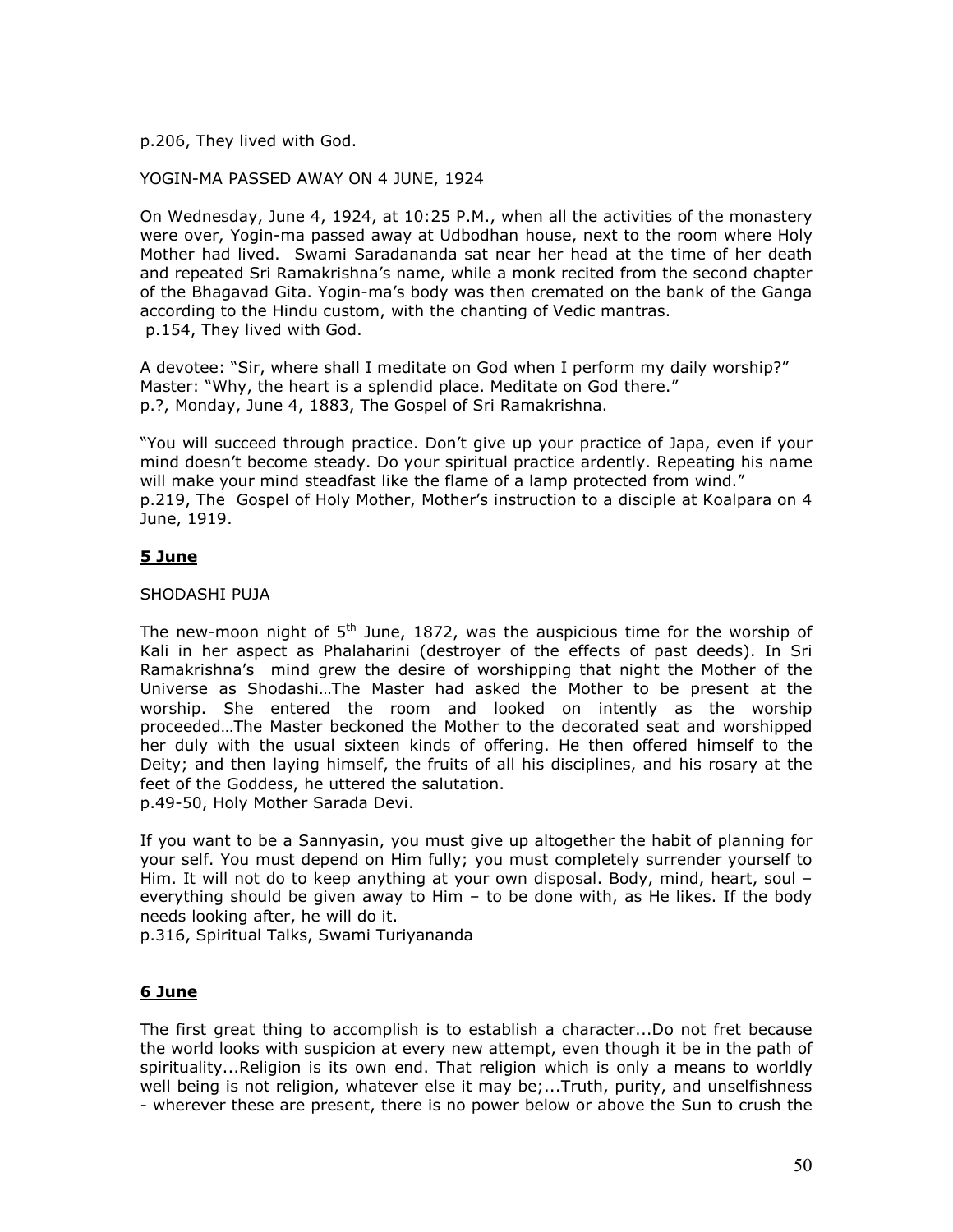possessor thereof. Equipped with these, one individual is able to face the whole universe in opposition. Above all beware of compromises...You have to hold on to your own principles in weal or woe and never adjust them to other' "fads" through the greed of getting supporters. Your Atman is the support of the universe - whose support do you stand in need of? Wait with patience and love and strength; if helpers are not ready now, they will come in time.

p.278-9, V.4, "On Professor Max Muller", Complete Works of Swami Vivekananda, Swamiji writes in an article written to Brahmavadin on 6 June 1896

## 7 June

There is no refuge other than God, because he alone is true and eternal. Everything else is impermanent – it exists this moment and disappears the next. It is therefore meaningless to depend on impermanent objects; furthermore, this inevitably causes misery.

p.153-4, Spiritual Treasures, Swami Turiyanandaji's letter on 7 June, 1916 from Almora.

My ideal can be out into a few words and that is : to preach unto mankind their divinity, and how to make it manifest in every movement of life…. Bold words and bolder deeds are what we want. Awake, awake, great ones! The world is burning with misery. Can you sleep? Let us call and call till the sleeping gods awake, till the god within answers to the call. What more is in life? What greater work? The details come to me as I go. I never make plans. Plans grow and work themselves. I only say, awake, awake!

p.501, V.7, Complete Work so f Swami Vivekananda,, Swamiji's letter to Miss Noble (Sister Nivedita) from London on 7 June,1896

## 8 June

A devotee: Mother , I cannot concentrate my mind in meditation at all.

Mother: It does not matter much. It will be enough if you look at the picture of the Master.

p.164, The Gospel of the Holy Mother, Mother's instruction to a devotee on  $8<sup>th</sup>$  June, 1913 at Jairambati in Her Old House.

Call on Sri Ramakrishna with all your heart. He is your soul, your Spirit. He is the life of your life. Treat him as your nearest and dearest. That will give you real peace of mind. Our Lord is very kind, full of love.

p.246, Letters for Spiritual Seekers, Mahapurush Maharaj's letter on 8 June, 1926.

## 9 June

Pray to God with your whole heart. Say with great sincerity, 'Oh Lord, remove my narrowness.' If you call on him with your whole heart, he will remove all your imperfections. And read the descriptions in the Gita of the glories of God. They can be found in the ninth and tenth chapters; read these two chapters. But if you simply read them, nothing will be gained. You must meditate on them. Then only will you assimilate them.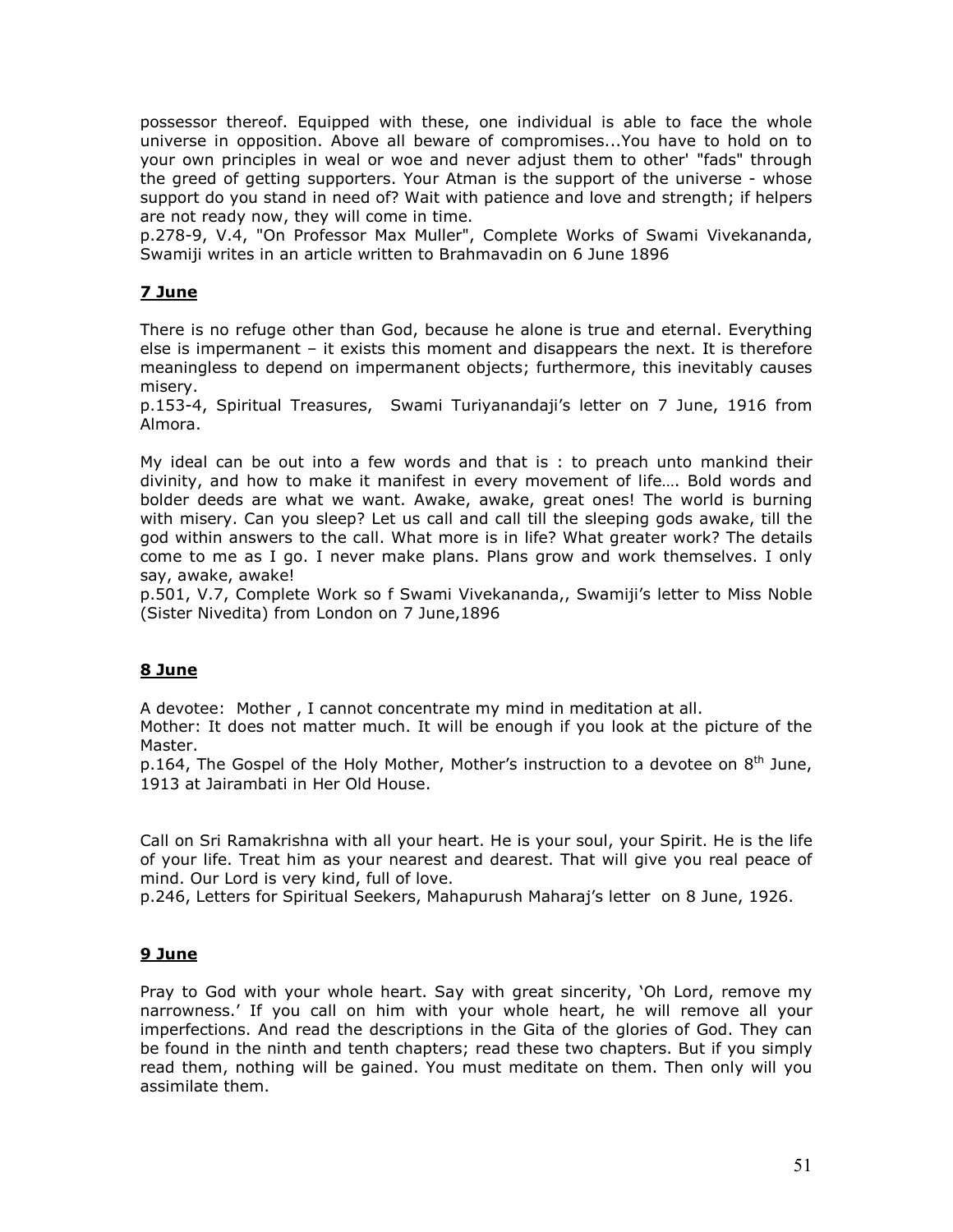p.283-4, Mahapurush Maharaj as we saw Him, Mahapurush Maharaj's instruction to Swami Dharmeshananda in his room, Belur Math, 9 June p, 1928.

## 10 June

Try to have the company of that Sat, or Eternal Existence (Brahman) who is within you. One should pray deeply and sincerely from one's heart. Always be prayerful. The lord will protect you. Have no fear. At present do your duty perfectly; again, when the Lord puts you to some other work, heartily submit to his will. Practice seeing God's will and power in all actions. By doing so you will be free from all worries.

p.48-49, Spiritual Treasures, Swami Turiyanandaji's letter to Swami Nirupamananda on 10 June, 1912 from Kankhal

The whole world will some day go to pieces, but the Lord will always remain the same – not only he, but also his devotees. Know this for certain. Their gross bodies will perish, but they will continue in their subtle forms. In other words, they do not care for nirvana.

p.164,Letters for Spiritual Seekers, Mahapurush Maharaj's letter on 10 June, 1920.

## 11 June

Satya Yuga has begun since the birth of the Master. Many luminaries have accompanied him. Jewels among men come along with the Incarnation for the sake of His mission.

p.167, The Gospel of the Holy Mother, Jayrambati, 11 June,1913.

## 12 June

One should learn how to be united with God; and through practice, when it becomes one's second nature, one attains the goal. Then one perceives the presence of the Lord within and without, and consequently the changing circumstances of the world cannot perturb one anymore. It is not that disturbing elements do not arise, they do; but they come and go away without having any effect.

p.154-5, Spiritual Treasures, Swami Turiyanandaji's letter to Swami Prajnananda on 12 June, 1916 from Almora.

## 13 June

If one takes shelter with God and prays to Him with great longing, God will surely listen; He will certainly make everything favourable. p.793, The Gospel of Sri Ramakrishna

If you want to preach, you must also give something. Preaching is not merely lecturing to a class or explaining a book. You have to *give* them something. Therefore you must accumulate spiritually beforehand… And never pride yourself on your having gained control over the passions. If you do, they will at once raise their heads. Ever pray to him, 'O lord, save me from them.' p.92, Spiritual Talks, Swami Turiyananda.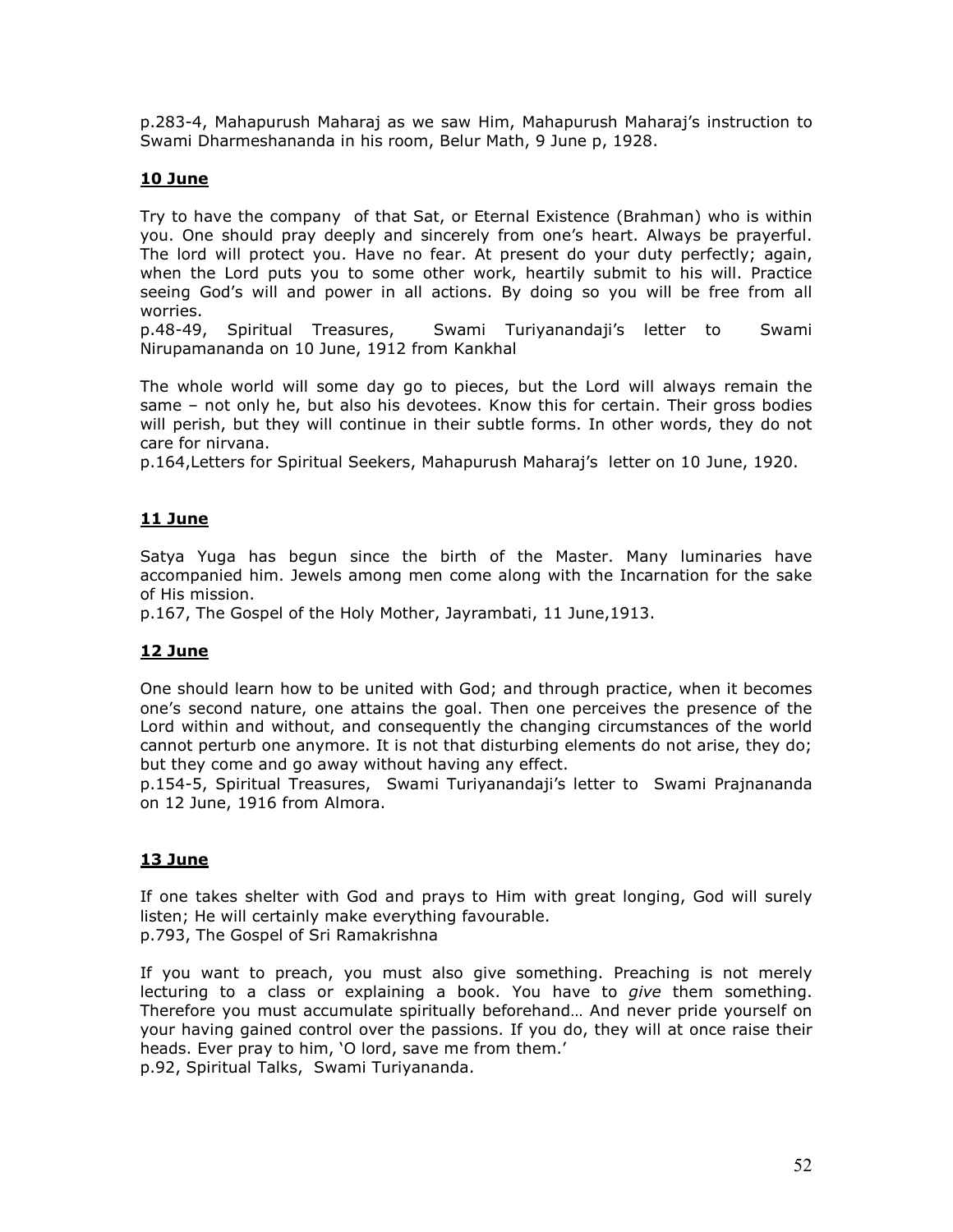Every day the body is moving slowly towards destruction – none can stop it. But he mind continues eternally. Body after body will come and go, but the mind will persist and take up bodies again and again until one attains complete illumination. Therefore, the main task is to make an effort to purify the mind.

p70-71, Spiritual Treasures, Swami Turiyanandaji's letter on 14 June, 1914 from Kankhal.

#### 15 June

The sum and substance of the whole matter is that a man must love God, must be restless for him. It doesn't matter whether you believe that god incarnates Himself as man. But you will realize Him if you have that yearning. Then He Himself will let you know what He is like. If you must be mad, why should you be mad for the things of the world? If you must be mad, be mad for God alone. p.449, The Gospel of Sri Ramakrishna.

Lay the burden of your mind before Sri Ramakrishna. Tell him your sorrows with your tears. You will find that He will fill up your arms with the desired objects. p.11, The Gospel of the Holy Mother, Her advice to some devotees on 15 June, 1912 at Udbodhan.

Work, work, work – I care for nothing else. Work, work, work, even unto death! Those that are weak must make themselves great workers, great heroes – never mind money, it will drop from the heavens. If in the attempt to carry morsels of food to starving mouths, name and possession and all be doomed even – thrice blessed art thou! It is the heart, the heart that conquers, not the brain. Books and learning, Yoga and meditation and illumination – all are but dust compared with love. It is love that gives you the supernatural powers, love that gives you Bhakti, love that gives illumination, and love , again, that leads to emancipation. This indeed is worship, worship of the Lord in the human tabernacle….This is but the beginning, and unless we spread over the whole of India, nay, the whole earth, in that way, where lies the greatness of our Lord!

 p.400-1, V.6, Complete Works of Swami Vivekananda, Swamiji's letter dated 15 June, 1897 from Almora to Swami Akhandananda.

It is not good merely working. Work is drudgery if there is no spiritual feeling behind it.

p.93, Spiritual Talks, Swami Turiyananda.

## 16 June

An important and yet easy way of concentrating the mind is this: Sit before Sri Ramakrishna's picture, keep your eyes fixed on him, and start repeating his name. While you do so, have the firm belief that Sri Ramakrishna is looking at you, that he is listening to you repeating his name, and that the only purpose of his sitting there is to help you. Do this and you will see your mind becoming calm. You will find your trust in him growing, and you will also have peace of mind.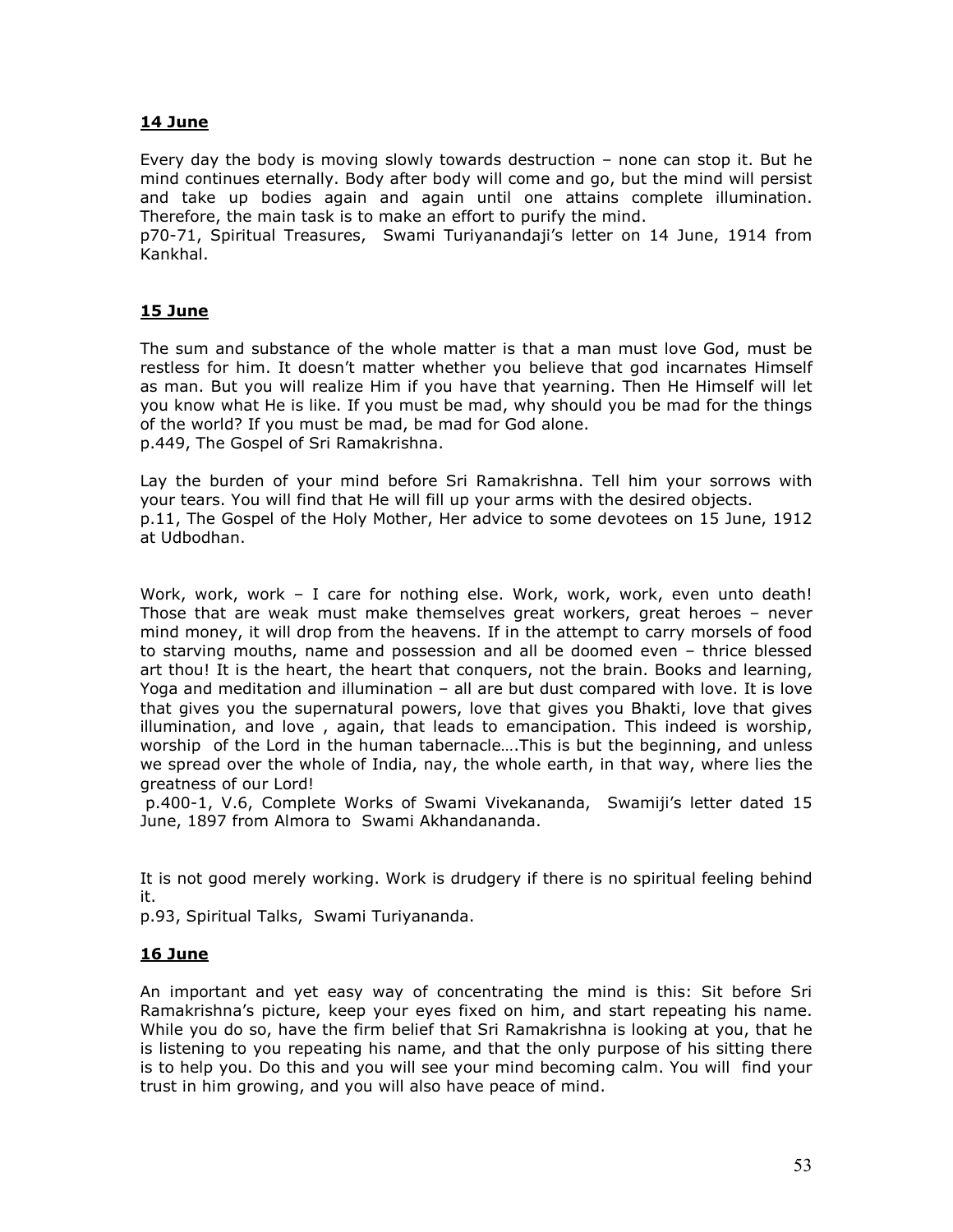p.196, Letters for Spiritual Seekers, Mahapurush Maharaj's letter from Belur Math on 16 June,1922.

A little casual reading of the scriptures and a little meditation are not enough to realize the Lord. You must yearn to see Him. The heart must pant and pine for Him….If there is sincere longing for God, everything becomes favourable. p.93-4, Spiritual Talks, Swami Turiyananda

## 17 June

Love of God is the one essential thing. A true lover of God has nothing to fear, nothing to worry about. He is aware that the Divine Mother knows everything. The cat handles the mouse one way, but its own kitten a very different way. p.252, The Gospel of Sri Ramakrishna

#### 18 June

Too much study of the scriptures does more harm than good. The important thing is to know the essence of the scriptures. After that, what is the need of books? One should learn the essence and then dive deep in order to realize God. p.255, The Gospel of Sri Ramakrishna

The guru is realized as the Chosen Deity; in other words, the Chosen Deity is perceived in the guru. As power, both are the same – this becomes revealed to one through spiritual disciplines.

p.199, Spiritual Treasures, Swami Turiyanandaji's letter on 18 June, 1919 from Varanasi.

## 19 June

The mind naturally dwells on one's daily activities. If you don't succeed in meditation, practise Japa. Japa leads to perfection. One attains perfection through Japa.

p.213, The Gospel of the Holy Mother, Mother's instruction on 19 June, 1912 to a disciple at Udbodhan.

Good is near Truth, but is not yet Truth. After learning not to be disturbed by evil, we have to learn not to be made happy by good. We must find that we are beyond both evil and good; we must study their adjustment and see that they are both necessary…. Really good and evil are one and are in our own mind. When the mind is self-poised, neither good nor bad affects it. Be perfectly free; then neither can affect it, and we enjoy freedom and bliss. Evil is the iron chain, good is the gold one; both are chains. Be free, and know once for all that there is no chain for you. Lay hold of the golden chain to loosen the hold of the iron one, then throw both away…. In the world take always the position of the giver. Give everything and look for no return. Give love, give help, give service, give any little thing you can, but keep out barter. Make no conditions, and none will be imposed. Let us give out of our own bounty, just as God gives to us…. The lord is the only Giver. All the men in the world are only shopkeepers. get his cheque, and it must be honoured everywhere.

p.3-5, V.7, Complete Works of Swami Vivekananda, Inspired Talks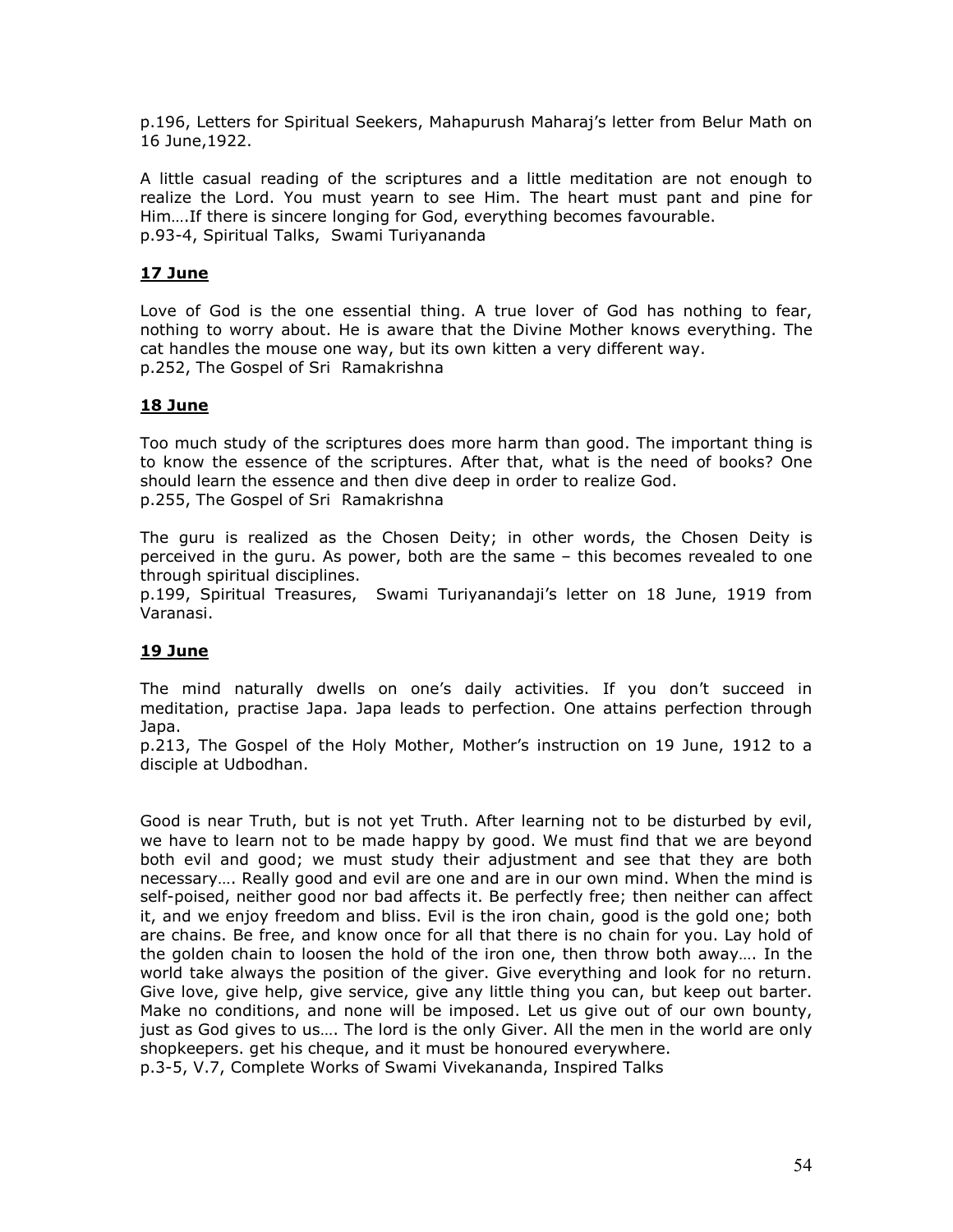The devotees who come here may be divided into two groups. One group says, 'O God, give me liberation.' Another group, belonging to the inner circle, doesn't talk that way. They are satisfied if they can know two things: first, who I am; second, who they are and what their relationship to me is.

p.459, The Gospel of Sri Ramakrishna

#### 21 June

The impossible becomes possible by his grace. Sri Ramakrishna is an Incarnation of the age, its teacher, God incarnate. He is the Self of all. Think that he is present in your heart. This will fill your heart with consciousness.

p.225, Letters for Spiritual Seekers, Mahapurush Maharaj's letter from Belur Math on 21 June, 1923

Man is trying hard to make himself happy. But nothing succeeds unless He wills it. Freedom can be realized in two ways, by identifying oneself with Him and by living in eternal self-surrender to Him. There can be no freedom of will away from Him. p.96, Spiritual Talks, Swami Turiyananda.

#### 22 June

All beings from Brahma down to a clump of grass will attain to liberation-in-life in course of time, and our duty lies in helping all to reach that state. This help is called religion; the rest is irreligion. This help is work; the rest is evil-doing  $-1$  see nothing else.

p.311, V.6, Complete Works of Swami Vivekananda, Swamiji's letter to Swami Ramakrishnananda

## 23 June

This life is short, the vanities of the world are transient, but they alone live who live for others. The rest are more dead than alive.

p.363, V.4, Complete Works of Swami Vivekananda,written from Chicago to H.H the Maharaja of Mysore on June23, 1894.

Be brave and be sincere; then follow any path with devotion, and you *must* reach the Whole. Once lay hold of one link of the chain, and the whole chain must come by degrees. Water the roots of the tree and the whole tree is watered; getting the Lord, we get all.

p.6, V.7, Complete Works of Swami Vivekananda, Inspired Talks.

## 24 June

Let nothing stand between God and your love for Him. Love Him, love Him, love Him; and let the world say what it will.

p.9, V.7, Complete Works of Swami Vivekananda , Inspired Talks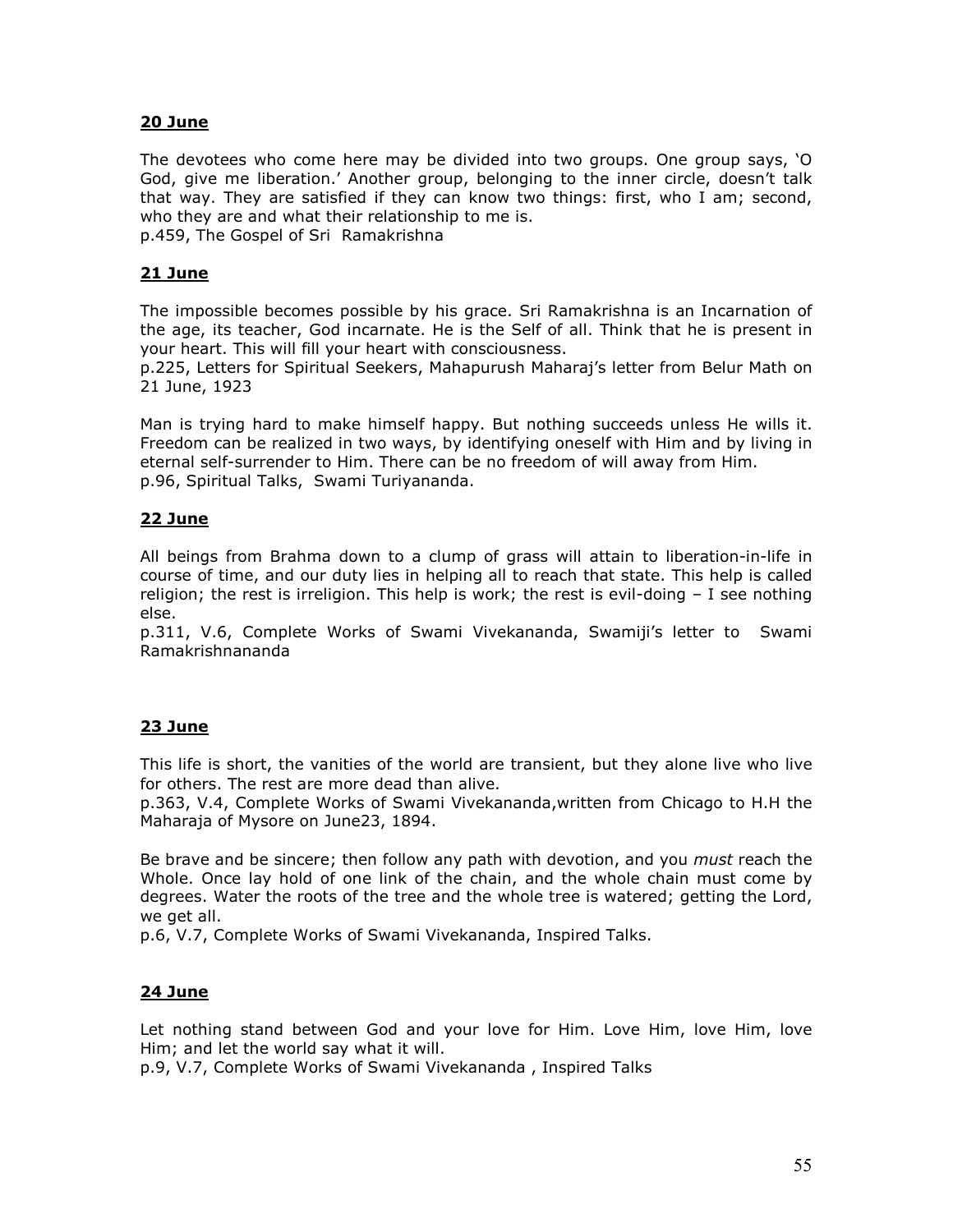Let me tell you that the realization of Self is possible for all, without any exception. p.256, The Gospel of Sri Ramakrishna

The world for me, not I for the world. Good and evil are our slaves, not we theirs. It is the nature of the brute to remain where he is ; it is the nature of man to seek good and avoid evil; it is the nature of God to seek neither, but just to be eternally blissful. Let us be God. Make the heart like an ocean, go beyond all the trifles of the world, be mad with joy even at evil; see the world as a picture and then enjoy its beauty, knowing that nothing affects you. Children finding glass beads in a mud puddle, that is the good of the world. Look at it with calm complacency; see good and evil as the same -- both are merely 'God's play'; enjoy all. p.13, I V.7, Complete Works of Swami Vivekananda, Inspired Talks

#### 26 June

Those who give themselves up to the Lord do more for the world than all the socalled workers. One man who has purified himself thoroughly accomplishes more than a regiment of preachers. Out of purity and silence comes the word of power. p.16, V.7, Complete Works of Swami Vivekananda, Inspired Talks

God was born in this age as Ramakrishna. Come and take refuge in him. Repeat his name again and again. Study his life, and continually speak of his greatness. He manifested himself in a special way in Swami Vivekananda. Study his character and his works. And do as best as you can the work that he liked. This will do you much good. Given these conditions, you will have no reason to worry about your salvation. p.227, Letters for Spiritual Seekers, Mahapurush Maharaj's letter from Belur Mathm on 26 June, 1923.

## 27 June

Get freedom, even at the cost of life. p.18, , V.7, Complete Works of Swami Vivekananda , Inspired Talks

Take my word; nowhere do the scriptures advocate a stupefied state, a cessation of all activities, and mechanical withdrawing of the hands and feet from work. In the state of ignorance, people work with the idea that it is *their* work. When one attains knowledge and devotion, one gets rid of that egoistic idea. The devotee works for the Lord. The jnani, even while working, knows that he is not he doer and is at perfect rest.

p.221, Spiritual Treasures, Swami Turiyanandaji's letter on 27 June, 1920 from Varanasi.

Pray hard. Pray like a child. Go to a quiet place and keep crying for the Master. Don't let others know of it. Do it secretly. Cry, cry hard. The Master will grant you a vision. p.92, Letters for Spiritual Seekers, Mahapurush Maharaj's letter from Almora on 27 June, 1915.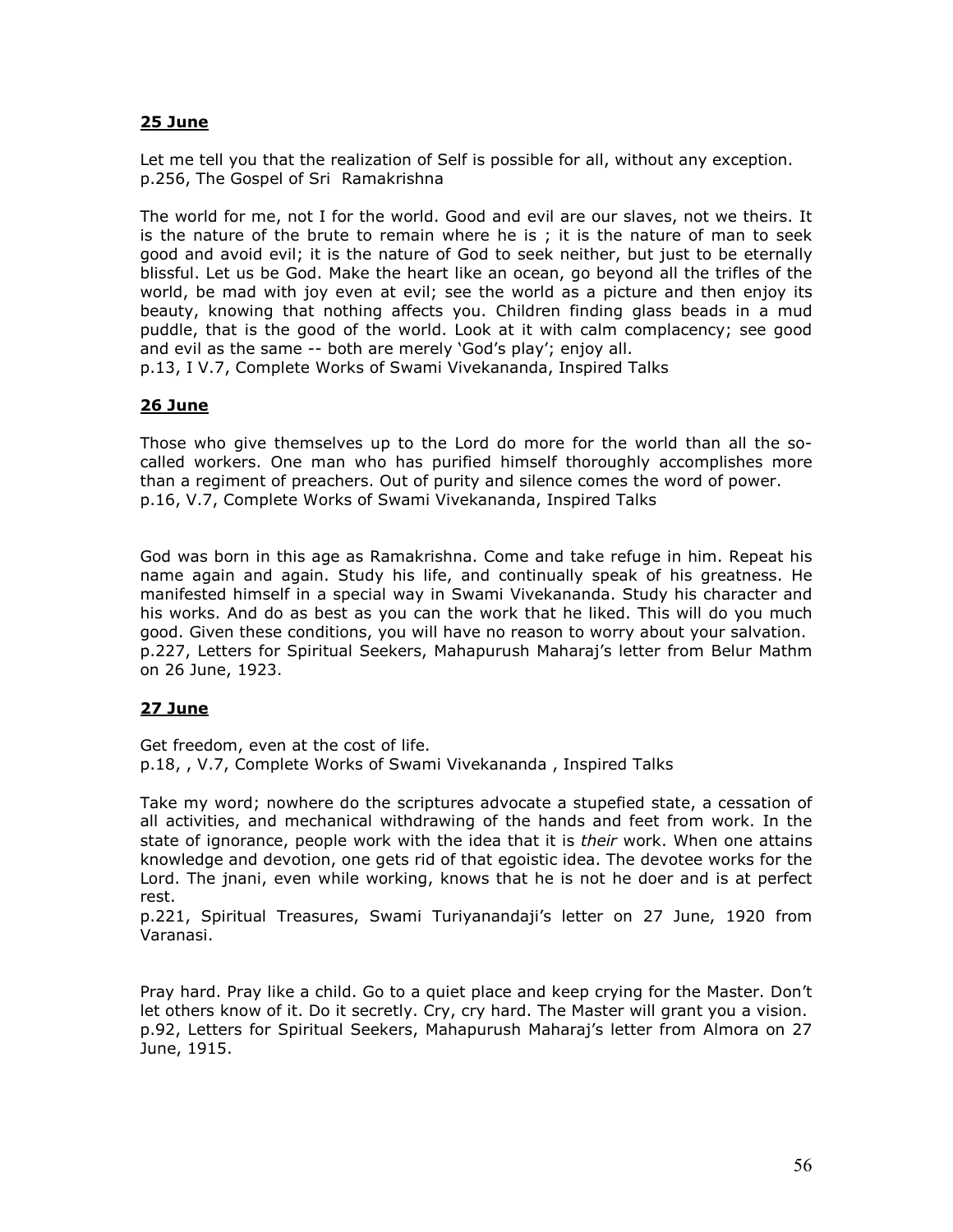What are instructions? Repeat the name of Sri Ramakrishna. That name uplifts the fallen. Meditate on his holy form, worship him, read books about him, sing songs dedicated to him, talk about his holy life with his devotees and love and serve all living beings.

p.196, Letters for Spiritual Seekers, Mahapurush Maharaj's letter from Belur Math,28 June, 1922.

#### 29 June

If your freedom hurts others, you are not free there. You must not hurt others. p.20, V.7, Complete Works of Swami Vivekananda, Inspired Talks,

Our God is only a verbal affair. A little meditation, a little Japa this is a poor sort of life. The heart must burst hungering for Him. An intense anguish must fill it and life should seem to go out without Him – only then it will be right. p.101, Spiritual Talks, Swami Turiyananda.

#### 30 June

30 June, 1910

God is the Kalpataru, the Wish-fulfilling Tree. You will certainly get whatever you ask of Him. But you must pray standing near the Kalpataru. Only then will your prayer be fulfilled. A man gets the fulfillment of the desire he cherishes while practicing sadhana. As one thinks, so one receives.

p..481,The Gospel of Sri Ramakrishna

Do not say, 'You are bad'; say only, 'You are good , but be better.' p.22, V.7, Complete Works of Swami Vivekananda, Inspired Talks

When you worship with love, you do not have to make it elaborate. Finish your worship and then recite some hymns, sing some songs, and repeat the Lord's name as much as you can. Follow this procedure. Your life will be blessed. p.152, Letters for Spiritual Seekers, Mahapurush Maharaj's letter from Belur Math on

\*\*\*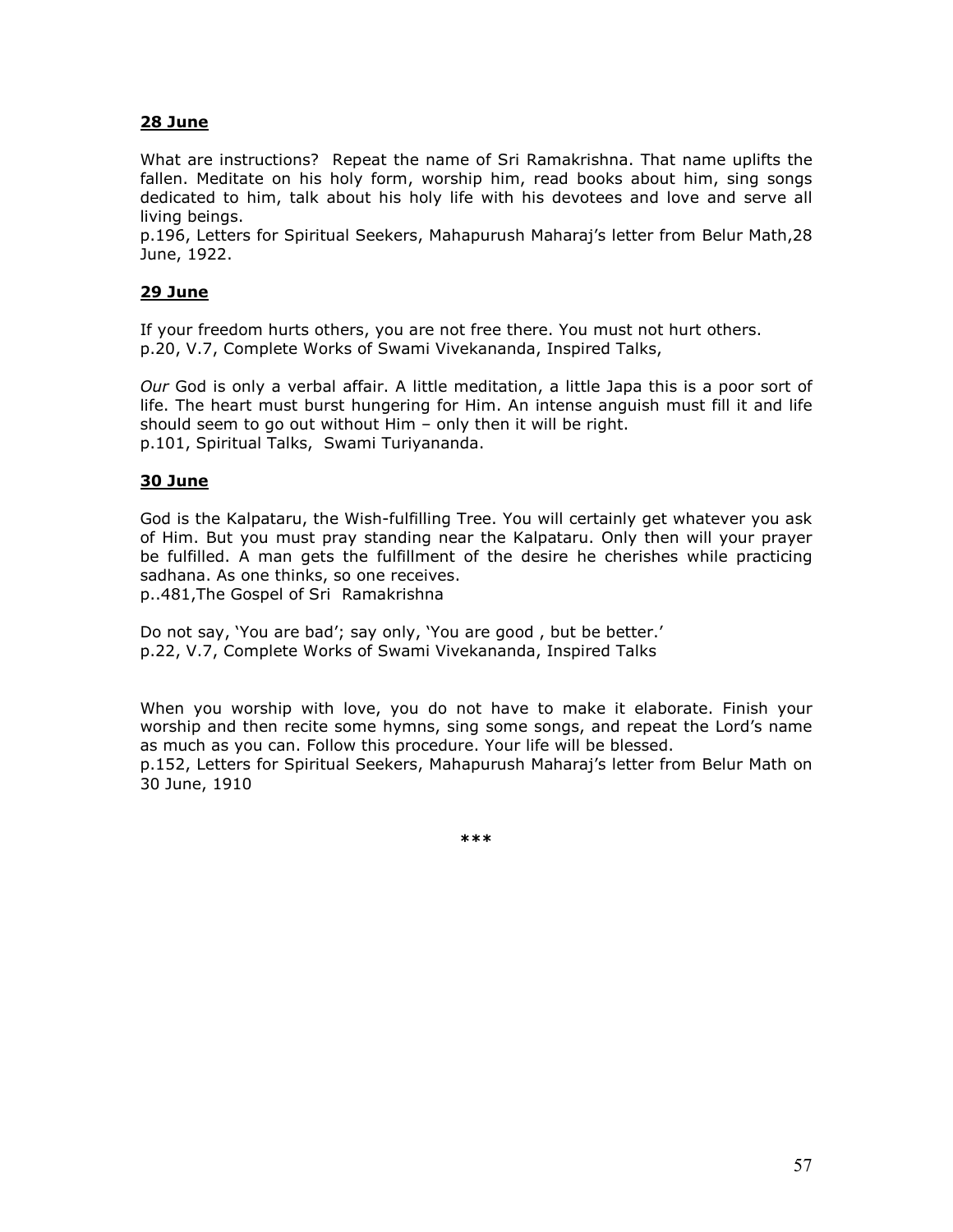## July 1

"Remember these few points:

- 1. We are Sannyasins, who have given up everything-Bhakti, and Mukti, and enjoyment, and all.
- 2. To do the highest good to the world, everyone down to the lowest this is our vow. Welcome Mukti or hell, whichever comes of it.
- 3. Ramakrishna paramahamsa came for the good of the world. Call him a man, or God, or an Incarnation, just as you please. Accept him each in your own light.
- 4. He who will bow before him will be converted into purest gold that very moment. Go with this message from door to door, if you can, my boy, and all your disquietude will be at an end. Never fear – where is the room for fear? – Caring for nothing whatsoever is a part of your life...The Lord is with you. Take heart!

 (p.266, V.6, Complete Works of Swami Vivekananda, Swamiji's letter to his brother disciples in 1894)

## July 2

"…Mother knows, as I always say. Pray to Mother. It is hard work to be a leader – one must crush all one's own self under the feet of the community…"

(p.433, V.6, Complete Works Of Swami Vivekananda, Swamiji's letter to Nivedita dt. 2<sup>nd</sup> July 1900)

## July 3

"Here is a peculiarity: When you serve a Jiva, it is Daya (compassion) and not Prema (love); but when you serve him with the idea that he is the Self, that is Prema. That the Atman is the one objective of love is known from Shruti, Smriti, and direct perception. Bhagavan Chaitanya was right, therefore, when he said, "Love to God and compassion to the Jivas". This conclusion of the Bhagavan, intimating differentiation between Jiva and Isvara, was right, as He was a dualist. But for us, Advaitins, this notion of Jiva as distinct from God is the cause of bondage. Our principle, therefore, should be love, and not compassion. The application of the word compassion even to Jiva sees to me to be rash and vain. For us, it is not to pity but to serve. Ours is not the feeling of compassion but of love, and the feeling of Self in all.

(p.133, V.5, Complete Works of Swami Vivekananda, Swamiji's letter to Sarat Chandra Chakravarthy dt. 3<sup>rd</sup> July 1897)

"Brahman doesn't act in consultation with others. It is Brahman's pleasure. Brahman is self-willed. Why should we try to know the reason for Brahman's acting this way or that? You have come to the orchard to eat mangoes. Eat the mangoes. What is the good of calculating how many trees there are in the orchard, how many thousands of branches, and how many millions of leaves? One cannot realize Truth by futile arguments and reasoning. I am asking you not to indulge in futile reasoning. But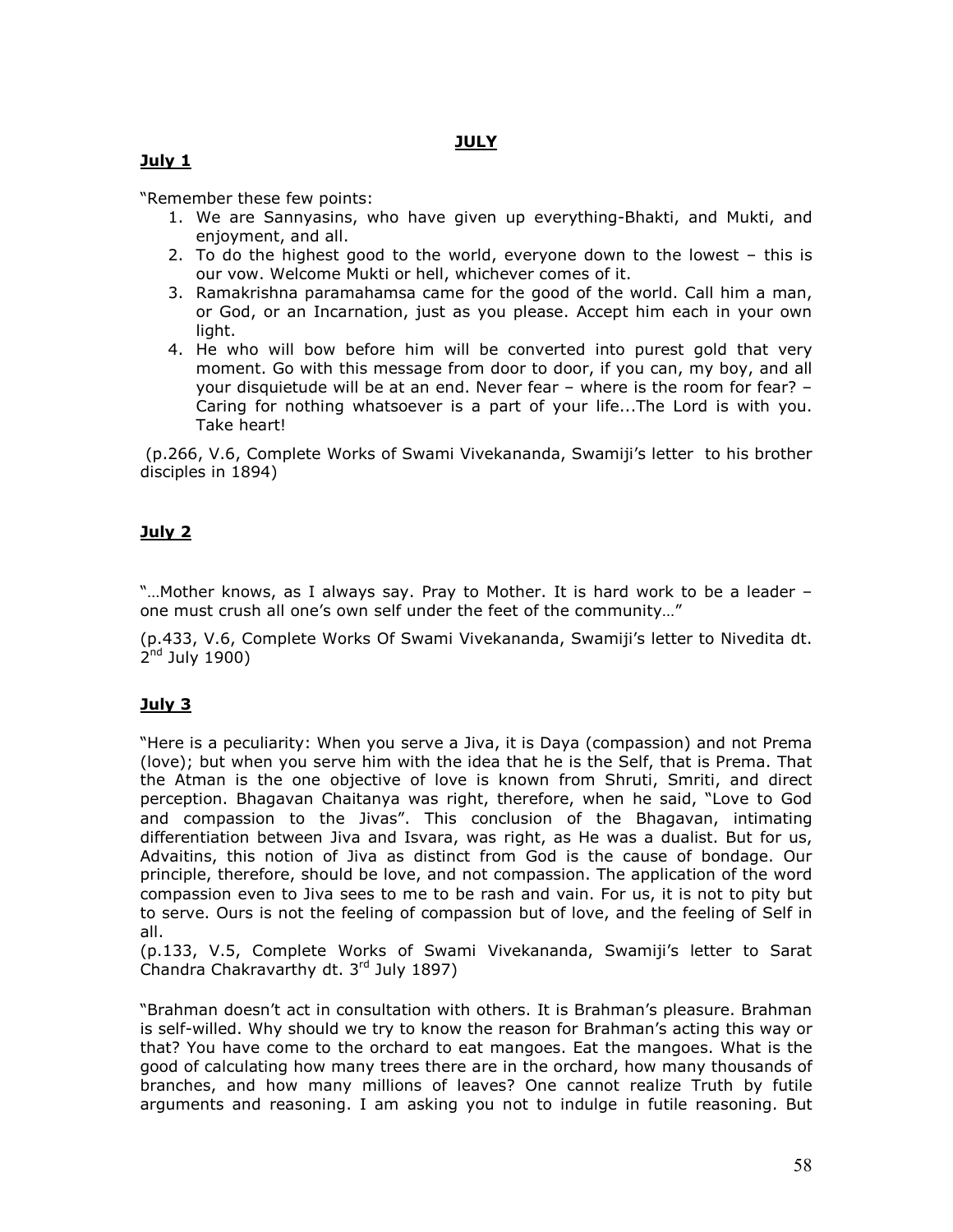reason by all means, about the Real and the Unreal, about what is permanent and what is transitory. You must reason when you are overcome by lust, anger, or grief."

(p.496, The Gospel of Sri Ramakrishna, Srai Ramakrishna's advice to Pratap on 3rd July, 1884)

## July 4

#### Swami Vivekananda's Maha Samadhi

"On the day of the Mahasamadhi itself, whether consciously or intuitively, his actions were most deliberate and full of meaning. His solitary meditation for three hours in the morning from eight to eleven was the most striking. He rose rather early that day and, after partaking of his tea, entered the chapel of the monastery. After some time it was noticed that he had closed all the windows and bolted all the doors. What transpired there, no one will ever know. In his meditation his own Master and the Divine Mother -- to his own realization One and the Same Personality -- must have been present, for, when he had finished, he broke forth in a touching song in which the highest Jnana mingled with the highest Bhakti.

 Descending the stairs of the shrine, he walked back and forth in the courtyard of the monastery, his mind withdrawn. Suddenly the tenseness of his thought expressed itself in a whisper loud enough to be heard by Swami Premananda who was nearby. The Swami was saying to himself, "If there were another Vivekananda, he would have understood what Vivekananda has done! And yet, how many Vivekanandas shall be born in time!!" This remark startled his brother-disciple, for never did the Swami speak thus, save when the flood-gates of his soul were thrown open and the living waters of the highest Consciousness rushed forth.

 Another unusual incident took place, when the Swami, who was not in the habit of taking his food with his brother-monks and disciples, dined with them in the refectory. Still more strange was his relish of food. He had never felt better, he said.

At 1 p.m., a quarter of an hour after the midday repast, the Swami entered the Brahmacharis' room and called them to attend the class on Sanskrit grammar.

Some time later the Swami, accompanied by Swami Premananda, went out for a long walk, as far as the Belur Bazaar, and spoke with his brother-disciple on many interesting subjects, particularly on his proposed scheme of founding a Vedic college in the monastery. In order to have a clearer understanding of what the Swami felt on the matter, Swami Premananda asked, "What will be the good of studying the Vedas, Swamiji?" To this the Swami replied, "It will kill out superstitions!"

After meditating and telling his beads for about an hour, he laid himself down on his bed on the floor, and calling the disciple, who was waiting outside, asked him to fan his head a little. He had the rosary still in his hand. The disciple thought the Swami was perhaps having a light sleep. About an hour later, his hand shook a little. Then came two deep breaths. The disciple thought he fell into Samadhi. He then went downstairs and called a sannyasi, who came and found on examination that there was neither respiration nor pulse. Meanwhile, another sannyasi came and, thinking him to be in Samadhi, began to chant aloud the Master's name continually, but in no way was the Samadhi broken! That night an eminent physician was called in. He examined the body for a long time and afterwards said that life was extinct. The next morning it was found that the eyes were bloodshot and that there was a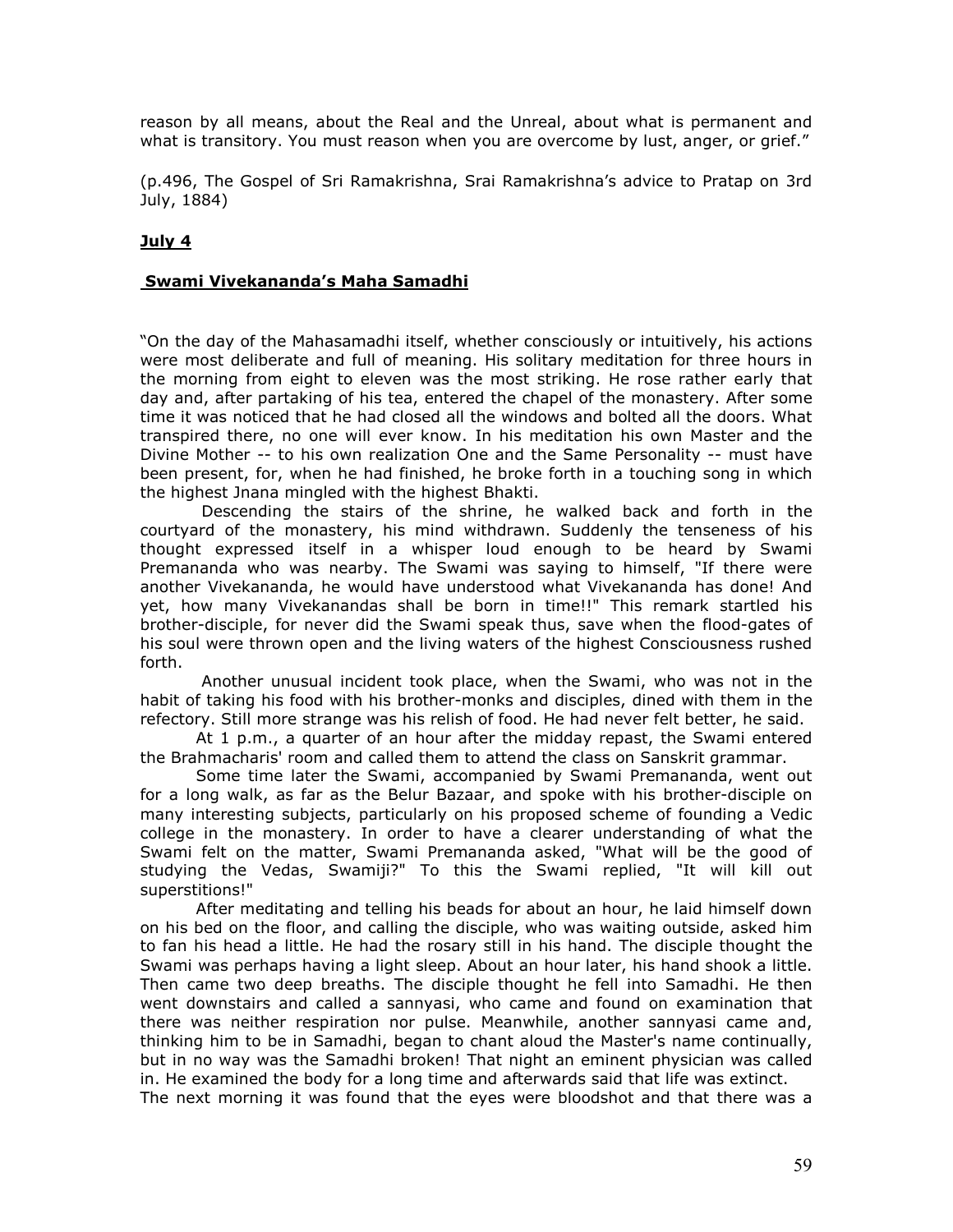little bleeding through the mouth and nostrils. Other doctors remarked that it was due to the rupture of a blood-vessel in the brain. This clearly leads to the conclusion that, in the process of Japa and meditation, his Brahmarandhra [aperture in the crown of the head] must have been pierced when he left the body! (p.652-656, V.2, Life of Swami Vivekananda)

# July 5

"Continue remembering the Master as you are doing now. Try to keep yourself busy woshipping him, repeating his name, meditating on him, reading books about him, and so on. He will surely be gracious enough to grant you peace of mind. Pray to him like a child, and pray with greater fervor, asking for love, devotion, and faith. If you pray with great yearning, he will surely respond…With this belief in your mind, worship the Master, repeat his name, and meditate on him. Continue with this and you will get peace of mind"

(p.198-9, Letters for Spiritual Seekers, Letter of Swami Shivananda dated 5th July 1922)

## July 6

"You will be pleased to know that I am also learning my lessons every day in patience and, above all, in sympathy… I think I am slowly approaching to that state when I should be able to love the very "Devil" himself, if there were any.

 At twenty years of age I was the most unsympathetic, uncompromising fanatic; I would not walk on the footpath on the theatre side of the streets in Calcutta. At thirty - three, I can live in the same house with prostitutes and never would think of saying a word of reproach to them. Is it degenerate? Or is it that I am broadening out into the Universal Love which is the Lord Himself? Again I have heard that if one does not see the evil round him he cannot do good work -- he lapses into a sort of fatalism. I do not see that. On the other hand, my power of work is immensely increasing and becoming immensely effective. Some days I get into a sort of ecstasy. I feel that I must bless every one, everything, love and embrace everything, and I do see that evil is a delusion… I bless the day I was born. I have had so much of kindness and love here, and that Love Infinite that brought me into being has guarded every one of my actions, good or bad, (don't be frightened), for what am I, what was I ever, but a tool in His hands, for whose service I have given up everything, my beloved ones, my joys, my life? He is my playful darling, I am His playfellow. There is neither rhyme nor reason in the universe! What reason binds Him? He the playful one is playing these tears and laughters over all parts of the play! Great fun, great fun, as Joe says.

 It is a funny world, and the funniest chap you ever saw is He -- the Beloved Infinite! Fun, is it not? Brotherhood or playmatehood -- a school of romping children let out to play in this playground of the world! Isn't it? Whom to praise, whom to blame, it is all His play. They want explanations, but how can you explain Him? He is brainless, nor has He any reason. He is fooling us with little brains and reason, but this time He won't find me napping.

 I have learnt a thing or two: Beyond, beyond reason and learning and talking is the feeling, the "Love", the "Beloved". Ay, sake, fill up the cup and we will be mad.

> Yours ever in madness, Vivekananda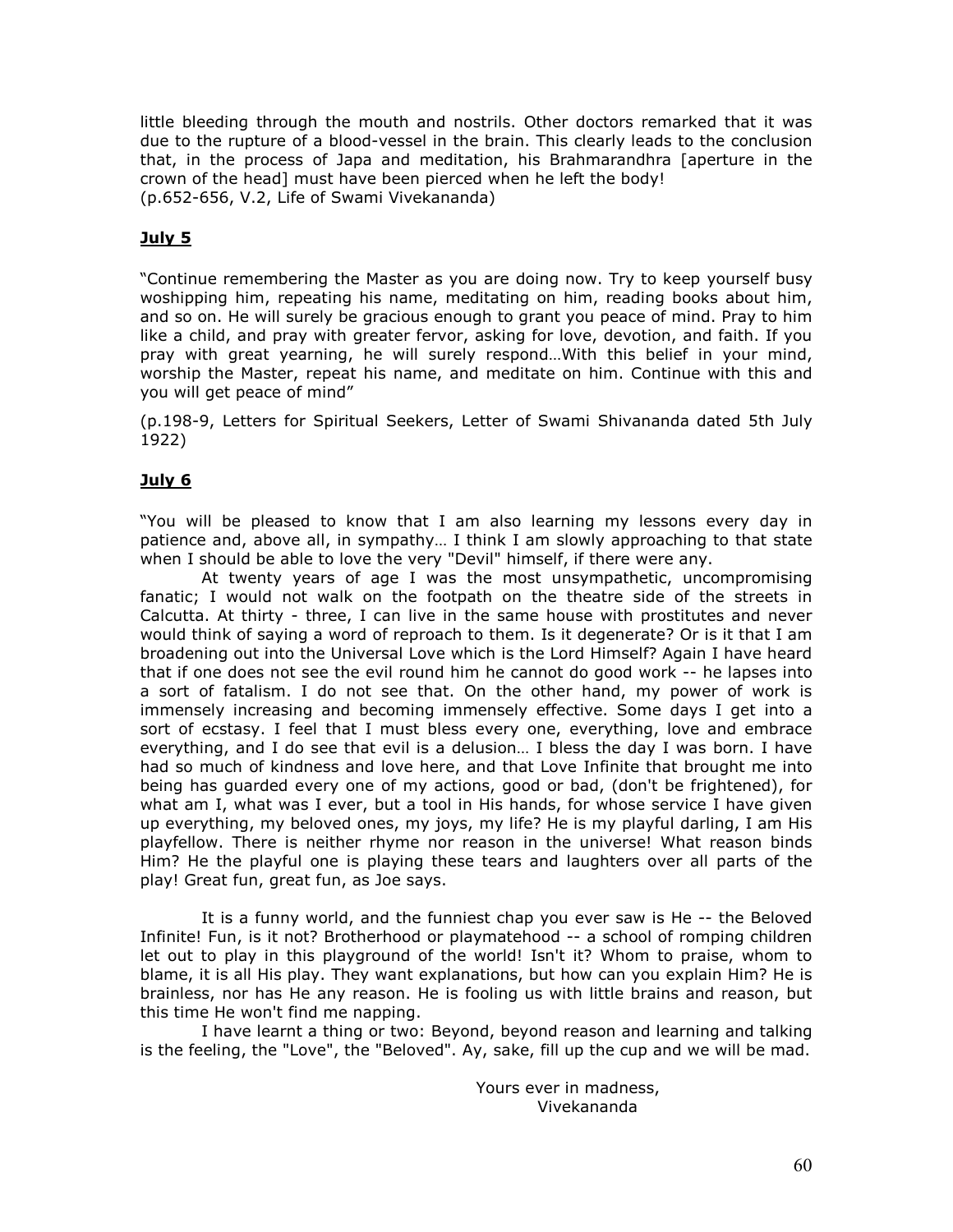(p.366-7,V.6, Complete Works of Swami Vivekananda, Swamiji's letter to Francis Leggett on  $6<sup>th</sup>$  July 1896)

# July 7

"Karma alone is responsible for our misery and happiness. The result of karma is inevitable. But by repeating the name of God, you can lessen its intensity. If you were destined to have a wound as wide as a ploughshare, you will get a pinprick at least. The effect of Karma can be counteracted to a great extent by Japa and austerities.

 (p.133, The Gospel of the Holy Mother, from Holy Mother's conversation on 7 July1912)

"Pray to Sri Guru Maharaj wherever you be; only through his grace you can gain peace; you need not travel here and there. Do not give up work; try to combine it with prayer and meditation. Idleness in the name of meditation and Japam, I do not like. For your salvation, cannot you depend on Him? How can you become Him unless you surrender yourself entirely to Him. What work you do is equally efficacious as the Japam and meditation."

(p.174, Mahapurush Maharaj As We Saw Him, Swami Shivananda's letter to Swami Ranganathananda dt.  $7<sup>th</sup>$  July 1930)

# July 8

"Why do you consider yourself so worthless. Please shun this negative feeling completely. Knowing your strong relationship with God, you have to move towards him. Never forget that you are his child. Human relationships are casual and momentary, but the relationship with the Lord is eternal. "The ever-free Atman takes a human birth in order to taste the bliss of liberation-in-life and not for the fulfillment of any worldly desires". I can hardly convey to you what a wonderful joy and light dawned on me when I first read this verse of Shankara (actually Narahari). Then the purpose of life shined forth before me, and all problems were solved automatically. Truly there is no reason for the ever-free Atman to assume a human body, except that It likes to enjoy freedom while in the body."

 $(p.156-7,$  Spiritual Treasures, Swami Turiyananda's letter dt.  $8<sup>th</sup>$  July 1916)

# July 9

"I am quite satisfied with my work. I never planned anything. I have taken things as they came. Only one idea was burning in my brain-to start the machine for elevating the Indian masses- and that I have succeeded in doing to a certain extent…He is with me, the Beloved, He was when I was in America, in England, when I was roaming about unknown from place to place in India…I feel my task is done -- at most three or four years more of life are left. I have lost all wish for my salvation. I never wanted earthly enjoyments. I must see my machine in strong working order, and then knowing sure that I have put in a lever for the good of humanity, in India at least, which no power can drive back, I will sleep, without caring what will be next; and may I be born again and again, and suffer thousands of miseries so that I may worship the only God that exists, the only God I believe in, the sum total of all souls -- and above all, my God the wicked, my God the miserable, my God the poor of all races, of all species, is the special object of my worship.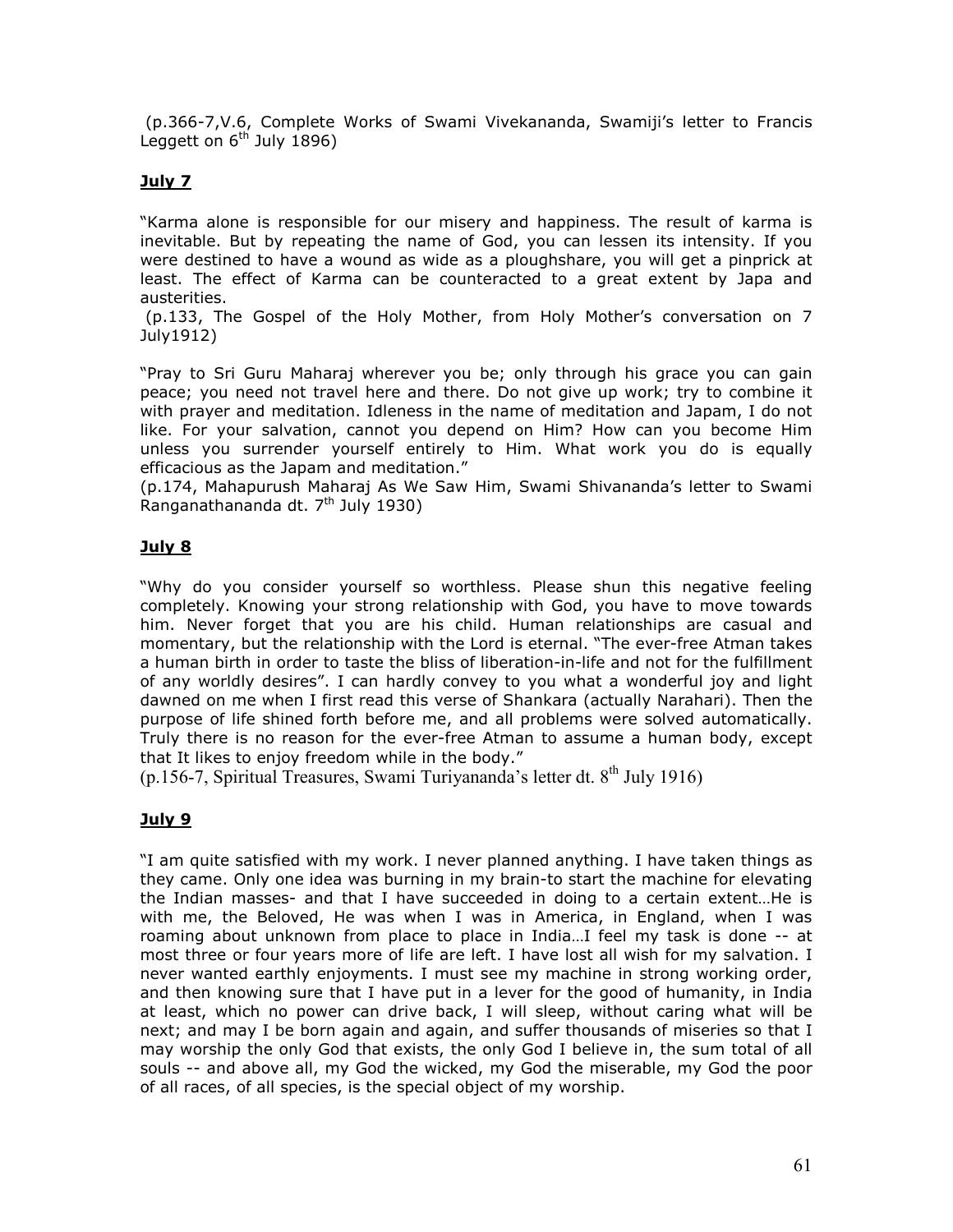My time is short. I have got to unbreast whatever I have to say, without caring if it smarts some or irritates others. Therefore, my dear Mary, do not be frightened at whatever drops from my lips, for the power behind me is not Vivekananda but He the Lord, and He knows best. If I have to please the world, that will be injuring the world; the voice of the majority is wrong, seeing that they govern and make the sad state of the world. Every new thought must create opposition -- in the civilised a polite sneer, in the vulgar savage howls and filthy scandals.

Even these earthworms must stand erect, even children must see light. The Americans are drunk with new wine. A hundred waves of prosperity have come and gone over my country. We have learned the lesson which no child can yet understand. It is vanity. This hideous world is Maya. Renounce and be happy. Give up the idea of sex and possessions. There is no other bond. Marriage and sex and money are the only living devils. All earthly love proceeds from the body. No sex, no possessions; as these fall off, the eyes open to spiritual vision. The soul regains its own infinite power.

 (p.135-8, V.5, Complete Works of swami Vivekananda, Swamiji's letter to Mary Hale dt. 9<sup>th</sup> July 1897)

## July 10

"Praying to Sri Guru Maharaj to increase your hankering to know Him and to have a pure and holy life…We are all human; temptations and bad thoughts come. Shall we have to weep for them? Let them come, we shall have to pray with double the energy to the Lord. They come, as it is the will of the Lord; and when it will be His will again, they won't come. Know you to be his children-so you cannot be impure and unholy. Knowing this pray to Him. Never indulge in these bad thoughts and evil deeds. Throw them away as soon as they come.

(p.172-3, Mahapurush Maharaj As We Saw Him, Swami Shivananda's letter to Swami Ranganathananda dt.10<sup>th</sup> July 1928)

"Come, be men! Kick out the priests who are always against progress, because they would never mend, their hearts would never become big. They are the offspring of centuries of superstition and tyranny. Root out priestcraft first. Come, be men! Come out of your narrow holes and have a look abroad. See how nations are on the march! Do you love man? Do you love your country? Then come, let us struggle for higher and better things; look not back, no, not even if you see the dearest and nearest cry. Look not back, but forward!… India wants the sacrifice of at least a thousand of her young men -- men, mind, and not brutes."

 (p.10-1, V.5, Complete Works of Swami Vivekananda, Swamiji's letter to his Madras Disciples dt.  $10^{th}$  July 1893)

## July 11

"The Master used to say, "I am and my mother is." That is all. Whom else do you want? The main thing is to adhere to the ideal with patience. If you can do that, gradually everything will be favourable. Hold on to the Master; you will be surprised at the result that will follow. Just make up your mind to engage yourself in the Lord's work. Let others go wherever they please. Let your body and mind be absorbed in him. Days are passing by, never to return. Don't forget your main task. Make the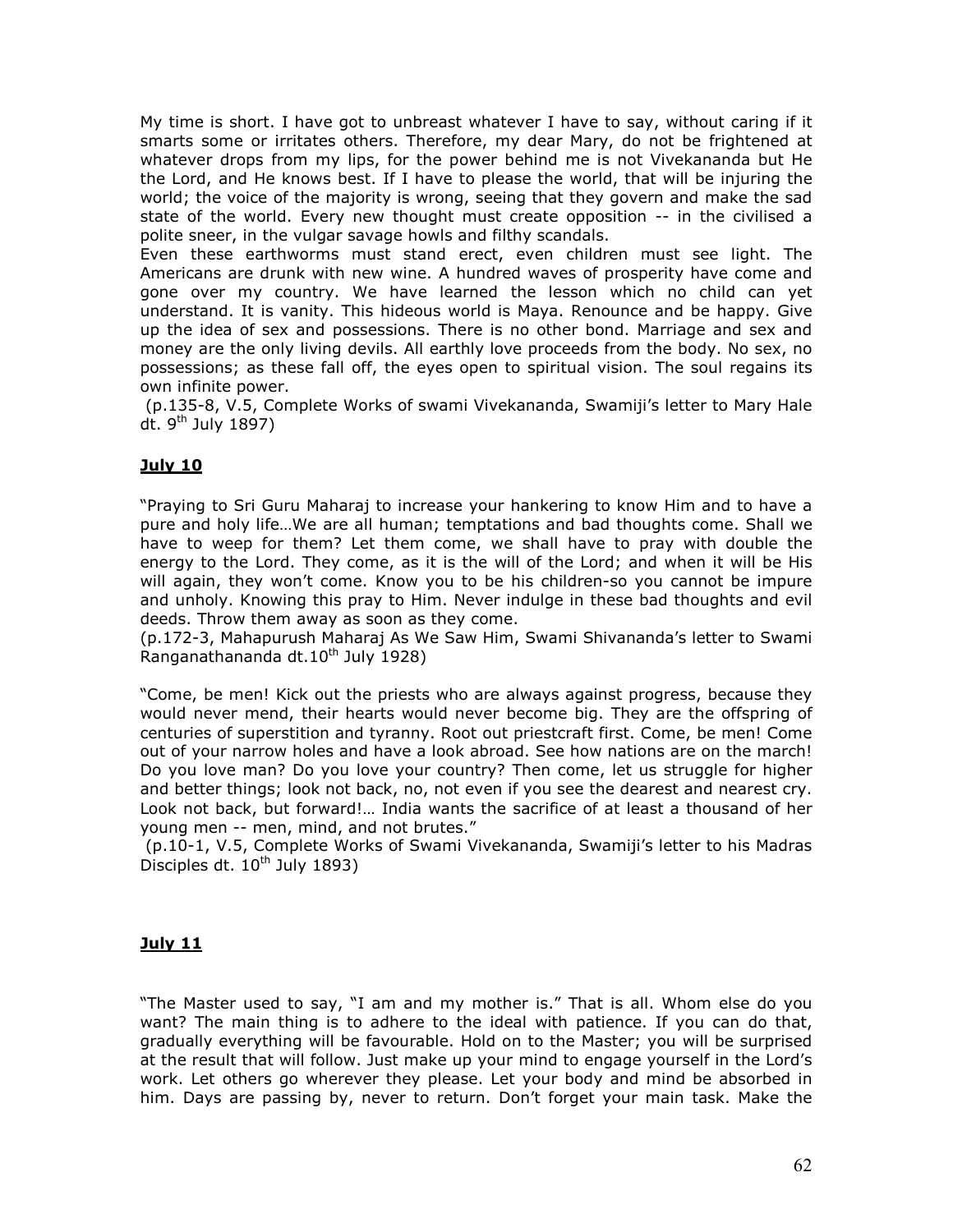master your very own. Then everything will follow by itself…Gird your loins and plunge into the task

(p.98-9, Spiritual Treasures, Swami Turiyananda's letter dated 11 July 1915)

"The sheer power of the will do everything. . . . You must organise a society which should regularly meet, and write to me about it as often as you can. In fact, get up as much enthusiasm as you can. Only, beware of falsehood. Go to work, my boys, the fire will come to you! The faculty of organisation is entirely absent in our nature, but this has to be infused. The great secret is -- absence of jealousy. Be always ready to concede to the opinions of your brethren, and try always to conciliate. That is the whole secret. Fight on bravely! Life is short! Give it up to a great cause."

(p.37, V.5, Completer Works of Swami Vivekananda, Swamiji's letter to Alasinga dt. 11th July 1894)

## July 12

"I am happy to hear that you are keeping well. Why should you be otherwise, seeing that you are under his protective care? He is an incarnation of God born for this age. He is living, transparent, watchful. He assumed a human form to lead mankind to salvation in this kali yuga. Look around. You can see his power as a saviour working everywhere in the world. But this is only the beginning. There is no way of telling how much ,ore is yet to happen! Those who have taken refuge in him will certainly prosper. This is only the beginning of the golden age."

(p.68, Letters For Spiritual Seekers, Swami Shivananda's letter dt  $12<sup>th</sup>$  July 1913)

## July 13

 "If a man gathers his whole mind and fixes it on me, then, indeed, he achieves everything. But what am I? It is all he. I am the machine and He is its operator. It is God alone who exists in this (meaning his body). That is why so many people are feeling more and more attracted to it. A mere touch is enough to awaken their spirituality. This attraction, this pull, is the attraction of God and of none else." ( p.798, The Gospel of Sri Ramakrishna, Sri Ramakrishna to M. on 13th July1885)

It was winter when the Master arrived at the Cossipore Garden House. Once, in the middle of a cold night, Shashi left the Master's room to clean the commode; he wore only a thin cloth. On his return he saw that sri Ramakrishna, who was very sick, had somehow crawled across the room and was reaching up for a shawl that was haging on a clotheshorse. At this painful sight Shashi thought to himself:Alas! In my hurry I forgot to cover him sufficiently, so perhaps he is cold and is trying to get a shawl. "What are you doing, sir?" Shashi asked him in a scolding tone. "The air is very chilly, and you should not be up. Why did you not ask me for the shawl?" Filled with love and concern, the Master held out his shawl, and then said in a feeble voice:"I felt cold as you went out almost barebodied on such a cold night, so I picked up this shawl for you. Please take this." Shashi was overwhelmed.

(p.271, God lived with Them; Shashi Maharaj, i.e. Swami Ramaskrishnananda was born on 13th July 1893)

## July 14

"As long as a man analyses with the mind, he cannot reach the Absolute. As long as you reason with your mind, you have no way of getting rid of the universe and the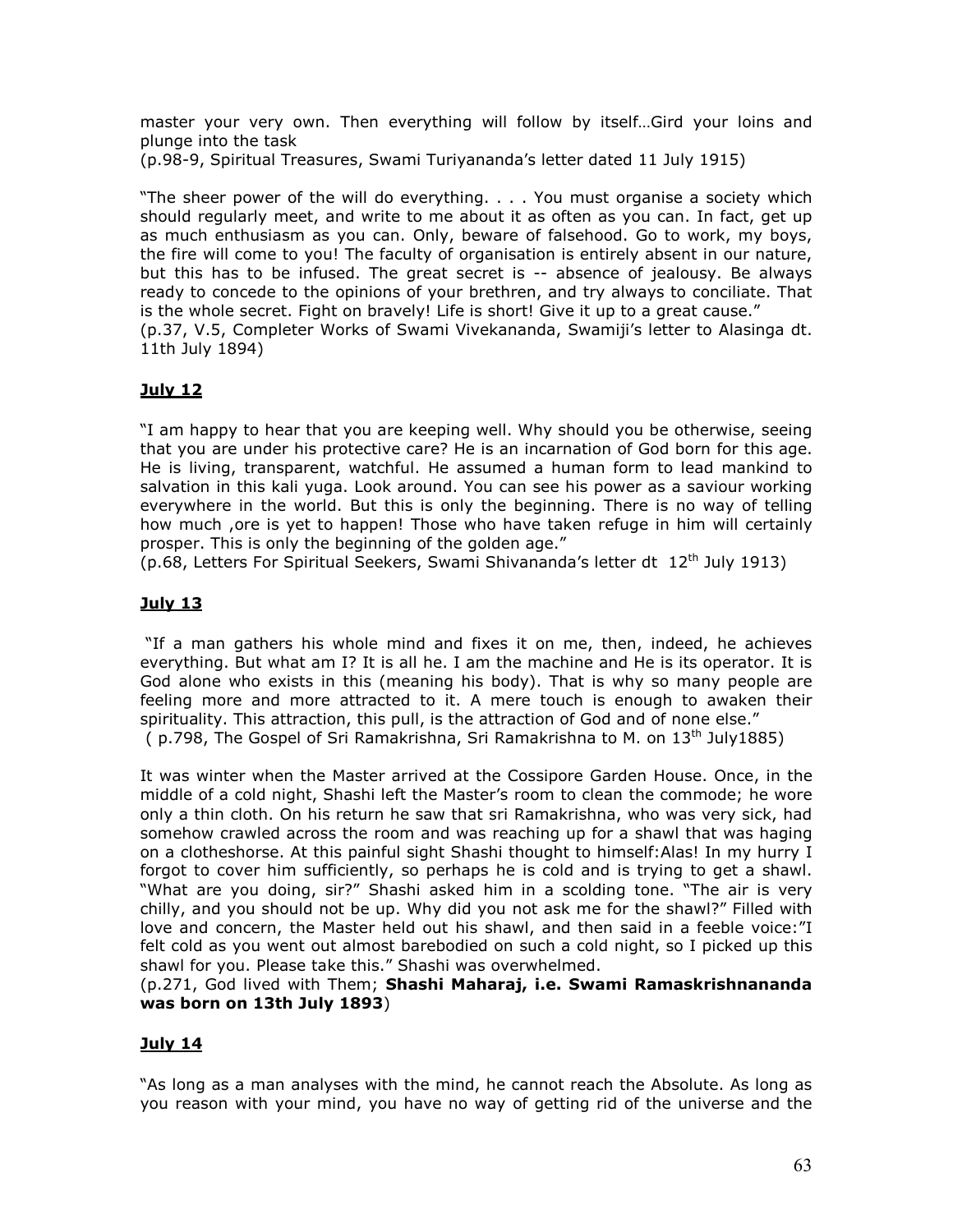objects of the senses – form, taste, smell, touch, and sound. When reasoning stops, you attain the knowledge of Brahman. Atman cannot be realized through this mind; Atman is realized through Atman alone. Pure Mind, Pure Buddhi, Pure Atman – all these are one and the same. When the mind is annihilated, when it stops deliberating pro and con, then one goes into Samadhi, one attains the knowledge of Brahman."

(p.802, The Gospel of Sri Ramakrishna, Sri Ramakrishna to Hari on  $14^{\text{th}}$  July 1885)

"The mind is rendered pure as a result of many austerities. God who is purity itself cannot be attained without spiritual practices. What else does a man obtain by the realization of God? Does he grow two horns? No, his mind becomes pure, and through such a pure mind one attains knowledge and spiritual awakening."

 $(p.172-3,$  The Gospel of The Holy Mother, Mother instruction on  $14<sup>th</sup>$  July 1913)

## July 15

"One can see God's form. One sees God when all upadhis disappear and reasoning stops. Then a man becomes speechless and goes into samadhi…Perfect Jnana and perfect bhakti are one and the same thing. A man reasons, saying, 'Not this, not this'; he rejects the unreal. When his reasoning comes to an end, he attains the knowledge of Brahman. Then he accepts what he rejected before. A man carefully climbs to the roof, rejecting the steps one by one. After reaching the roof he realizes that the steps are made of the same materials as the roof, namely, brick, lime and lime dust.

(p. 810-1, The Gospel of Sri Ramakrishna, Sri Ramakrishna's advice on 15<sup>th</sup> July1885)

"What is the use of man's receiving basketfuls of instruction? He must understand it and act accordingly. Otherwise nothing will avail. They go on repeating, "The mind is very restless." Yet, they will not act upto my advice. Can restlessness be removed thus? You may associate with holy men and study the scriptures; but unless you practise spiritual disciplines, nothing will avail…Stick to the Master and follow him in your own way; and you will get everything in time…It does not all come in a day. It needs introspection, and along with that regular practice. One need have no worry if one but does regular spiritual practice; peace is bound to come."

(p.245-6, For Seekers of God, Swami Shivananda's instruction to a devotee on  $15^{th}$ July 1930)

# July 16

"The body does not remain the same all through life. If one does not have discrimination, dispassion, and intense love for sadhana, one feels uncomfortable living on alms; and his mind rushes towards physical comforts. Then one seeks good food, gathers devotees, and contemplates saving money. Thus he slackens his sadhana, and gradually his scattered mind ruins his meditation. During this time, it is very beneficial to have the association of a great soul who has self-control and renunciation….try to engage yourself constantly in spiritual disciplines, have the company of the holy, and study the holy scriptures. If you can continue this way for some days, you will get peace by his grace and your mind will taste the joy of sadhana again."

(p.200-1, Spiritual Treasures, Swami Turiyananda's letter dt  $16<sup>th</sup>$  July 1919)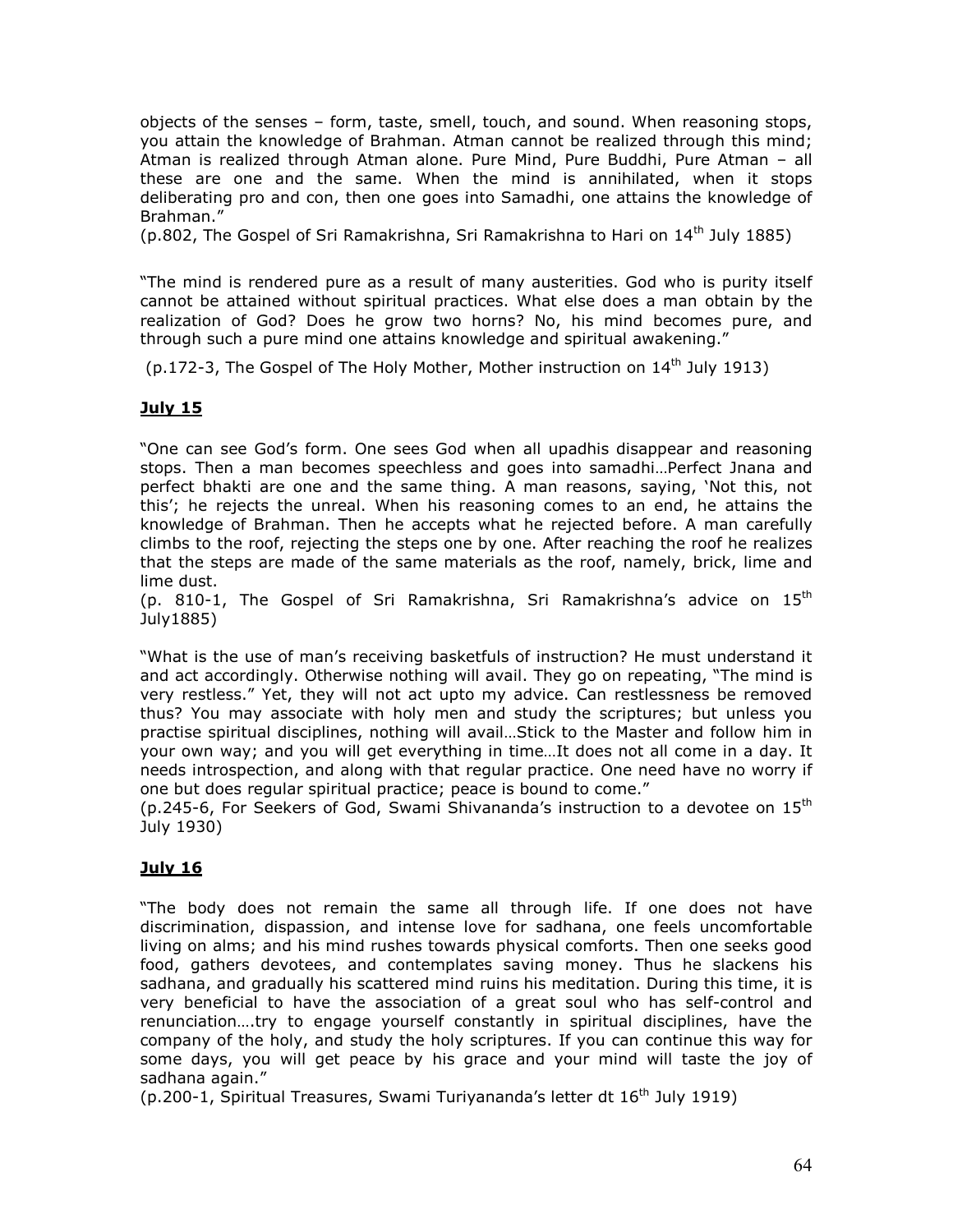## July 17

"Struggle alone does not lead to peace; one must surrender and submit. Through the grace of the Lord everything will gradually be resolved…One should continue spiritual practices on a regular basis. It is important to follow a routine. But one must try to maintain the spiritual current within constantly."

(p.223, Spiritual treasures, Swami Turiyananda's letter to Swami Madhavananda dt.  $17^{Th}$  July 1920)

"What you need is to dive deep into God. If you need something more, the allpowerful Mother will provide it at the right moment. A devotee has no one to depend upon but the Mother. By Her grace the devotee gets all he needs. The scriptures are all in the Mother's mind, alive, afresh, and ready for use. If he has Her feet always clearly in his mind, what has he to worry about? She is the embodiment of all knowledge. She is all the scriptures."

(p.155, Letters For Spiritual seekers, Swami Shivananda's letter dt. 17th July 1919)

## July 18

"Continue your spiritual practices as you are doing at the present. Don't relax your efforts and concentration. The mind normally passes through good and bad conditions; don't let that keep you from performing your spiritual disciplines. As you go on with your spiritual practices, the condition of the mind will improve. No need to worry. Always cultivate holy thoughts and try to have uplifting conversations. Don't allow your mind to harbor impure thoughts. Practice humility. You should neither jump with elation nor give in to depression. In short, try to have constant recollected ness of God and spend your days in humble submission to His will."

(p.49, Spiritual Treasures, Swami Turiyananda's letter dt.  $18<sup>th</sup>$  July 1912)

## July 19

"Discrimination about the right or wrong food is for beginners in spiritual life. Those whose minds are absorbed in God are not affected by anything. The main thing is to fix the mind on Him…Try to focus your whole mind on God, and everything else will come afterwards. All rules, regulations, and spiritual practices are meant for Godrelaization. All these mechanical rules and routines are meaningless if one's mind is not focused on God. In whatever circumstances w find ourselves, if we can live a God-centred life, no miseries can touch us. Even in the great calamities of life if one can feel God's presence in the heart one experiences infinte joy. So we need Him. Once we attain Him, we have everything; we require nothing else.

(p.158-9, Spiritual Treasures, sami Turiyananda's letter dt.  $19^{th}$  July 1916)

## July 20

"You have renounced everything. Come! Now is the turn for you to banish the desire for peace, and that for Mukti too! Don't worry in the least; heaven or hell, or Bhakti or Mukti – don't care for anything, but go, my boy, and spread the name of the Lord from door to door! It is only by doing good to others that one attains to one's own good, and it is by leading others to Bhakti and mukti that one attains them oneself.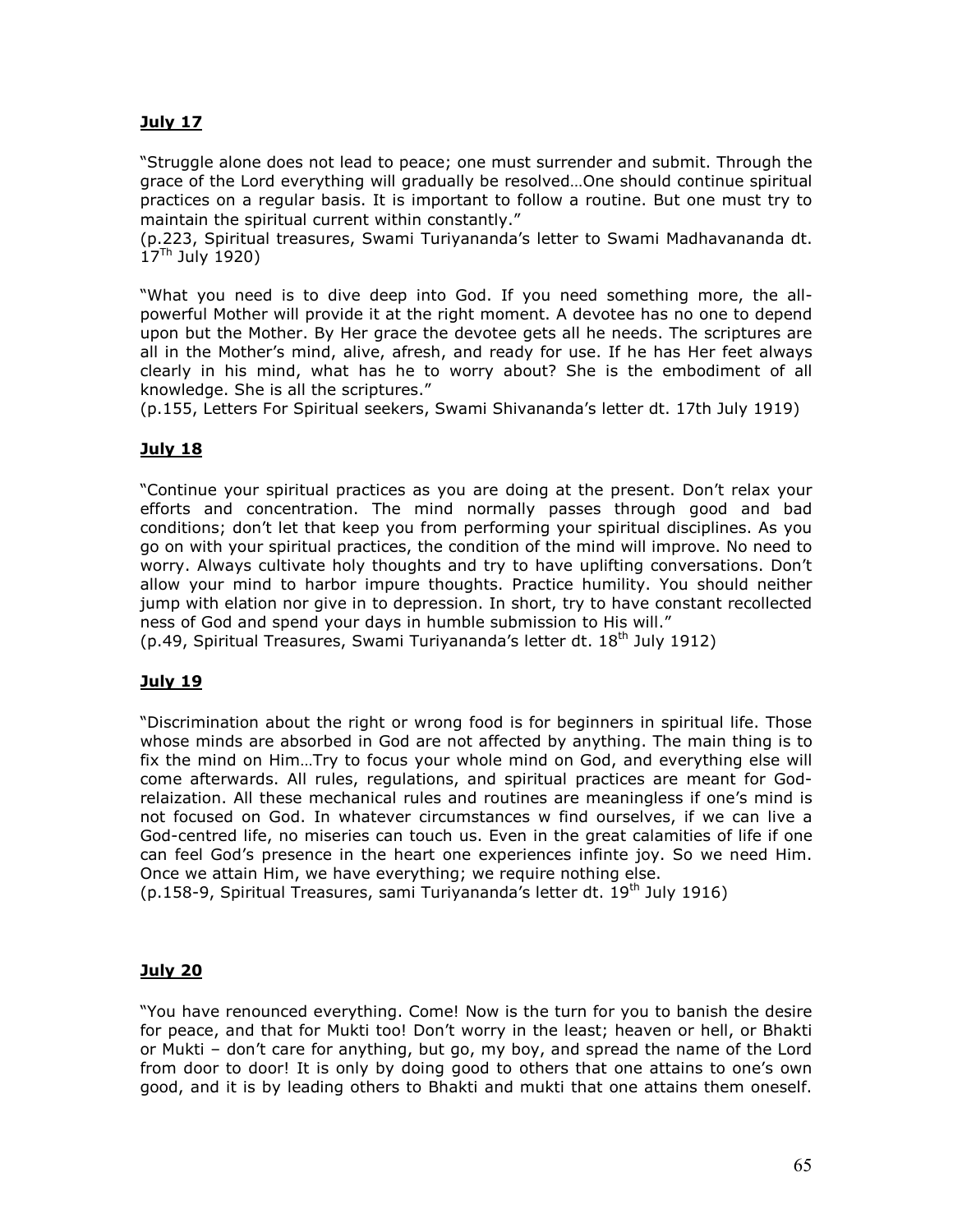Take that up, forget your own self for it, be mad over the idea. As Sri Ramakrishna used to love you, as I love you, come, love the world like that. Bring all together." (p.266, V.6,Complete Works of Swami Vivekananda, Swamiji's letter to his brother disciples)

# July 21

## Holy Mother attains Maha Samadhi on 21<sup>st</sup> July 1920

A woman devotee known as Annapurna's mother came to see the Mother. She stood at the doorway. Just then the Mother turned over to a side and noticed her there, beckoned her to enter… Mother told her slowly and softly, "But one thing I tell you – if you want peace, my daughter, don't find fault with others, but find fault rather with yourself. Learn to make the world your own. Nobody is a stranger, my dear; the world is yours." These were the last words of the Mother of the Universe to those afflicted souls for lightening whose burden She incarnated Herself out of Her infinite compassion undergoing all these ordeals of life on earth. For three days preceding the departure, she hardly spoke, but remained merged in her Self; she felt disgusted at any attempt to drag down the mind to the physical plane. At last at 1.30 am on July 21, 1920, she drew a few heavy breaths and then entered into Mahasamadhi. The long disease had made her frame skeletal, the eyes sunken, and complexion dark. But in the peace and silence of the final departure her face became free from all signs of affliction and regaining its usual fullness shone with eternal lustre which lasted even the body became cold.

(p.519, Holy mother Sharada Devi)

Swami Turiyananda throws away his body on 21<sup>st</sup> July 1922

The night before his death, he said to his attendants, "tomorrow is the last day." Towards the end he chanted, "Om Ramakrishna, Om Ramakrishna." Then he asked an attendant to help him sit up. With folded hands he saluted the Master, and then drank a little holy water. He then summed up his life's experience: "Everything is real. Brahman is real. The world is real. The world is Brahman. The life force is established in Truth. Hail Ramakrishna! Hail Ramakrishna! Say that he is the embodiment of Truth, and embodiment of Knowledge." He then recited an Upananisadic mantram along with Akhandananda "Satyam jnananm anantam Brahma" (Brahman is Truth, Knowledge, and Infinity.) Slowly he closed his eyes, as if merging into Brahman. Sri Ramakrishna had once remarked about Turiyananda, "He comes of that transcendent region whence name and form are manufactured."

(p.392, God Lived With Them)

# July 22

"Sri Ramakrishna was a perfect soul. Certainly one can be free from sin by confessing it to one like him. And one thing more, if at a certain place people talk of virtue and vice, those present there must take a share of those qualities…imagine a man confessed to you his virtue or vice. Whenever you think of that man you will remember his virtous or sinful acts. And they will thus leave an impression upon your mind."

(p.37, The Gospel of The Holy Mother, Holy Mother's conversation with Nalini dt. 22<sup>nd</sup> July 1918)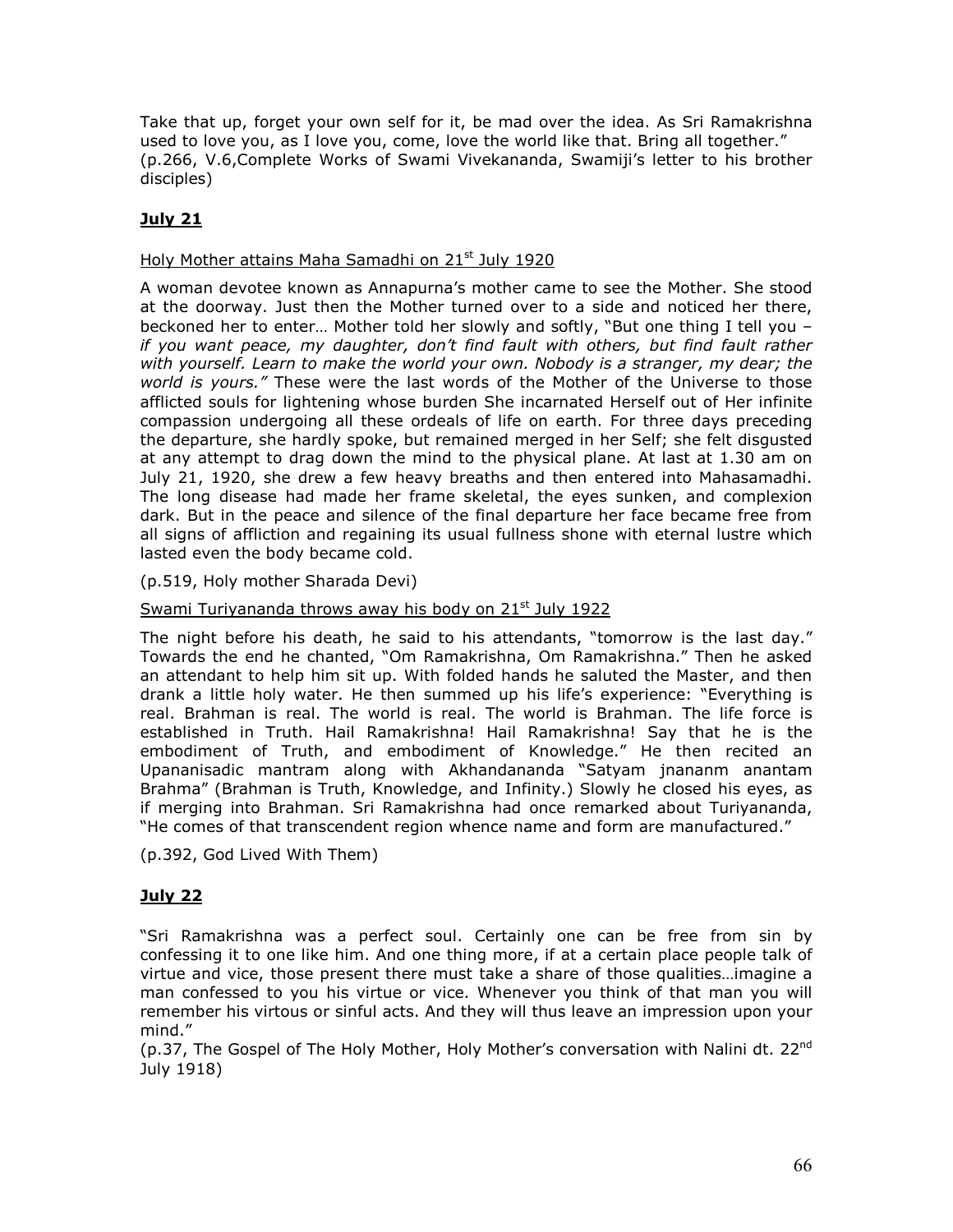"Those who sincerely wish to realize him, do so. In fact, he, the Truth, attracts them to himself. They may not reach him by the same path, however. This Truth, The lord, is the inmost Self of all. He is born in this age as the saviour of humanity. He is born with his disciples in order to preach love, faith, and devotion. He has drawn you to the true path. There is no reason for you to worry."

(p.255, Letters For Spiritual Seekers, Swami Shivananda's letter dt.22nd July 1926)

# July 23

"Oh, to live even for a day in the full light of freedom, to breathe the free air of simplicity! Is not that the highest purity? In this world we work through fear of others, we talk through fear, we think through fear, alas! We are born in a land of enemies. Who is there who has been able to get rid of this feeling of fear, as if everyone is a spy set specially to watch him? And woe unto the man who pushes himself forward! Will it ever be a land of friends? Who knows? We can only try." (p.509-10, V.7, complete Works of Swami Vivekananda, Swamiji's letter to Nivedita  $dt$  23 $rd$  July 1897)

# July 24

"The sun=Knowledge. The stormy water=Work. The lotus=Love. The serpent=Yoga. The swan=the Self. The Motto=May the swan (the Supreme Self) send us that. It is the mind-lake. How do you like it? May the Swan fill you with all these anyway." (p.528, V. 8, The Complete Works of Swami Vivekananda, Swamiji's letter to Miss Macleod explaining the design of the Ramakrishna Math and Ramakrishna Mission seal, dt. $24<sup>th</sup>$  July 1900)

"One needs faith (shraddha). By God's grace, when faith dawns in the heart one becomes fearless…It does not matter what other people say-one realizes this peace oneself; one feels it within…The Power of Brahman is our Mother. What fear could we have? Why should we be weak? He who thinks himself weak becomes weak. You are Mother's child. How can you be weak? You are all-powerful. By her grace, what can you not accomplish? How long does it take to get rid of the sense of "I and mine"? Mother, out of mercy, can illumine the heart in a moment – and truly she does."."

(p.102-4, Spiritual Treasures, Swami turiyananda's letter dt.  $24<sup>th</sup>$  July 1915)

# July 25

"He who is alone is happy. Do good to all, like everyone, but do not love anyone. It is a bondage, and bondage brings only misery. Live alone in your mind-that is happiness. To have nobody to care for and never minding who cares for one is the way to be free."

(p.414, V.8, Complete Works of Swami Vivekananda, Swamiji's letter to Marie Halboister dt  $25<sup>th</sup>$  July 1897)

## July 26

"You know, when pots that are together are moved, friction is inevitable. Do not take it seriously. Misunderstandings are bound to occur sometimes and they are straightened out eventually. It takes two hands to clap. Let him say whatever he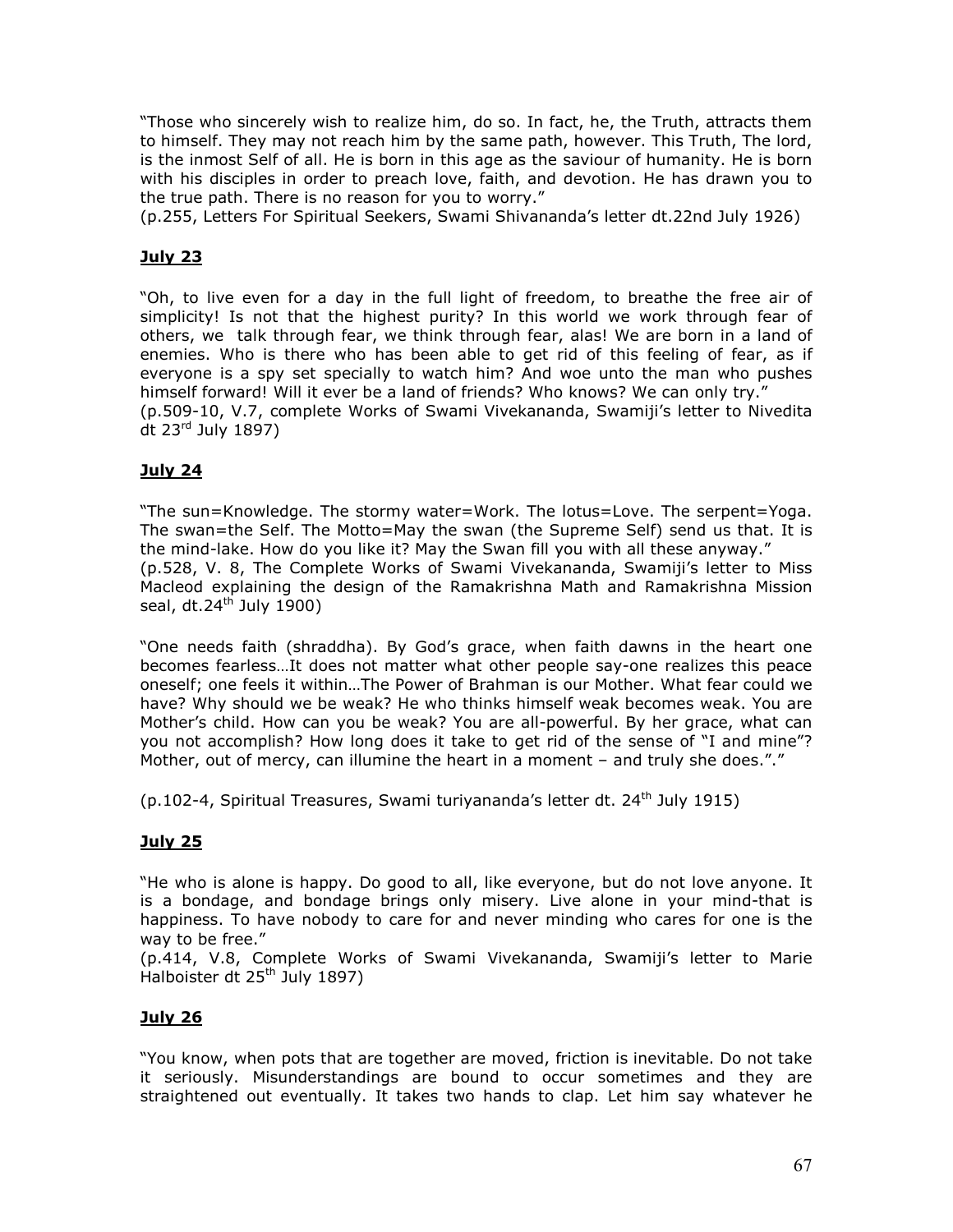wishes. Just endure it all quietly. That will prevent misunderstandings. You will have to be a little humble. You will have to sacrifice a little. You have dedicated your body, mind and soul to the Master's work. You have renounced everything for his sake. You will have to do this much also for his work. You should practice forbearance, you should sacrifice-for his work. The Lord will bless you abundantly…you have come here renouncing everything for his sake. There is nothing that he will withhold from you. How will his work go on if you all do not live at peace in one place? Temporary misunderstandings are inevitable when several work together. They aren't something to be blamed for.; it is quite natural. Such misunderstandings come and go; they cannot touch your inner Self, because the main objective of your life is the realization of God. Such petty matters as attachment and aversion cannot deeply affect you. This is what we feel"

(p.80-1, For Seekers of God, Swami Shivananda's instruction to a Sadhu)

# July 27

"Weep before the Master, call on him; all will be granted in time. My son, does peace come to the mind without any effort? Call on him and weep with all sincerity. Just see how finely the boat glides upstream with the help of southern breeze. Do you understand that? The guru's blessings help one in one's spiritual endeavor. Now dive deep into prayer and meditation etc…Call on him with heart and soul. Perform your duties, but keep your mind fixed at the lotus feet of Hari."

(p.290-1, For Seekers Of God, Swami Shivananda's instruction on 27<sup>th</sup> July 1932)

"If you really feel sad for not having God-realization, rest assured that your auspicious moment is at hand. The more intensely you feel like that, know that the Lord's grace is approaching. But if any other desire lurking in the mind creates this sort of depressed mood, try to remove it immediately. Do not neglect this, because such as mood is the greatest obstacle in the path of spiritual life. Always try to become competent for your spiritual journey, then the Lord will be pleased and make you the recipient of all bliss…Try to love God with all your heart and soul. Why do you care so much about joy and sorrow? Surrender to him, and know that wherever he keeps you is good for you. Pray wholeheartedly that the attitude of self-surrender may be firmly established in your mind. Then everything will be fine."

(p.105-6,Spiritual Treasures, Swami Turiyananda's letter to sw. Yatiswarananda on  $27<sup>th</sup>$  July 1915)

# July 28

"He is the Lord of all. He can do everything. He who has made the law can also change it. There is a view that a man's inner spirit is not awakened unless he is through with enjoyment. But what is there to enjoy? The pleasures of 'woman and gold'? This moment they exist and the next moment they disappear. It is all momentary. And what is there in 'woman and gold'? It is like the hog plum – all stone and skin. If one eats it, one suffers from colic. Or like a sweetmeat. Once you swallow it, it is gone."

(p.817, The Gospel of Sri Ramakrishna, Sri Ramakrishna's instruction to Nanda Lal Basu on  $28<sup>th</sup>$  July 1885)

"The Lord has come. There is no doubt that this time is a great blessing for the world. In one way or another, the world is bound to reap the benefit of his coming." (p.96, Letters For spiritual Seekers, Swami Shivananda's letter dt 28<sup>th</sup> July1915)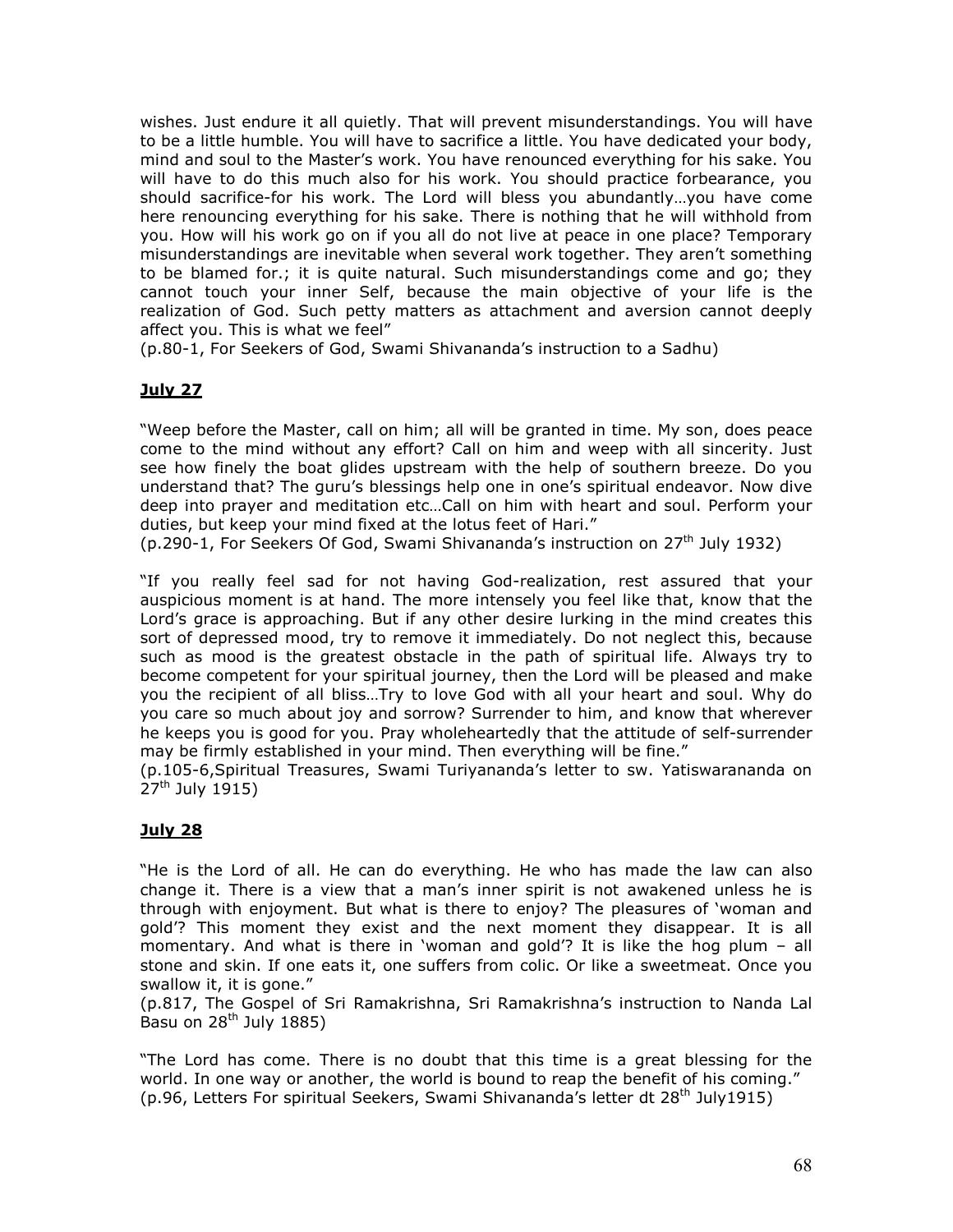## July 29

"Friendship with many is best at a distance, and everything goes well with the person who stands on his own feet."

(p.512, V.7, Complete Works of swami Vivekananda, Swamiji's letter to Miss Noble on 29<sup>th</sup> July 1897)

"There will be enough men to carry on the work here after this winter if the Lord is kind. Each work has to pass through these stages -- ridicule, opposition, and then acceptance. Each man who thinks ahead of his time is sure to be misunderstood. So opposition and persecution are welcome, only I have to be steady and pure and must have immense faith in God, and all these will vanish...."

(p.91, V.5, Complete Works of swami Vivekananda, Swamiji's letter to the Maharaja of Khetri dt 9th July 1895)

#### July 30

"Go on working at top speed. Never fear! I, too, have determined to work. The body must go, no mistake about that. Why then let it go in idleness? It is better to wear out than rust out. Don't be anxious even when I die, my very bones will work miracles. We must spread over the whole of India in ten years, short of this it is no good. To work like an athlete! Victory to the Guru! Money and all will come of themselves, we want men, not money. It is man that makes everything, what can money do?-- men we want, the more you get, the better. . ."

(p.405, V.6, Complete Works of SwamiVivekananda, Swamiji's letter to Sw Akhandananda dt 30<sup>th</sup> July 1897)

When Saradananda came from Udbodhan, Premananda said to him, "You know, I have a great desire to put on a cloth of pure yellow and to eat rice white as jasmine." Saradananda understood. That is the symbolic description of Radha – the aspect of God of which Sri Ramakrishna had said he was a part. The next day Premananda asked for his attendant to call Brahmachari Jnana (a disciple of Swamiji) from Belur Math, who was then supervising the monastery. In a feeble voice, Premananda asked, "Jnana, could you do one thing for me?" "Anything sir." "Will you be able to serve the devotees?" "Yes, sir, I promise I shall do it." "Remember, let there be no negligence towards the devotees!" Premananda entreated….after a while Brahmananda returned again and said loudly, " Brother Baburam, Brother Baburam, do you remember the Master?" Premananda opened his eyes, looked with a smile at the oil painting of the Master hanging on the wall, and saluted him with folded hands. He uttered feebly "grace, grace, grace", and then passed away. Brahmananda told the devotees, "Belur math has lost its mother" (p.218, God Lived With Them, Swami Premananda passed away on 30 July 1918)

#### July 31

"However spiritual a man may be, he must pay the tax for the use of the body to the last farthing. But the difference between a great soul and an ordinary man is this: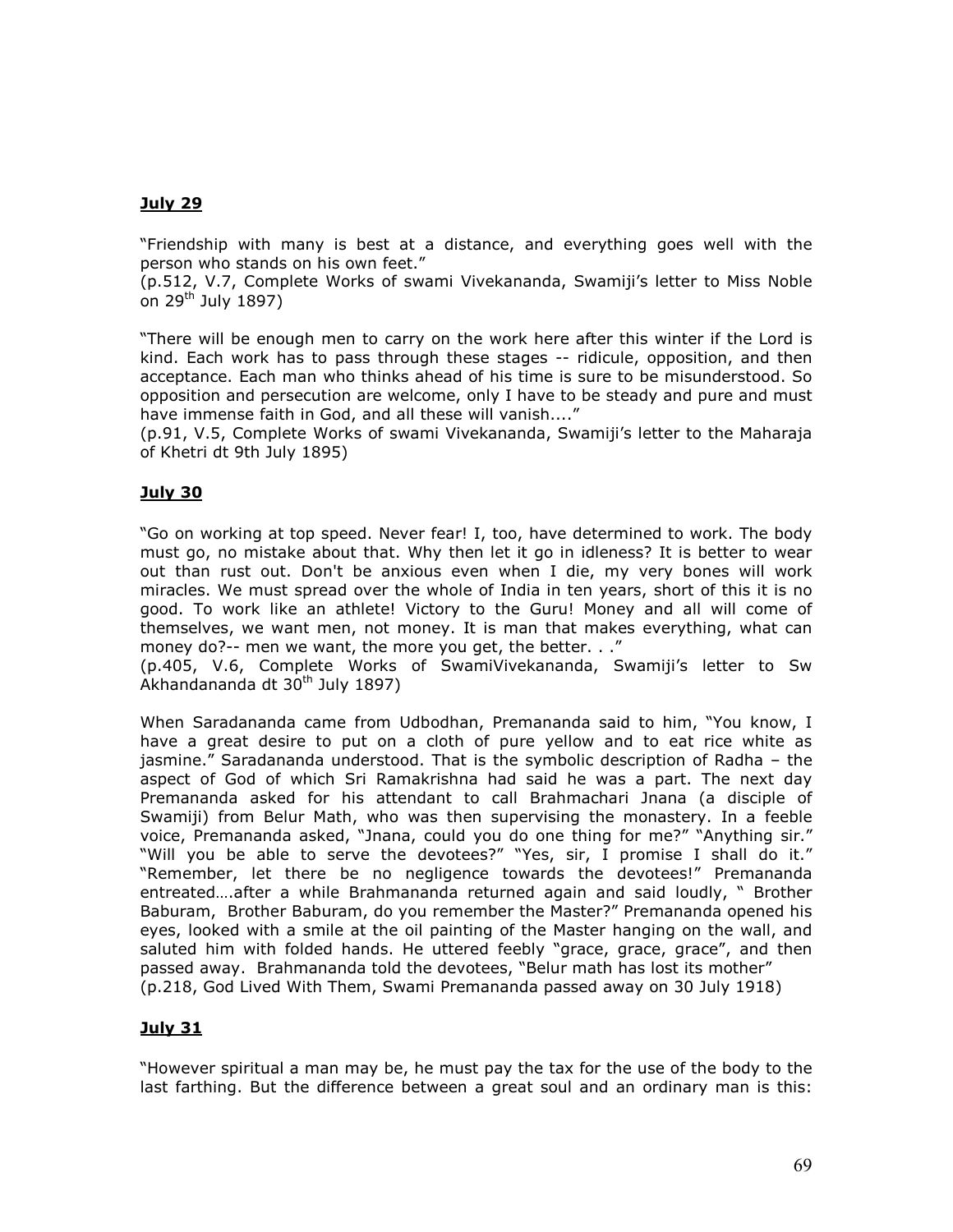The latter weeps while leaving the body, whereas the former laughs. Death seems to him a mere play."

(p.41, The Gospel of The Holy Mother, Holy mother on  $31<sup>st</sup>$  July 1918)

"Stick to God! Who cares what comes to the body or to anything else! Through the terrors of evil, say -- my God, my love! Through the pangs of death, say -- my God, my love! Through all the evils under the sun, say -- my God, my love! Thou art here, I see Thee. Thou art with me, I feel Thee. I am Thine, take me. Do not go for glass beads leaving the mine of diamonds! This life is a great chance. What, seekest thou the pleasures of the world?-- he is the fountain of all bliss. Seek for the highest, aim at that highest, and you shall reach the highest."

(p.262, V.6, Complete Works of Swami Vivekananda, Swamiji's letter to Hale sisters dt.  $31<sup>st</sup>$  July 1894)

\*\*\*

#### AUGUST

#### 1 August

Birth of Swami Niranjananandaji

Sri Ramakrishna recognized Niranjan as one of his inner circle, an ishwarakoti – a godlike soul who is perfect from his very birth and is never trapped by maya. Once in a vision Ramakrishna saw the luminous form of Niranjan playing with a bow and arrows. Later he remarked that Niranjan had been born as apartial incarnation of Sri Ramachandra.

God lived with Them, p.245 (Swami Niranjananandaji was born probably in August,1862-exact date is unknown)

#### 2 August

If one takes the name of the Lord and starts on a journey, one will not come to grief. By the strength of His name even distress is transformed into a blessing.

For Seekers of God,p.84, Mahapurush Maharaj's words to Swami Yatiswarananda in Belur on this date in 1929.

#### 3 August

The important thing is somehow to cultivate devotion to God and love for him. What is the use of knowing many things? It is enough to cultivate love of God by following any of the paths. When you have this love, you are sure to attain God. After wards, if it is necessary, God will explain everything to you and tell you about the other paths as well. It is enough for you to develop love of God. You have no need of many opinions and discussions. You have come to the orchard to eat mangoes. Enjoy them to your heart's content. You don't need to count the branches and leaves on the trees.

p.506, The Gospel of Sri Ramakrishna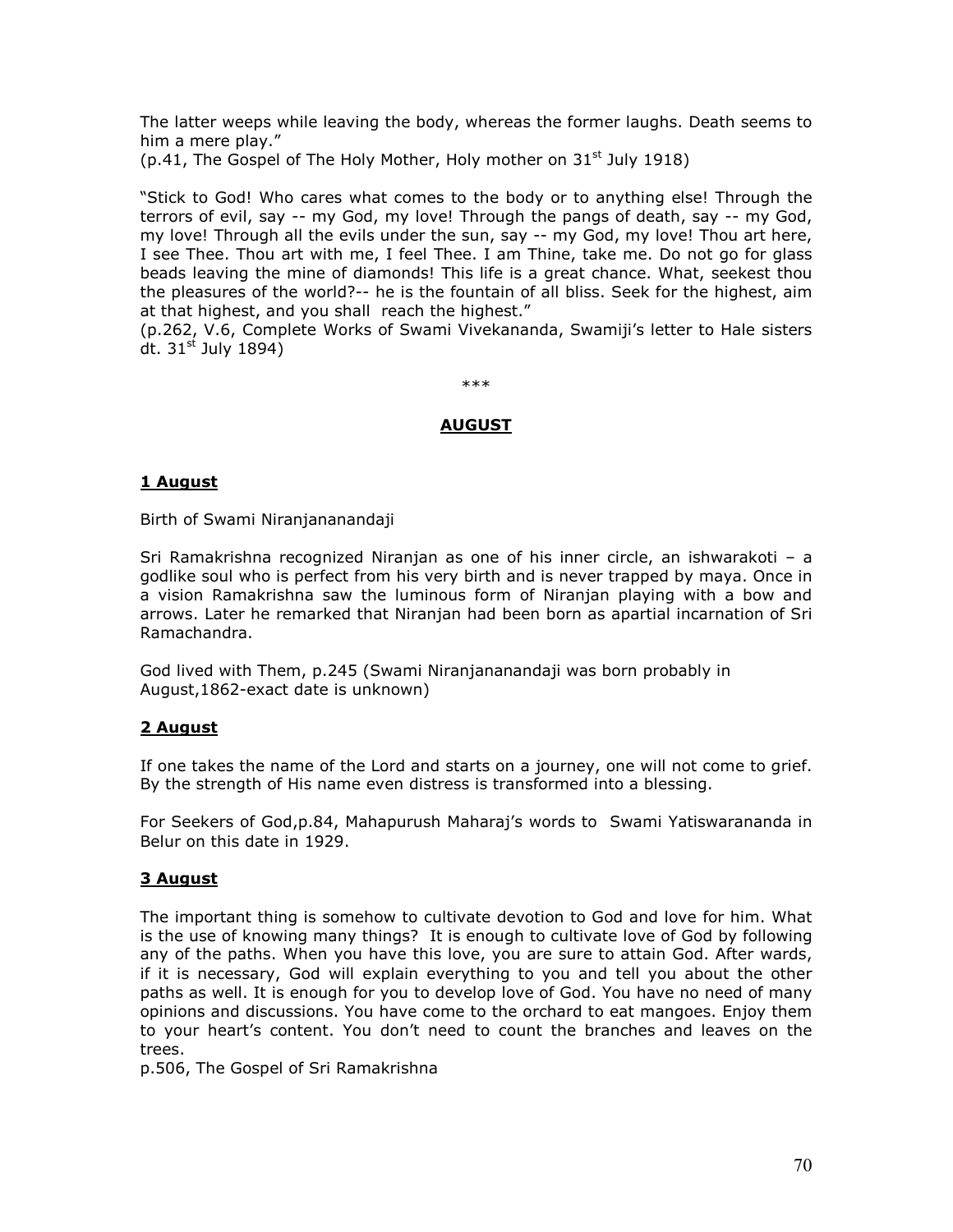Always be engaged in some work or other. It is conducive to the health of both the body and mind.

p.7, The Gospel of the Holy Mother

## 4 August

This toy world would not be here, this play could not go on, if we were knowing players. We must play blind-folded. Some of us have taken the part of the rogue of the play, some heroic - never mind, it is all play. This is the only consolation. There are demons and lions and tigers and what not on the stage, but they are all muzzled. They snap but cannot bite. The world cannot touch our souls. If you want, even if the body be torn and bleeding, you may enjoy the greatest peace in your mind. p.467, CW.Vol.8, , Swamiji's letter to Miss Marie Halboister

## 5 August

In the Kaliyuga,, man, being totally dependent on food for life, cannot altogether shake off the idea that he is the body. In this state of mind it is not proper for him to say, 'I am He.' When a man does all sorts of worldly things, he should not say, 'I am Brahman.' Those who cannot give up attachment to worldly things, and who find no means to shake off the feeling of 'I', should rather cherish the idea, 'I am God's servant; I am His devotee.' One can also realize God by following the path of devotion.

p.103, The Gospel of Sri Ramakrishna,. During the Master's visit to Vidyasagar.

# 6 August

"Be you holy and, above all, sincere; and thee not for a moment give up your trust in the Lord, and you will see the light. Whatever is truth will remain forever; whatever is not, none can preserve. We are helped in being born in a time when everything is quickly searched out. Whatever others think or do, lower not your standard of purity, morality, and love of God;..Holiness is the highest and divinest power in earth and in heaven...Do not care for a moment who joins hands with you or not, be sure that you touch the hand of the Lord, That is enough..."

p.381-2, C.W Vol.8, Swamiji's letter to Kripananda.

# 7 August

Everything depends upon the will of the Master. One can do only as much as the master graciously permits one to do. Blessed is the person whom the master selects as an instrument for his work. The Master is God Himself born as a world teacher for the establishment of religion in this age. Is it an ordinary privilege to be an instrument for his work?

p.85. For Seekers of God, Mahapurush Maharaj's words to Swami Sharvananda in Belur on this date in 1929.

## 8 August

Great work requires great and persistent effort for a long time. Neither need we trouble ourselves if a few fail. It is in the nature of things that many should fall, that troubles should come, that tremendous difficulties should arise, that selfishness and all the other devils in the human heart should struggle hard when they are about to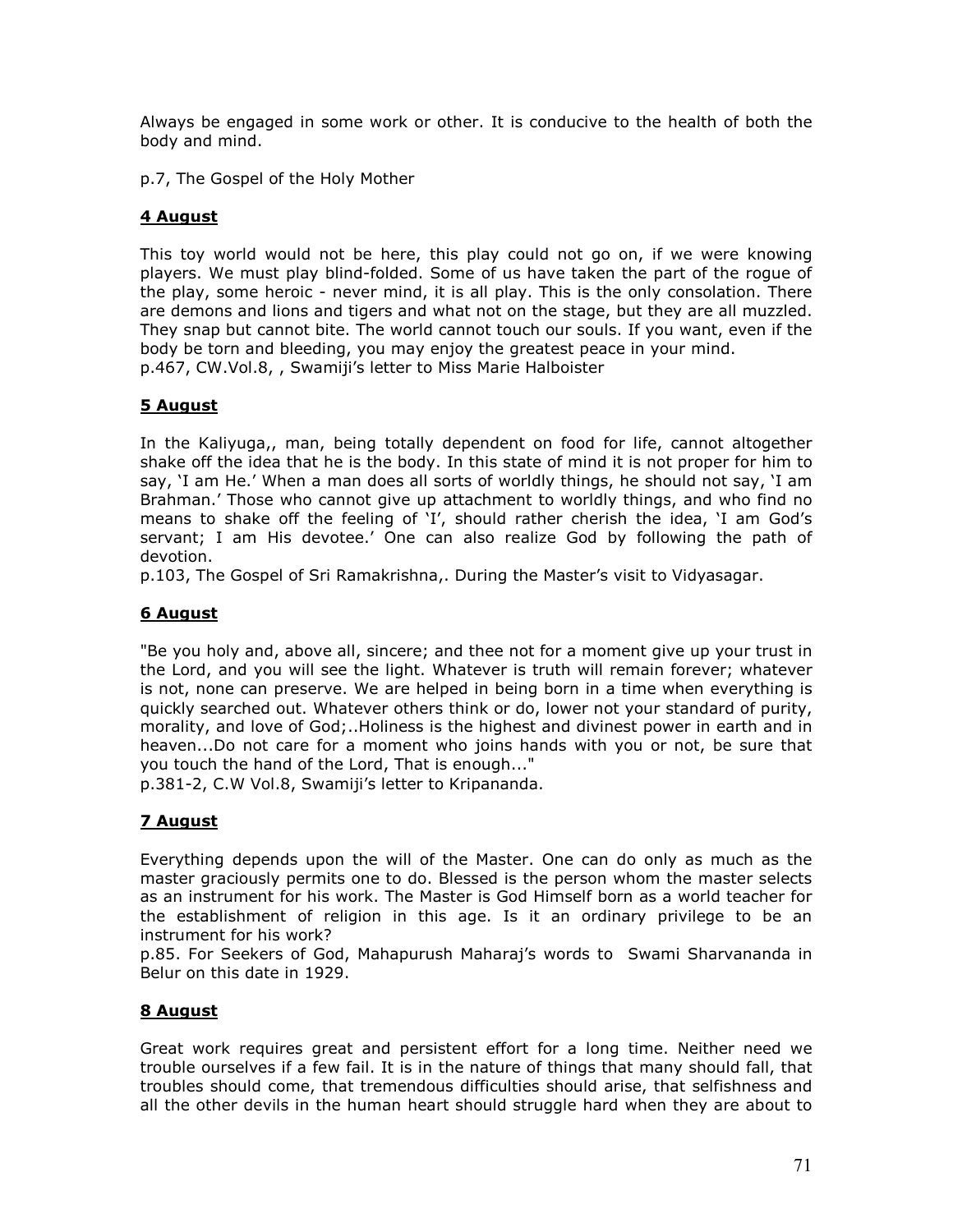be driven out by the fire of spirituality. The road to the Good is the roughest and steepest in the universe. It is a wonder that so many succeed, no wonder that so many fail.

p.383, C.W.Vol.8, Swamiji's letter to J.J Goodwin on  $8<sup>th</sup>$  August, 1896.

In this struggle for life there will always be hope and fear. Life without struggle is no life at all. If man has a continuous flow of happiness and sense-enjoyment, then he will never think of higher things – about God, soul, etc. And how does such a life differ from that of the brutes? But if there are only fear and misery, they dwarf the growth – they do not allow him to progress.

p. 336, Spiritual Talks, Swami Shivananda

Combine spiritual practices with social service. Do both with equal enthusiasm. Both should go on simultaneously. Service is also a kind of spiritual practice. You have to be convinced of this. It is wrong to think they are contradictory…Beware that none among you make the mistake of thinking that selfless service and spiritual practices are two different paths. You reach Sri Ramakrishna's realm if you continue these two paths.

p..205-6, Letters for Spiritual Seekers, Letters of Swami Shivananda,

## 9 August

One's spiritual consciousness is not awakened by the mere reading of books. One should also pray to God. The Kundalini is aroused if the aspirant feels restless for God. To talk of Knowledge from mere study and hearsay! What will that accomplish? p.830, The Gospel of Sri Ramakrishna

## 10 August

I want work, I want vigour – no matter who lives or dies. What are death or life to a Sannyasin?

p.469, C.W. Vol.8, Swamiji's letter to Swami Brahmananda on 10<sup>th</sup> August, 1899.

#### 11 August

Hold on, boys, no cowards among my children…Are great things ever done smoothly? Time, patience, and indomitable will must show. I want iron wills and hearts that do not know how to quake. Hold on. The Lord bless you. p.93, CW.Vol.5, Swamiji's letter to Alasinga.

#### 12 August

There is no other way than remembering him always. Repeat his name – that alone is the way. Call on him. Call on him with love, with devotion. Concentrate on this. He will surely bestow his love on you. Believe me, there is no doubt about this.

p.184, Letters for Spiritual Seekers, Letters of Swami Shivananda,

#### 13 August

You may say that there are many errors and superstitions in another religion. I should reply: Suppose there are. Every religion has errors. Every one thinks that his watch alone gives the correct time. It is enough to have yearning for God. It is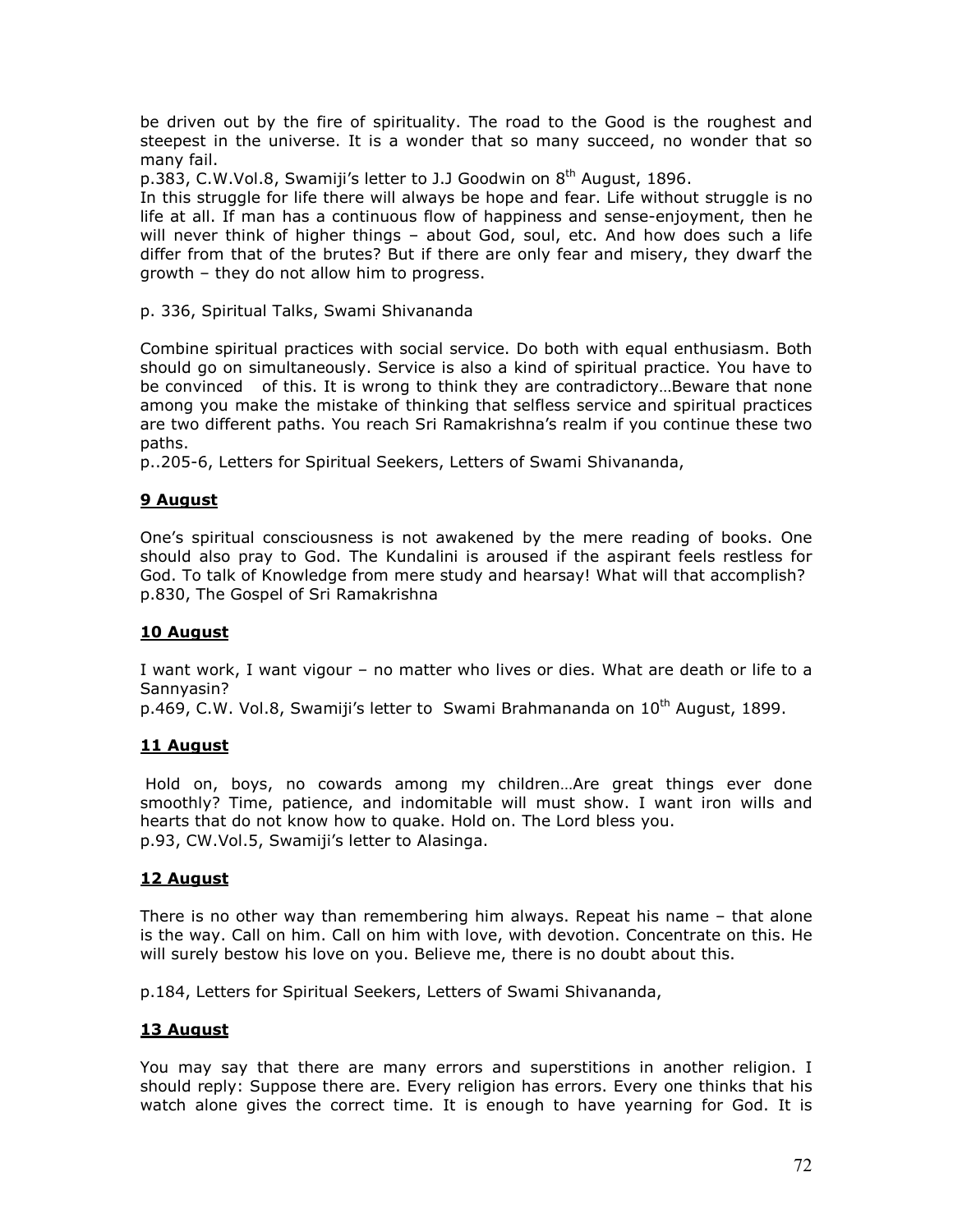enough to love Him and feel attracted to Him. Don't you know that God is the Inner Guide? He sees the longing of our heart and the yearning of our soul. Suppose a man has several sons. The older boys address him distinctly as 'Baba' or 'Papa', but he babies can at best call him 'Ba' or 'Pa'. Now, will the father be angry with those who address him in this indistinct way? The father knows that they too are calling him, only they cannot pronounce his name well. All children are the same to the father. Likewise, the devotees call on God alone, though by different names. They call on one Person only. God is one, but His names are many.

# p.112, The Gospel of Sri Ramakrishna

Without His grace one becomes averse to His name, finds no taste for it, and all talk about God becomes unbearable. The Lord's grace is already on him in whose mind thoughts about God arise spontaneously. There is nothing like higher or lower as between God without form and with form. Everything is He. p.338, Spiritual Talks, Swami Shivananda

# 14 August

What is this body? It is nothing but three pounds of ashes when it is cremated. Why so much vanity about it? However strong or beautiful this body may be, its culmination is in those three pounds of ashes. And still people are so attached to it. Glory be to God!

p.49, The Gospel of the Holy Mother

The realization of God depends on his grace and not on my spiritual practices – one should have this strong conviction in his mind. Practicing spiritual disciplines is only to 'make the wings tired.' When the wings of the bird are tired, it wants to rest somewhere. If it finds no other resting place, it is forced to perch on the mast of the boat. Until one is deeply convinced that there is no other resting place but God, one cannot wholly surrender oneself to him.

p.164, Spiritual Treasures, Letters of Swami Turiyananda

### 15 August

The Master is the crystallized embodiment of all gods and goddesses. All the divine manifestations that have been in the past and will be in the future are within the master. Therefore, if you mediate upon Sri Ramakrishna it is as good as meditating on all divine forms.

p.88, For Seekers of God

### 16 August

#### SRI RAMAKRISHNA'S MAHASAMADHI. (1886)

During the Master's last day at Cossipore, we all thought he was better because he ate so much more supper than usual, and he said nothing of going. In the afternoon, he had asked Yogin (Swami Yogananda) to look in the almanac and see whether it was an auspicious day. Also he had been telling us for some time that the vessel which was floating in the ocean was already two-thirds full of water, and soon the rest would fill up and plunge into the ocean. But we did not believe that he was really going. He never seemed to mind the pain. He never lost his cheerfulness. He used to say that he was all well and happy, only there was a little something here (pointing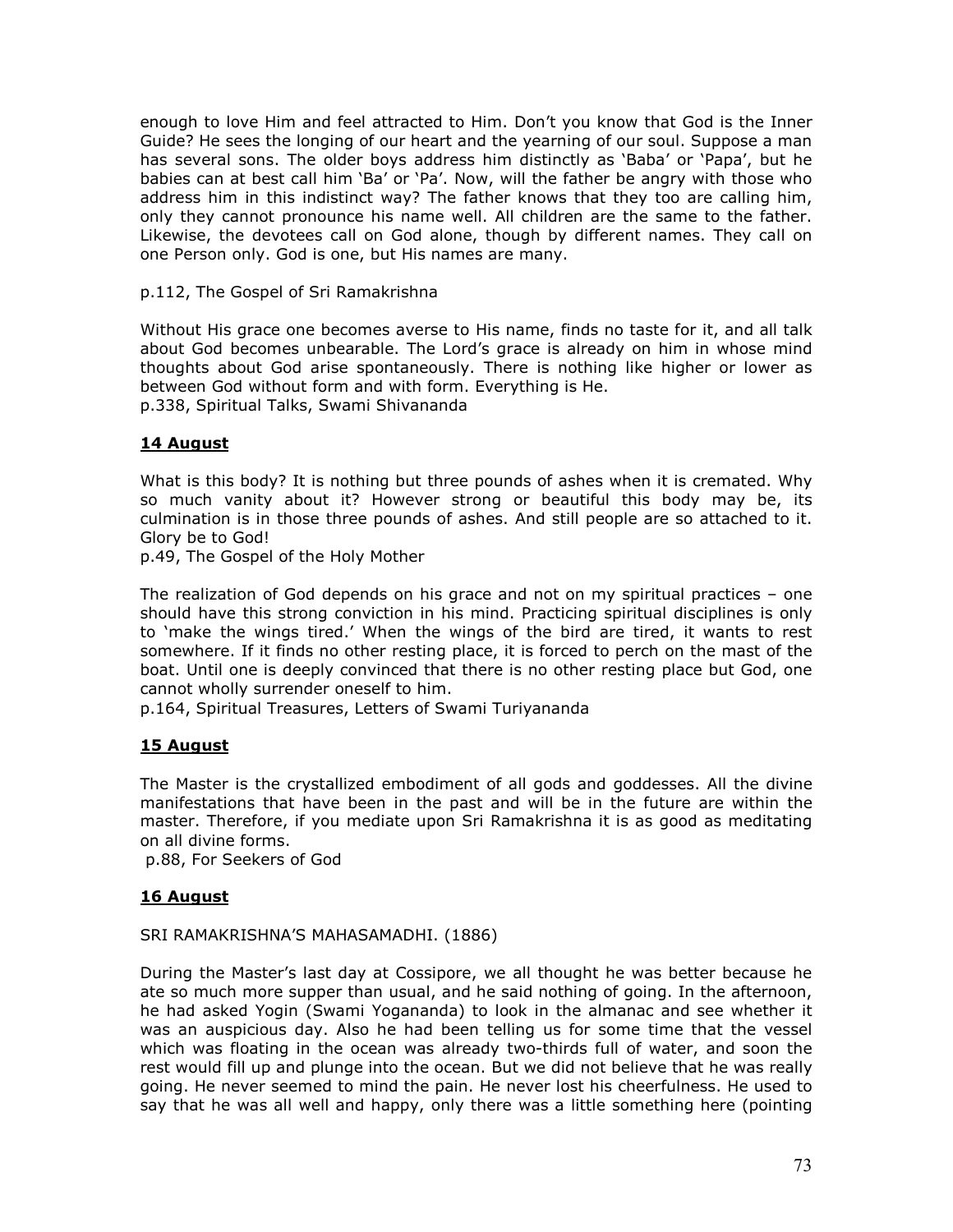to the throat). "Within me are two persons," he would declare. "One is the Divine Mother, and the other is her devotee. It is the devotee that has been taken ill."

When Sri Ramakrishna gave up his body I think it was the most blissful moment of his life. A thrill of joy ran through him. I myself saw it. I remember every incident of that last day. Our Master seemed very well and cheerful. In the afternoon he talked for fully two hours to a gentleman who had come to put some questions to him about yoga.

On that night Ramakrishna was talking with us to the very last. For supper he had drunk half glass of payasam (pudding) and seemed to relish it. There was, no doubt, a little heat in the body, so he asked us to fan him, and some ten of us were all fanning at once. He was sitting up against five or six pillows which were supported by my body and at the same time I too was fanning. This made a slight motion and twice he asked me, "Why are you shaking?" It was as if his mind was so fixed and steady that he could perceive the least motion. Narendra took his feet and began to rub them and Sri Ramakrishna was talking to him, telling him what he must do. "Take care of these boys," he repeated again and again as if he were putting them in Naren's charge. Then he asked to lie down.

Suddenly at one o'clock (in the morning) he fell towards one side. There was a low sound in his throat, and I saw all the hairs of his body stand on end. Narendra quickly laid his feet on a quilt and ran downstairs as if he could not bear it. A doctor, who was a great devotee and who was feeling his pulse, saw that it had stopped and began top weep aloud." What are you doing?" I asked, impatient with him for acting as if the Master had really left us.

We all believed that it was only samadhi, so Naren came back and we sat down, some twenty of us, and began repeating all together: "Hari Om! Hari Om!" In this way we waited until between one and two the next day. Still the body had some heat in it, especially around the back, but the doctor insisted that the soul had left it. About five o'clock the body had grown cold, so we placed it on a cot. Covered it with garlands, and carried it to the burning ghat.

p.157-8, Ramakrishna as we saw Him, Reminiscences of Swami Ramakrishnananda

Every night, just before going to bed, the Master would say, " Hari Om Tat Sat [Verily the Lord is the only Reality]. " That last night [at Cossipore Garden House] he uttered this as I was fanning him. It was nearly eleven o' clock at night. Then he heaved a sigh and seemed to go into samadhi. Brother Loren (Swami Vivekananda) asked us to chant "Hari Om Tat Sat." We continued to chant until one o'clock, when the Master came down from samadhi. Then he ate a little farina pudding which Sashi (Swami Ramakrishnananda) fed him. Suddenly he went into samadhi again. Seeing this Loren grew worried. He called Gopal dada ( Swami Advaitananda) and asked him to get Ramlal Dada.

Gopal Dada and I left immediately for Dakshineswar, and Ramlal Dada came back with us. He examined the Master and said: "The crown of his head is still warm. Please call Captain [Vishwanath Upadhyay]."

Shortly after that Captain arrived. He asked us to rub the Master's body with ghee. Shashi rubbed his body and Vaikuntha massaged his feet, but it was to no avail. Later that morning Doctor Mahendra [Doctor Mahendralal Sarkar] came to examine the Master and said, "He has given up the body."

Holy Mother was unable to restrain herself. When she came to the Master's room, she cried, "O Mother Kali, what have I done that you have left me?" Seeing the Mother weeping, Baburam (Swami Premananda) and Yogin [Swami Yogananda] went up to her, and Golap-ma took her to her room.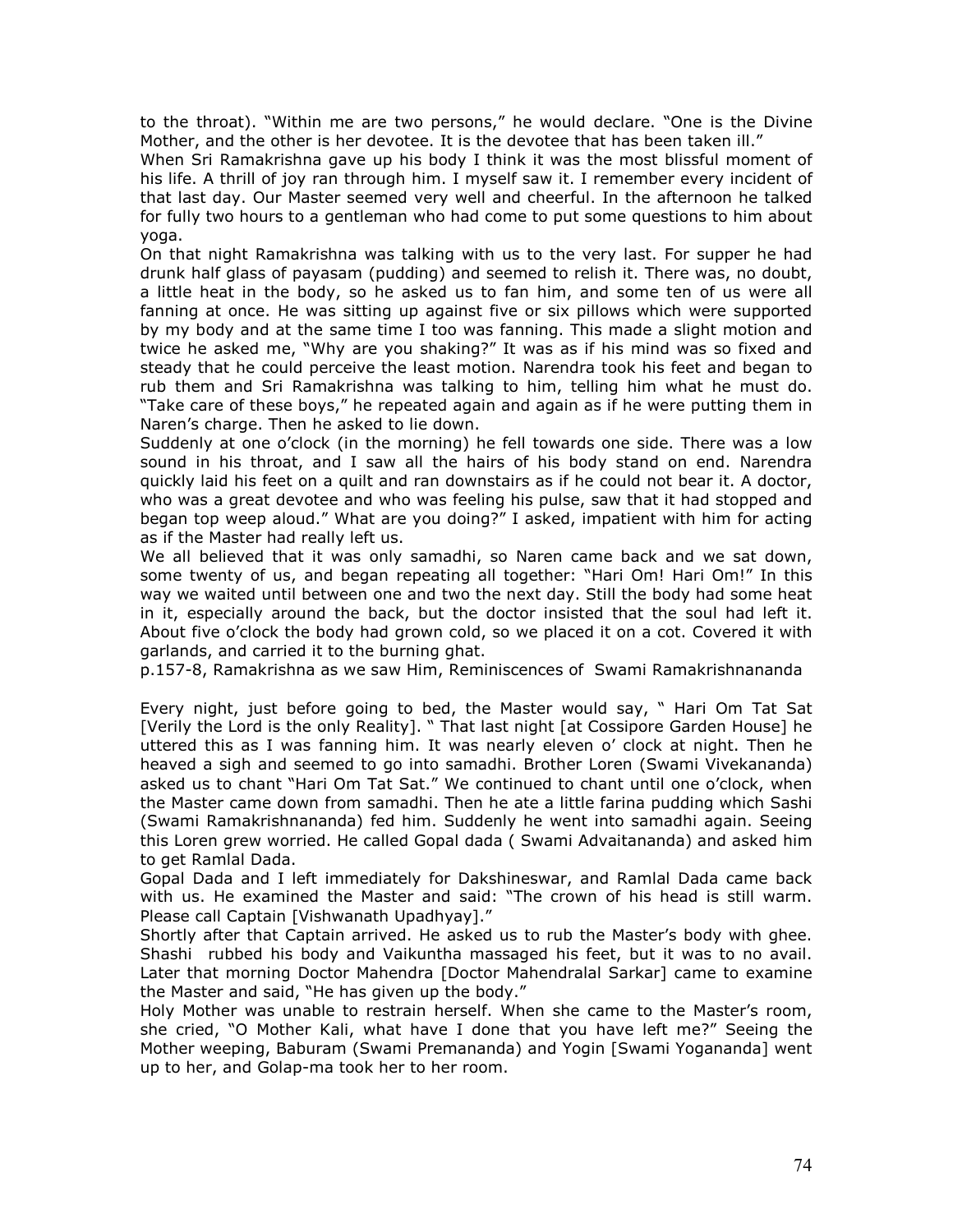In the meantime the Calcutta devotees had received the news, and one after another they began to arrive. A photograph (actually two) was taken of the Master with the devotees. By that time it was afternoon.

The Master's body remained on a cot, beautifully decorated, until it was carried to the cremation ground at Cossipore. Ram Babu told me to stay at the garden house until Akshay Babu returned from the cremation ground. So I stayed there while the others went. Only once did I hear Holy Mother weeping. After that she was silent. Never have I seen a woman with such strength.

That night I went to the cremation ground. I saw many people sitting quietly on the bank of the Ganga. Shashi was near the funeral pyre with a fan in his hand, and Sharat [Swami Saradananda] was with him. Both Sharat and Loren sought to console Shashi.I took him by the hand and tried to lift his spirits a little, but he remained motionless with grief. Then Shashi collected the ashes and bones of the Master and put them in an urn. He placed the urn on his head and carried it to the garden house, where it was kept on the Master's bed.

p.96-7, Ramakrishna as we saw Him, Reminiscences of Swami Adbhutananda.

# 17 August

Whenever you talk to other people, never speak ill of others. You should avoid even hearing criticism of other people. If you have to hear criticism of others, quietly hear it but never join in. Take special note of this. If you criticize others or hear others being criticized, your mind will be polluted and it will go down. It will then be difficult for you to love God.

p.208, Letters for Spiritual Seekers, Letters of Swami Shivananda

# 18 August

In this age, whoever will take the name of Sri Ramakrishna and try to advance spiritually, modeling his life after that of the Master, will find it easier to make progress.

p. 90, For Seekers of God

### 19 August

Swami Saradanandaj's Mahasamadhi.(1927)

A devotee asked Swami Saradananda, 'Swami, why do you love us so much? Swami Saradananda did not say anything. After a few days when that devotee came to Udbodhan, the Swami said, ' A few days ago I went to Belur Math and prostrated before Sri Ramakrishna. The Master appeared before me and said, "You love all because you find me in all." That is the answer I would give today.'" p.355, God lived with Them

To feel that one is a free soul is very good. By constantly repeating, 'I am free, I am free', a man verily becomes free. On the other hand, by constantly repeating, 'I am bound, I am bound', he certainly becomes bound to worldliness. The fool who says only, 'I am a sinner, I am a sinner', verily drowns himself in worldliness. One should rather say: 'I have chanted the name of God. How can I be a sinner? How can I be bound?'

p.274, The Gospel of Sri Ramakrishna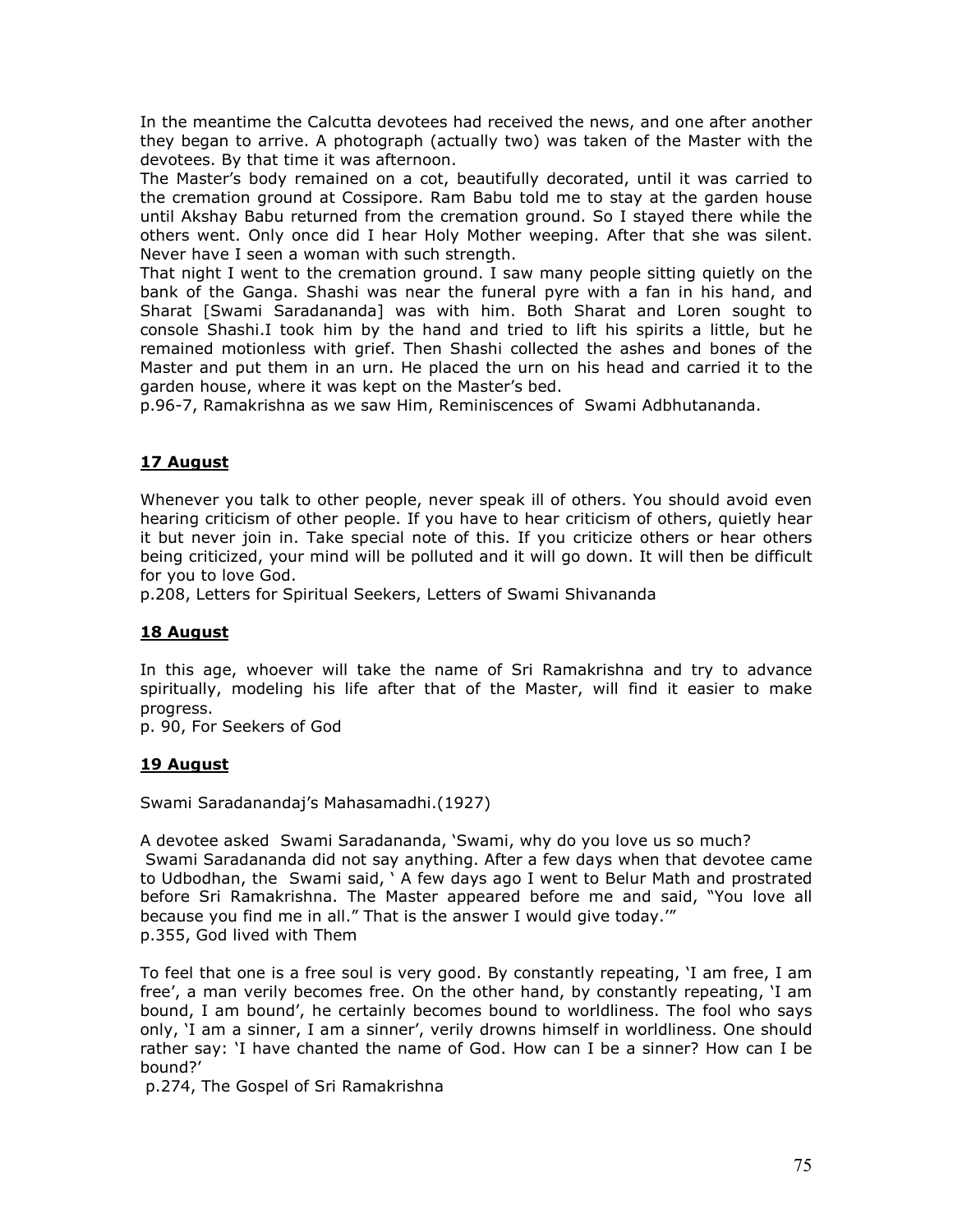If you start doing some work, it is very likely that you will get attached to it, and so on. But this world of Sri Ramakrishna, Swamiji, and Holy Mother is a different matter altogether. Here the work you do is work that will contribute to the mission of ushering in a new era. The world is not exclusively a world of practicing austerities, meditation, japam, renunciation, and hardship. Here you have to combine selfless service with spiritual practices. If you do something because we, the direct disciples wanted you to do it, there is no question of you getting attached to it. The Lord himself is responsible for such people. They will never get attached. p.229, Letters for Spiritual Seekers, Letters of Swami Shivananda

# 20 August

Do your duties in the world, and also fix your mind on the Lotus Feet of the Lord. Read books of devotion like the Bhagavata or the life of Chaitanya when you are alone and have nothing else to do.

p.281, The Gospel of Sri Ramakrishna

We are the sons of Light and children of God. Glory unto the Lord, we will succeed. Hundreds will fall in the struggle; hundreds will be ready to take it up. …Life is nothing, death is nothing, hunger nothing, cold nothing. Do not look back to see who falls – forward – onward! Thus and thus we shall go on, brethren. One falls, and another takes up the work.

CW, Vol.5, p.17, Swamiji's letter to Alasinga on 20 August, 1893

# 21 August

Swami Ramakrishnanandaji's Mahasamadhi.(1911)

"What Saint Paul declared in his Epistle to the Galatians, 'Yet not I, but Christ liveth in me,' perfectly described Swami Ramakrishnananda's attitude towards himself and towards that one whom he called guru. He was wholly dead to himself and alive only in Sri Ramakrishna."

p.308, God lived with Them

### 22 August

Everything is His. What are we? Is He dead? Is He sleeping? He, without whose command a leaf does not fall, a heart does not beat, who is nearer to me than my own self. It is bosh and nonsense - to do good or do bad or do fuzz. We do nothing. We are not. The world is not. He is. He is. Only He is. None else is. He is. CW. Vol.9, p.35, Swamil's letter to Mrs. G.W hale on  $23$  August, 1894.

### 23 August

Always remember, "I have at least a Mother, if none else." p.55, The Gospel of the Holy Mother

### 24 August

One need not fear anything if one has received the grace of God. It is rather easy for a child to stumble if he holds his father's hand; but there can be no such fear if the father holds the child's hand. A man does not have to suffer any more if God, in His grace, removes his doubts and reveals Himself to Him. But this grace descends upon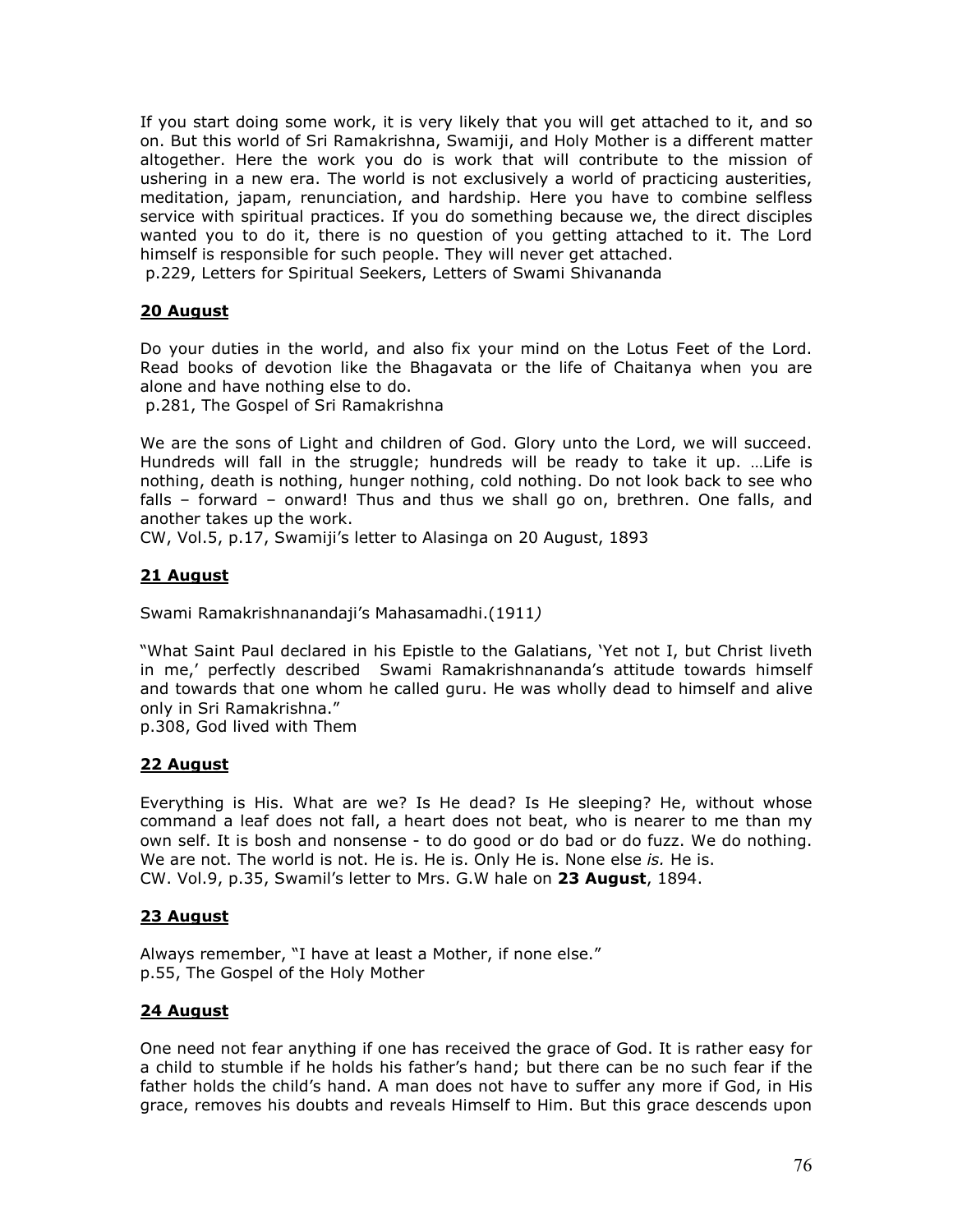him only after he has prayed to God with intense yearning of heart and practised spiritual discipline. The Mother feels compassion for her child when she sees him running about breathlessly. She has been hiding herself; now she appears before the child.

p.116, The Gospel of Sri Ramakrishna

# 25 August

Do not work yourself out. It is no use; always remember – "Duty is the midday sun whose fierce rays are burning the very vitals of humanity." It is necessary for a time as a discipline; beyond that, it is a morbid dream. Things go on all right whether we lend them our helping hands or not. We in delusion only break ourselves. p.417, CW.Vol.6, Swamiji's letter to Margot (Nivedita) on 25 August, 1898.

# 26 August

My children must plunge into the breach, must renounce the world - then the firm foundation will be laid. Go on bravely - never mind about designs and other details at present - "With the horse will come the reins." Work unto death - I am with you, and when I am gone, my spirit will work with you. This life comes and goes - wealth, fame, enjoyments are only of a few days. It is better, far better to die on the field of duty, preaching the truth, than to die like a worldly worm. Advance!" p.114-5, CW, Vol. V, Swamiji's letter to Nanjunda Rao dt. 26th August 1896

# 27 August

Well, now great things are to be done! Who cares for great things? Why not do small things as well? One is as good as the other….We play our parts here – good or bad. When the dream is finished and we have left the stage, we will have a hearty laugh at all this – of this only I am sure.

p.436, CW.Vol.6, Swamiji's letter to Nivedita on 28 August, 1900

# 28 August

Never expect anything from anyone. But always give. Otherwise a sense of dryness will overtake you…But you must not give your mind to anyone. That you must give only to God.

p.115-6, Spiritual Talks, Swami Turiyananda

Seek in the inner chamber of your heart. That is the essence of all teachings. Be resigned to the Mother. Pray to Her earnestly, crying like a child, and you will discover the light.

p.95, For Seekers of God

# 29 August

Advance towards God, my child; the more you go towards Him, the more peace you will get. There is no peace in anything in this world. At the feet of God alone does one find the abode of peace.

p.99, For Seekers of God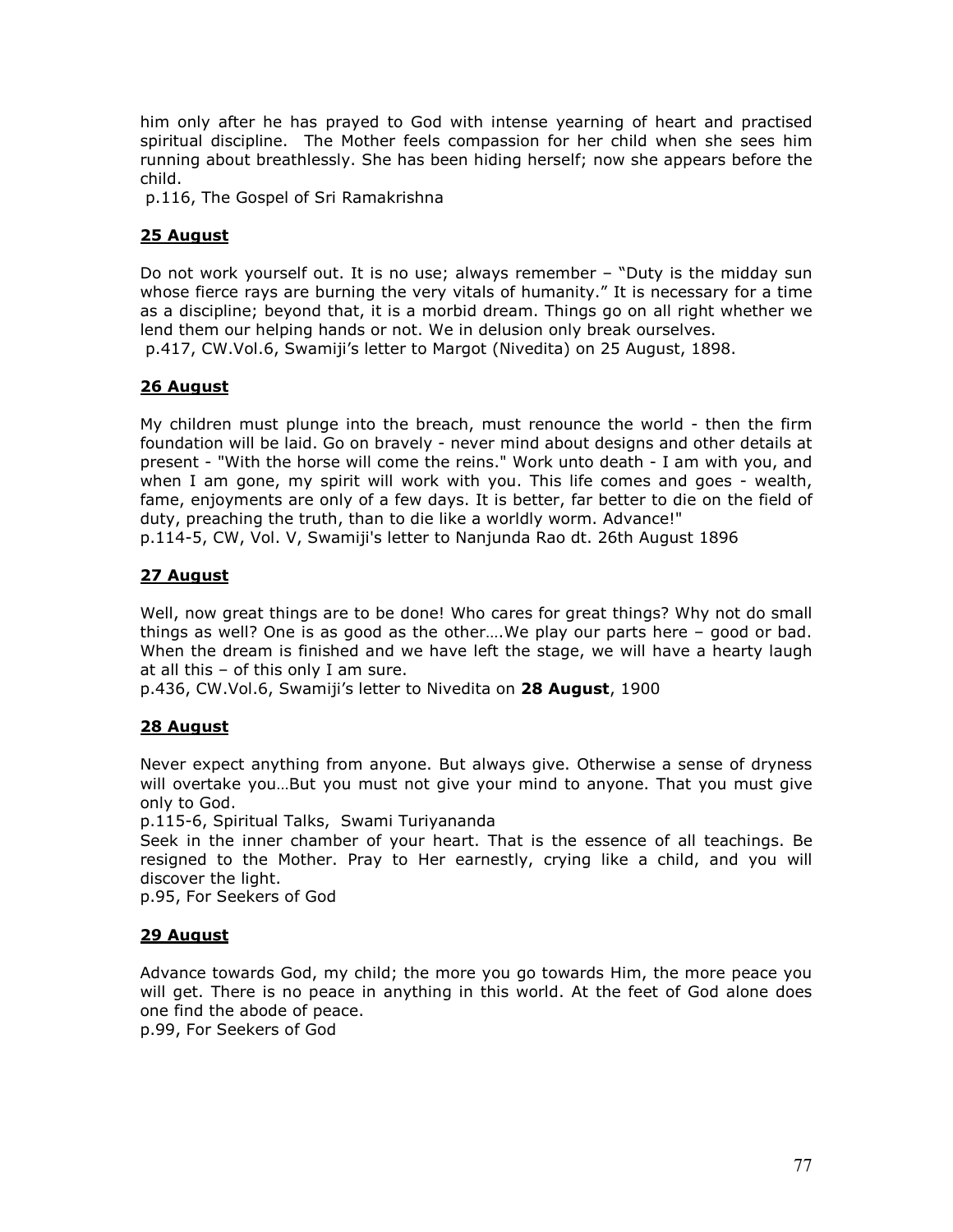### 30 August

Are you sincere? Unselfish even unto death? And loving? Then fear not, not even death. Onward, my lads! The whole world requires Light…. Now the time has come. Have faith that you are all, my brave lads, born to do great things! let not the barks of puppies frighten you – no, not even the thunderbolts of heaven – but stand up and work!

p.43, CW.Vol.5, Swamiji's letter to Alasinga on 31 August, 1894

# 31 August

Pray to him with all heart, asking him to tell you how you can live in the world without being attached to it. Keep praying like this for some time, and then it will occur to you what to do. Do whatever strikes you as the right thing to do. If you follow this, you will never go astray.

p.262, Letters for Spiritual Seekers, Letters of Swami Shivananda

#### \*\*\*

#### SEPTEMBER

### September 1

I have come to this conclusion that there is only one country in the world which understands religion -- it is India; that with all their faults the Hindus are head and shoulders above all other nations in morality and spirituality; and that with proper care and attempt and struggle of all her disinterested sons, by combining some of the active and heroic elements of the West with the calm virtues of the Hindus, there will come a type of men far superior to any that have ever been in this world.

(p. 322, V.8, Complete Works of swami Vivekananda, Swamiji's letter to Haridas Viharidas Desai in Sept. 1894)

What if you don't get Mukti? What childish prattle! Lord! They say even the venom of a snake loses its power by firmly denying it. Isn't it true? What queer humility is this to say, "I know nothing!" "I am nothing!" This is pseudo - renunciation and mock modesty, I tell you. Off with such a self - debasing spirit! "If I do not know, who on earth does!" What have you been doing so long if you now plead ignorance? These are the words of an atheist -- the humility of a vagabond wretch. We can do everything, and will do everything! He who is fortunate enough will heroically join us, letting the worthless mew like cats from their corner. A saint writes, "Well, you have had enough of blazoning. Now come back home." I would have called him a man if he could build a house and call me. Ten years' experience of such things has made me wiser. I am no more to be duped by words. Let him who has courage in his mind and love in his heart come with me. I want none else. Through Mother's grace, single - handed I am worth a hundred thousand now and will be worth two millions. . . . There is no certainty about my going back to India. I shall have to lead a wandering life there also, as I am dong here. But here one lives in the company of scholars, and there one must live among fools -- there is this difference as of the poles. People of this country organise and work, while our undertakings all come to dust clashing against laziness -- miscalled "renunciation"-- and jealousy, etc.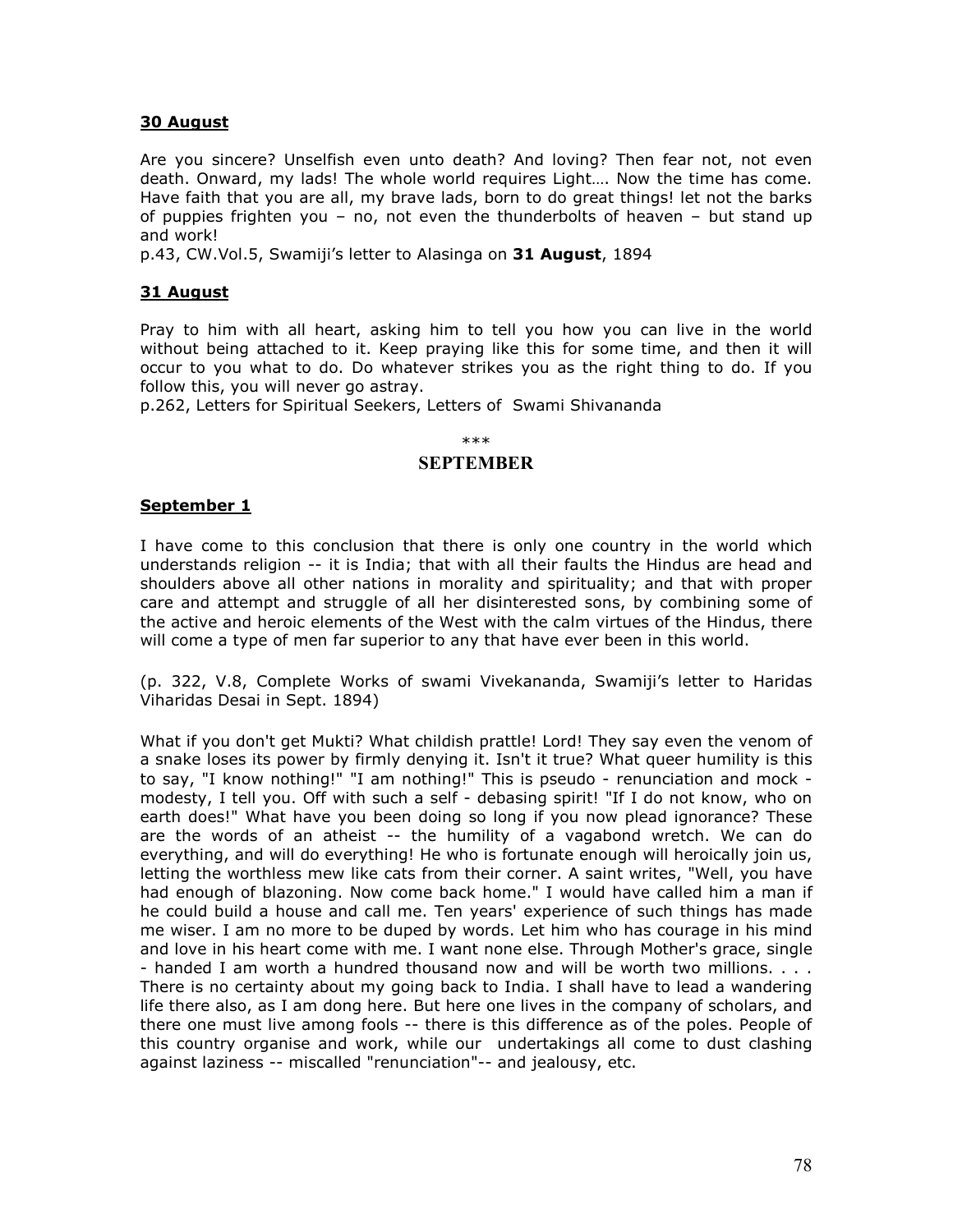(p.315, V.6, Complete Works of swami Vivekananda, Swamiji's letter to Swami Brahmananda in September 1895)

# September 2

"... Life is a series of fights and disillusionments. . . . The secret of life is not enjoyment, but education through experience. But, alas, we are called off the moment we begin really to learn. That seems to be a potent argument for a future existence. . . . Everywhere it is better to have a whirlwind come over the work. That clears the atmosphere and gives us a true insight into the nature of things. It is begun anew, but on adamantine foundations. . ."

 (p. 150, V.5, Complete Works of Swami Vivekananda, Swamiji's letter dated 2nd Sept. 1899)

# September 3

"A monk is like a bleached cloth, and the householder is like a black one. One does not notice the spots in a black cloth so much, but even a drop of ink looks so prominent on white linen. The monk's life is always beset with dangers. The whole world is engrossed in lust and gold. The monk must always practice renunciation and dispassion. Therefore Sri Ramakrishna used to say, 'A monk must be always alert and careful.'"

(p.57, The Gospel of Holy Mother, Holy Mother's advice on 3rd dt. September 1918)

"My child, if you cannot perform spiritual practice, you can at least think of him and sing his glory. The world has not bound you day and night. If you cannot do even this much, how can you expect any result? In any event, one should feel drawn towards God; somehow or other one should be devoted to Him. Without some longing for god spiritual progress is impossible. So long as you are attached to this world, you will not see Him. It will be most unfortunate if you do not avail yourself of the blessed privilege of being born a human being."

(p.46, For Seekers Of God, Swami Shivananda's instruction to a devotee on 3rd September 1927)

# September 4

"My child, you have been extremely fortunate in getting this human birth. Have intense devotion to God. One must work hard. How can one achieve anything without effort? One must devote some time for prayer even in the midst of one's household duties…In the fullness of spiritual realization, one will find that He who resides in one's heart, resides in the hearts of others as well-the oppressed, the persecuted, the untouchable and the outcast. This realization makes one truly humble. …My child, this mind is just like a wild elephant. It races with the wind. Therefore one should discriminate all the time. One should work hard for the realization of God."

(p.60-1, The Gospel of Holy Mother, Holy Mother's advice to a devotee on 4th September 1918)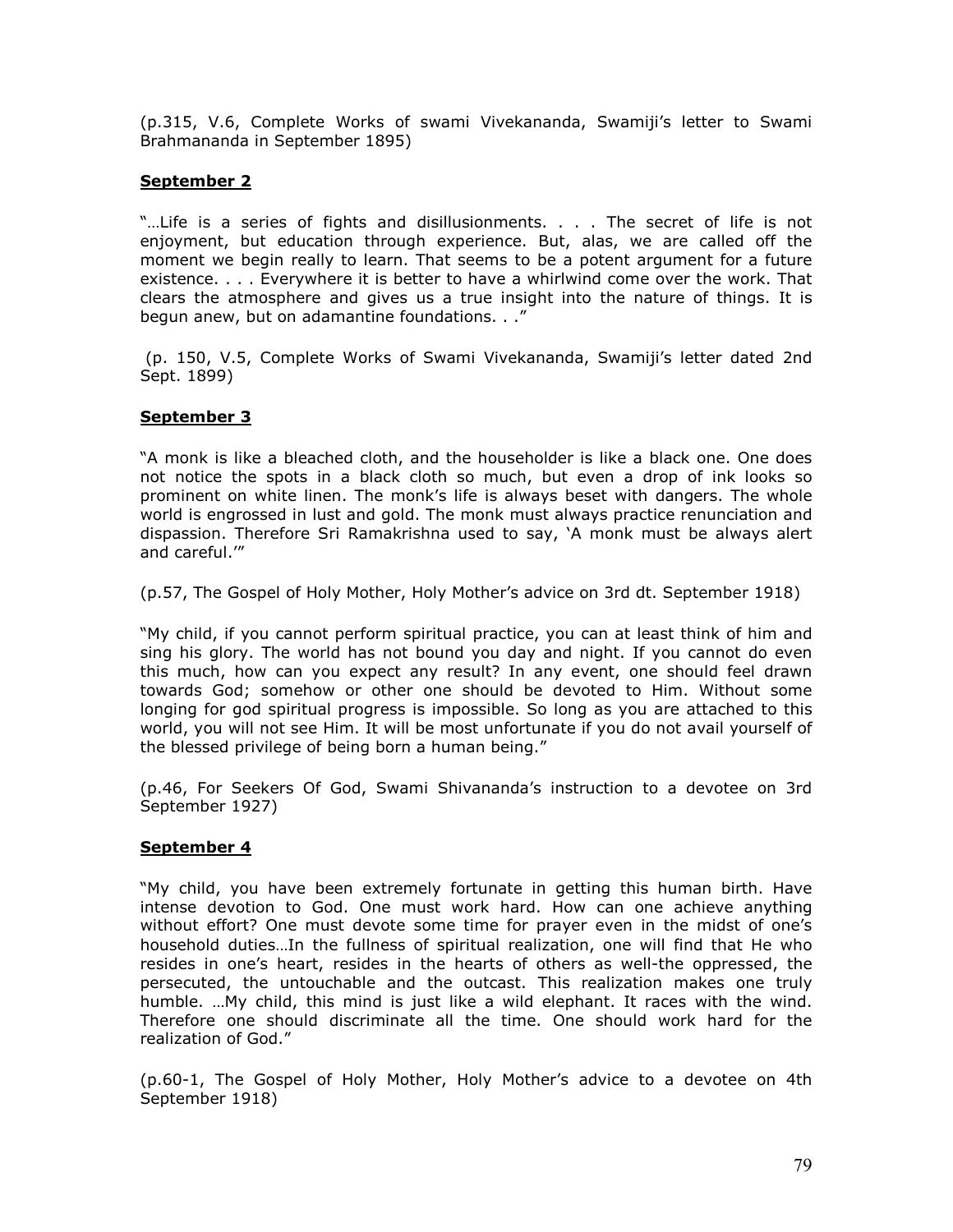### September 5

"In reply to a question 'What did Sri Ramakrishna mean when he said that he who would come to him would not be born again?'

First, devotees do not bother about this question whether this is the first, second, or third birth. A good devotee is only concerned with the question of how he can love God, how he can have true devotion to God, how he be pure at heart. This is all that worries him. He also completely surrenders to the will of God. Life or death makes no difference to him. He thinks what God wills must happen.

Second, this is what I understand by the coming of the devotee to Sri Ramakrishna in his last birth: He who believes with all his heart and soul that Sri Ramakrishna is an Incarnation of God will come to him, and he alone will not be born again."

(p.157-8, Letters For Spiritual Seekers, Sami Turiyananda's letter dt. 5th September 1919)

The only sign of life is going outward and forward and expansion. Contraction is death. Why should you do good to others? Because that is the only condition of life; thereby you expand beyond your little Self; you live and grow. All narrowness, all contraction, all selfishness is simply slow suicide, and when a nation commits the fatal mistake of contracting itself and of thus cutting off all expansion and life, it must die.

(p.476, V.7, Complete Works of Swami Vivekananda, Swamiji's letter to Manmathanath Bhattacharya dt. 5th Sept 1894)

# September 6

What I mean by mentioning all this is that there were many good things in the ancient times, but there were bad things too. The good things are to be retained, but the India that is to be, the future India, must be much greater than ancient India. From the day Sri Ramakrishna was born dates the growth of modern India and of the Golden Age. And you are the agents to bring about this Golden Age. To work, with this conviction of heart!

…In you all there is tremendous power. The atheist has nothing but rubbish in him. Those who are believers are heroes. They will manifest tremendous power. The world will be swept before them. "Sympathy and help to the poor"; "Man is God, he is Narayana"; "In Atman there is no distinction of male or female, of Brahmin or Kshatriya, and the like"; "All is Narayana from the Creator down to a clump of grass." The worm is less manifested, the Creator more manifested. Every action that helps a being manifest its divine nature more and more is good, every action that retards it is evil. The only way of getting our divine nature manifested is by helping others to do the same…Beware! All expansion is life, all contraction is death. All love is expansion, all selfishness is contraction. Love is therefore the only law of life. He who loves lives, he who is selfish is dying. Therefore love for love's sake, because it is the only law of life, just as you breathe to live. This is the secret of selfless love, selfless action and the rest…in the Ramakrishna Incarnation there is knowledge, devotion and love -- infinite knowledge, infinite love, infinite work, infinite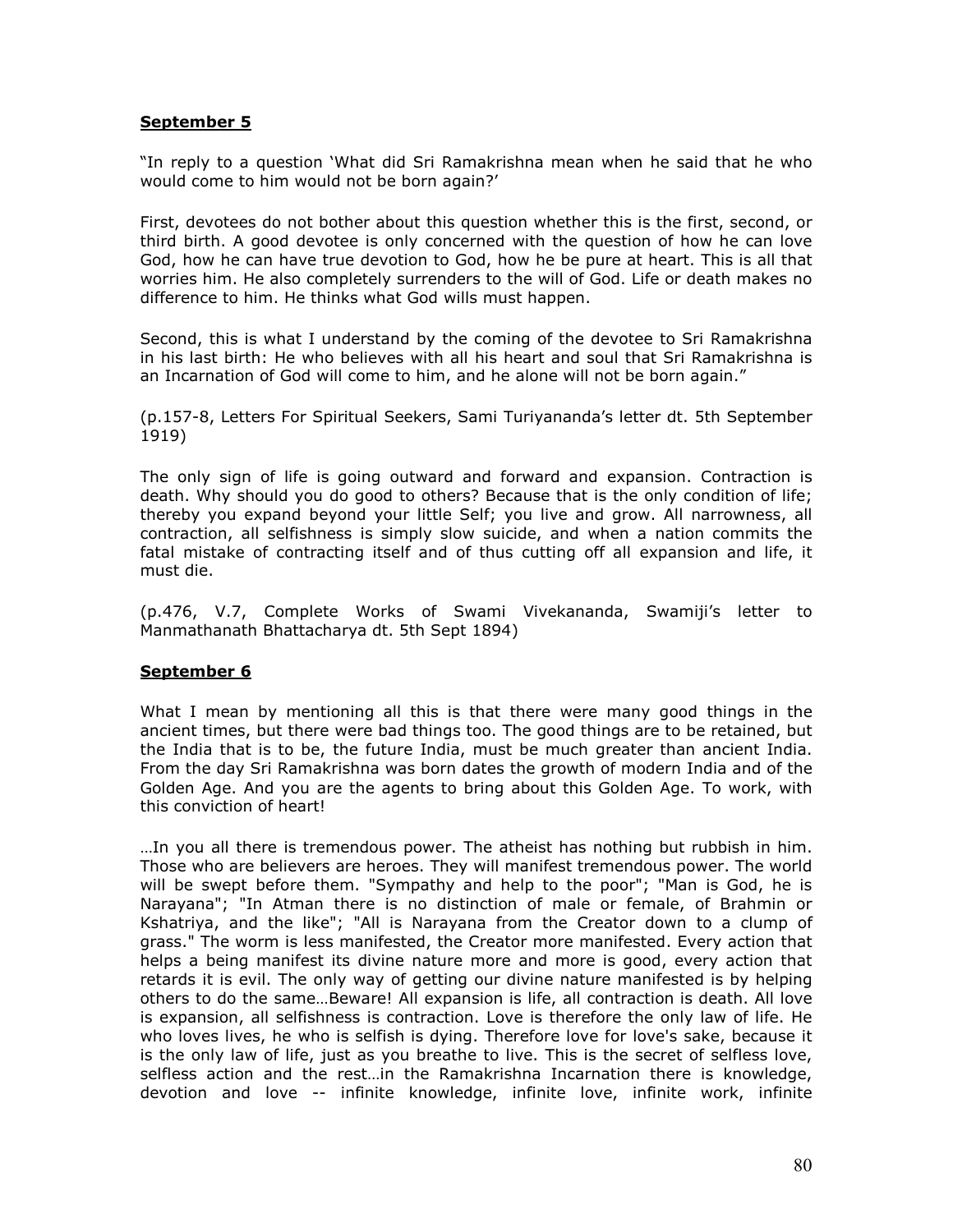compassion for all beings. You have not yet been able to understand him. "[(Sanskrit)] -- even after hearing about Him, most people do not understand Him." What the whole Hindu race has thought in ages, he lived in one life. His life is the living commentary to the Vedas of all nations. People will come to know him by degrees. My old watchword -- struggle, struggle up to light! Onward!

(p.318-320, V.6, Swamiji's letter to Swami Brahmananda dt. Septeber 1895)

# September 7

You must stick to one path with all your strength. A man can reach the roof of a house by stone stairs or a ladder or a rope ladder or a ropeway or even by a bamboo pole. But he cannot reach the roof if he sets foot now on one and now on another. He should firmly follow one path. Likewise, in order to realize God a man must follow one path with all his strength. But you must regard other views as so many paths leading to God. You should not feel that your path is the only right path and that other paths are wrong. You must not bear malice toward others…The aim of spiritual discipline, of chanting God's name and glories, is to realize just that. A man attains everything when he discovers his true Self in himself. The object of sadhana is to realize that. That also is the purpose of assuming a human body. One needs the clay mould as long as the gold image has not been cast; but when the image is made, the mould is thrown away. The body may be given up after the realization of God.

(p.514-521, The Gospel of Sri Ramakrishna, Sri Ramakrishna's advice to devotees on 7th September 1884)

You are, by the Lord's grace, his devotee, and surrender to him is the chief concern in your religious life. Among your duties are constantly remembering the Lord and devoting every free minute you have to meditation, repetition of his name, prayer, and singing songs of praise to him. In due time he will transform you into a man of full knowledge and at the same time, a man of full devotion.

(p.136, Letters For Spiritual Seekers, Swami Shivananda's letter on 7th September 1917)

# September 8

### SWAMI ABHEDANANDA LEAVES HIS BODY

On his seventy-third birthday he said to one of his disciples: 'I am only an instrument in the blissful sportive play of the Master, and the moment my life's mission is over, I shall not wait even for a second longer. Abhedananda had played his part in the divine drama of Sri Ramakrishna. Gradually the great yogi made himself ready to return to his beloved guru. One day he said to a disciple, "My body belongs to the Master." Towards the end he indicated that his body should be cremated at the Cossipore cremation ground after his death. In the morning of the  $8<sup>th</sup>$  September 1939 he felt a little better, and asked his attendant to give him a glass of water. He sat on his bed and lay down after drinking the water. Swami Abhedananda passed away shortly after, at 8:16 a.m. on Friday, 8 September 1939.

(p.482, God Lived With Them)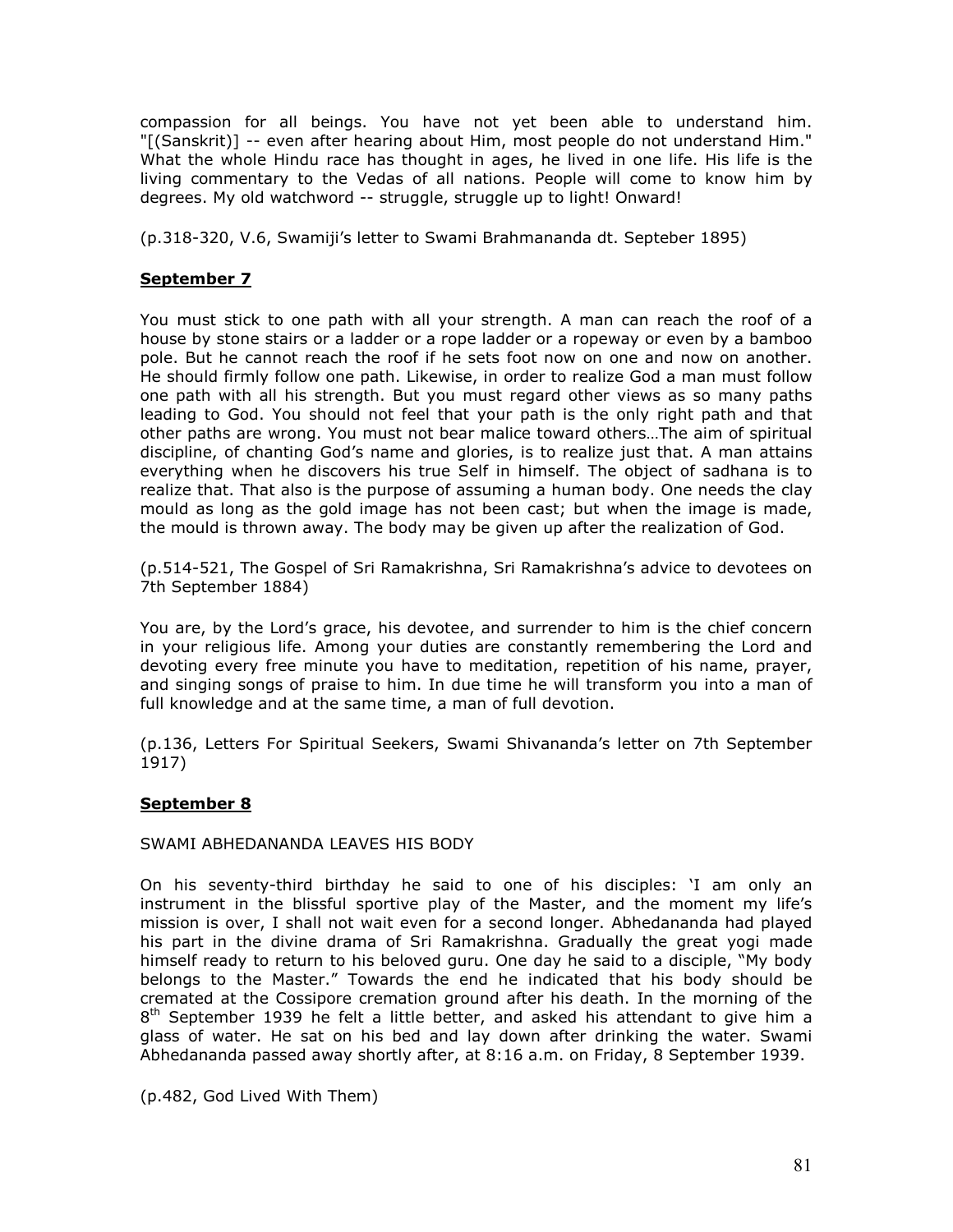Whenever a religious organization fell, the root cause was the absence of spiritual practices, renunciation, austerity, and so forth. In this organization also, we have nothing to fear and it will all run smoothly so long as detachment and dispassion shine bright; and so long as each member of the organization believes that Godrealization is the only goal of life and accordingly engages himself in spiritual practices and austerity…The monk should remain detached under all circumstances and keep the attitude of austerity flaming within for ever. One need have no fear so long as the ideal remains unadulterated. It is only the inner consecration to ideal that counts…. When one performs work as service to Him, one gets rid of the impurities of the mind; there can be no doubt about that. Of course, you have to undertake other forms of spiritual practice along with this, and that intensely.

(p.170-1, For Seekers of God, Swami Shivananda's advice to a monk on 8th September 1923)

# September 9

I have worked hard and sent all the money I got to Calcutta and Madras, and then after doing all this, stand their silly dictation! Are you not ashamed? What do I owe to them? Do I care a fig for their praise or fear their blame? I am a singular man, my son, not even you can understand me yet. Do your work; if you cannot, stop; but do not try to "boss" me with your nonsense. I see a greater Power than man, or God, or devil at my back. I require nobody's help. I have been all my life helping others. . . . They cannot raise a few rupees to help the work of the greatest man their country every produced -- Ramakrishna Paramahamsa; and they talk nonsense and want to dictate to the man for whom they did nothing, and who did everything he could for them! Such is the ungrateful world! Do you mean to say I am born to live and die one of those caste - ridden, superstitious, merciless, hypocritical, atheistic cowards that you find only amongst the educated Hindus? I hate cowardice; I will have nothing to do with cowards or political nonsense. I do not believe in any politics. God and truth are the only politics in the world, everything else is trash.

(p.595, Vol. 5, Complete Works of Swami Vivekananda, Swamiji's letter to Alasinga dt. 9th Sept. 1895)

### September 10

"Hold this idea constantly in your mind: 'Within me art thou; outside me art thou. I am the machine; thou art the operator. I act according to thy bidding.' What more is needed? Can it be achieved by one stroke? Practice is necessary and through repeated practice comes success. God will then truly be the operator of the body. This is a fact. She is doing everything. Incapable of understanding this, we think we are the doers and thus get bound by action…If you reflect a little you will understand: when a person does not have any ego sense or think "I am the doer," there cannot be any bondage. It is the sense of "I" that binds. "When shall I be free? When I will cease to be." If there is no "I", where is the bondage? "Not I, not I, but thou, thou." He who has no ego-sense sees God only. So he is not bound."

(p.78-9, Spiritual Treasures, Swami Turiyananda's letter dt. 10th Sept 1914)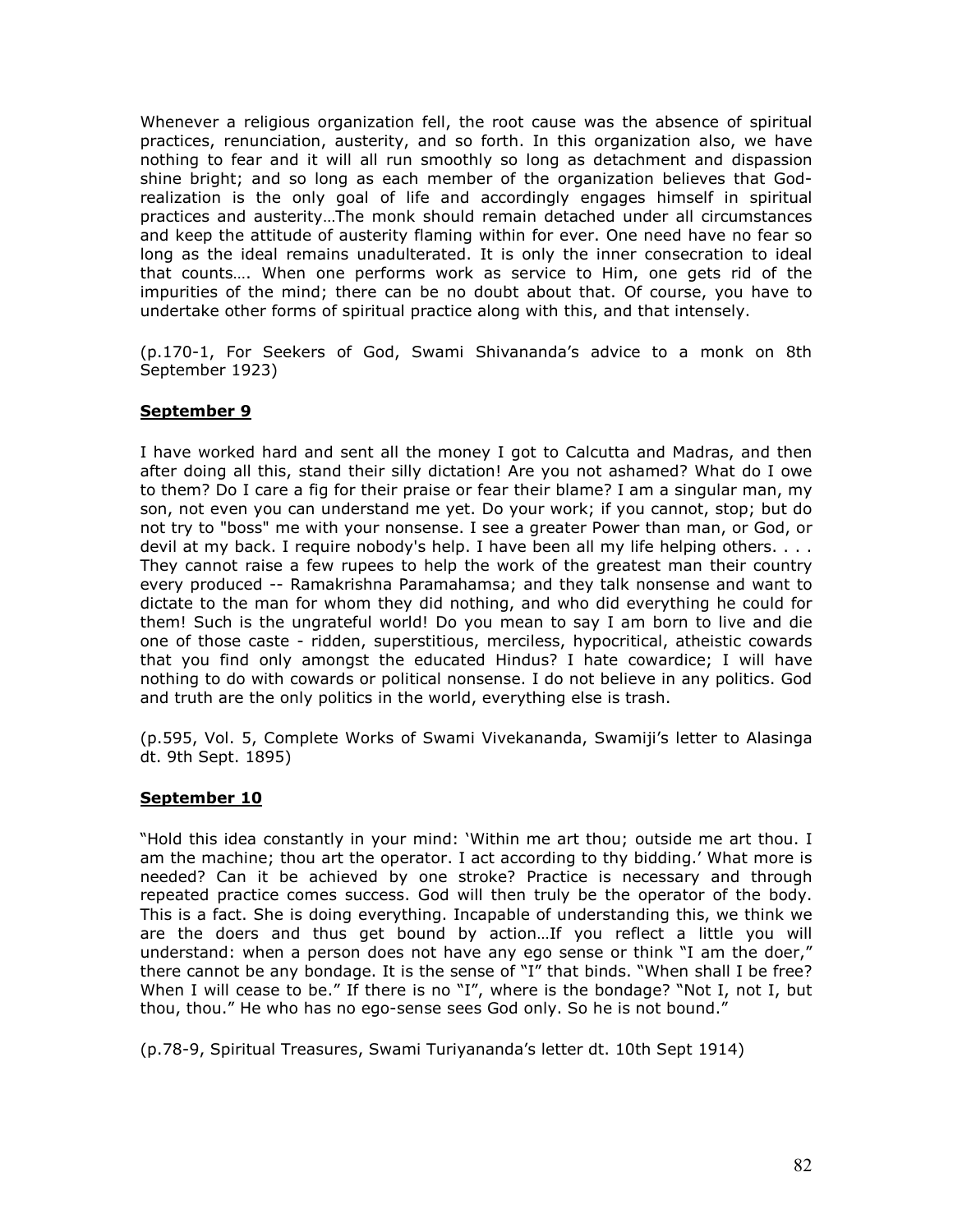### September 11

The present convention, which is one of the most august assemblies ever held, is in itself a vindication, a declaration to the world of the wonderful doctrine preached in the Gita: "Whosoever comes to Me, through whatsoever form, I reach him; all men are struggling through paths which in the end lead to me." Sectarianism, bigotry, and its horrible descendant, fanaticism, have long possessed this beautiful earth. They have filled the earth with violence, drenched it often and often with human blood, destroyed civilisation and sent whole nations to despair. Had it not been for these horrible demons, human society would be far more advanced than it is now. But their time is come; and I fervently hope that the bell that tolled this morning in honour of this convention may be the death - knell of all fanaticism, of all persecutions with the sword or with the pen, and of all uncharitable feelings between persons wending their way to the same goal.

(p.4, V.1, Complete Works of Swami Vivekananda, Swamiji's reply to the welcome address at the World's Parliament of Religions)

"Practice japam, meditation, and worship.; doing whatever you are doing to the best of your ability; doing all other duties to the family as you are expected to do; and praying to the Lord for faith, devotion, love, knowledge, discrimination, and purity – in other words, self-control. You have to fight against your mind. Keep fighting. You will surely win in the end by his grace. Don't worry."

(p.264-5, Letters for Spiritual Seekers, Swami Sahivananda's letter dt. 11 Sept. 1926)

# September 12

Your idea is grand but our nation is totally lacking in the faculty of organisation. It is this one drawback which produces all sorts of evil. We are altogether averse to making a common cause for anything. The first requisite for organisation is obedience. I do a little bit of work when I feel so disposed, and then let it go to the dogs -- this kind of work is of no avail. We must have plodding industry and perseverance…By degrees we must spread the world over. The first thing needed is obedience. You must be ready to plunge into fire -- then will work be done. . . .

(p.321-2, V.6, Swamij's letter to Sw. Akhandananda dt Sept 1895)

Only that kind of work which develops our spirituality is work. Whatever fosters materiality is no - work. Therefore work and no - work must be regulated by a person's aptitude, his country, and his age. Works such as sacrifices were suited to the olden times but are not for the modern times. From the date that the Ramakrishna Incarnation was born, has sprung the Satya - yuga (Golden Age). . . .In this Incarnation atheistic ideas . . . will be destroyed by the sword of Jnana (knowledge), and the whole world will be unified by means of Bhakti (devotion) and Prema (Divine Love). Moreover, in this Incarnation, Rajas, or the desire for name and fame etc., is altogether absent. In other words, blessed is he who acts up to His teachings; whether he accepts Him or not, does not matter.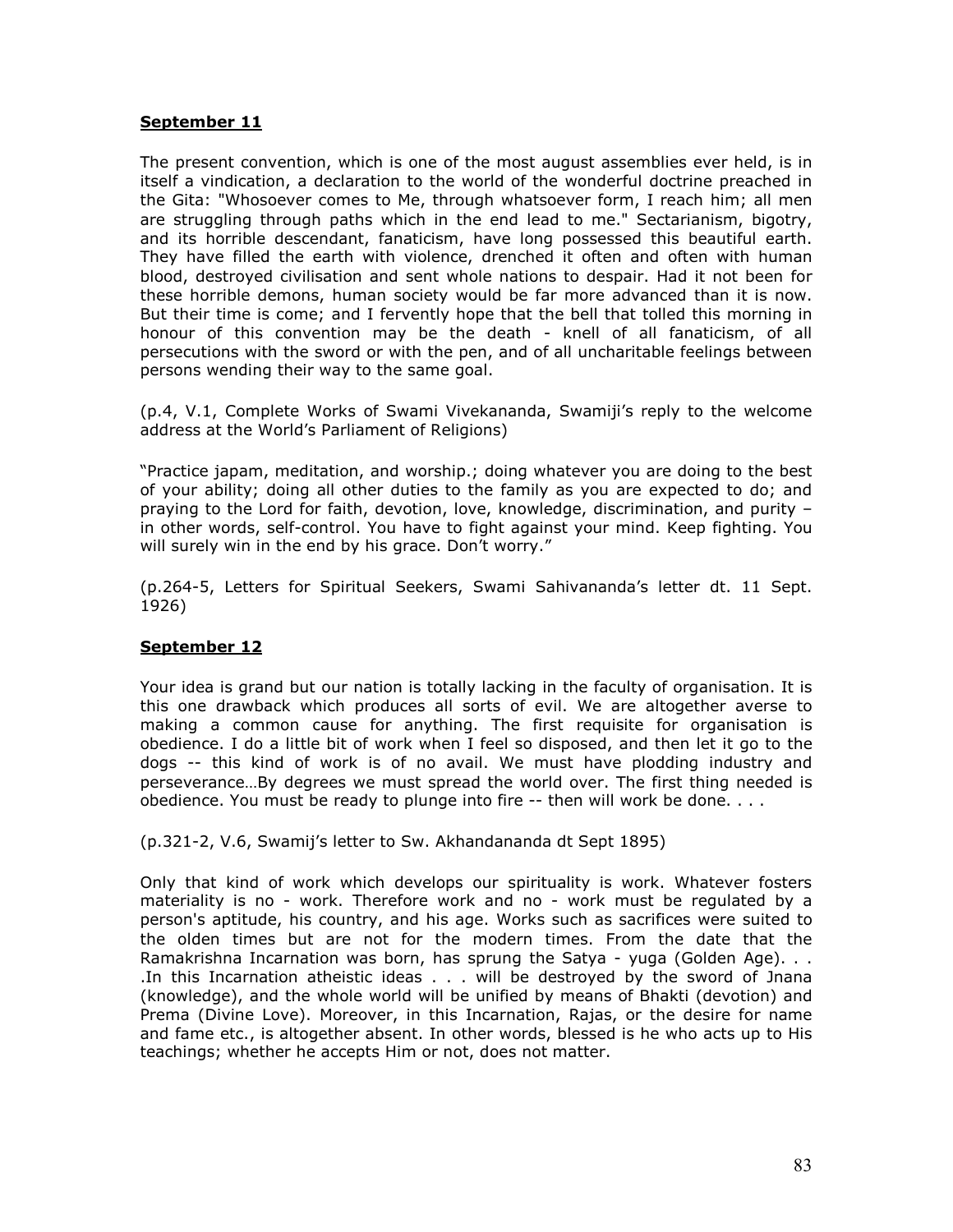No great work can be achieved by humbug. It is through love, a passion for truth, and tremendous energy, that all undertakings are accomplished. [(Sanskrit)]- therefore, manifest your manhood… . . . Combine seriousness with childlike naivete. Live in harmony with all. Give up all idea of egoism, and entertain no sectarian views. Useless wrangling is a great sin… Whatever the Vedas, the Vedanta, and all other incarnations have done in the past, Shri Ramakrishna lived to practise in the course of a single life.

One cannot understand the Vedas, the Vedanta, the Incarnations, and so forth, without understanding his life. For he was the explanation.From the very date that he was born, has sprung the Satya - yuga (Golden Age). Henceforth there is an end to all sorts of distinctions, and everyone down to the Chandala will be a sharer in the Divine Love. The distinction between man and woman, between the rich and the poor, the literate and illiterate, Brahmins and Chandalas -- he lived to root out all. And he was the harbinger of Peace -- the separation between Hindus and Mohammedans, between Hindus and Christians, all are now things of the past. That fight about distinctions that there was, belonged to another era. In this Satya - yuga the tidal wave of Shri Ramakrishna's Love has unified all.

(p.326-336, Vol.6, Complete Works of Swami Vivekananda, Swamiji's letter to Swami Ramakrishnananda in Sept 1895)

### September 13

"Let me write down something for you all:

 1. Know partiality to be the chief cause of all evil. That is to say, if you show towards any one more love than towards somebody else, rest assured, you will be sowing the seeds of future troubles.

 2. If anybody comes to you to speak ill of any of his brothers, refuse to listen to him in toto. It is a great sin to listen even. In that lies the germ of future troubles.

 3. Moreover, bear with everyone's shortcomings. Forgive offences by the million. And if you love all unselfishly, all will by degrees come to love one another. As soon as they fully understand that the interests of one depend upon those of others, everyone of them will give up jealousy. To do something conjointly is not in our very national character. Therefore you must try to inaugurate that spirit with the utmost care, and wait patiently. To tell you the truth, I do not find among you any distinction of great or small: everyone has the capacity to manifest, in times of need, the highest energy. I see it.

If you still entertain any doubt as to Shri Ramakrishna's being a jewel - expert, what then is the difference between you and a madman! Behold, hundreds of men and women of this country are beginning to worship our Lord as the greatest of all Avataras! Steady! Every great work is done slowly. . . .

 He is at the helm, what fear! You are all of infinite strength -- how long does it take you to keep off petty jealousy or egoistic ideas! The moment such propensity comes, resign yourselves to the Lord! Just make over your body and mind to His work, and all troubles will be at an end for ever."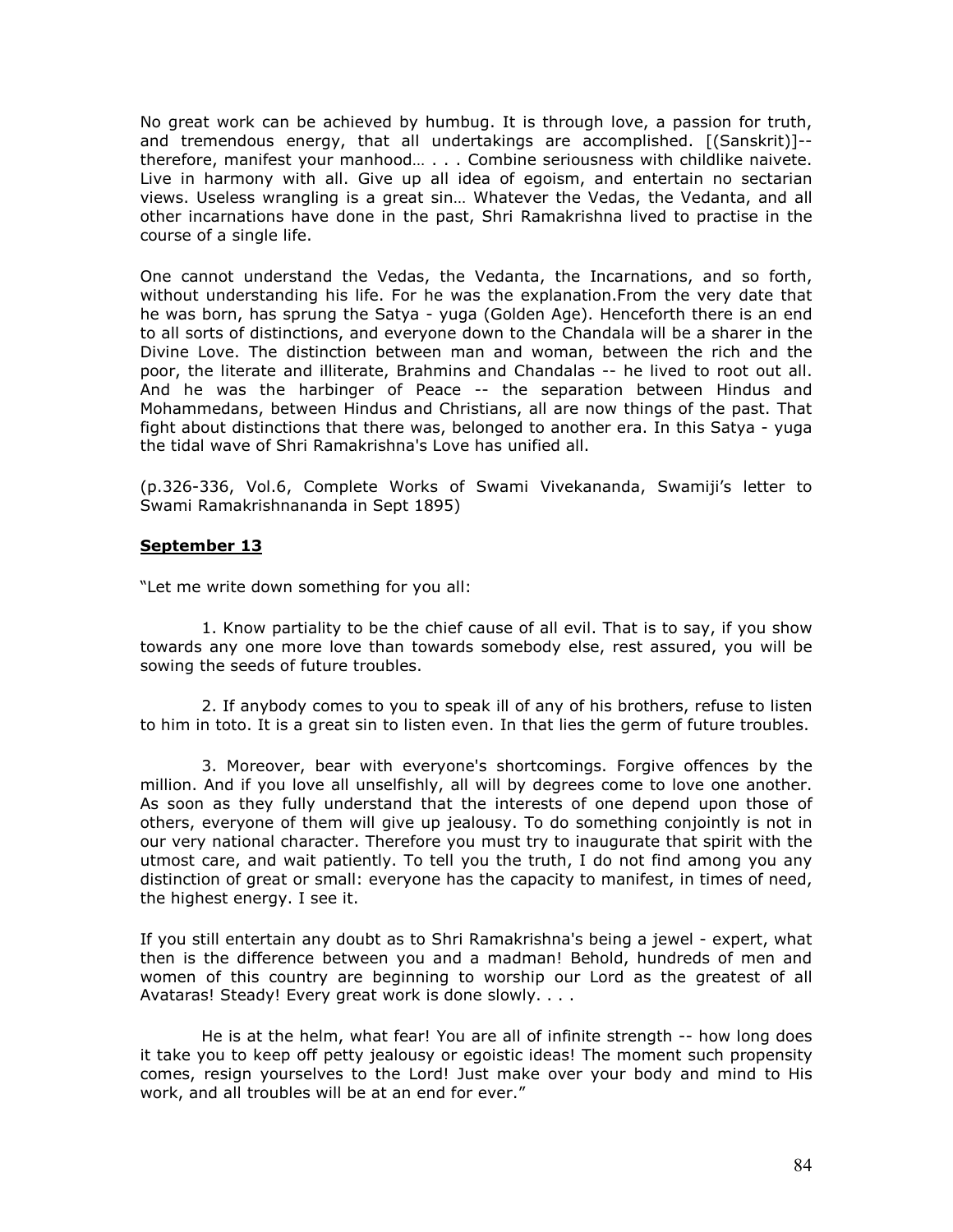(p. 322-4, Vol. 6, Complete Works of Swami Vivekananda, Swamiji's letter to his brother disciples in Sept. 1895)

# September 14

Faith in the guru's words. One attains God by following the guru's instructions step by step. It is like reaching an object by following the trail of a thread. He is unknowable by the mind engrossed in worldliness. One cannot attain God if one has even a trace of attachment to 'woman and gold'. But He is knowable by the pure mind and the pure intelligence – the mind and intelligence that have not the slightest trace of attachment. Pure mind, Pure Intelligence, Pure Atman are one and the same thing. One cannot understand the meaning of the scriptures without practicing spiritual discipline.

(p.524, Gospel of Sri Ramakrishna, Sri Ramakrishna's advice to a Sadhaka on 14th September 1884)

Once in a while one should go out and live the life of an itinerant monk, depending solely on the Lord. That is how genuine resignation is acquired. Without this resignation to God, nothing can be accomplished. All the spiritual practices and disciplines have one aim, to develop resignation. He who seeks refuge at the feet of the Lord with undivided mind is fully taken care of and protected by Him…Be sincerely resigned to see the Lord. He will give you all knowledge. In time everything will be revealed through His grace.

(p.16-7, For Seekers Of God, Swami Shivananda's instruction to a monk on 14 September 1923)

### September 15

I have never preached personalities. My own life is guided by the enthusiasm of this great soul; but others will decide for themselves how far they share in this attitude. Inspiration is not filtered out to the world through one channel, however great. Each generation should be inspired afresh. Are we not all God?"

Our method is very easily described. It simply consists in reasserting the national life. Buddha preached renunciation. India heard, and yet in six centuries she reached her greatest height. The secret lies there. The national ideals of India are RENUNCIATION and SERVICE. Intensify her in those channels, and the rest will take care of itself. The banner of the spiritual cannot be raised too high in this country. In it alone is salvation.

(p.227-8, V. 5, Complete Works of Swami Vivekananda, Swamiji in an interview with the representative of Prabuddha Bharata September 1898)

### September 16

The Lord is at the helm of the affairs of this world. We have all manner of experiences in this world, but they are all for our education. We are the wiser for these experiences. Finally we learn to depend upon ourselves. When this happens,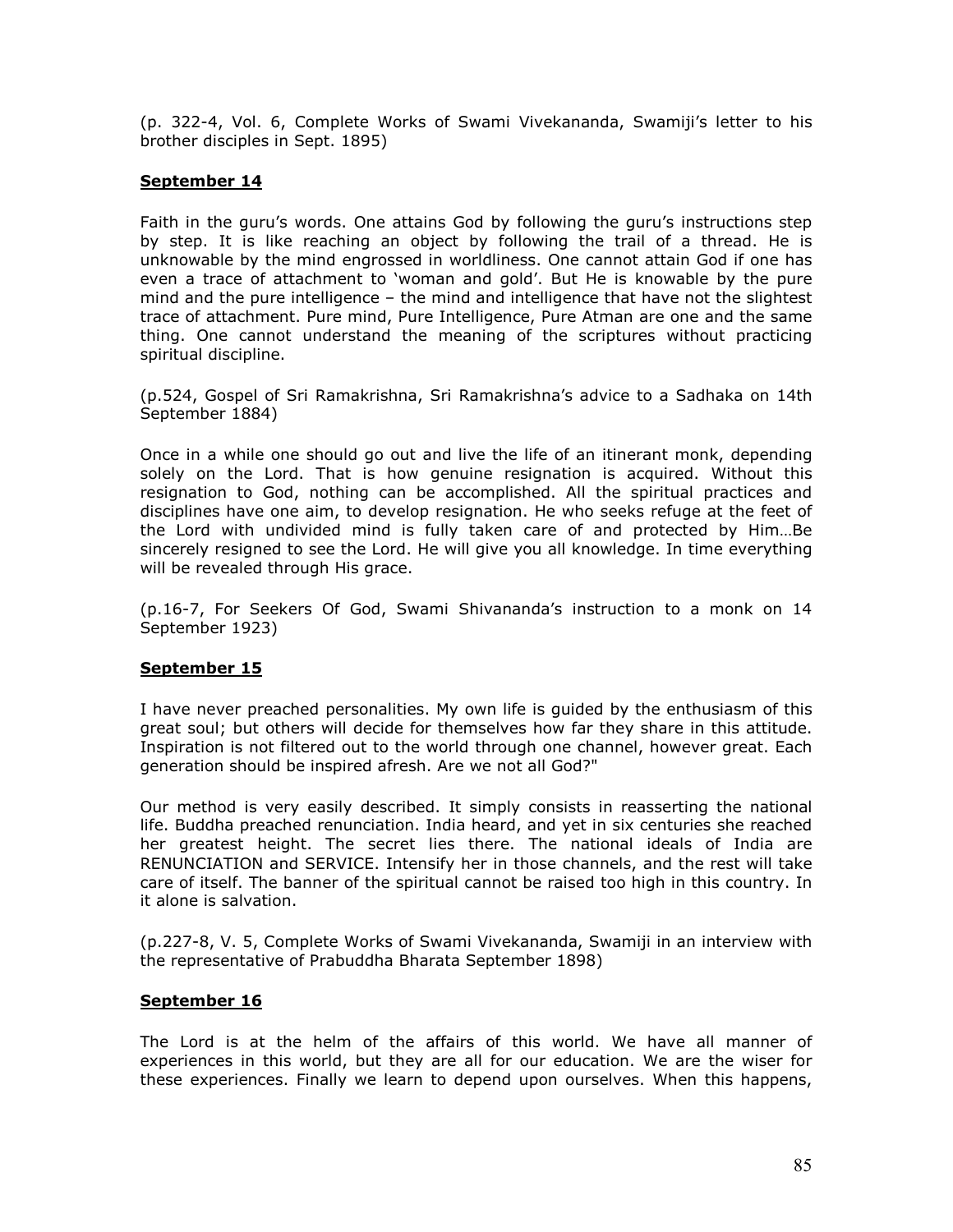we are able to treat both the joys and the sorrows of the world with equal indifference. The Lord is teaching you to acquire this attitude.

(p266, Letters for Spiritual seekers, Swami Shivananda's letter to a devotee dt. 16 September 1926)

# September 17

I will tell you a great lesson I have learnt in this life. It is this: "The higher is your ideal, the more miserable you are"; for such a thing as an ideal cannot be attained in the world, or in this life even. He who wants perfection in the world is a madman, for it cannot be…There are two sorts of persons in the world. The one -- strong - nerved, quiet, yielding to nature, not given to much imagination, yet good, kind, sweet, etc. For such is this world; they alone are born to be happy. There are others again with high - strong nerves, tremendously imaginative, with intense feeling, always going high one moment and coming down the next. For them there is no happiness. The first class will have almost an even tenor of happiness; the last will have to run between ecstasy and misery. But of these alone what we call geniuses are made. There is some truth in the recent theory that "genius is a sort madness". Now, persons of this class if they want to be great, they must fight to finish -- clear out the deck for battle. No encumbrance -- no marriage, no children, no undue attachment to anything except the one idea, and live and die for that. I am a person of this sort. I have taken up the one idea of "Vedanta" and I have "cleared the deck for action".

(p.389-91, V.8, Complete Works of Swami Vivekananda, Swamiji's letter to Mary Hale dt 17 September 1896)

### September 18

One must do some work. Through work alone can one remove the bondage of work, not by avoiding work. Total detachment comes later on. One should not be without work even for a moment.

(p.14-5, The Gospel Of Holy Mother, Mother's advice to a devotee on 18 September 1912)

### September 19

Once When Sri Ramakrishna was lying ill at Cossipore, a few devotees brought some offerings for Mother Kali of Dakshineshwar Temple. On hearing that the Master was at Cossipore, they offered all the things they had brought before a picture of the Master, and then partook of the prasada. On hearing about this Sri Ramakrishna remarked, "All these things were brought for the great Mother of the universe. And they have offered them all here (meaning himself)!" The Master was referring to this incident again and again. Afterwards at a late hour in the night he said to me, "You will see how in course of time I will be worshipped in every house. You will see everyone accepting this (meaning himself). This is surely going to happen."

(p.62, The Gospel of the Holy Mother, Mother's words on 19 September 1918)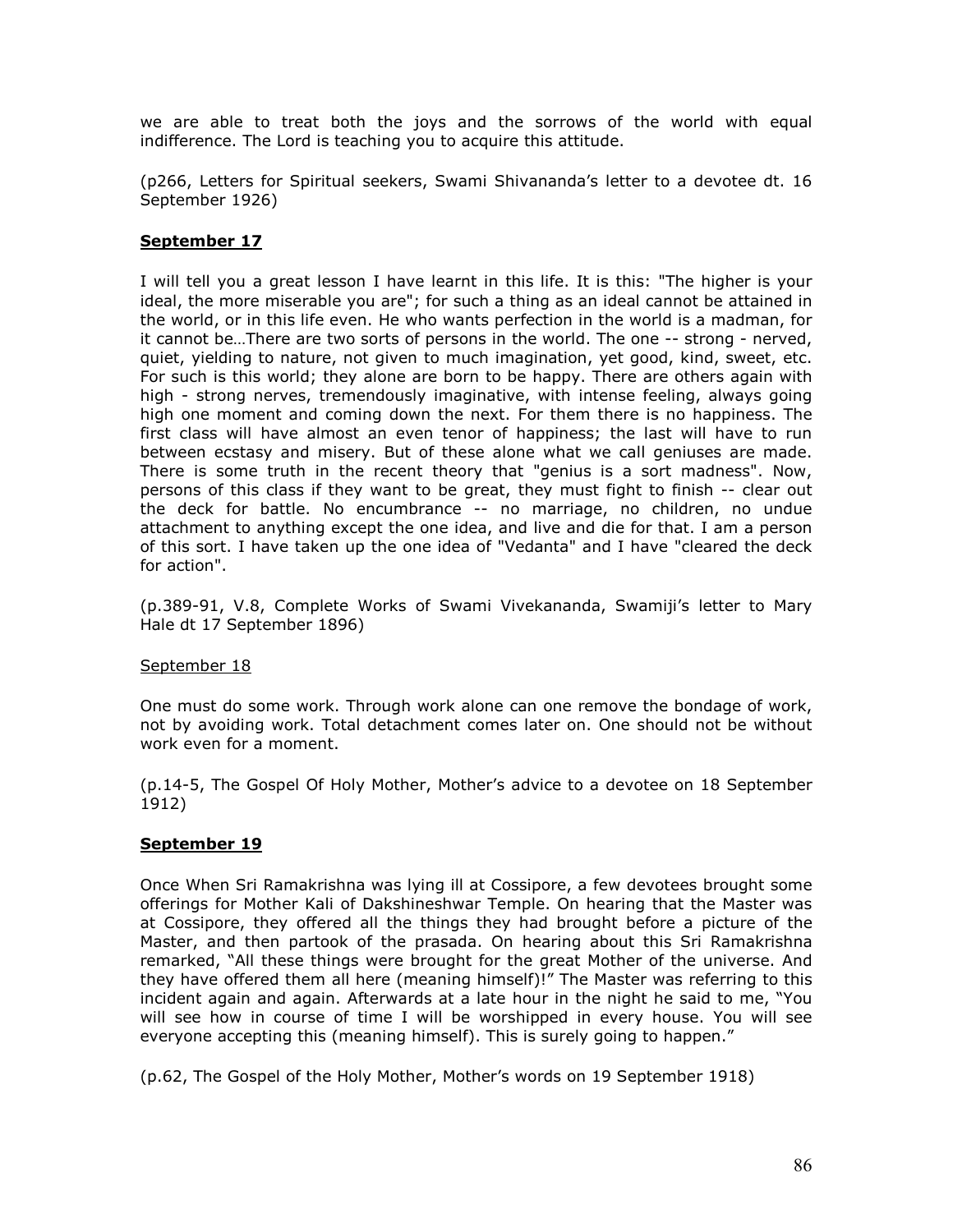One should learn the essence of the scriptures from the guru and then practice sadhana. If one rightly follows spiritual discipline, then one directly sees God. The discipline is said to be rightly followed only when one plunges in. What will a man gain by merely reasoning about the words of the scriptures? They reason themselves into death over information about the path. They never take the plunge. What a pity!

(p.543, The Gospel of Sri Ramakrishna, The Master's advice to devotees on 19 September 1884)

# September 20

You must get rid of these obstructions to preach your doctrines. Through the mercy of the Divine Mother everything is possible. But in my opinion if Brother Tarak goes on starting some societies in the Punjab and Madras, and you become organized, it will be the best thing. It is indeed a great thing to discover a new path, but it is as difficult a task to cleanse that path and make it spacious and nice. If you live for some time in places where I have sown the seeds of our Master's ideals and succeed in developing the seeds into plants, you will be doing much greater work than I did. What will they who cannot manage some ready - made thing do with regard to things that are yet to come? If you cannot add a little salt to a dish almost done, how am I to believe that you will collect all the ingredients? However, I have nothing to say against any particular course which any one may be led to adopt; on the contrary, God - speed --"[(Sanskrit)]-- may your journey be prosperous"…Tell Chuni Babu in private that he has nothing to fear, that those who are protected by the Lord must be above fear. I am a puny man, but the glories of the Lord are infinite. [(Sanskrit)]-- discard fear. Let not your faith be shaken. . . . Has danger any power over one whom the Lord has taken into His fold?

(p.340-2, V.6, Complete Works of Swami Vivekananda, Swamiji's letter to Swami Brahmananda dt 1895)

# September 21

Subtle are the ways of dharma. One cannot realize God if one has even the least trace of desire. A thread cannot pass through the eye of a needle if it has the smallest fibre sticking out…During the twilight hour of the dusk you should give up all other activities and remember God…One cannot realize God without sincerity and simplicity. God is far, far away from the crooked heart.

(p.545-56, The Gospel of Sri Ramakrishna, The Master's advice on 21 September 1884)

He is the in-dwelling spirit of us all. In this age, He alone is our saviour. He will show you the way, if you surrender to Him. We are His slaves, and our place is at His feet. This is why those who have received His holy name from us will always be under His care and protection. There is no doubt about this.

(p.267, Letters For Spiritual Seekers, Swami Shivananda's letter to a devotee on 21 September 1926)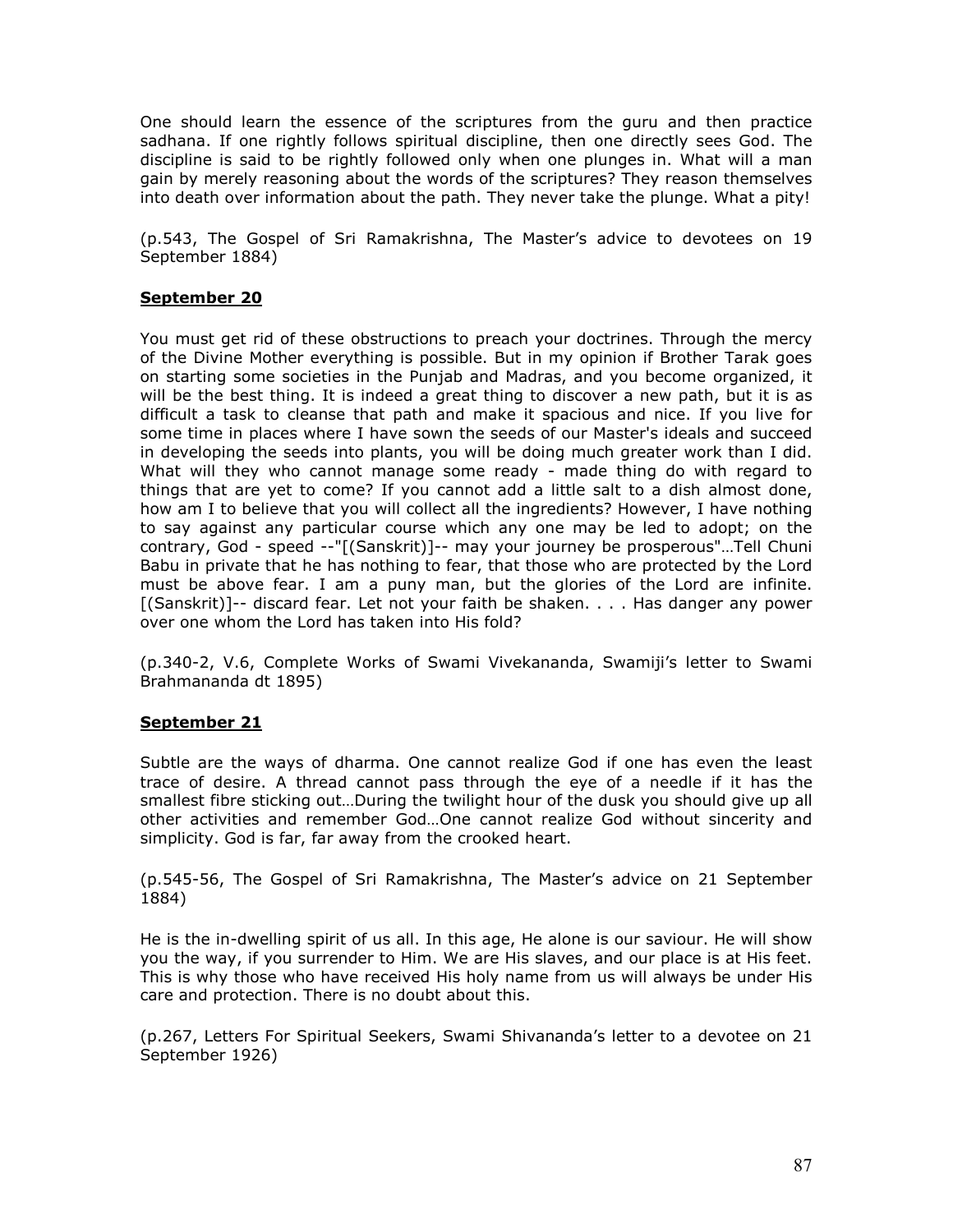### September 22

What will one achieve by renouncing only these things? The one thing needful is the renunciation of 'woman and gold'. That renunciation is the real and supreme renunciation. Householders should go into solitude now and then, to practice spiritual discipline in order to cultivate devotion to God; they should renounce mentally. But the Sannyasi should renounce both mentally and physically…It is Satchidananda that comes to us in the form of the guru. If a man is initiated by a human guru, he will not achieve anything if he regards his guru as a mere man. The guru should be regarded as the direct manifestation of God. Only then can the disciple have faith in the mantra given by the Guru. Once a man has faith he achieves all.

(p.289-93, The Gospel of Sri Ramakrishna, The Master's advice to devotees on 22nd September 1883)

The mother's heart, the hero's will,

The softest flower's sweetest feel;

The charm and force that ever sway

The altar fire's flaming play;

The strength that leads, in love obeys;

Far - reaching dreams, and patient ways,

Eternal faith in Self, in all

The sight Divine in great in small;

All these, and more than I could see

Today may "Mother" grant to thee.

(p.526, V.7, The Complete Works of Swami Vivekananda, Swamiji's poem written to Miss Alberta Sturges on her 23rd Birthday on 22nd September 1900)

### September 23

Why worry? Sri Ramakrishna will surely attract your mind and keep it fixed on his feet. But practice it every day. Pour out all love of your heart at his feet. Everyone has in his heart some special love for something or other. No one is an exception to this. You also have that love in you. Keep that love reserved for him, and pour it out only on him. You are in a class by yourself. You are not like an ordinary individual. Your life has a special meaning. The special status that you have is the outcome of his grace and of the good work you have done in past lives. What other purpose do you think your life is meant for except what has been already ordained by the Lord?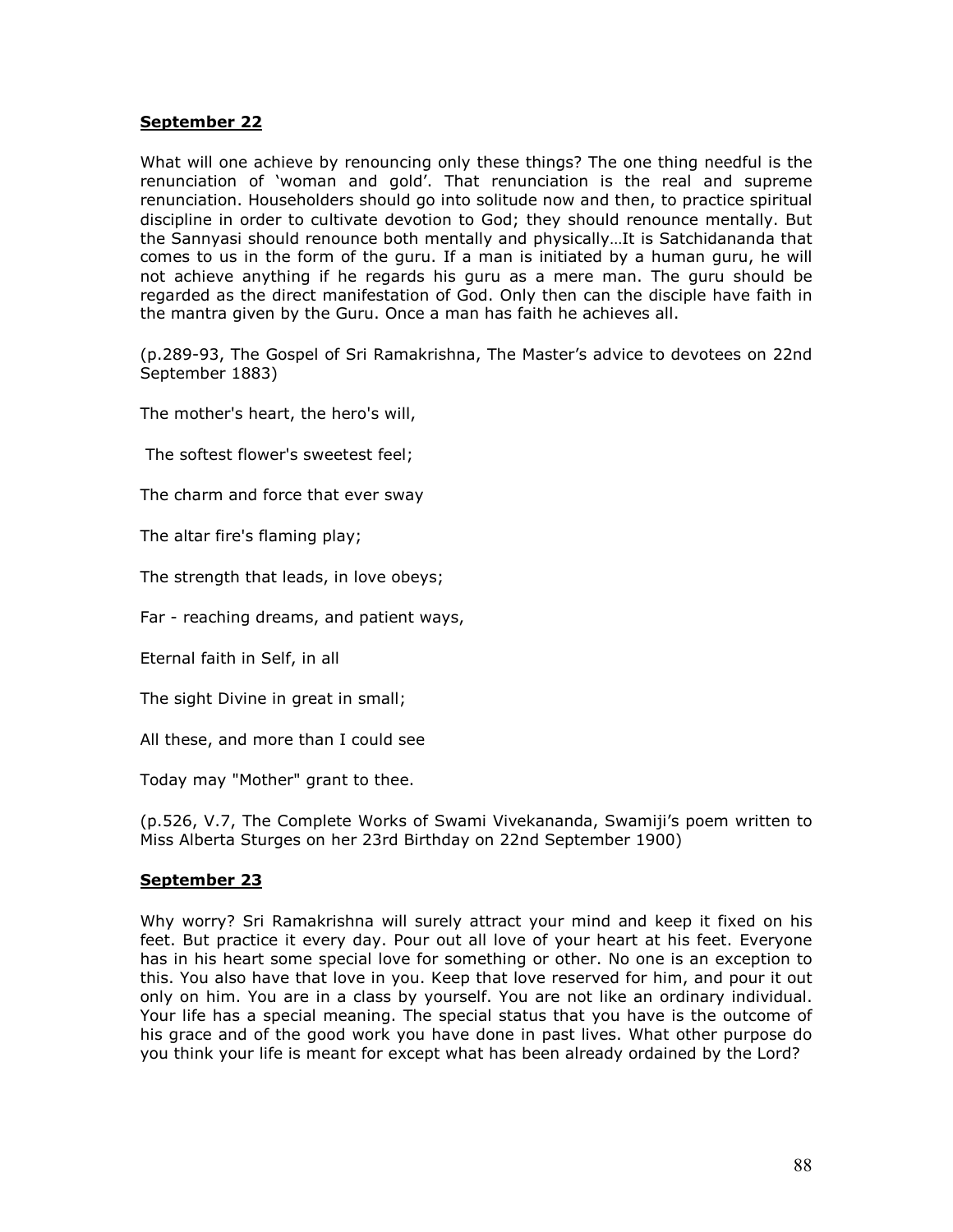(p.230-1, Letters For Spiritual Seekers, Swami Shivananda's letter to a devotee on 23 September 1924)

Worship of the Divine mother will bring nothing but good. When she awakens herself in our hearts, we become free from troubles; it is very difficult to achieve anything by self-effort. Her grace does not flow unless a person offers his body and mind to her. Once you realize her, this world and its wiles can do you no harm. Then you can see her presence even in this world. You will realize perfectly that she has become everything, and nothing exists but her. Then all troubles cease.

(p.80, Spiritual Treasures, Swami Turiyananda's letter to a devotee dt 23 September 1914)

# September 24

To be spiritual is not an easy thing. Unless one gets purified through the fire of struggle, he is not fit for spiritual progress. So such struggles will come – we need not be at all afraid for that. You are a child of Ramakrishna. Be always conscious of it and brave the struggle. Through His grace I am sure you shall succeed. You are thinking of Sri Ramakrishna – the personification of purity. All impurities will have no hold on you. May you have peace and happiness, purity, viveka, and vairagyam…

(p.175, Mahapurush Maharaj As We Saw Him, Swami Shivananda's letter to Swami Ranganathananda on 24th September 1930)

Have the conviction that you are working for the Lord, and then don't worry anymore. Why do you allow your mind to become disturbed? He is in everything and he is everything – reflecting and meditating thus one attains realization. Imagination will become reality – that is how it happens. At first one has to imagine; afterwards it becomes real.

(p.172, Spiritual treasures, Swami Turiyananda's letter to a devotee on 24 September 1916)

### September 25

Nothing can happen without the will of God. Not even a blade of grass can move. When a man passes into a favorable time, he gets the desire to contemplate on God. But when the time is unfavorable, he gets all the facilities for doing evil actions. Everything happens in time according to the will of God. The Master has predetermined what he is going to accomplish. If anyone surrenders himself totally at his feet, then the Master will see that everything is set right. One must bear with everything, because everything is determined by actions (karmas). Past sins can be counteracted by meditation, japa and spiritual thought.

(p.92-3, The Gospel of The Holy Mother, Mother's words on 25 September 1910)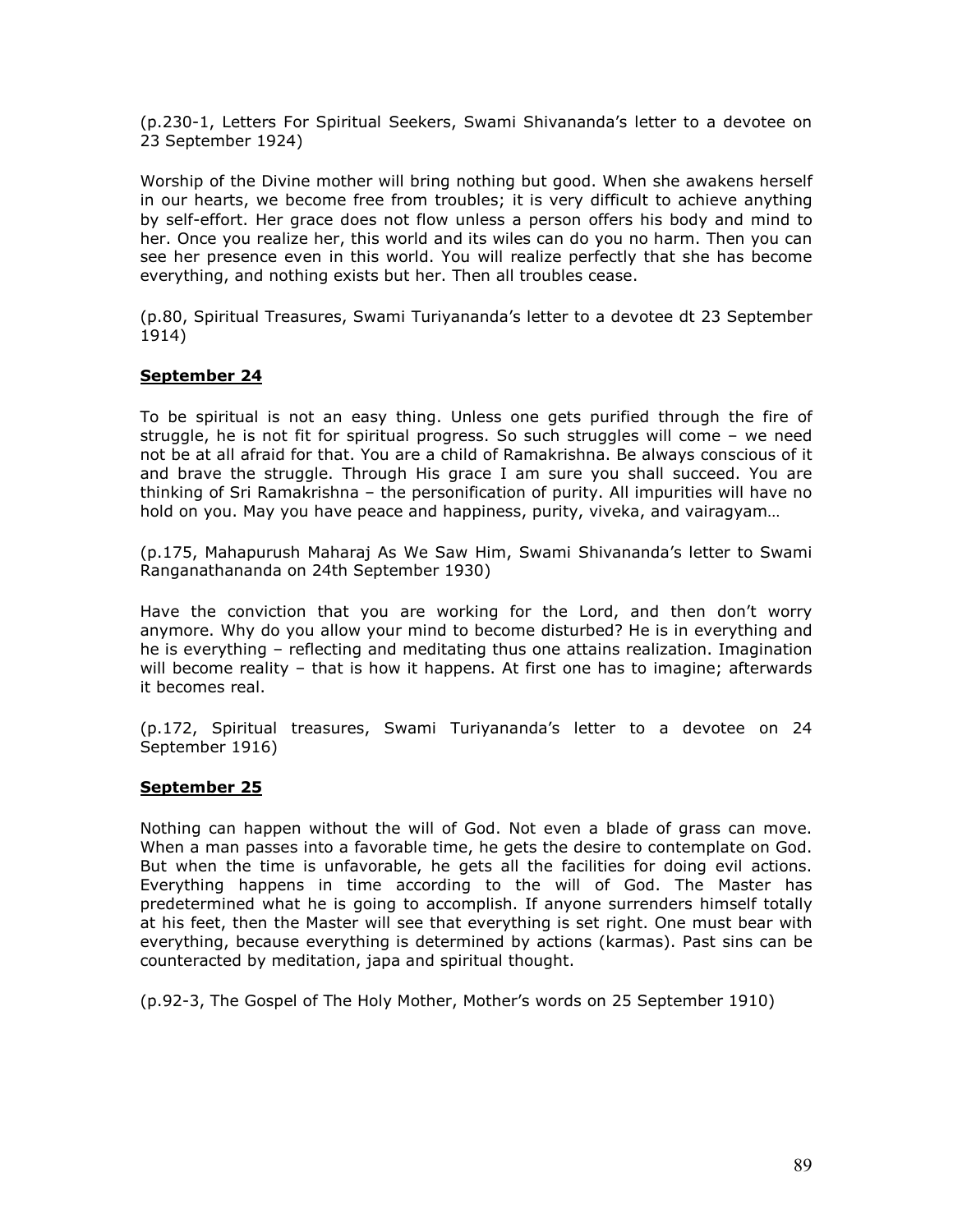### September 26

They are not eight bonds, but eight fetters. But what if they are? These fetters fall off in a moment, by the grace of God. Do you know what it is like? Suppose a room has been kept dark a thousand years. The moment a man brings a light into it, the darkness vanishes. Not little by little. All the knots of ignorance come undone in the twinkling of an eye, through the guru's grace.

(p.298, The Gospel of Sri Ramakrishna, The Master's advice to M on 26 September 1883)

Whatever may be the position of philosophy, whatever may be the position of metaphysics, so long as there is such a thing as death in the world, so long as there is such a thing as weakness in the human heart, so long as there is a cry going out of the heart of man in his very weakness, there shall be a faith in God.

(p.22, V.1, The Complete Works of Swami Vivekananda, Swamiji's lecture on 26 September 1893)

# September 27

Self-surrender means: To practice contentment by thinking that wherever the Lord keeps me is for my good; to unify one's will with the will of God; and to practice even-mindedness in happiness and misery, gain and loss, and so on. In other words, one can surrender oneself completely only after liberation. Before that one will have to practice yoga repeatedly. Real resignation to God is liberation. If a person practices this attitude of resignation sincerely and wholeheartedly, he attains liberation by God's grace.

(p.67, Spiritual Treasures, Swami Turiyananda's letter dt 27 September 1913)

# September 28

Prayer is immensely helpful. Prayer leads to the realization of his presence. It also enables you to remember him all the time. Sri Ramakrishna will be pleased to help you in many ways. Take me seriously: never lose heart. You have taken refuge in one who is an ocean of love. This love comes naturally, and not because of anything on your part. He has assumed a human form for the good of humanity – not merely for their spiritual well being, but also for their well being in relation to animals and to the elements.

(p.276-7, Letters For Spiritual seekers, Swami Shivananda's letter dt 28 September 1928)

### September 29

There are various paths to reach God. Each view is a path. It is like reaching the Kali Temple by different roads. No one else is here, and you are my own people. Let me tell you something. I have come to the final realization that God is the Whole and I am a part of Him, that God is the Master and I am His servant. Furthermore, I think every now and then that He is I and I am He.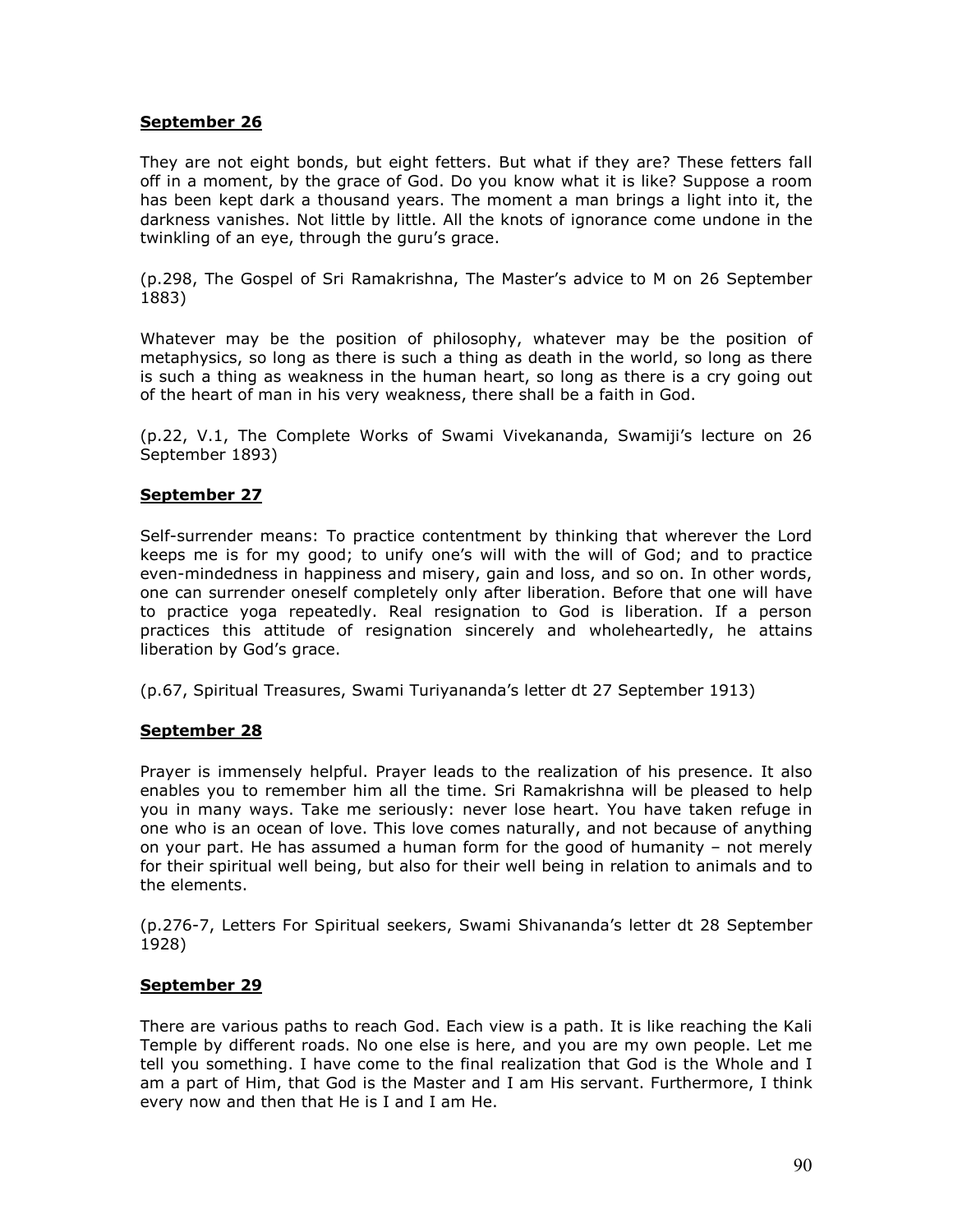(p.572, The Gospel of Sri Ramakrishna, Ramakrishna's advice on 29th September 1884)

The present Hindu society is organized only for spiritual men, and hopelessly crushes out everybody else. Why? Where shall they go who want to enjoy the world a little with its frivolities? Just as our religion takes in all, so should our society. This is to be worked out by first understanding the true principles of our religion and then applying them to society. This is the slow but sure work to be done.

(p.48, V.5, The Complete Works of swami Vivekananda, Swamiji's letter to Alasinga dt. 29th Sept. 1894)

### September 30

Swami Akhandananda's Birthday 30 September 1864

One morning Sri Ramakrishna took me to the Kali Temple. Whenever I went there alone I stood outside the threshold, but on this occasion the Master took me into the Sanctum sanctorum and showed me the face of Lord Shiva, who was of course lying on his back while Kali stood over Him. His face was not visible from outside the shrine, where one could only see the top of His head. The Master said, "Look, here is the living Shiva." I felt that Lord Shiva was conscious and breathing. I was astonished. How potent were the Master's words! Up to that time I had thought that this image was just like all the other Shiva images I had seen.

(p.563, God Lived With Them, Swami Akhandananda's account of the experience)

\*\*\*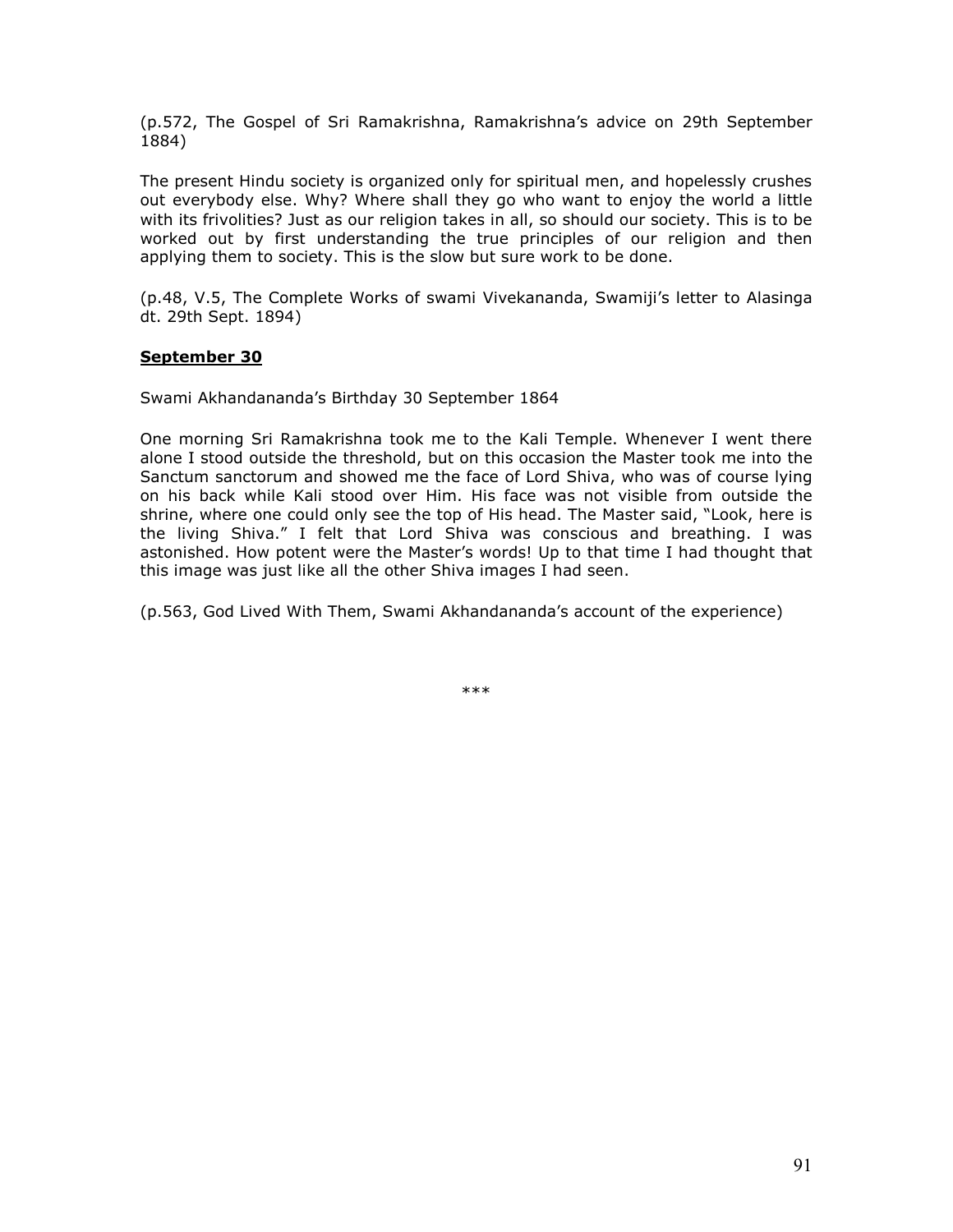#### **OCTOBER**

# 1 Oct

God assumes forms for the sake of His devotees. Through ecstatic love a devotee sees God with form…. One must accept everything: God with form and God without form…. A man reads a little of the Gita, the Bhagavata, or the Vedanta and thinks he has understood everything. Once an ant went to a hill of sugar. One grain of sugar filled its stomach, and it was returning home with another grain in its mouth. On the way it said to itself, 'Next time I go, I shall bring home the whole hill.

(p, 577, The Gospel of Sri Ramakrishna, Thakur's words to the devotees on 1Oct,1884)

Some people do the beat work when *led*. Not everyone is born to lead. The best leader, however, is one who "leads like the baby". The baby, though apparently depending on everyone, is the king of the household. At least, to my thinking, that is the secret…. Many feel, but only a few can express. It is the power of expressing one's love and appreciation and sympathy for others, that enables one person to succeed better in spreading the idea than others…

(p.428-9, Vol.8, Swamiji's letter to Margo (Sister Nivedita) from Srinagar, Kashmir on 1 Oct,1897.)

# 2 Oct

Birth of Swami Abhedananda (1866)

As soon as Kali heard about the Baranagore Monastery he returned to Calcutta and joined the brotherhood. The southernmost room of the second floor was used for meditation and study, and was known as Kali Tapasvi's room, since Kali secluded himself there during most of the day. An ascetic by nature, he ate vegetarian food, wore no shoes, and shunned peoples' company. He spent his time in meditation, studying the scriptures, and composing some Sanskrit hymns on Sri Ramakrishna and Holy Mother. One day Kali visited Holy Mother at her residence at Nilambar Babu's house in Belur, and read a hymn that he had composed about her : Prakritim paramam abhayam varadam, etc. After listening to the hymn, Holy Mother blessed him saying, "May Saraswati, the Goddess of learning, sit on your tongue.

(p.458, God lived with them, Swami Abhedananda was born at 21 Nimu Goswami Lane , Ahiritola, North Calcutta.)

What need is there even to bother one's head about whether God is formless or has a form? It is enough for a man to pray to Him, alone in solitude, weeping, 'O God, reveal Yourself to me as You are.' God is both inside and outside. It is He who dwells inside us. Therefore the Vedas say, 'Tattvamasi - -That thou art.' God is also outside us. He appears manifold through maya; but in reality He alone exists. Therefore before describing the various names and forms of God, one should say, 'Om Tat Sat'. It is one thing to learn about God from the scriptures, and quite another to see Him. The scriptures only give hints. Therefore to read a great many scriptures is not necessary. It is much better to pray to God in solitude.

(p, 587, The Gospel of Sri Ramakrishna, Thakur's words to the devotees on 2 Oct,1884 in His room in Dakshineswar.)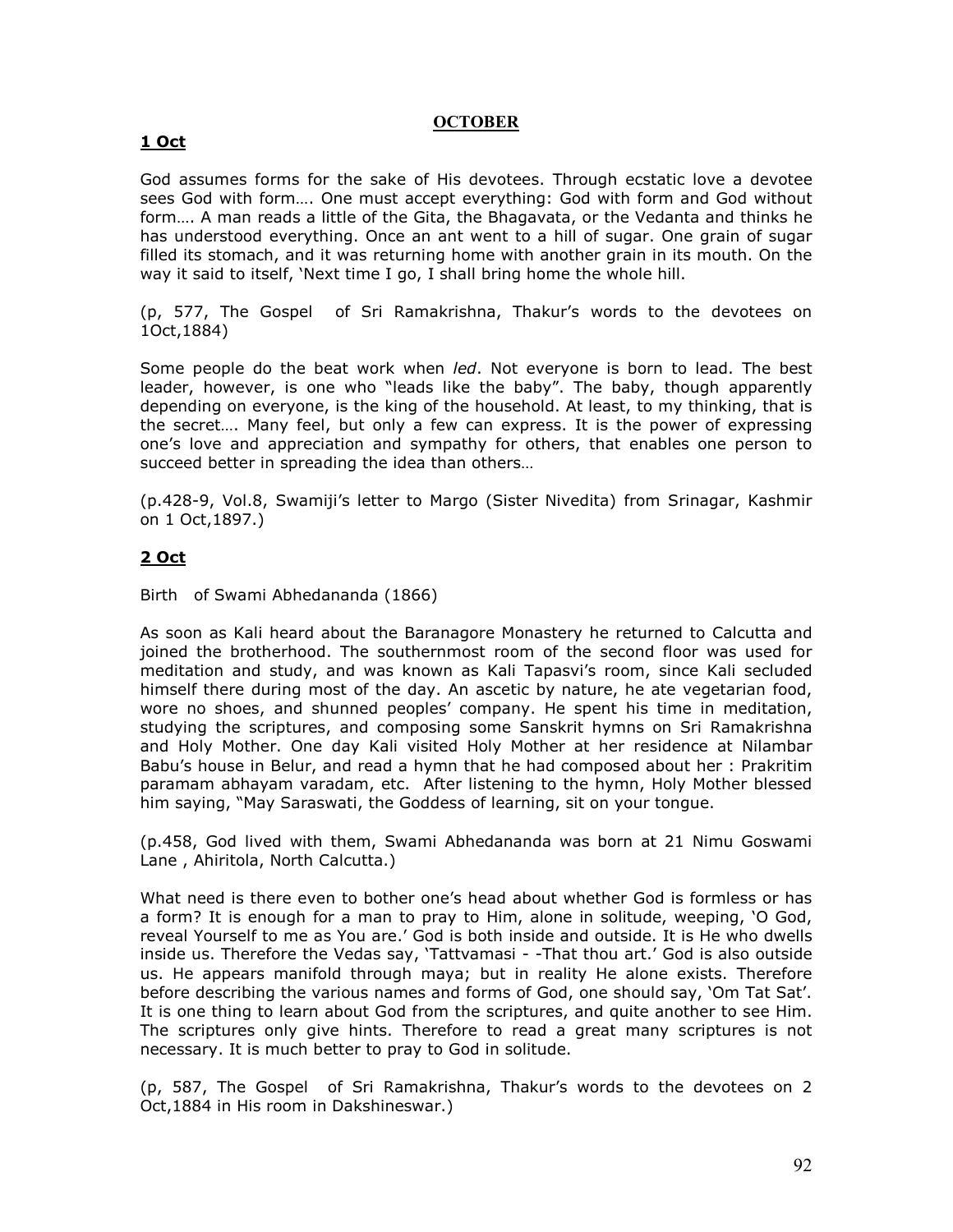Keep doing your japam with all your heart. It is good idea to look upon Sri Ramakrishna as your real Mother. In reality, he and the Cosmic Mother Kali are one and the same. He himself is the Gayatri, the Saviour. Look upon him the way you like best. The purest and sweetest relationship is that of mother and child. This stimulates meditation and also helps you make quick progress.

(p.232. Letters for Spiritual Seekers, Swami Shivananda's letter from Bangalore Ashrama on 3 Oct, 1924.)

Keep calling on him. He will then grant you his grace. Prayer is essential. Earnestly beg for faith, love, and devotion. You will get love in your heart for this. If, by his grace, some love grows in your heart, the mind will then get attached to him. Love is like glue. You will have that love, I assure you. Don't lose heart. Sri Ramakrishna is a living God. He is always alert. He is like a blazing fire. He is am Incarnation of God, and is the inmost being of all. He is also your inmost being. He is the life of your life, the presiding deity of your consciousness. Try to repeat his name and pray to him regularly, as best you can. That will be enough for you to attract his grace. His grace is there already, only you are not aware of it.

(p.268, Letters for Spiritual Seekers, Swami Shivananda's letter from Ootacamund on 3 Oct,1926.)

# 4 Oct

For those that belong to him, I have the utmost love, the utmost confidence. I have no alternative in the matter. Call me one-sided if you will, but there you have my bonafide avowal. If but a thorn pricks the foot of one who has surrendered himself to Shri Ramakrishna, it makes my bones ache. All others I love; you will find very few men so unsectarian as I am; but you must excuse me, I have that bit of bigotry. If I do not appeal to his name, whose else shall I? It will be time enough to seek for a big Guru in our next birth; but in this, it is that unlearned Brahmin who has bought this body of mine for ever.

(p.346, Vol.6, Swamiji's letter to Swami Brhamananda England on 4 Oct,1895.)

# 5 Oct

It is enough to know that everything depends on the grace of God. But one must pray to God; it will not do to remain inactive. The lawyer gives all the arguments and finishes his pleading by saying to the judge: 'I have said all I have to say. Now the decision rests with Your Honour.'

p, 599, The Gospel of Sri Ramakrishna, Thakur's words to the devotees on 5Oct,1884 in His room in Dakshineswar.

We must remember ours is only to work – we never attain results. How can we? Good can never be done without doing evil. We cannot breathe a breath without killing thousands of poor little animals. National prosperity is another name for death and degradation to millions of other races. So is individual prosperity the beggaring of many. The world is evil – and will remain so. It is its nature, and cannot be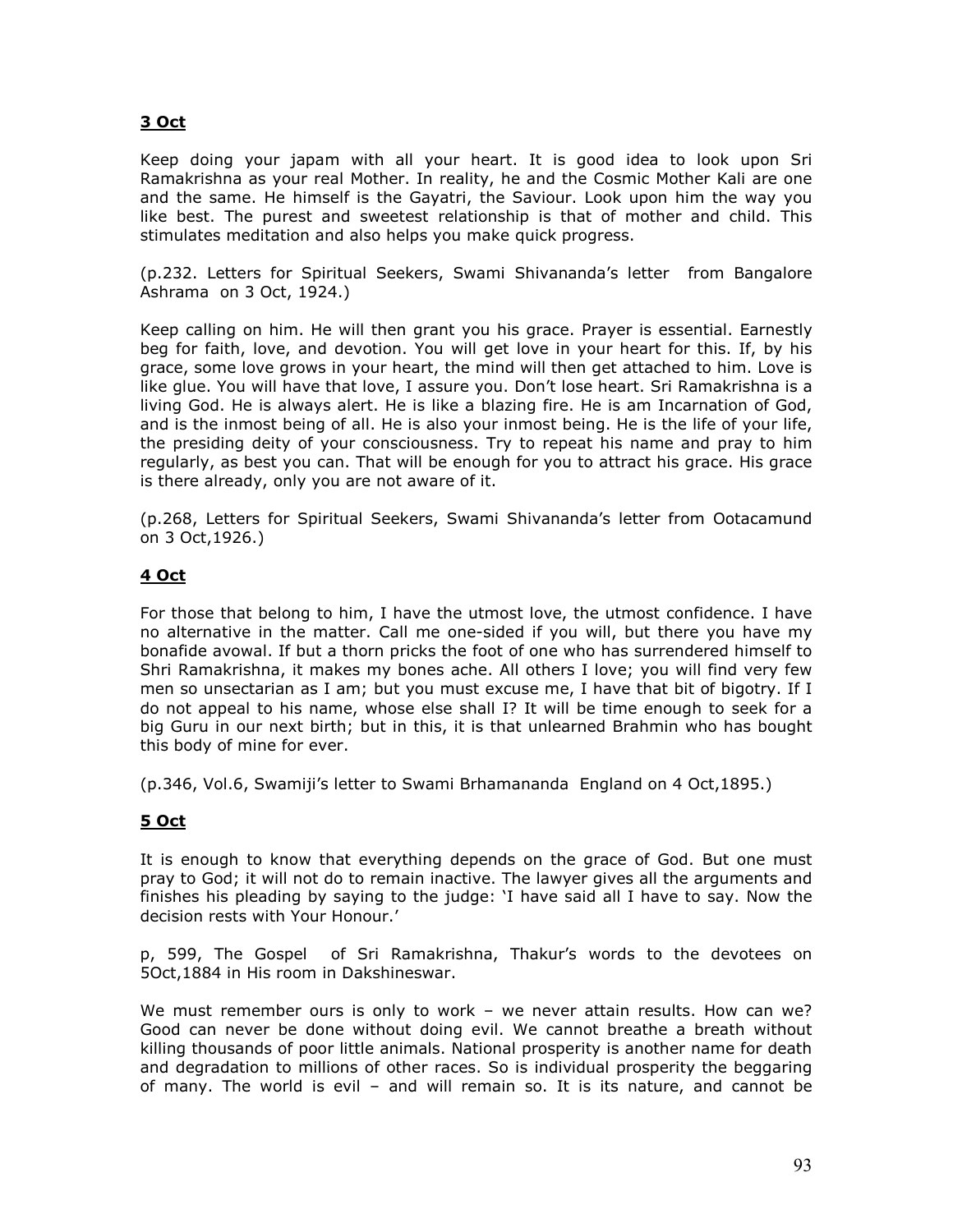changed. Such is truth. The wisdom is therefore in renunciation, that is to make the Lord our all in all.

(p.121, Vol.9, Swamiji's letter to Mother Church (Mrs. G.W Hale) from Ridgely Manor on 5 Oct, 1899.)

# 6 Oct

No matter how you meditate, if your heart is filled with devotion, you will succeed. But you must make an effort. Thakur used to say, pointing to his heart, 'The heart is a very good place to meditate.' You should think that your guru or chosen deity is looking at you with a gracious gaze. Meditate in this manner.

(p.282, Mahapurush Maharaj as we saw Him, Mahapurush Maharaj's words to Swami Dharmeshananda at Madhupur on Vijaya Day, 6 Oct, 1927)

# 7 Oct

Inscrutable are the ways of providence. But He is good and kind to us and we have to admit that. May we not lose faith in His dispensation, no matter how we are situated. Let us not think selfishly, but be satisfied with His ordainings knowing full well that whatever He does, it is all for our good only. For in that thought we shall have peace of mind at least.

(p.252, Spiritual Treasures, Letter of Swami Turiyananda on 7 Oct, 1916 from Almora.)

# 8 Oct

Persevere on, my brave lads. We have only just begun. Never despond! Never say enough!

(p.119, C.W Vol.5, Swamiji's letter to Alasinga from London probably on Oct,1896)

### 9 Oct

One can know it (whether one is progressing towards God or not) oneself. Others also can know it. All his passions, lust, anger, and greed will wane, his attachment for the objects of the senses will diminish, and he will have peace at heart.

(p.129, Spiritual Talks, Swami Turiyananda's words to a devotee at Varanasi on 9 Oct,1919.)

### 10 Oct

The whole thing is to love God and taste His sweetness. He is sweetness and the devotee is its enjoyer. The devotee drinks the sweet Bliss of God. Further, God is the lotus and the devotee the bee. The devotee sips the honey of the lotus. As a devotee cannot live without God, so also God cannot live without His devotee. Then the devotee becomes the sweetness, and God its enjoyer. The devotee becomes the lotus, and God the bee.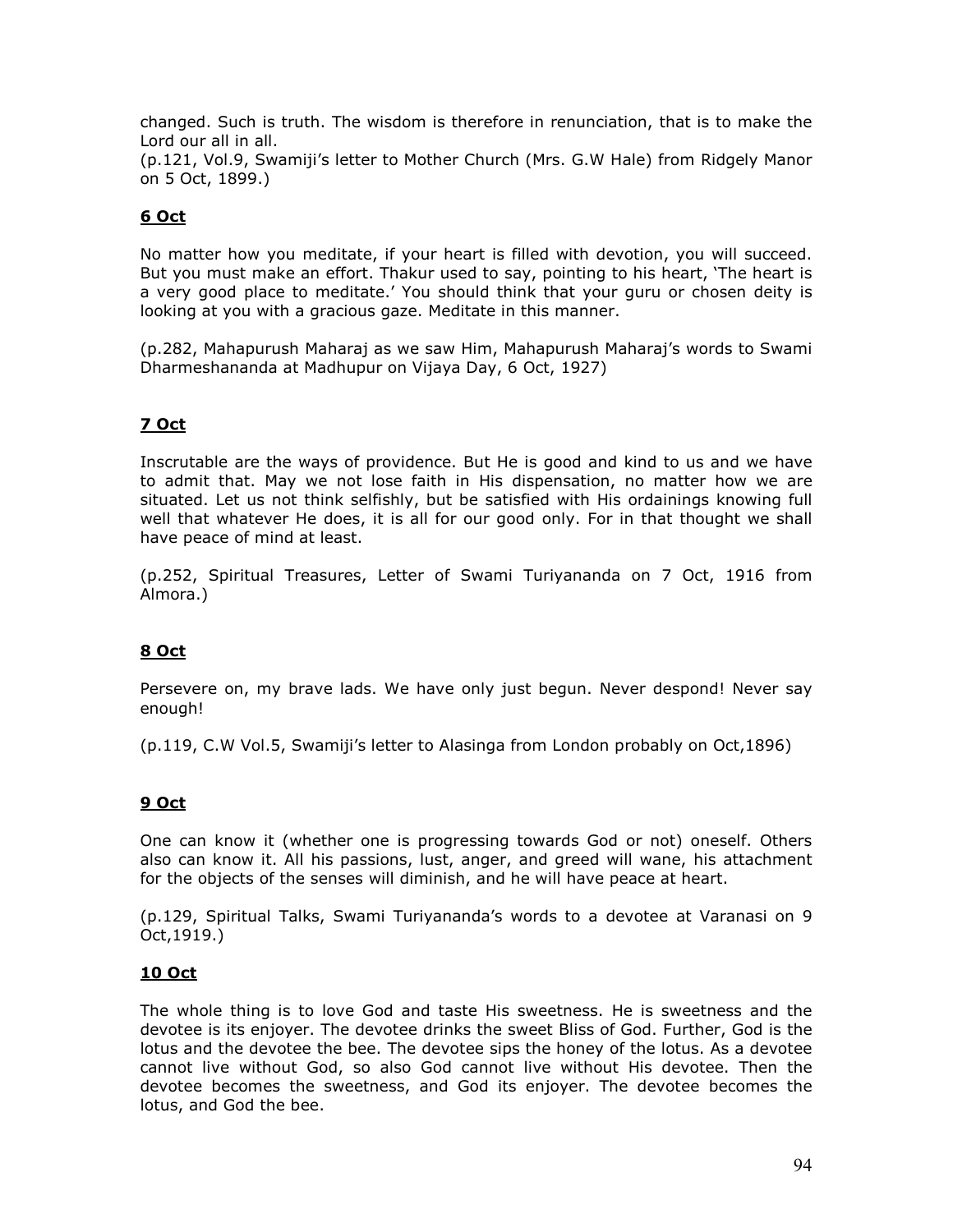(p.305, The Gospel of Sri Ramakrishna, Thakur's words to Balaram's father on 10 Oct, 1883.)

This life has no other end. Preach His Name, let His teachings penetrate the world to the very bone. Never forget. Repeat this Mantra in your heart of hearts unceasingly, as you go the round of your daily duties.

(p.411, Vol.6, Swamiji's letter to Swami Akhandananda from Murree on 10 Oct, 1897.)

# 11Oct

What will you achieve by mere reasoning? Be restless for God and learn to love Him. Reason, mere intellectual knowledge, is like a man who can go only as far as the outer court of the house. But Bhakti is like a woman who goes into the inner court. One must take up a definite attitude toward God. Then alone can one realize Him. Rishis like Sanaka cherished the attitude of shanta; Hanuman the attitude of a servant; the cowherd boys of Vrindavan, like Sridama and Sudama, the attitude of a friend; Yasoda the attitude of a mother; and Radha the attitude of a sweetheart. O God, Thou art the Lord and I am Thy servant'- that is the servant's attitude, a very good one for aspirants.

(p, 610, The Gospel of Sri Ramakrishna, Thakur's words to the devotees on 11Oct,1884 in His room in Dakshineswar.)

I have all along been like a hero -- I want my work to be quick like lightning, and firm as adamant. Likewise shall I die also. Therefore kindly do my work for me -- no question of success or defeat enters here at all. I have never retreated in a fight – shall I now…? There is success and failure in every work. But I am inclined to believe that one who is a coward will be born after death as an insect or a worm, that there is no salvation for a coward even after millions of years of penance. Well, shall I after all be born as a worm?... In my eyes this world is mere play – and it will always remain a such…. When I fight, I fight with girded loins – that much I fully understand; and I also understand that man, that hero, that god, who says, "Don't care, be fearless. O brave one, here I am by your side!" To such a man-god I offer a million salutations. Their presence purifies the world, they are the saviours of the world. And the others who always wail, "Oh, don't go forward, there is this danger, there is that danger" – those dyspeptics – they always tremble with fear. But through the grace of the Divine Mother my mind is so strong that even the most terrible dyspepsia shall not make me a coward. To cowards what advice shall I offer? – nothing whatsoever have I to say. But this I desire, that I should find shelter at the feet of those brave souls who dared to do great deeds even though failed to succeed, of those heroes who never quailed not shirked, of those fighters who never disobeyed orders through fear or pride. I am the child of the Divine Mother, the source of all power and strength. To me, cringing, fawning, whining, degrading inertia and hell are one and the same thing. O Mother of the Universe, O my Gurudeva, who would constantly say, "This is a hero!" – I pray that I may not have to die a coward. This is my prayer, O brother. Certainly there is, or there will be born one equal to me; some one or other will certainly arise from these thousands of devotees of Shri Ramakrishna who will be like me, and who will be able to understand me.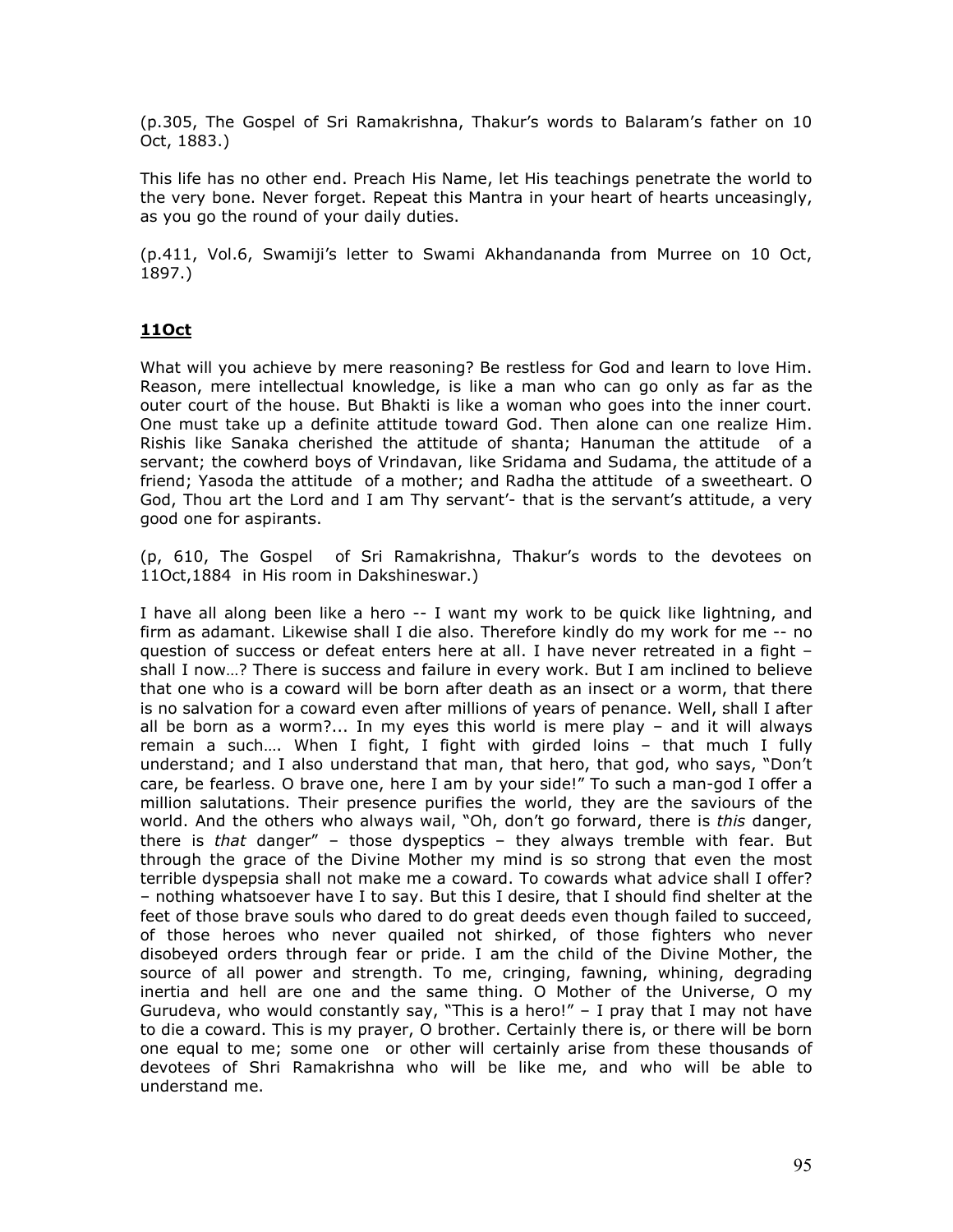(p.430-2, Vol.8, Swamiji's letter to Rakhal (Swami Brahmananda) from Murree on 11 Oct, 1897.)

# 12 Oct

Who says that spiritual practice produces no effect? Surely it does. There is not a shade of doubt about it. People of the world give you wages, if you work for them. Is God so unkind that He will not requite the works done for Him? But you must work in the right spirit. Working haphazardly will not do.

(p.132, Spiritual Talks, Swami Turiyananda's words to a devotee at Varanasi on 12 Oct,1919.)

God is all-auspicious – this faith brings peace and happiness. If you try to explain the world through intellectual reasoning, you will be in trouble. That is why the Master advised us to realize God first and then try to understand the world. Hold onto the Lord, then all good will attend you.

(p.173, Spiritual Treasures, Letter of Swami Turiyananda on 12 Oct, 1916 from Almora.)

# 13 Oct

It is all Mother…. All men are good. Only we cannot reach all…. I am never going to teach any more. Who am I that I should teach anyone?

(p.3-4, Vol.5, New Discoveries, Sister Nivedita describing Swamiji's spiritual mood in her letter from Kashmir to Mrs. Ashton Jonson dt.13 Oct, 1898.) (C.W, Vol.9, p.402)

It is very difficult to realize God. The slightest desire blocks the way.

(p.142, Spiritual Talks, Swami Turiyananda's words to a monk at Varanasi on 13 Oct, 1919.)

### 14 Oct

Work for work's sake. Your whole mind should be fixed upon the work. Let that be your ideal, the be-all and end-all of life. Never mind success or failure.

(p.144, Spiritual Talks, Swami Turiyananda's words to a monk at Varanasi on 14 Oct,1919.)

### 15 Oct

A few people in the world really try to do good. Others look on and applaud, and think that they themselves have done great good. Life is love, and when a man ceases to do good to others, he is dead spiritually.

(p.493, C.W. Vol.2, as reported in Baltimore American on 15 Oct,1894 on Swamiji's lecture .)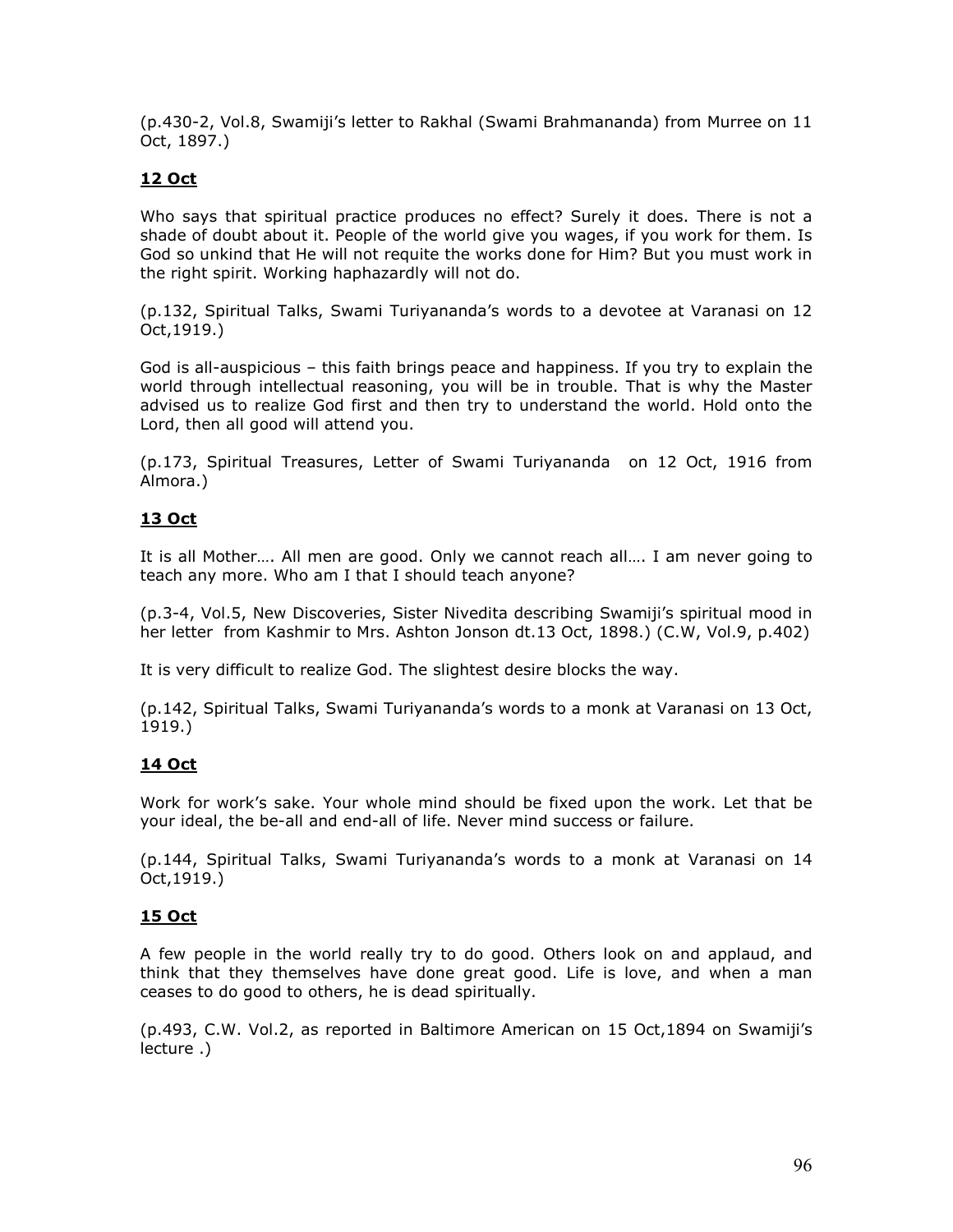When you plunge in the water of the ocean, you may be attacked by alligators. But they won't touch you if your body is smeared with turmeric. There are no doubt six alligators – lust, anger, avarice, and so on - within you, in the 'heart's fathomless depths'. But protect yourself with the turmeric of discrimination and renunciation, and they won't touch you.

(p.125, The Gospel of Sri Ramakrishna, Thakur's words to Narendra and his friends in his room in Dakshineswar on 16 Oct, 1882.)

Human being – today he is, tomorrow he is not. No one will accompany a person after his death. Only his actions – good or bad – follow him, even after death.

(p.144, The Gospel of the Holy Mother, Mother's words at Belur Math during Durga Puja on 16 Oct, 1912.)

# 17 Oct

As long as you do not feel that God is the Master, you must come back to the world, you must be born again and again. There will be no rebirth when you can truly say, 'O God, Thou art the Master.' As long as you cannot say, 'O Lord, Thou alone art real', you will not be released from the life of the world. This going and coming, this rebirth, is inevitable. There will be no liberation. Further, what can you achieve by saying, 'It is mine'? The manager of an estate may say, 'This is our garden; these are our couches and furniture.' But when he is dismissed by the master, he hasn't the right to take away even a chest of worthless mango-wood given to him for his use. The feeling of 'I and mine' has covered the Reality. Because of this we do not see Truth. Attainment of Chaitanya, Divine Consciousness, is not possible without the knowledge of Advaita, Non-duality. After realizing Chaitanya one enjoys Nityananda, Eternal Bliss.

(p.308 The Gospel of Sri Ramakrishna, Thakur's words to devotees on 16 Oct,1883.)

### 18 Oct

As you go nearer to God you see less and less of His upadhis, His attributes. A devotee at first may see the Deity as the tem armed Divine Mother; when he goes nearer he sees her possesses of six arms; still nearer, he sees the Deity as the twoarmed Gopala. The nearer he comes to the Deity, the fewer attributes he sees. At last, when he comes into the presence of the Deity, he sees only Light without any attributes.

(p, 853, The Gospel of Sri Ramakrishna, Thakur's words to the devotees on 18Oct,1885 at Shyampukur.)

### 19 Oct

Be firm in one ideal - either in God with form or in the formless God. Then alone will you realize God; otherwise not. With firm and unwavering belief the followers of God with form will realize Him, as will those who speak of Him as formless. You may eat a cake with icing straight or sidewise; it will taste sweet either way.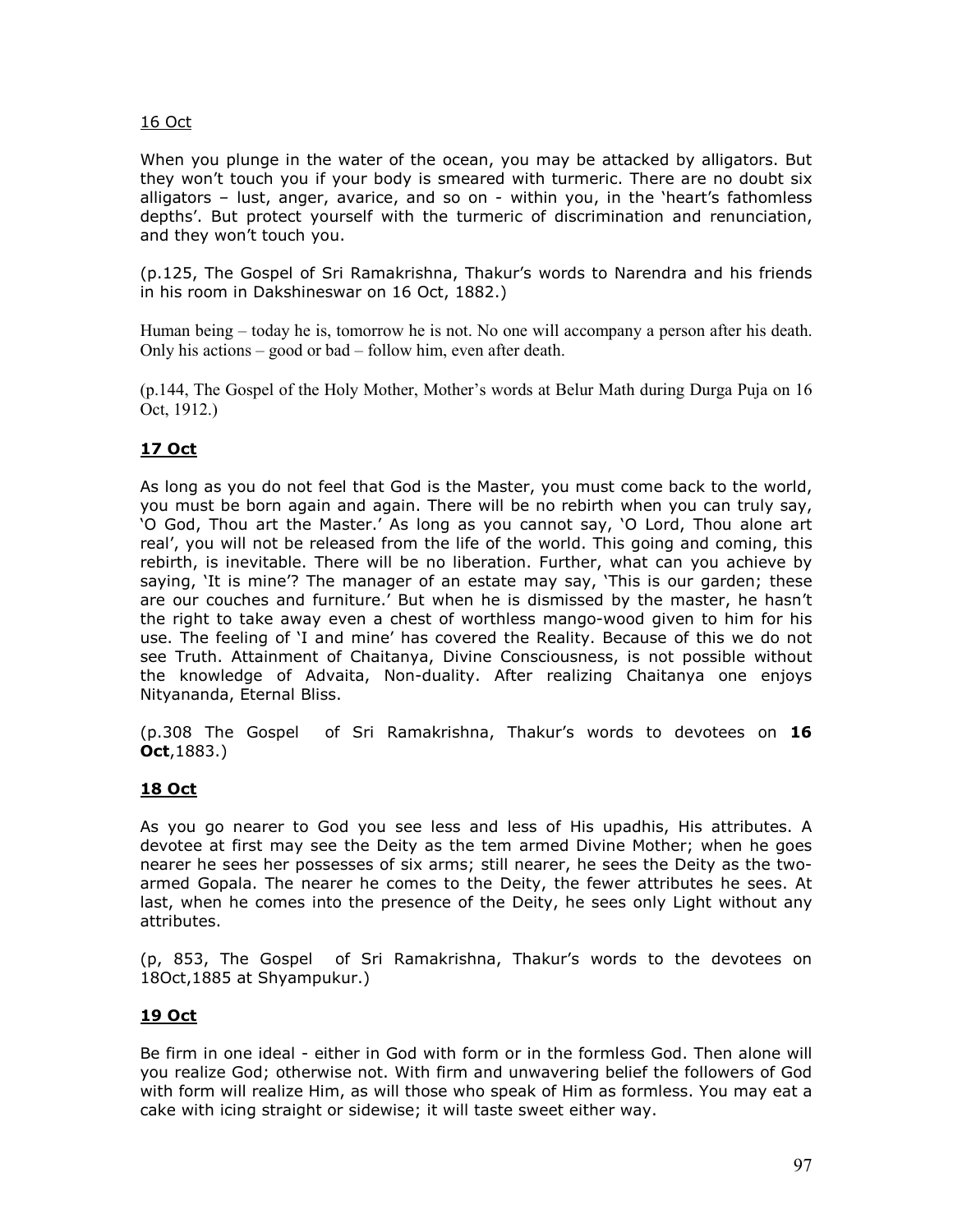(p.624, The Gospel of Sri Ramakrishna, Thakur's words to the devotees in Sinthi Brahmo Samaj on 19 Oct,1884.)

# 20 Oct

Freedom is the first condition of growth. What you do not make free, will never grow. The idea that you can make others grow and help their growth, that you can direct and guide them, always retaining for yourself the freedom of the teacher, is nonsense, a dangerous lie which has retarded the growth of millions and millions of human beings in this world. Let men have the light of liberty. That is the only condition of growth.

(p.115, Vol.2, Complete works of Swami Vivekananda, Swami in his lecture 'Maya and the evolution of the conception of God, delivered in London, 20 Oct, 1896.)

I am Thakur's dog. Just as a dog will do much work for his master, even after eating but little, and will protect his valuable property from thieves and dacoits, so am I Thakur's dog, lying here at the Math. Lying at my Master's door, I safeguard his wealth (discrimination, renunciation, knowledge, and devotion) and his monastic Order. This Math belongs to Thakur, Swamiji, and Maharaj. I am their dog. He who can remain lying down like a dog of the Math will become blessed.

(p.291, Mahapurush Maharaj as we saw Him, Mahapurush Maharaj's words to Swami Dharmeshananda during Mahanavami in Belur Math on 20 Oct,1931.)

# 21 Oct

What I want is muscles of iron and nerves of steel, inside which dwells a mind of the same material as that of which dwells a mind of the same material as that of which the thunderbolt is made. Strength, manhood, Kshatra-Virya + Brahma-Teja.

(p.117, Vol.5, Swamiji's letter to Alasinga Perumal from London , probably on Oct,1896.)

# 22 Oct

One realizes God even if one believes Him to be formless. One also realizes God if one believes that God has form. Two things are necessary for the realization Of God: faith and self- surrender. Man is ignorant by nature. Errors are natural to Him. Can a one-seer pot hold four seers of milk? Whatever path you may follow, you must pray to God with a restless heart. He is the Ruler of the soul within. He will surely listen to your prayer if it is sincere. Whether you follow the ideal of the Personal God or that of the Impersonal Truth, you will realize God alone, provided you are restless for Him. A cake with icing tastes sweet whether you eat it straight or sidewise.

(p, 867, The Gospel of Sri Ramakrishna, Thakur's words to Dr. Mahendralal Sarkar on 22 Oct,1885 at Shyampukur.)

That freedom was your nature, and this Maya never bound you. Nature never has power over you. Like a frightened child you were dreaming that it was throttling you, and the release from this fear is the goal: not only to see it intellectually, but to perceive it, actualize it, much more definitely than we perceive this world. Then we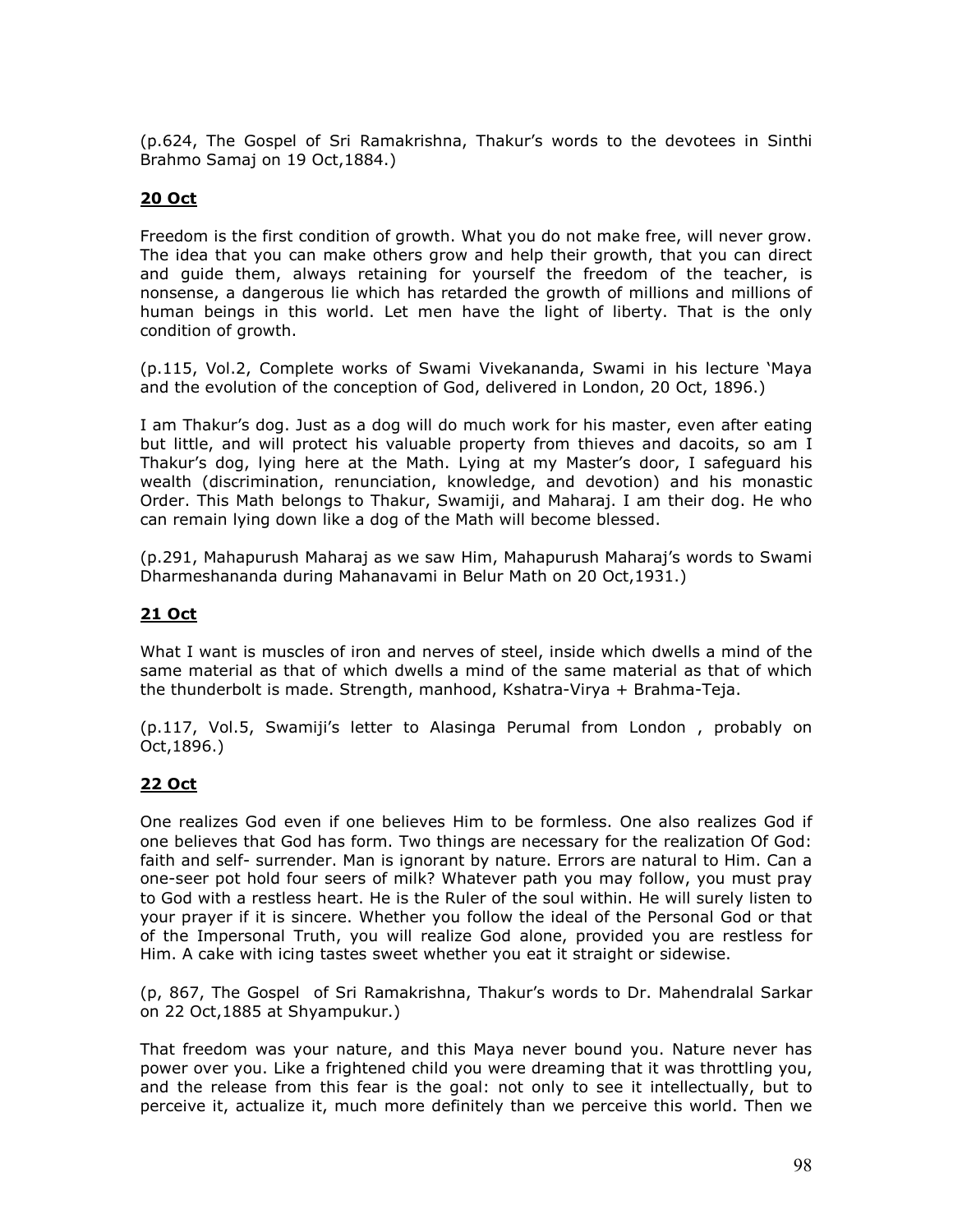shall know that we are free. Then, and then alone, will all difficulties vanish, then will all the perplexities of heart be smoothed away, all crookedness made straight, then will vanish the delusion of manifoldness and nature; and Maya, instead of being a horrible, hopeless dream, as it is now, will become beautiful, and this earth, instead of being a prison-house, will become our playground; and even dangers and difficulties, even all sufferings, will become deified and show us their real nature, will show us that behind everything, as the substance of everything, he is standing, and that He is the one real Self.

(p.129, Vol.2, Complete Works of Swami Vivekananda, Swamiji in his lecture 'Maya and Freedom' delivered in London 22 Oct, 1896.)

Strike the iron while it is hot. Idleness won't do. Throw overboard all idea of jealousy and egotism, once for all. Come on to the practical field with tremendous energy; to work, in the fullness of strength! As to the rest, the Lord will point out the way. The whole world will be deluged by a tidal wave. Work, work, work - let this be your motto….Our object is to do good to the world, and not the trumpeting of our names...Those that have come under his protection, have virtue, wealth, desires, and freedom lying at their feet. Courage! Everything will come about by degrees. From all of you I want this that you must discard for ever self –aggrandizement, factionmongering, and jealousy. You must be all-forbearing, like Mother Earth. If you can achieve this, the world will be at your feet.

(p.278, Vol.6, Swamiji's letter to Swami Ramakrishnananda from Baltimore, U.S.A dt.22 Oct, 1894.)

# 23 Oct

One cannot attain divine knowledge till one gets rid of pride. Water does not stay on the top of a mound; but into low land it flows in torrents from all sides.

(p. 874, The Gospel of Sri Ramakrishna, Thakur's words to Dr. Mahendrala Sarkar on 23 Oct, 1885.)

I propound a philosophy which can serve as a basis to every possible religious system in the world, and my attitude towards all of them is one of extreme sympathy – my teaching is antagonistic to none. I direct my attention to the individual to make him strong, to teach him that he himself is divine, and I call upon men to make themselves conscious of this divinity within, That is really the ideal conscious or unconscious - of every religion.

(p.187-8, Vol.5, Complete Works of Swami Vivekananda, Swamiji in an interview to The Westminister Gazette in London on 23 Oct, 1895.)

It is very good to have a high ideal, but don't make it too high. A high ideal raises mankind, but an impossible ideal lowers them from the very impossibility of the case.

p.385, Vol.4, New Discoveries, From Mr. J.J Goodwin's letter dt. 23 Oct, 1896 to Mrs. Ole Bull, quoting Swami Vivekananda's conversation at Greycoat Gardens in London. (C.W. Vol.9, p.401)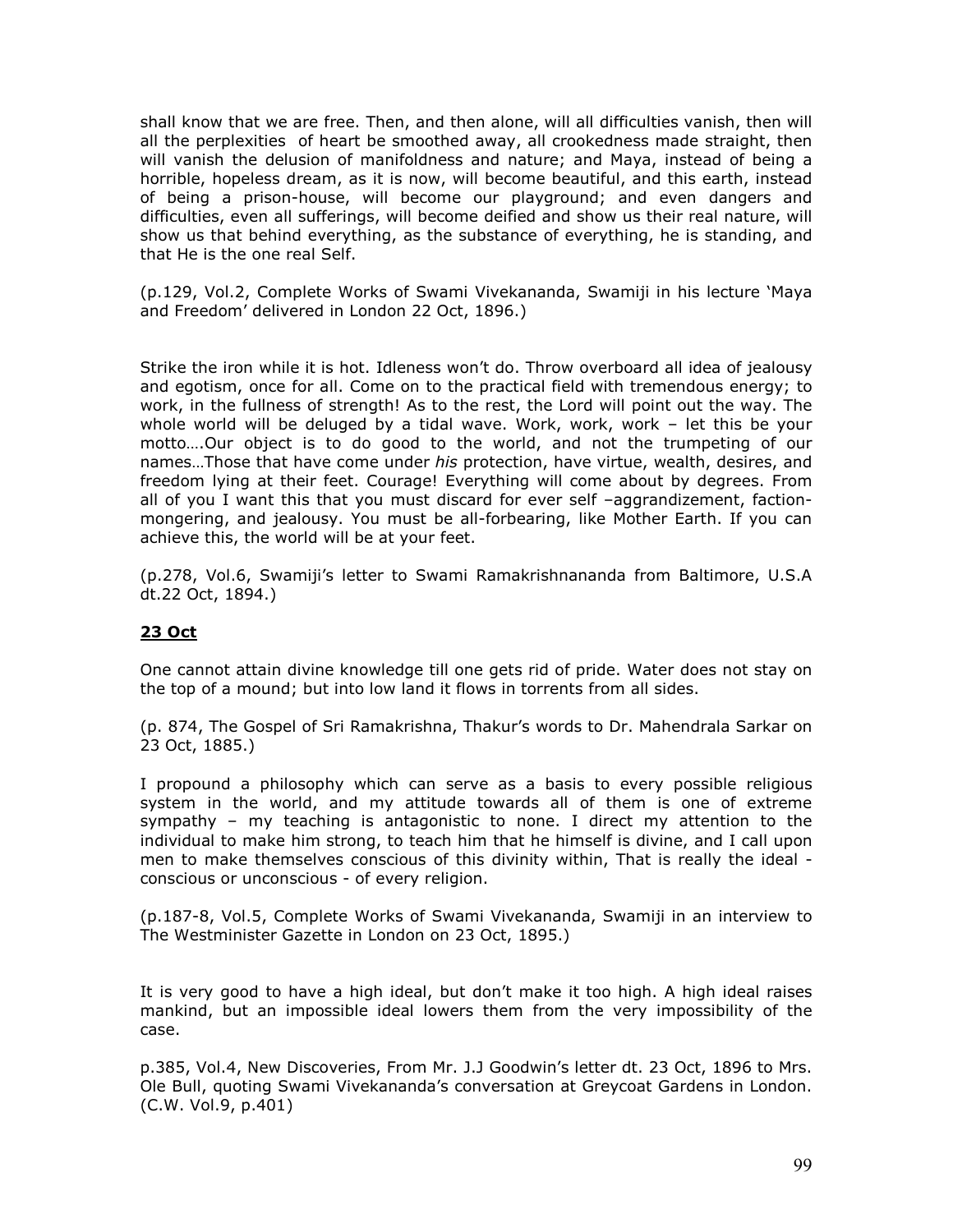Japa means silently repeating God's name in solitude. When you chant His name with single-minded devotion you can see God's form and realize Him. Suppose there is a piece of timber sunk in the water of the Ganges and fastened with a chain to the bank. You precede link by link, holding to the chain, and you dive into the water and follow the chain. Finally you are able to reach the timber. In the same way, by repeating God's name you become absorbed in Him and finally realize Him.

(p. 878-9, The Gospel of Sri Ramakrishna, Thakur's words to the devotees on 24 Oct, 1885.)

Take courage and work on. Patience and steady work – this is the only way. Go on; remember – patience and purity and courage and steady work… So long as you are pure, and true to you principles, you will never fail – Mother will never leave you, and all blessings will be yours.

p.96-7, Vol.5, Swamiji's letter to Alasinga Perumal from London on 24 Oct,1895.

# 25 Oct

God incarnates Himself on earth in a human body. He is, no doubt, present everywhere and in all beings, but man's longing is not satisfied unless he sees God in a human form. Man's need is not satisfied without the Divine Incarnation. Do you know what it is like? By touching any part of a cow you undoubtedly touch the cow herself. Even by touching her horns you touch the cow. But the milk comes through the cow's udder.

(p. 883, The Gospel of Sri Ramakrishna, Thakur's words to the devotees on 25 Oct, 1885.)

Thakur's charanamrita is our most effective medicine.

(p.297, Mahapurush Maharaj as we saw Him, Mahapurush Maharaj's words on 25 Oct, 1932.)

# 26 Oct

When a man develops pure sattva, he thinks only of God. He does not enjoy anything else. Some are born with pure sattva as a result of their prarabdha karma. Through unselfish action one finally acquires pure sattva. Sattva mixed with rajas diverts the mind to various objects. From it springs the conceit of doing good to the world. To do good to the world is extremely difficult for such an insignificant creature as man. But there is no harm in doing good to others in an unselfish spirit. This is called unselfish action. It is highly beneficial for a person to try to perform such action. But by no means all succeed, for it is very difficult. Everyone must work. Only one or two can renounce action. Rarely do you find a man who has developed pure sattva. Through disinterested action sattva mixed with rajas gradually turns into pure sattva. No sooner does a man develop pure sattva than he realizes God, through His grace.

(p. 895, The Gospel of Sri Ramakrishna, Thakur's words to the devotees on 26 Oct, 1885.)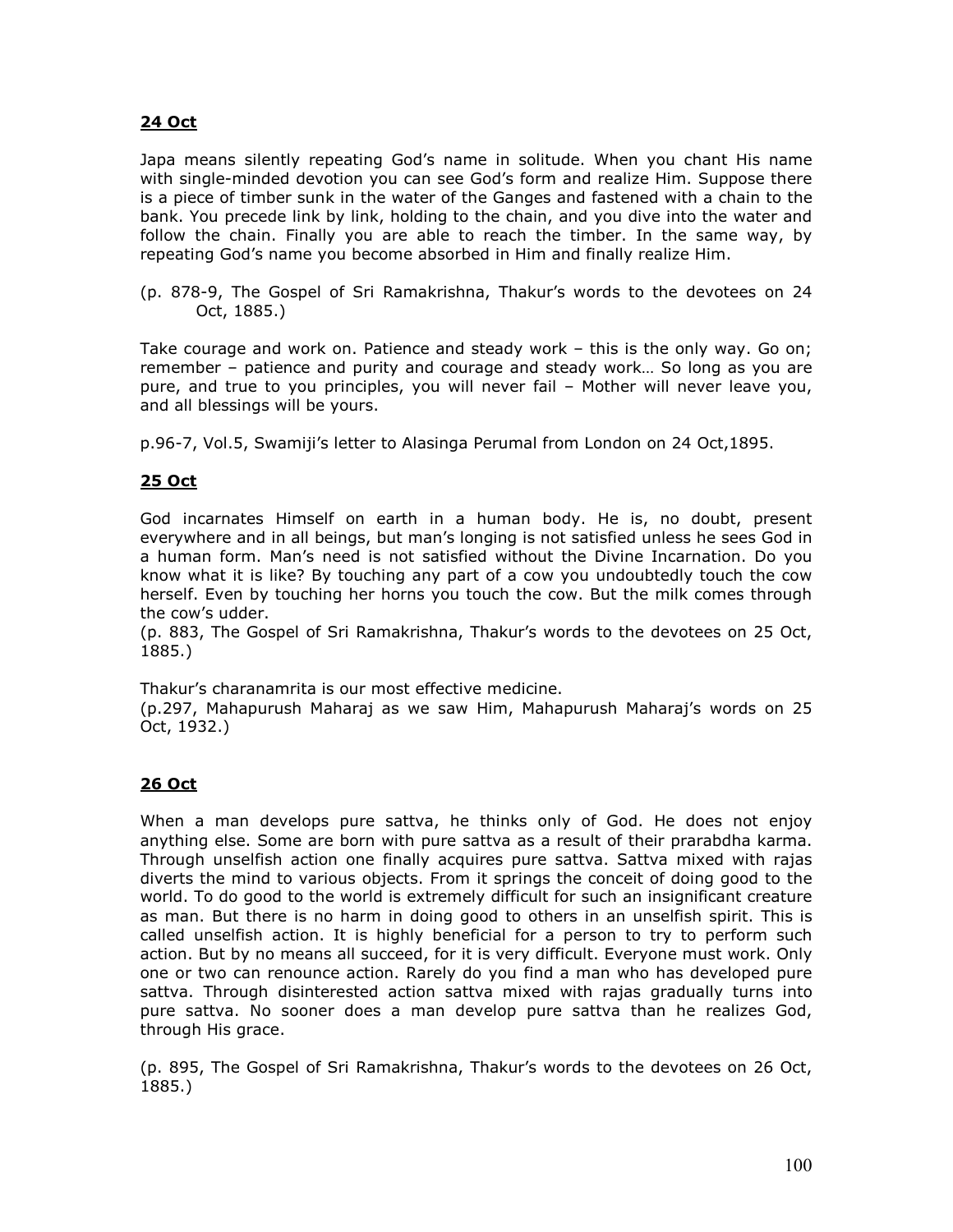The heart of the devotee is the abode of God. He dwells, no doubt, in all beings, but He especially manifests Himself in the heart of the devotee. A landlord may at one time or another visit all parts of his estate, but people say he is generally to be found in a particular drawing-room. The heart of the devotee is the drawing-room of the devotee.

(p.133, The Gospel of Sri Ramakrishna, Thakur's words to the devotees on the day of Laxmi Puja, while on a boat-trip on the Ganges arranged by Keshab Chandra Sen on Friday, 27 Oct, 1882.)

You have been born in this world as a human being to worship God; therefore try to acquire love for His Lotus Feet. Why do you trouble yourself to know a hundred other things? What will you gain by discussing 'philosophy'? Look here, one ounce of liquor is enough to intoxicate you. What is the use of your trying to find out how many gallons of liquor there are in the tavern?

(p. 901, The Gospel of Sri Ramakrishna, Thakur's words to the devotees on 26 Oct 1885.)

Unfortunately in this life, the vast majority or persons are groping through this dark life without any ideal at all. If a man with an ideal makes a thousand mistakes, I am sure that the man without any ideal makes fifty thousand. Therefore, it is better to have an ideal. And this ideal we must hear about as much as we can, till it enters into our hearts, into our brains, into our very veins, until it tingles in every drop of our blood and permeates ever pore in our body. We must meditate upon it. "Out of the fullness of the heart the mouth speaketh," and out of the fullness of the heart the hand works too.

(p.152, Vol.2, Complete Works of Swami Vivekananda, Swamiji in his lecture 'God in Everything' delivered in London, 27 Oct, 1896.)

Love never fails, my son; today or tomorrow or ages after, truth will conquer. Love shall win the victory. Do you love your fellow men? Where should you go to seek for God – are not all the poor, the miserable, the weak, Gods? Why not worship them first? Why go to dig a well on the shores of the Ganga? Believe in the omnipotent power of love. Have you love? – You are omnipotent. Are you perfectly unselfish? If so, you are irresistible. It is character that pays everywhere. It is the Lord who protects His children in the depths of the sea. Your country requires heroes; be heroes! God bless you!

(p.51, Vol.5, Swamiji's letter to Alasinga Perumal from Washingtom on 27 Oct,1894.)

Only an ignorant person keeps worrying whether he will have to come back to the world again or not. Good devotees are not bothered by such questions. Those who have surrendered to the Lord depend entirely upon him. He knows whether you will come back or not. If they go, they go to him. If they stay anywhere, they stay with him. If they come back, they come back with him. He is with them always, in life and in death.

(p.105-6, Letters for Spiritual Seekers, Swami Shivananda's letter from Almora on 27 Oct,1915.)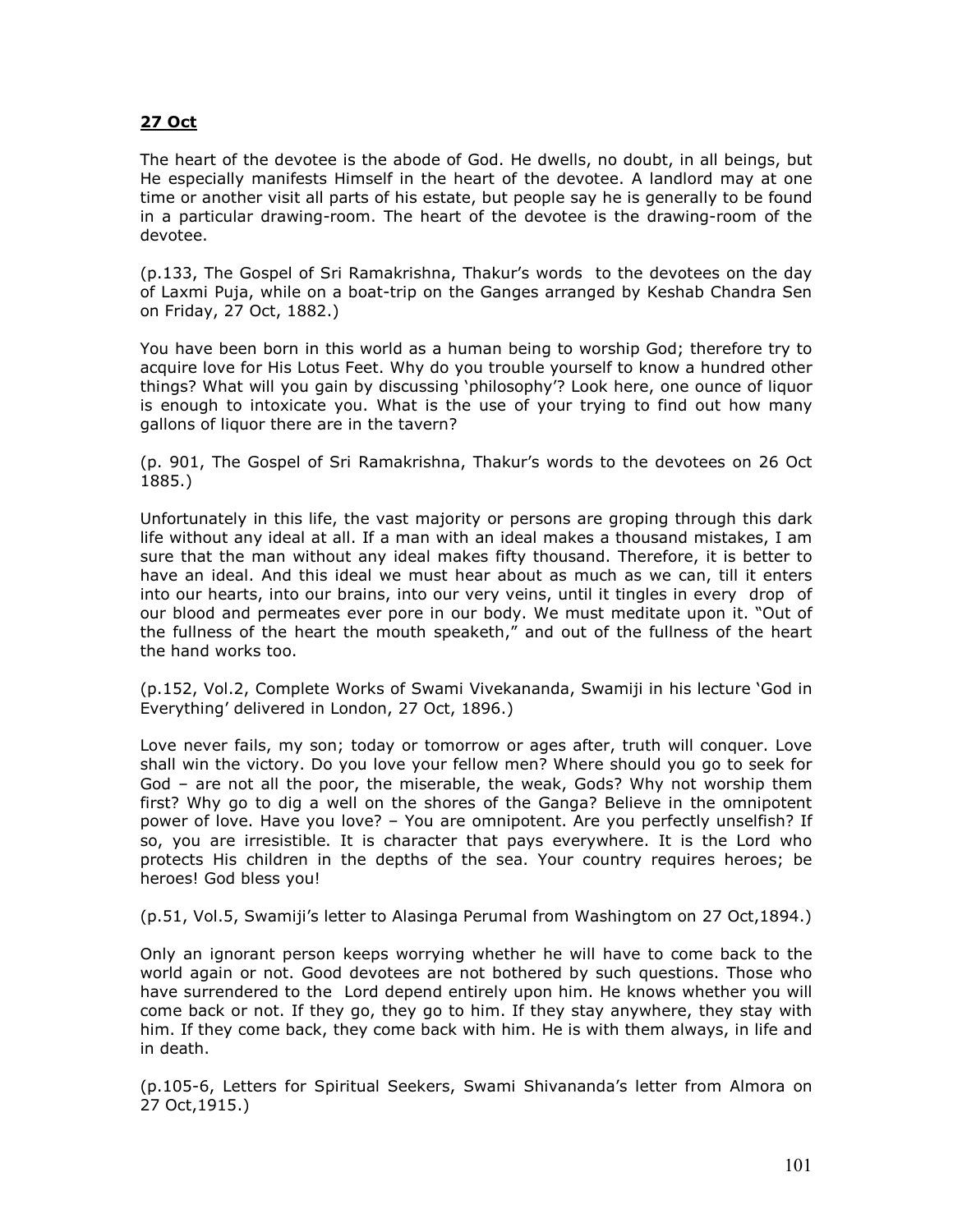In the body of the Order the spirit of the Master is manifestly present and will be so for many centuries for the good of the world. From now on he will do his work through the instrumentality of the Order. Constantly bear in mind that loyalty to the Order is loyalty to the Master. Swamiji founded this monastery in direct obedience to the wish of Sri Ramakrishna… Those who are in the Order are certainly making spiritual progress, and so are you. Be convinced that our master is gracious to those who take refuge in Him. He protects those in every way who are wholly resigned to Him with their body, mind and soul. You have given up worldly attachments in order to realize God and find peace. Look up to the Master for everything. He will certainly bless you and bring you peace.

(p.2-3, For Seekers of God, Mahapurush Maharaj's words to the gathered monks in his room at Belur on 28 Oct, 1920)

# 29 Oct

This world is a mixture of sand and sugar. Like the ant, one should discard the sand and eat the sugar. He who can eat the sugar is clever indeed. Build a quiet place for thinking of God – a place for you meditation.

(p.912, The Gospel of Sri Ramakrishna, Thakur's words to the devotees at Shyampukur on 29 Oct, 1885.)

If you pray to Him (Sri Ramakrishna) constantly before His picture, then he manifests himself through that picture. The place where the picture is kept becomes a shrine.

(p.100, The Gospel of the Holy Mother, Mother's words to Swami Arupananda at Udbodhan prayer-hall on 29 Oct, 1910)

This world is nothing. It is at best only a hideous caricature, a shadow of the Reality. We must go to the Reality. Renunciation will take us to It. Renunciation is the very basis of our true life; every moment of goodness and real life that we enjoy is when we do not think of ourselves. This little separate self must die. Then we shall find that we are in the Real, and that Reality is god, and He is our own true nature, and He is always in us and with us. Let us live in Him and stand in Him. It is the only joyful state of existence. Life on the plane of the Spirit is the only life, and let us all try to attain to this realization.

(p.174, Vol.2, Complete Works of Swami Vivekananda, Swamiji in his lecture 'Realisation' delivered in London on 29 Oct, 1896.)

### 30 Oct

Birth of Swami Vijnanananda (1868)

In the last years of his life, Swamiji's mind was mostly absorbed in Godconsciousness. One day Swamiji remarked: "I cannot say anything to Peshan because I see the Master in him." To this Vijnanananda responded: "The Master dwells in every being. It is no wonder that you see the Master in me through your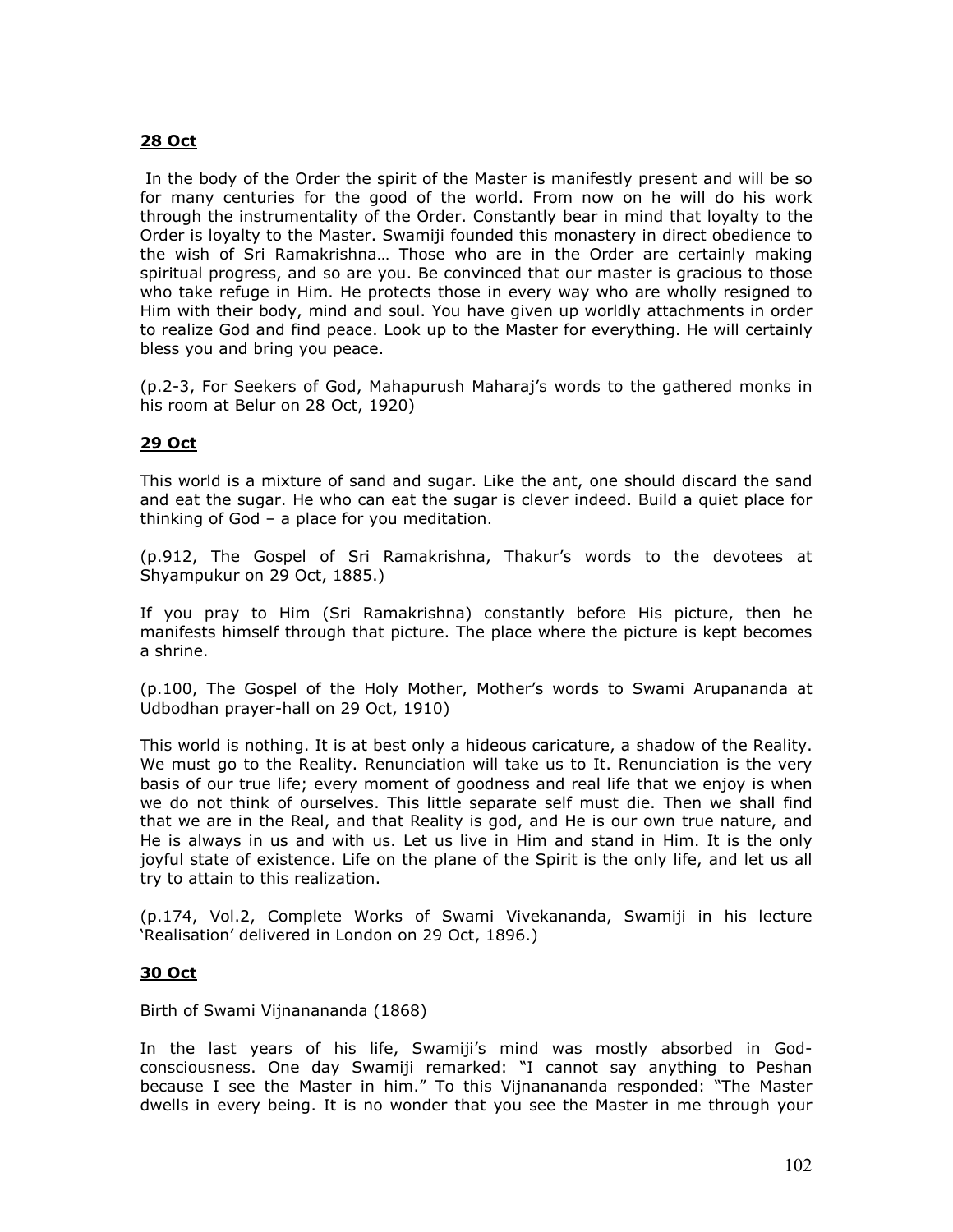divine sight." "No, Peshan," said Swamiji. "It is not like that. I see distinctly that the Master has made his habitat in you nicely."

(p.602, God lived with Them. Swami Vijnanananda was born on Friday, 30 Oct, 1868 in Etawah, Uttar Pradesh.)

What is the lesson of the Gita? It is what you get by repeating the word ten times. As you repeat 'Gita', 'Gita', the world becomes reversed into 'tagi', 'tagi' – which implies renunciation. He alone has understood the secret of the Gita who has renounced his attachment to 'woman and gold' and has directed his entire love to God.

p.917, The Gospel of Sri Ramakrishna, Thakur's words to Dr. Mahendralal Sarkar at Shyampukur on 30 Oct, 1885

Don't be impatient. Go slow. Live a pure life. This is very important. The world means gold and lust. There are temptations on all sides. Always pray to the Lord" 'Lord, please see that I do not succumb to the temptation of your power of maya, which bewitches the whole world. May I have faith and love for you, but I do not want anything in return!' Pray like this. The Lord will than direct you along the right path. Know this for certain.

(p.90, Letters for Spiritual Seekers, Swami Shivananda's letter from Almora on 30 Oct, 1914.)

# 31 Oct

Rama is one, but He has a thousand names. He who is called 'God' by the Christians is addressed by the Hindus as Rama, Krishna, Isvara, and by other names. A lake has many ghats. The Hindus drink water at one ghat and call it 'jal'; the Christians at another, and call it 'water'; the Mussalmans at a third, and call it 'pani'. Likewise, He who is God to the Christians is Allah to the Mussalmans.

p.922, The Gospel of Sri Ramakrishna, Thakur's words to devotees at Shyampukur on 31 Oct, 1885.

\*\*\*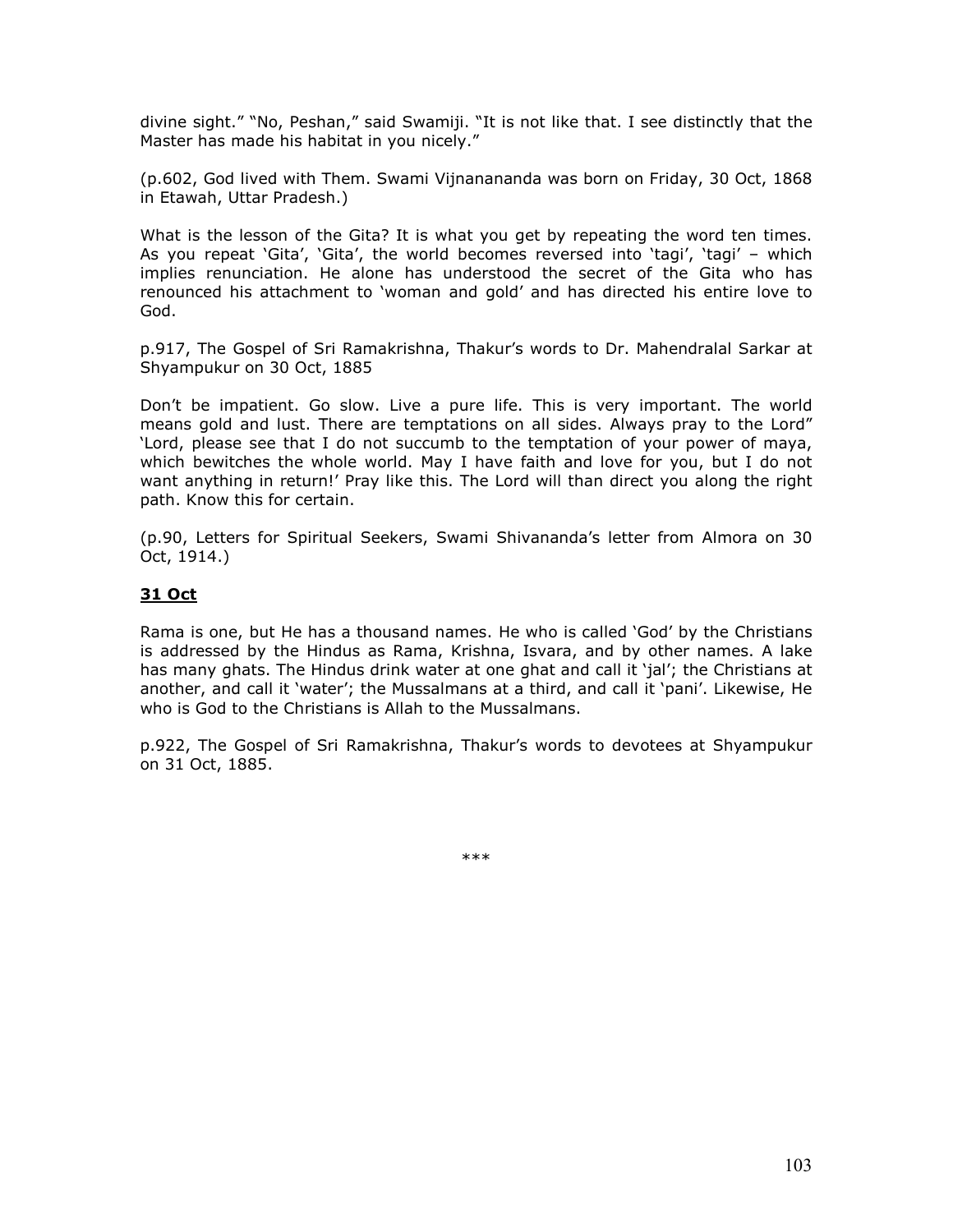#### NOVEMBER

### November 1

"In the realm of religion, shraddha, or faith, alone is the cause of well being. Remember that your faith is the cause of your spiritual growth. Try to practice constant recollectedness of God, and pray to him wholeheartedly so that your mind dwells on him – then he will bestow grace on you. Happiness and misery are inevitable in life. Human life will be fruitful if we have devotion to God; otherwise it is mere suffering."

(p. 68-9, Spiritual treasures, Swami Turiyananda's letter dt. 1 November 1913)

"Life is not meant for the pleasure of the body. Realization of God alone is the goal of life. Now that you have attained this rare human birth, do not allow your life to be spent in vain. Realize the nature of the Self. The Master is your innermost Self; try to realize him. He is not just a man three and a half cubits in length; he is God himself; he is the very Self of all creatures. Once you realize him,. Your worldly bondage will be cut asunder for ever; you will not have to undergo the round of birth and death any more."

(p. 215, For Seekers of God, Swami Shivananda's instruction to a devotee on 1 November1929)

### November 2

"Ours not to reason why, ours but to do and die." Be of good cheer and believe that we are selected by the Lord to do great things, and we will do them. Hold yourself in readiness, i.e. be pure and holy, and love for love's sake. Love the poor, the miserable, the down - trodden, and the Lord will bless you…Be fearless, the Lord is with you, and He will yet raise the starving and ignorant millions of India…Think not that you are poor; money is not power, but goodness, holiness. Come and see how it is so all over the world."

(p. 23-4, V. 5, Complete Works of Swami Vivekananda, Swamiji's letter to Alasinga dt 2nd November 1893)

#### November 3

"The important thing is: What is your attitude? If you put your mind one hundred percent on the work, success is bound to come. You need not see what others are doing; you watch yourself and see what you are doing. To the good, everything is good – this is so true!"

(p. 124, Spiritual treasures, Swami Turiyananda's letter to Priyanath dt. 3rd November 1915)

"Mother will not put you to such violent methods in order to gain mastery over carnal desires. They will go away of themselves when your desire for realizing the Mother would increase, as a man would not care to have treacle after he has tasted candy. So when you get real taste for divine pleasure all craving for sense pleasure will cease to trouble you anymore. One thing is needful for you just now is to think of Mother and Mother alone and to look to nothing else for help or guidance. Have absolute faith in the Mother that she will protect you and lead you aright, and you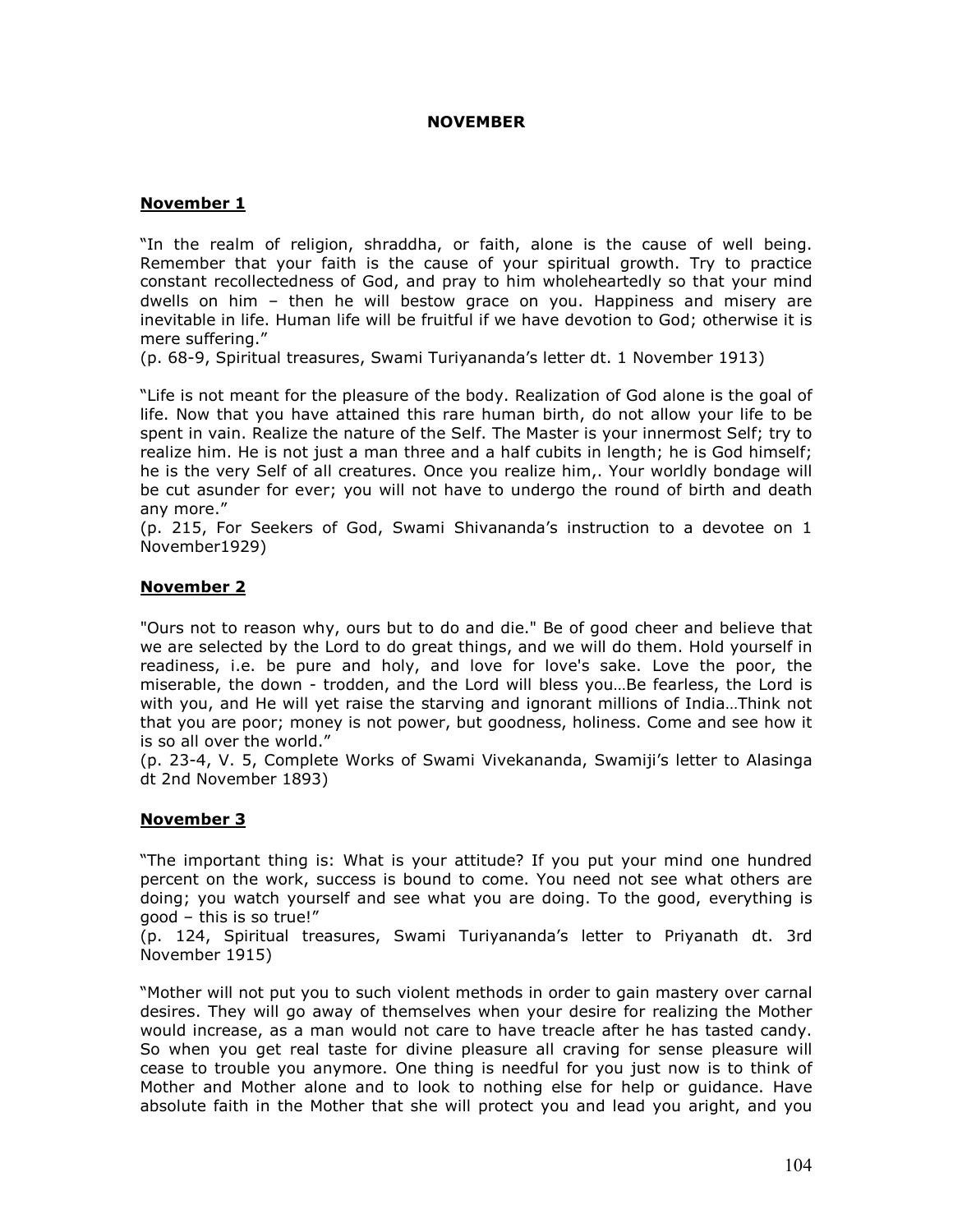will be saved for certain…Love for Mother will take away the love for flesh from your mind."

(p.255, Spiritual Treasures, Swami Turiyananda's letter dt 3rd November 1916)

# November 4

"You are blessed if you are able to spend your life thinking of God and serving human beings. On the other hand, suppose you get caught in the trap of the Lord's bewitching power, maya, and then become immersed in the sense pleasures of this ephemeral and treacherous world, forgetting God altogether. Wouldn't that be a nightmare? But by good luck you have found refuge in God. What is there to fear now? Rest assured, you have nothing to worry about. "

(p.213-4, Letters for Spiritual Seekers, Swami Shivananda's letter dt 4th November 1922)

### November 5

It is weakness, says the Vedanta, which is the cause of all misery in this world. Weakness is the one cause of suffering. We become miserable because we are weak. We lie, steal, kill, and commit other crimes, because we are weak. We suffer because we are weak. We die because we are weak. Where there is nothing to weaken us, there is no death nor sorrow. We are miserable through delusion. Give up the delusion, and the whole thing vanishes. It is plain and simple indeed… This, says the Vedanta, is the only prayer that we should have. This is the only way to reach the goal, to tell ourselves, and to tell everybody else, that we are divine. And as we go on repeating this, strength comes. He who falters at first will get stronger and stronger, and the voice will increase in volume until the truth takes possession of our hearts, and courses through our veins, and permeates our bodies. Delusion will vanish as the light becomes more and more effulgent, load after load of ignorance will vanish, and then will come a time when all else has disappeared and the Sun alone shines."

(p.198-200, V.2, Complete Works of Swami Vivekananda, Swamiji's lecture on "The Freedom of The Soul" on 5th November 1896 at London)

### November 6

"Happiness and misery alternate in this world. Have you ever seen anyone completely free from them? It is impossible: this world is made up of the pairs of opposites. By meditating on the Atman one can get rid of them. This does not mean that there will be no happiness or misery, but by God's grace they won't be able to perturb one. There is glory in forbearance. Pain and suffering are inevitable in life, so what good will it do to lament over them? Rather, if one can endure them, one can avoid fruitless moaning."

(p.81-2, Spiritual Treasures, Swami Turiyananda's letter dt 6 November 1914)

### November 7

"Bhakti is the only essential thing. One obtains love of God by constantly chanting His name and singing His glories. It is necessary to seek the company of the holy men, practice prayer, and listen to the instruction of the guru. These purify the mind. Then one sees God. After purification of the heart one obtains divine love. Then one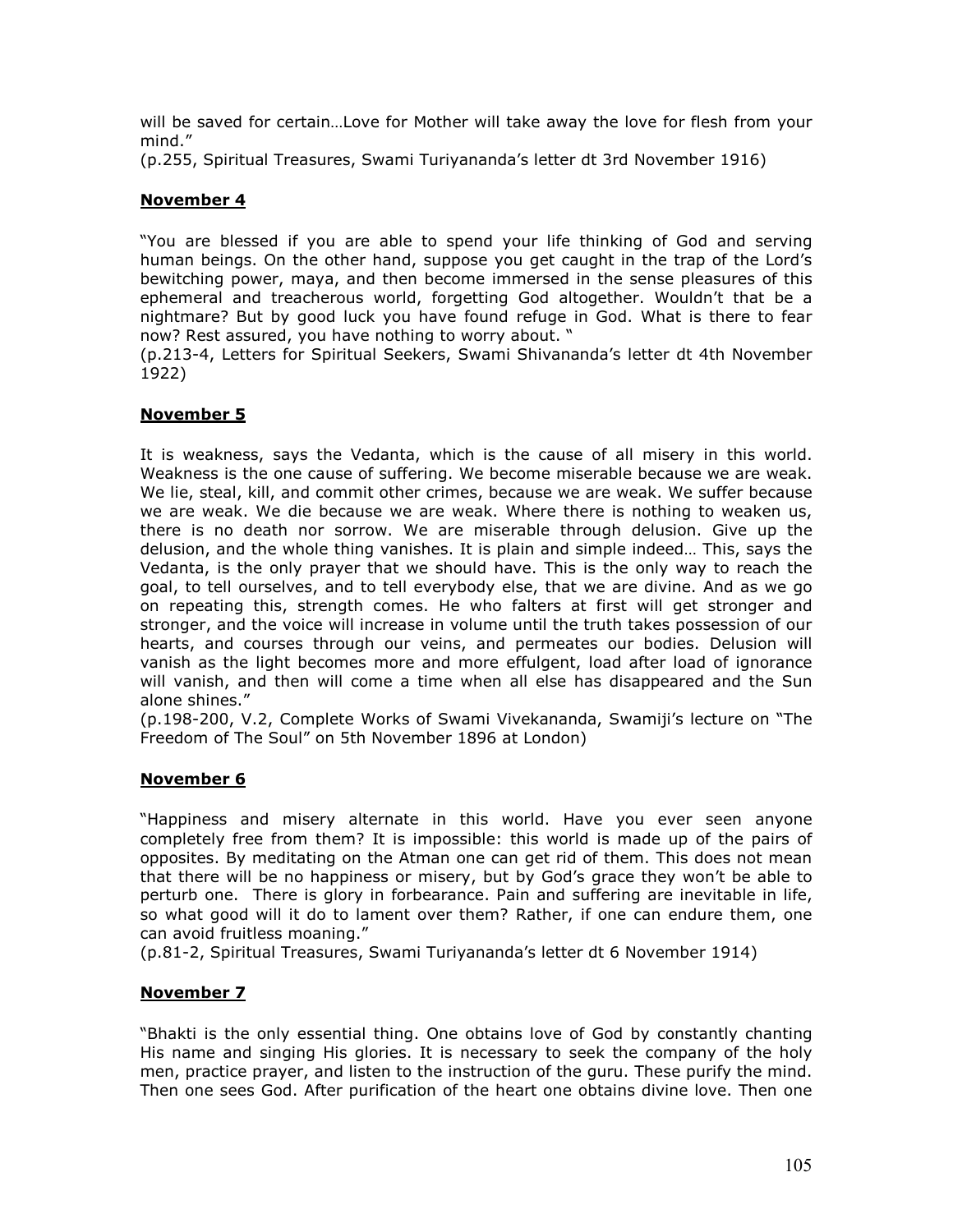sees God, through His grace. One can teach others if one receives that command from God after seeing Him."

(p.158, The Gospel of Sri Ramakrishna, Sri Ramakrishna's advice in November 1882)

# November 8

Swami Subodhananda was born on 8 November 1867.

"One can see God as one sees two persons talking together or walking. But one should call on God from the bottom of one's heart. Pray and cry for Him. Demand His vision from Him as children demand toys from their parents with loud cries. Remove all worldly desires from the mind. Always remember: I have a Mother and I am Her son…Those who shall attain spiritual experience will feel comfortable with my ideas and teachings…He who has faith in me, has faith in God; and, again, he who does not have faith in me, does not have faith in God either."

(Sri Ramakrishna to Swami Subodhananda, p. 537, The God Lived With Them)

One night at Belur Math, Vivekananda was meditating in his room; Brahmananda and Subodhananda were sleeping in the next room. When Swamiji finished his meditation, he woke up Subodhananda and asked if he would mind bringing him a pipe to smoke. Subodhananda did so, and Vivekananda was so pleased that he exclaimed impulsively, "Any boon you ask for shall be granted!" "What could I possibly ask for?" said Subodhananda. "The Master gave us everything." But Brahmananda said, "No, khoka, ask for something." So Subodhananda considered carefully and then said, "Grant me this – that I may never, for the rest of my life, miss my daily cup of tea."

(p.546-7, The God Lived with Them)

# November 9

I do not care what they say. I love my God, my religion, my country, and above all, myself, a poor beggar. I love the poor, the ignorant, the downtrodden, I feel for them -- the Lord knows how much. He will show me the way. I do not care a fig for human approbation or criticism. I think of most of them as ignorant, noisy children - they have not penetrated into the inner nature of sympathy, into the spirit which is all love.'

 I have that insight through the blessing of Ramakrishna. I am trying to work with my little band, all of these poor beggars like me, you have seen them. But the Lord's works have been always done by the lowly, by the poor. You bless me that I may have faith in my Guru, in my God, and in myself. The only way is love and sympathy. The only worship is love.

(p.328, V.8, Complete Works of Swami Vivekananda, Swamiji's letter to Haridas Viharidas Desai in November 1894)

# November 10

"This Atman is first to be heard of." Hear day and night that you are that Soul. Repeat it to yourselves day and night till it enters into your very veins, till it tingles in every drop of blood, till it is in your flesh and bone. Let the whole body be full of that one ideal, "I am the birthless, the deathless, the blissful, the omniscient, the omnipotent, ever - glorious Soul." Think on it day and night; think on it till it becomes part and parcel of your life. Meditate upon it, and out of that will come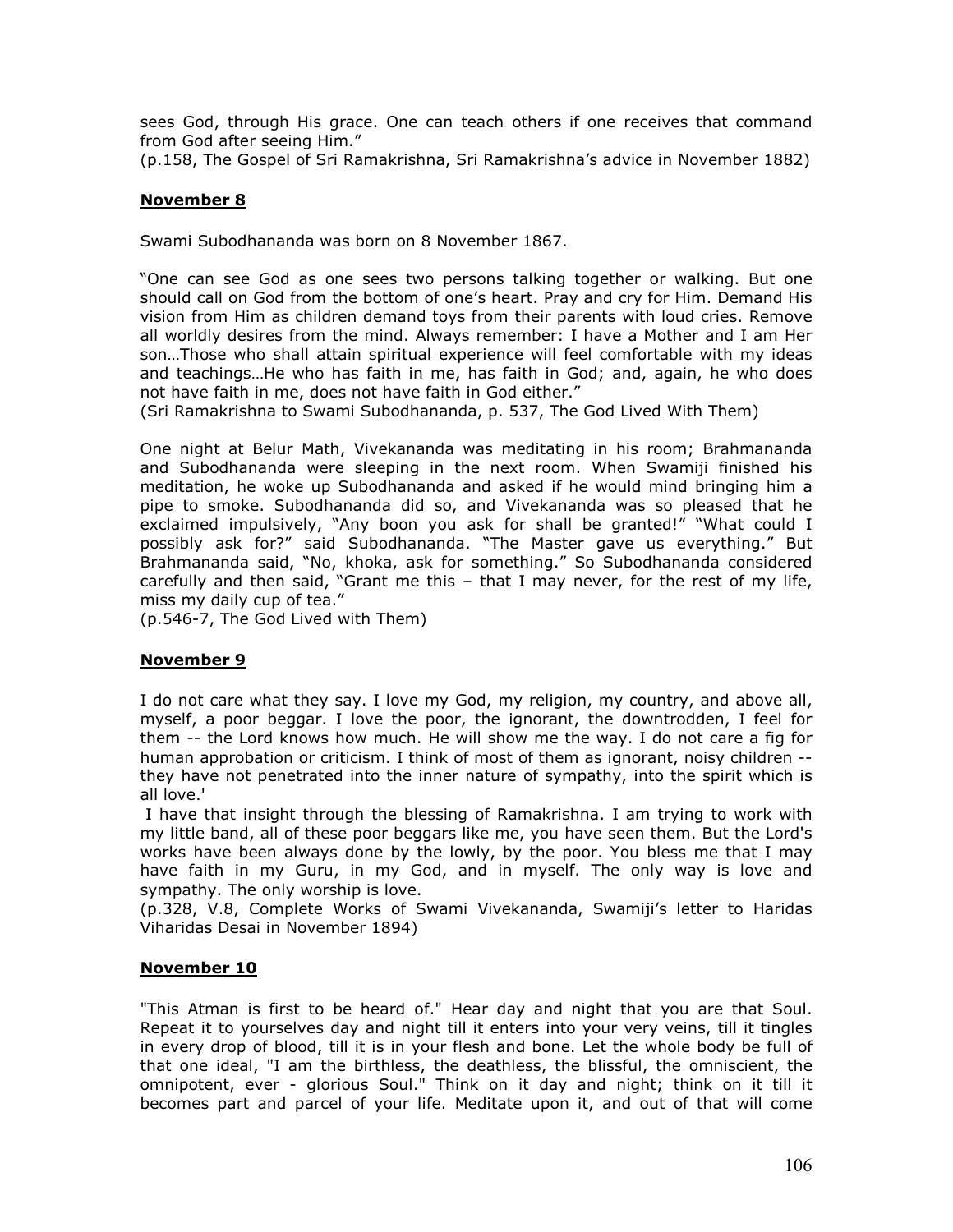work. "Out of the fullness of the heart the mouth speaketh," and out of the fullness of the heart the hand worketh also. Action will come. Fill yourselves with the idea; whatever you do, think well on it. All your actions will be magnified, transformed, deified, by the very power of the thought. If matter is powerful, thought is omnipotent. Bring this thought to bear upon your life, fill yourselves with the thought of your almightiness, your majesty, and your glory. Would to God no superstitions had been put into your head! Would to God we had not been surrounded from our birth by all these superstitious influences and paralysing ideas of our weakness and vileness! Would to God that mankind had had an easier path through which to attain to the noblest and highest truths! But man had to pass through all this; do not make the path more diffcult for those who are coming after you."

(p. 302, V.2. Complete Works of Swami Vivekananda, Swamiji's lecture on "Practical Vedanta-I delivered on 10th November 1896)

# November 11

You have your minds pitched high and steady, it will do you no harm. May you have exceeding love for one another among yourselves, and it would be enough to have an attitude of indifference towards public criticisms. Kalikrishna Babu has deep love for the cause and is a great man. Please convey my special love to him. So long as there is no feeling of disunion amongst you, through the grace of the Lord, I assure you, there is no danger for you, "[(Sanskrit)]-- be it in battle, in the forest, or on the top of mountains". "[(Sanskrit)]-- all noble undertakings are fraught with obstacles". It is quite in the nature of things. Keep up the deepest mental poise. Take not even the slightest notice of what puerile creatures may be saying against you. Indifference, indifference, indifference!

(p.478, V.7, Complete Works of Swami Vivekananda, Swamiji's letter to Swami Abhedananda in Nov.1894)

### November 12

Be free; hope for nothing from anyone. I am sure if you look back upon your lives you will find that you were always vainly trying to get help from others which never came. All the help that has come was from within yourselves. You only had the fruits of what you yourselves worked for, and yet you were strangely hoping all the time for help. A rich man's parlour is always full; but if you notice, you do not find the same people there. The visitors are always hoping that they will get something from those wealthy men, but they never do. So are our lives spent in hoping, hoping, hoping, which never comes to an end. Give up hope, says the Vedanta. Why should you hope? You have everything, nay, you are everything. What are you hoping for? If a king goes mad, and runs about trying to find the king of his country, he will never find him, because he is the king himself. He may go through every village and city in his own country, seeking in every house, weeping and wailing, but he will never find him, because he is the king himself. It is better that we know we are God and give up this fool's search after Him; and knowing that we are God we become happy and contented. Give up all these mad pursuits, and then play your part in the universe, as an actor on the stage.

(p.324, V.2, Complete Works of Swami Vivekananda, Swamiji's lecture on Practical Vedanta –II, delivered at London on 12th Nov. 1896)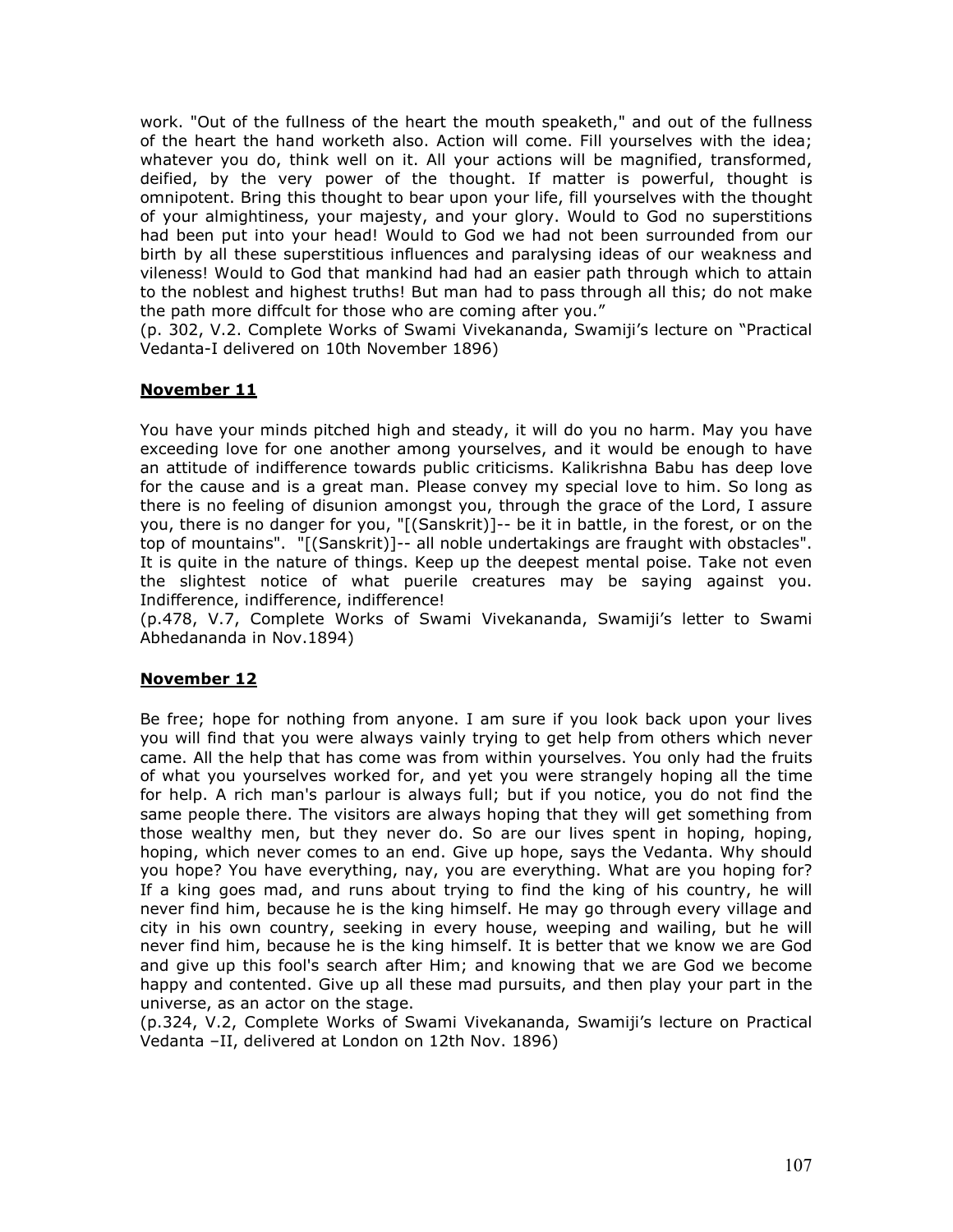### November 13

It is not at all in our nature to do a work conjointly. It is to this that our miserable condition is due. He who knows how to obey knows how to command. Learn obedience first. Among these Western nations, with such a high spirit of independence, the spirit of obedience is equally strong. We are all of us self important -- which never produces any work. Great enterprise, boundless courage, tremendous energy, and, above all, perfect obedience -- these are the only traits that lead to individual and national regeneration. These traits are altogether lacking in us.

(p.349, V.6, Complete Works of swami Vivekannda, Swamiji's letter to Swami Akhandananda dt. 13th November 1895)

# November 14

Always be vigilant in spiritual life. Don't be over-daring in any matter. Overconfidence leads to disaster. Vain is your studying the scriptures and futile your association with the holy, if you cannot absorb the teachings and apply them in your life. Reflect on why I am saying all these things to you, and then never hesitate to do what you think to be right.

(p.32, Spiritual Treasures, Swami Turiyananda's letter to Harimohan dt 14th November 1898)

# November 15

I find the attention of the people fixed on earthly things. They are all rushing about for the sake of their stomachs. No one is thinking of God…Many people entering the world, become more and more involved in it; they drown in worldliness and suffer the agonies of death. A few only, like Janaka, have succeeded, through the power of their austerity, in leading the spiritual life as householders. Therefore spiritual practice is extremely necessary; otherwise one cannot rightly live in the world. (p.154, The Gospel of Sri Ramakrishna, Sri Ramakrishna's advice to the devotees on 15th November 1882)

### November 16

Swami Shivananda was born on  $16<sup>th</sup>$  November 1854

"In those days when we used to visit the Master I frequently had to go to home, because I was married. It was distasteful to me. Somehow or other I would spend the night at home repeating the name of the Lord…I spoke about it to the Master and prayed that my worldly bondage be destroyed. After hearing my story the Master asked me to perform a certain ritual and said in a tone of assurance: "Have no fear. I am here to protect you. Think of me and perform this ritual. Nothing adverse will happen to you. I am telling you that even if you sleep in the same room with your wife, you will be free from danger. You will see it will rather intensify your spirit of renunciation. I went through the ritual as instructed and didn't have any trouble. In the course of conversation I mentioned this incident to Swamiji. He was very much surprised and remarked: "What do you say! It is the characteristic of a Mahapurush. You are certainly one." Since then he started calling me by this name, and others did the same.

(p.131, God lived With Them)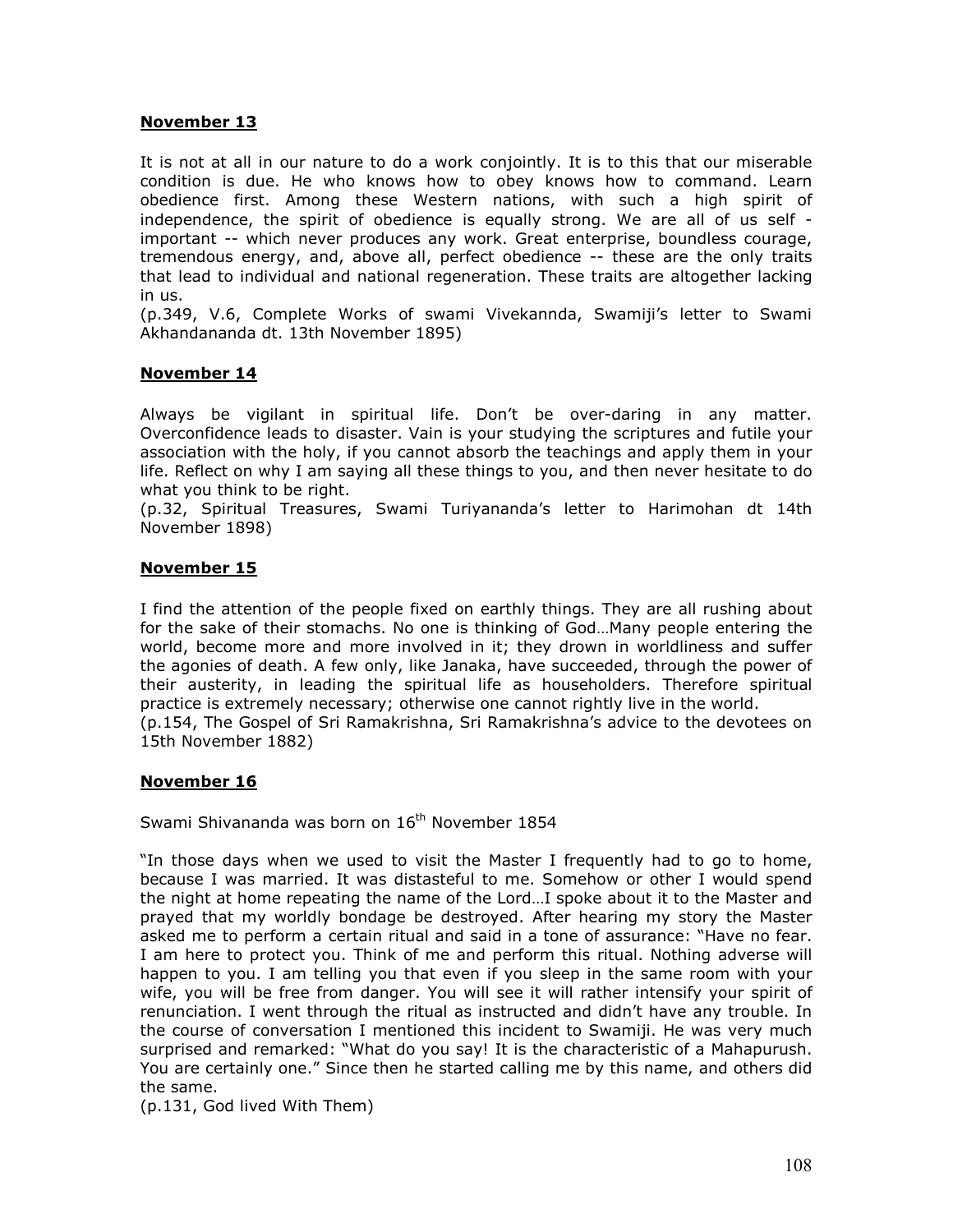### November 17

So is infinite power in the soul of man, whether he knows it or not. Its manifestation is only a question of being conscious of it. Slowly this infinite giant is, as it were, waking up, becoming conscious of his power, and arousing himself; and with his growing consciousness, more and more of his bonds are breaking, chains are bursting asunder, and the day is sure to come when, with the full consciousness of his infinite power and wisdom, the giant will rise to his feet and stand erect. Let us all help to hasten that glorious consummation.

(p.340, V.2, Complete Works of swami Vivekananda, Swamiji's lecture on "Practical Vedanta – III at London on 17th November 1896)

### November 18

We have to go beyond the body, and beyond thought too, says the Advaita. And we have also seen that, according to Advaita, this freedom is not to be attained, it is already ours. We only forget it and deny it. Perfection is not to be attained, it is already within us. Immortality and bliss are not to be acquired, we possess them already; they have been ours all the time. If you dare declare that you are free, free you are this moment. If you say you are bound, bound you will remain. This is what Advaita boldly declares.

(p.350, V.2, Complete Works of swami Vivekananda, Swamiji's lecture on "Practical Vedanta – IV at London on 18th November 1896)

Please everybody without becoming a hypocrite and without being a coward. Hold on to your own ideas with strength and purity, and whatever obstructions may now be in your way, the world is bound to listen to you in the long run. . . .

(p.97, V.5, Complete Works of Swami Vivekananda, Swamiji's letter to Alasinga dt 18th November 1895)

#### November 19

Always be prayerful. Work with your hands and pray to the Lord with your mind that he always remain in your heart and guide you. This will make you free from fear and anxiety. He is omniscient and all-auspicious. He will do what is good for you. So without holding any doubt in the mind, work for the Lord.

(p.83, Spiritual Treasures, Swami Turiyananda's letter to swami Nirupamananda on 19 November 1914)

Push on with the organisation. Nothing else is necessary but these -- love, sincerity, and patience. What is life but growth, i.e. expansion, i.e. love? Therefore all love is life, it is the only law of life; all selfishness is death, and this is true here or hereafter. It is life to do good, it is death not to do good to others. Ninety per cent of human brutes you see are dead, are ghosts -- for none lives, my boys, but he who loves. Feel, my children, feel; feel for the poor, the ignorant, the downtrodden; feel till the heart stops and the brain reels and you think you will go mad -- then pour the soul out at the feet of the Lord, and then will come power, help, and indomitable energy. Struggle, struggle, was my motto for the last ten years. Struggle, still say I. When it was all dark, I used to say, struggle; when light is breaking in, I still say, struggle. Be not afraid, my children. Look not up in that attitude of fear towards that infinite starry vault as if it would crush you. Wait! In a few hours more, the whole of it will be under your feet. Wait, money does not pay, nor name; fame does not pay,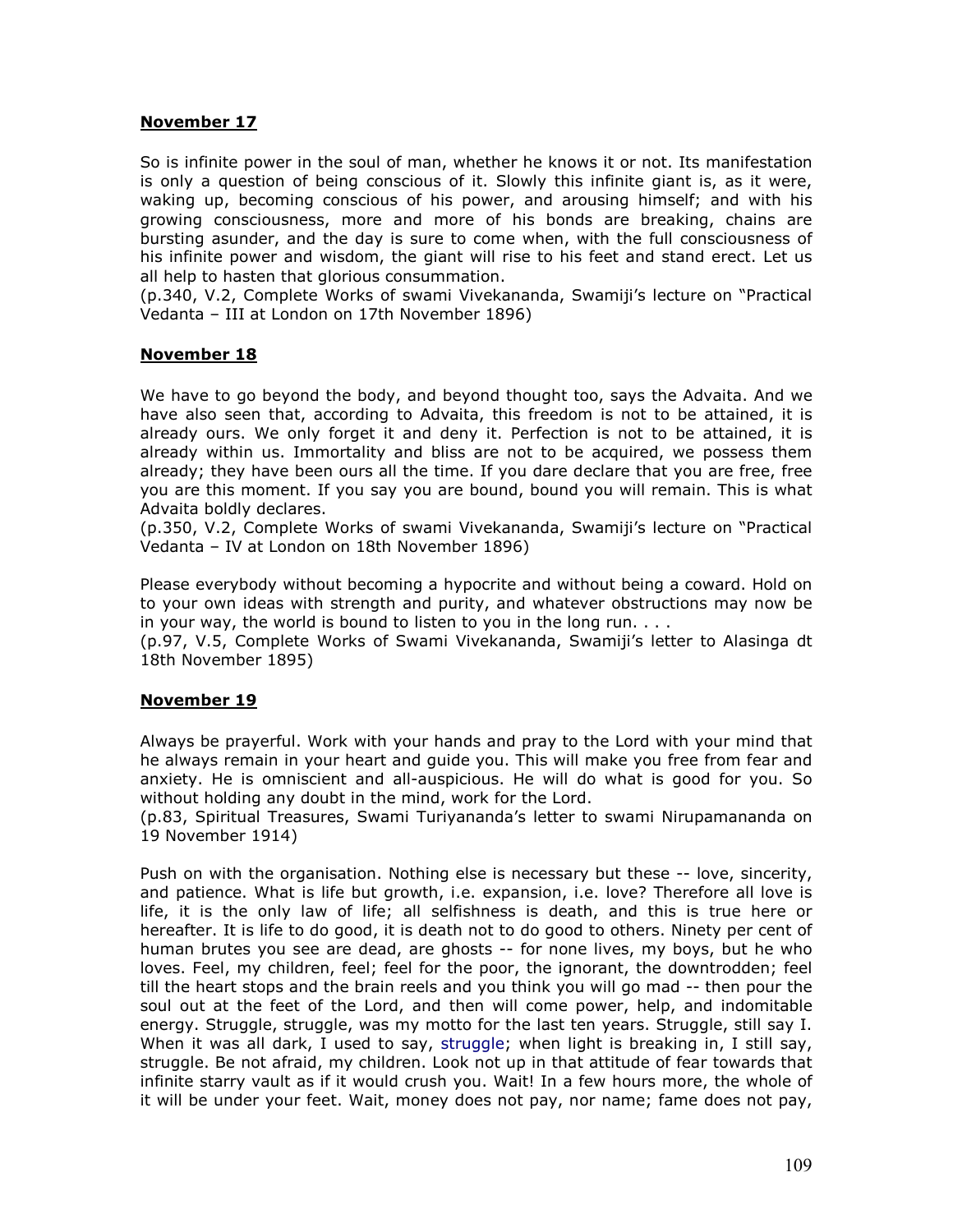nor learning. It is love that pays; it is character that cleaves its way through adamantine walls of difficulties…Have fire and spread all over. Work, work. Be the servant while leading. Be unselfish, and never listen to one friend in private accusing another. Have infinite patience, and success is yours… Take care! Beware of everything that is untrue; stick to truth and we shall succeed, maybe slowly, but surely. Work on as if I never existed. Work as if on each of you depended the whole work. Fifty centuries are looking on you, the future of India depends on you. Work on.

(p. 367-370, V.4, Complete Works of Swami Vivekananda, Swamiji's letter to Alasinga on 19th November 1894)

### November 20

Really, there is no greater sin than cowardice; cowards are never saved -- that is sure. I can stand everything else but not that. Can I have any dealings with one who will not give that up? . . . If one gets one blow, on must return ten with redoubled fury. . . . Then only one is a man. . . . The coward is an object to be pitied…I am the servant of the Mother, you are all servants of the Mother -- what destruction, what fear is there for us? Don't allow egoism to enter your minds, and let love never depart from your hearts. What destruction can touch you? Fear not. Victory to Kali! Victory to Kali!

(p.481, V.8, Complete Works of swami Vivekananda, Swamiji's letter to Swami Brahmananda on 20th November 1899)

# November 21

Never mind what I have said in previous harsh letters. They would do you good. Firstly, they will make you business - like in the future to keep regular and clear accounts and get the brethren into it. Secondly, if these scolding don't make you brave, I shall have no more hopes of you. I want to see you die even, but you must make a fight. Die in obeying commands like a soldier, and go to Nirvana, but no cowardice.

(p.482, V.8, Complete Works of swami Vivekananda, Swamiji's letter Swami Brahmananda dt 21st November 1899)

### November 22

You have not yet understood the wonderful significance of Mother's life -- none of you. But gradually you will know. Without Shakti (Power) there is no regeneration for the world. Why is it that our country is the weakest and the most backward of all countries?-- because Shakti is held in dishonor there. Mother has been born to revive that wonderful Shakti in India; and making her the nucleus, once more will Gargis and Maitreyis be born into the world. Dear brother, you understand little now, but by degrees you will come to know it all. Hence it is her Math that I want first. . . . Without the grace of Shakti nothing is to be accomplished. What do I find in America and Europe?-- the worship of Shakti, the worship of Power. Yet they worship Her ignorantly through sense - gratification. Imagine, then, what a lot of good they will achieve who will worship Her with all purity, in a Sattvika spirit, looking upon Her as their mother! I am coming to understand things clearer every day, my insight is opening out more and more. Hence we must first build a Math for Mother. First Mother and Mother's daughters, then Father and Father's sons -- can you understand this? . . . To me, Mother's grace is a hundred thousand times more valuable than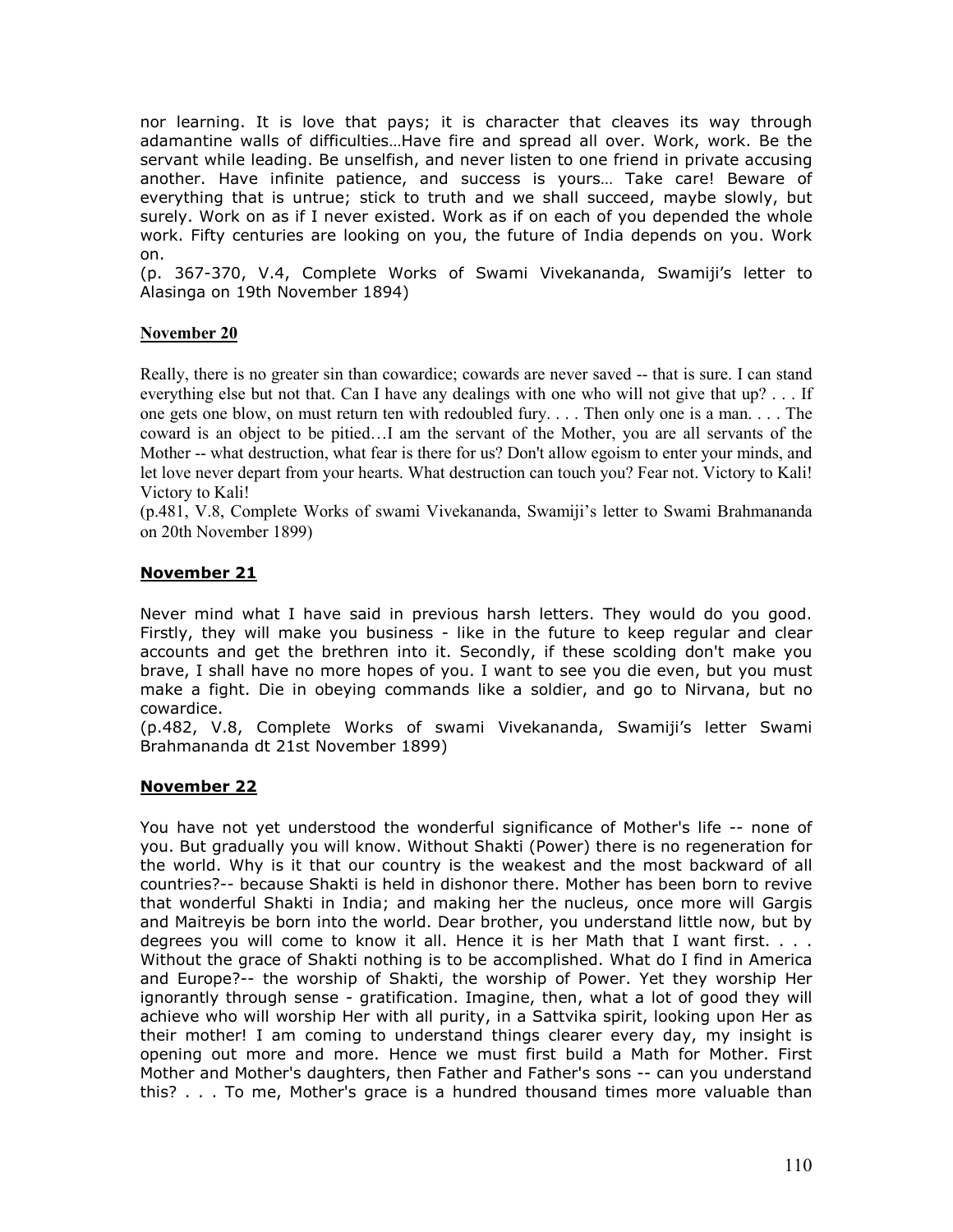Father's. Mother's grace, Mother's blessings are all paramount to me. . . . Please pardon me. I am a little bigoted there, as regards Mother. If but Mother orders, her demons can work anything. Brother, before proceeding to America I wrote to Mother to bless me. Her blessings came, and at one bound I cleared the ocean. There, you see.

(p. 484-5, V.7, complete Works of Swami Vivekananda, Swamiji's letter to Swami Shivananda in 1894)

# November 23

Even forgiveness, if weak and passive, is not true: fight is better. Forgive when you could bring legions of angels to the victory. Krishna, the charioteer of Arjuna, hears him say, "Let us forgive our enemies", and answers, "You speak the words of wise men, but you are not a wise man, but a coward". As a lotus - leaf, living in the water yet untouched by it, so should the soul be in the world. This is a battlefield, fight your way out. Life in this world is an attempt to see God. Make your life a manifestation of will strengthened by renunciation. We must learn to control all our brain - centres consciously. The first step is the joy of living. Asceticism is fiendish. To laugh is better than to pray. Sing. Get rid of misery. Do not for heaven's sake infect others with it. Never think God sells a little happiness and a little unhappiness. (p.227, V.8, Complete Works of Swami Vivekananda, Swamii's lecture on "Jnana and Karma" delivered on 23rd November in London)

# November 24

Many many thanks for your second leaflet (leaves from the Gospel). It is indeed wonderful. The move is quite original, and never was the life of a great Teacher brought before the public untarnished by the writer's mind, as you are presenting this one. The language also is beyond all praise, so fresh, so pointed, and withal so plain and easy.

I cannot express in adequate terms how I have enjoyed the leaflets. I am really in a transport when I read them. Strange, isn't it? Our Teacher and Lord was so original, and each one of us will have to be original or nothing. I now understand why none of us attempted his life before. It has been reserved for you, this great work. He is with you evidently.

(p.140, V.5, Complete Works of Swami Vivekananda, Swamiji's letter to "M" on 24th November 1897 about the latter's "Gospel of Sri Ramakrishna")

### November 25

You are right when you say that without the grace of the Lord spiritual practice is of no avail. But if someone sincerely practices sadhana, God's grace dawns on him. The Lord is omniscient. If one prays to God wholeheartedly, he fulfills every desire. As longing for him increases, his grace is felt more and more. May you have intense yearning for God, that is my prayer to him.

(p.129, Spiritual Treasures, swami Turiyananda's letter to Bihari Babu dt 25th November 1915)

### November 26

But work without any selfish motive is good. It does not create any worry. But it is very difficult to be totally unselfish. We may think that our work is selfless, but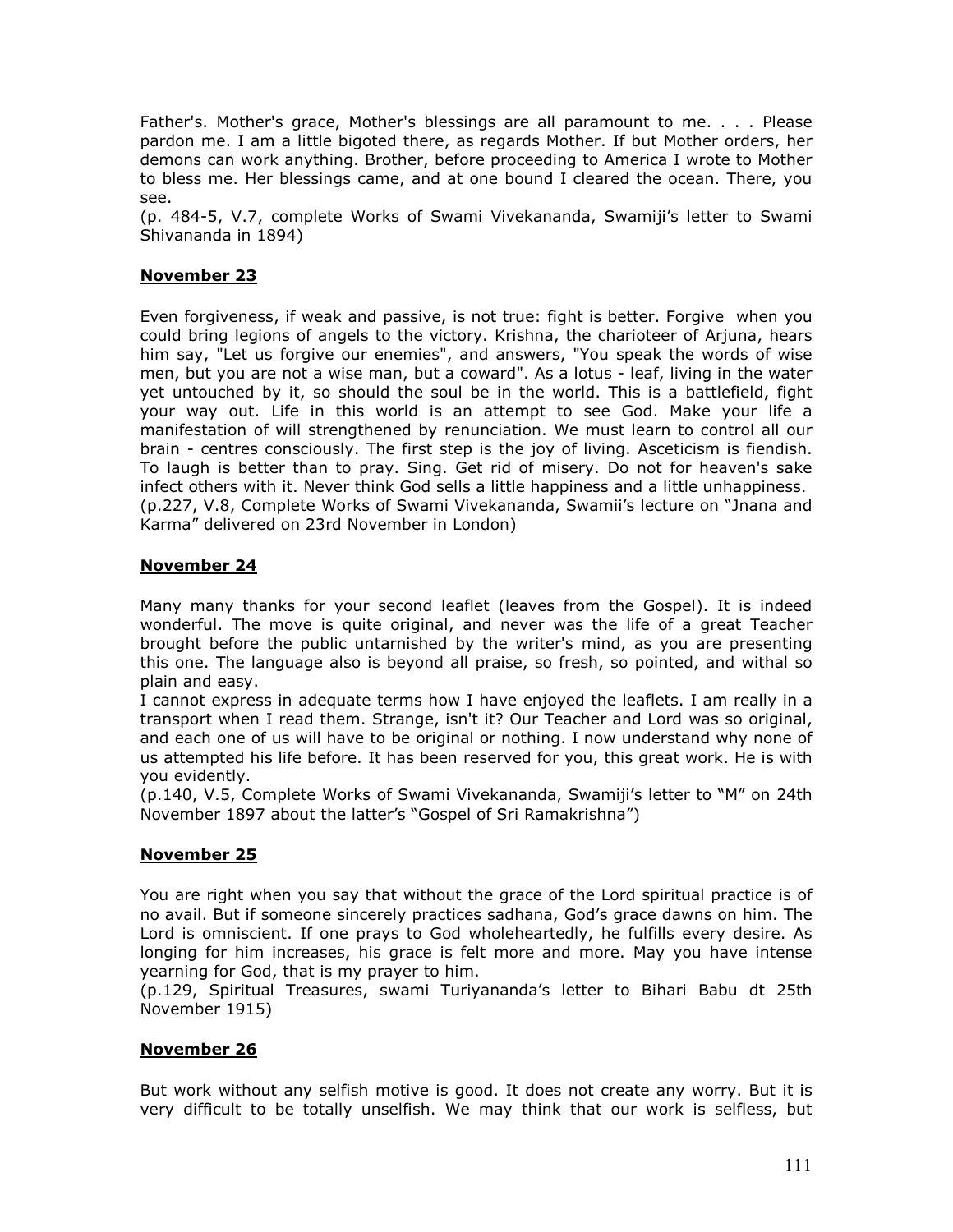selfishness comes, unknown to us, from no one knows where. But if a man has already undergone great spiritual discipline, then as a result of it he may be able to do work without any selfish motive. After the vision of God a man can easily do unselfish work. In most cases action drops away after the attainment of God. (p.314, The Gospel of Sri Ramakrishna, Sri Ramakrishna's advice to Vijay Krishna Goswami on 26th November 1883)

# November 27

You said a lot about ancient India. That India still lives, Sturdy, is not dead, and that living India dares even today to deliver her message without fear or favour of the rich, without fear of anybody's opinion, either in the land where her feet are in chains or in the very face of those who hold the end of the chain, her rulers. That India still lives, Sturdy, India of undying love, of everlasting faithfulness, the unchangeable, not only in manners and customs, but also in love, in faith, in friendship. And I, the least of that India's children, love you, Sturdy, with Indian love, and would any day give up a thousand bodies to help you out of this delusion. (p.519, V.7. Complete Works of Swami vivekananda, Swamiji'e letter to E T Sturdy dt November 1899)

### November 28

He who has surrendered his body, mind, and innermost self to God is surely a holy man. He who has renounced 'woman and gold' is surely a holy man. He is a holy man who does not regard woman with the eyes of a worldly person. He never forgets to look upon a woman as his mother, and to offer his worship if he happens to be near her. The holy man constantly thinks of God and does not indulge in any talk except about spiritual things. Furthermore, he serves all beings, knowing that God resides in everybody's heart. These, in general, are the signs of a holy man. (p.327, The Gospel of Sri Ramakrishna, Sri Ramakrishna's advice on 28th November 1883)

### November 29

By the grace of the Lord, you are under his care. Always think of him-think of him in any way you like. Cry, cry like a child. Whatever you want you will get: love, faith, devotion, purity, everything. He assumed a body because he wanted to give people love, faith, and knowledge. He is the incarnation of the age. Believe this and pray to him. Pray for faith and devotion. This will give you peace and hope. ..Remember him always and love him. These are things closest to your heart. Once you surrender to Sri Ramakrishna you are safe. He will protect you. Be sure of this.

(p.109, Letters For Spiritual seekers, Swami Shivananda's letter dt. 29 November 1915)

#### November 30

The life of Shri Ramakrishna was an extraordinary searchlight under whose illumination one is able to really understand the whole scope of Hindu religion. He was the object - lesson of all the theoretical knowledge given in the Shastras (scriptures). He showed by his life what the Rishis and Avataras really wanted to teach. The books were theories, he was the realisation. This man had in fifty - one years lived the five thousand years of national spiritual life and so raised himself to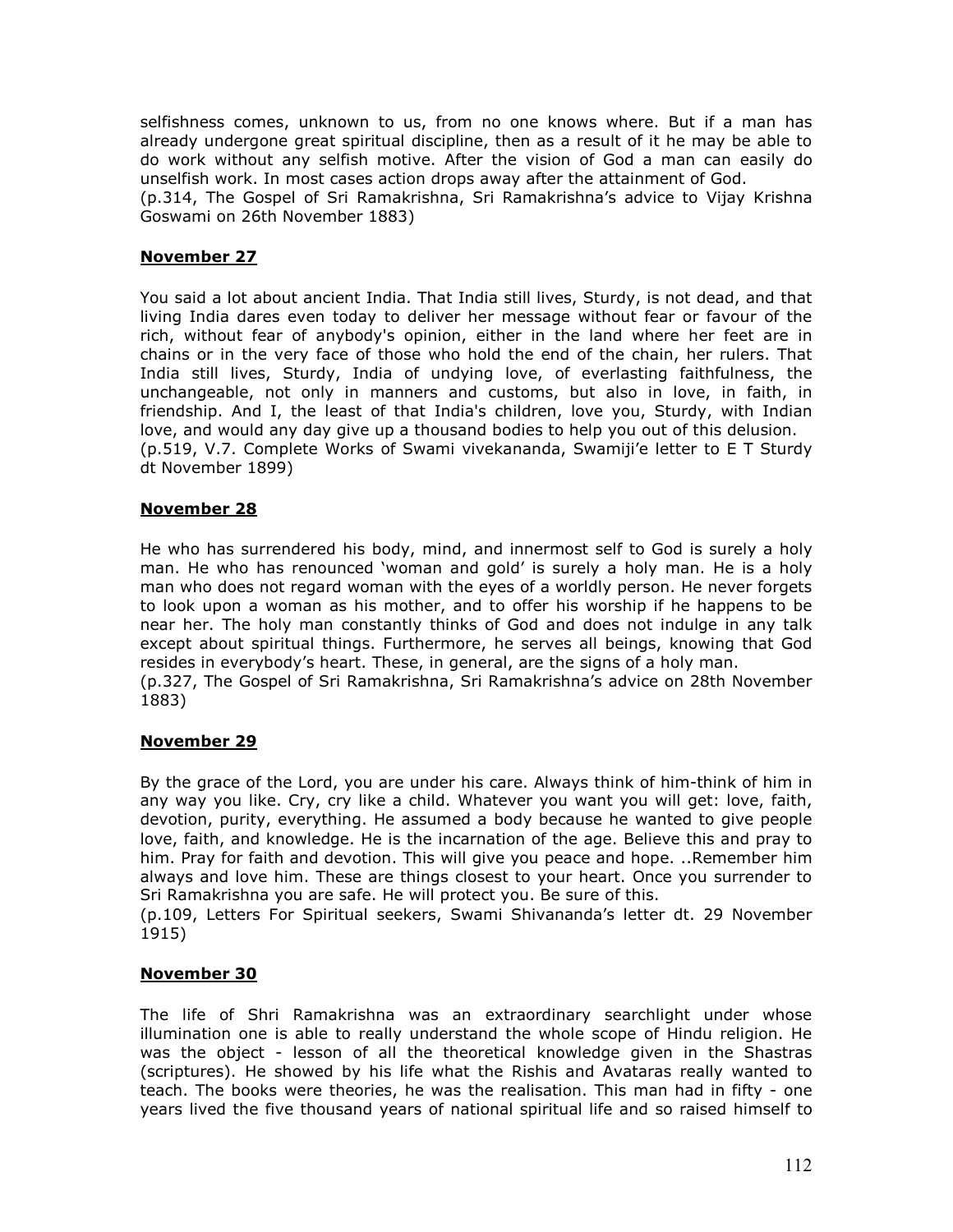be an object - lesson for future generations. The Vedas can only be explained and the Shastras reconciled by his theory of Avastha or stages -- that we must not only tolerate others, but positively embrace them, and that truth is the basis of all religions. Now on these lines a most impressive and beautiful life can be written. Well, everything in good time.

(p. 52, V.5, Complete Works of Swami Vivekananda, Swamiji's letter to Alasinga dt. 30th November 1894)

\*\*\*

### **DECEMBER**

### December 1

What you now need is to concentrate on your spiritual practices. Do as much as you can. I sincerely pray that the Master may grant you all possible strength to call on him. Surrender to him completely. If you do so, he will certainly take pity on you…You are lying at his door step. What is there for you to worry about? Rest assured that he is looking after you.

(p.193, Letters For Spiritual seekers, Swami Shivananda's letter dt 1 December 1921)

### December 2

### Swami Subodhananda left his body on the 2<sup>nd</sup> December 1932.

Subodhananda was fully conscious and cheerful until the last. When his attendants asked, "Swami, do you remember the Master, Holy Mother, and Swamiji?" Subodhananda replied, "Yes, I remember them all distinctly." The night before he passed away, Swami Subodhananda said, "My last prayer is that the blessings of the Master be always on the Order."

(p. 555, God Lived With Them)

### December 3

Let me remind you again, "Thou hast the right to work but not to the fruits thereof." Stand firm like a rock. Truth always triumphs. Let the children of Shri Ramakrishna be true to themselves and everything will be all right. We may not live to see the outcome, but as sure as we live, it will come sooner or later. What India wants is a new electric fire to stir up a fresh vigour in the national veins. This was ever, and always will be, slow work. Be content to work, and, above all, be true to yourself. Be pure, staunch, and sincere to the very backbone, and everything will be all right. If you have marked anything in the disciples of Shri Ramakrishna, it is this -- they are sincere to the backbone. My task will be done, and I shall be quite content to die, if I can bring up and launch one hundred such men over India. He, the Lord, knows best. Let ignorant men talk nonsense. We neither seek aid nor avoid it -- we are the servants of the Most High. The petty attempts of small men should be beneath our notice. Onward! Upon ages of struggle a character is built. Be not discouraged. One word of truth can never be lost; for ages it may be hidden under rubbish, but it will show itself sooner or later. Truth is indestructible, virtue is indestructible, purity is indestructible. Give me a genuine man; I do not want masses of converts. My son, hold fast! Do not care for anybody to help you. Is not the Lord infinitely greater than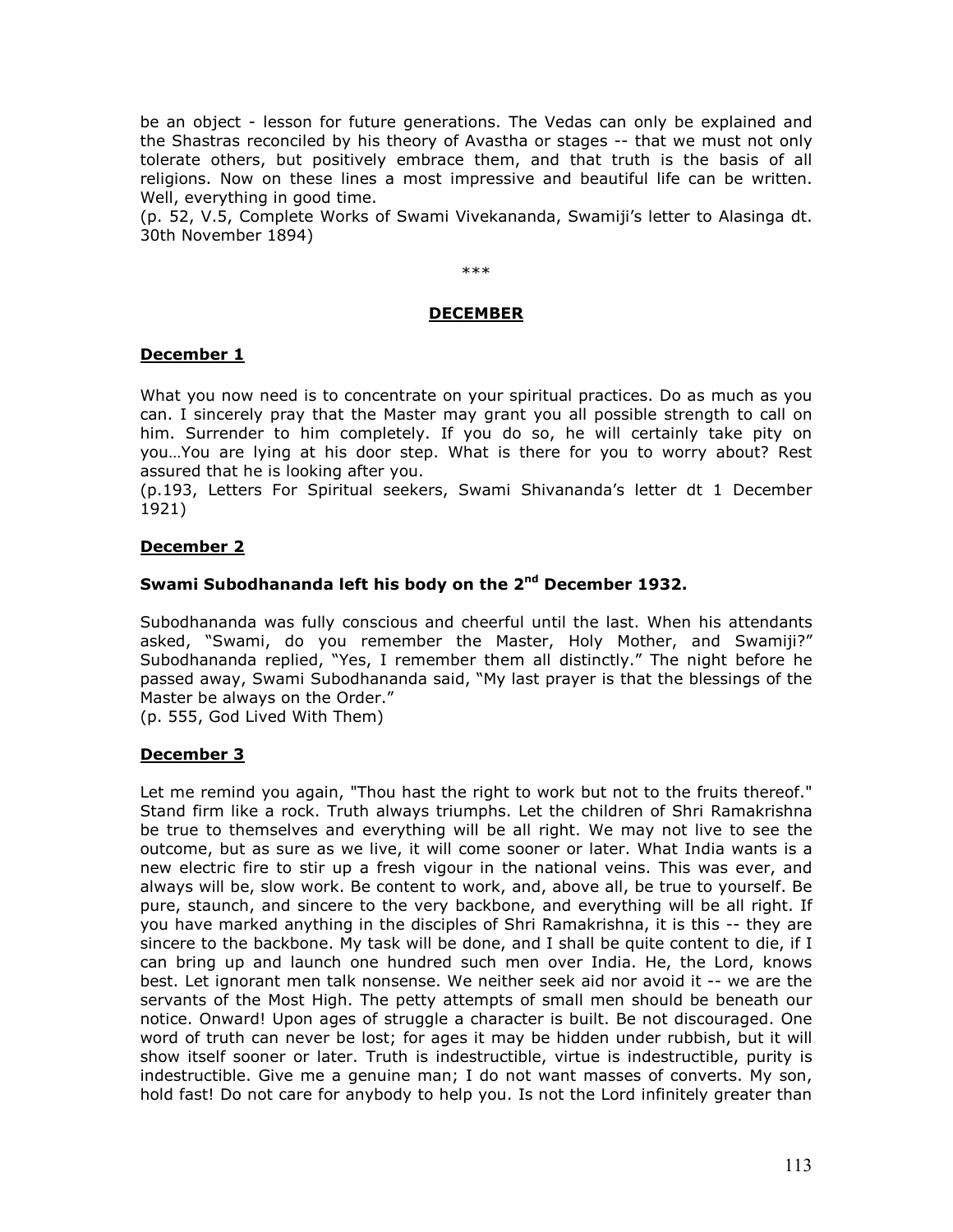all human help? Be holy -- trust in the Lord, depend on Him always, and you are on the right track; nothing can prevail against you.

(p.56, V.5, Complete Works of Swami Vivekananda, Swamiji's letter to Alasinga in 1894)

### December 4

It is very rare and unlikely that a man will not make any mistake; but by realizing one's fault and desisting from repeating it, one manifests one's manliness. Without brooding over past deeds, if one is cautious about the present and the future, one derives immense benefit. It is very important that one should try to keep the body and mind strong, healthy, and pure; otherwise one is not fit for any noble work. Fix your mind on God and move towards him; then you will not have to be afraid of worldly maya. God will protect you and make you his own. If there is no theft in the chamber of your heart and if your mind and speech are united, then the omniscient Lord will grant what is right for you. Know this to be the undisputed teaching of all scriptures and great souls. Stay away from evil company and be always prayerful. If you can do that, the Lord will guide you while sitting in your heart.

(p.190-1, Spiritual treasures, Swami Turiyananda's letter to Ramesh dt. 4 December 1918)

# December 5

As for you, my dear, noble, kind friend, I only would say this--we Indians lack in many things, but there is none on earth to beat us in gratefulness.

(p.91, V.9, Complete Works of Swami Vivekananda, Swamiji's letter to Margaret Nobel dt 5 December 1896)

### December 6

If you are really ready to take the world's burden, take it by all means. But do not let us hear your groans and curses. Do not frighten us with your sufferings, so that we came to feel we were better off with our own burdens. The man who really takes the burden blesses the world and goes his own way. He has not a word of condemnation, a word of criticism, not because there was no evil but that he has taken it on his own shoulders willingly, voluntarily. It is the Saviour who should "go his way rejoicing, and not the saved". This is the only light I have caught this morning. This is enough if it has come to live with me and permeate my life. Come ye that are heavy laden and lay all your burden on me, and then do whatever you like and be happy and forget that I ever existed.

(p.521, V.7, Complete Works of Swami Vivekananda, Swamiji's letter to Sister Nivedita dt 6 December 1899)

'Woman and gold alone is the world; that alone is maya. Because of it you cannot see or think of God. None can taste the divine bliss without giving up his animal feeling. A devotee should pray to God to help him get rid of this feeling. It must be a sincere prayer. God is our inner controller; He will certainly listen to our prayer.

(p.670, The Gospel of Sri Ramakrishna, Sri Ramakrishna's advice to Bankim on 6 December 1884)

### December 7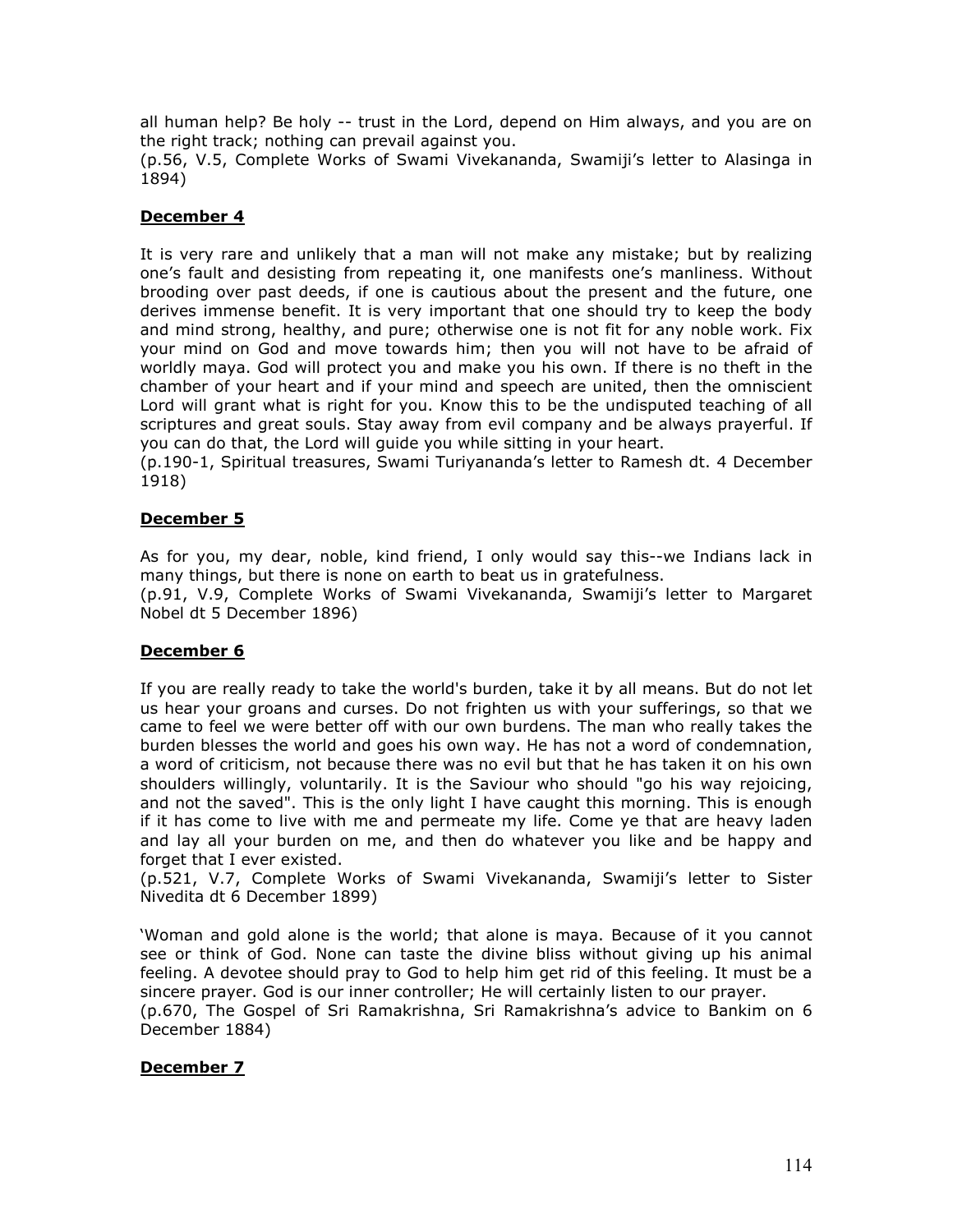This spiritual path is not like a path to Kashmir or Kedar- Badri that I can tell you how much remains. If a spiritual aspirant progresses a little and asks how much further he must go, then that shows the egotism and bad temper of the questioner. Well, today or tomorrow or someday he will surely attain the goal.

(p.141, Swami Akhandananda As We Saw Him, Swami Akhandananda's words on 7 December 1928)

At the end of the day, even if for a short while, lay aside everything and commune with God. In the beginning you may have some difficulty in practicing meditation in this way, but there is no reason to stop trying. Pray to Him, and He will give you peace. Out of His compassion He will strengthen your heart and make you one with Him. With the practice of meditation peace of mind will grow, and then alone will you be in a position to undertake humanitarian activities in the right spirit. Know for certain that this world and all living beings are His. He is the creator, you are His servants. You are blessed to the extent that He, in His grace, allows you to serve His creatures. Meditation on God will obliterate the ego, and He will then be all in all. Only when your mind reaches this state, will you be able to do genuine philanthropic work.

(p.55, For Seekers of God, Swami Shivananda's advice on December 7 1928 at Belur Math)

# December 8

Self-control will come as a matter of course if one repeats God's name constantly, and is earnest in spiritual endeavors. The name of God has such intrinsic power that all the internal and external organs become naturally subdued by it. But then, one has to call on Him with sincere love. If one can somehow acquire love for God, one has nothing more to worry about; one can then advance towards Him very quickly. If one somehow acquires the feeling that God is one's own, one can set one's mind completely at rest. One cannot, however, have real love for God so long as one's mind is preoccupied with sensuous things. How can anyone have love for God, pure and untouched by sin as he is, unless one's own mind becomes purified? For that, one needs intense spiritual practice and sincere yearning for God. The purer the receptacle the quicker is His manifestation. Just try a little with determination, and see whether it happens or not. You have to consider spiritual practice the chief aim of your lives; as for the other work and activities, lectures, discourses, and so on – they are but secondary.

(p.219-20, For Seekers of God, Swami Shivananda's advice on 8 December 1929)

### December 9

Swamiji consecrated the Belur Math on 9 December 1898 by worshipping the relics of Sri Ramakrishna. During the auspicious occasion, Swamiji had said to a disciple: "The master once told me, 'I will go and live wherever it will be your pleasure to take me, carrying me on your shoulders – be it under a tree or in the humblest cottage." (p.612, God Lived With Them)

Swamiji reached Belur Math after his second visit to the West

Late in the evening of December 9, 1900, the Swami arrived at the Belur Monastery. His brother-monks and the brahmacharis were taking their meal when the gardener, out of breath, came running in to tell them, "A sahib has come!" Immediately there was much excitement and speculation as to who the sahib might be, who had come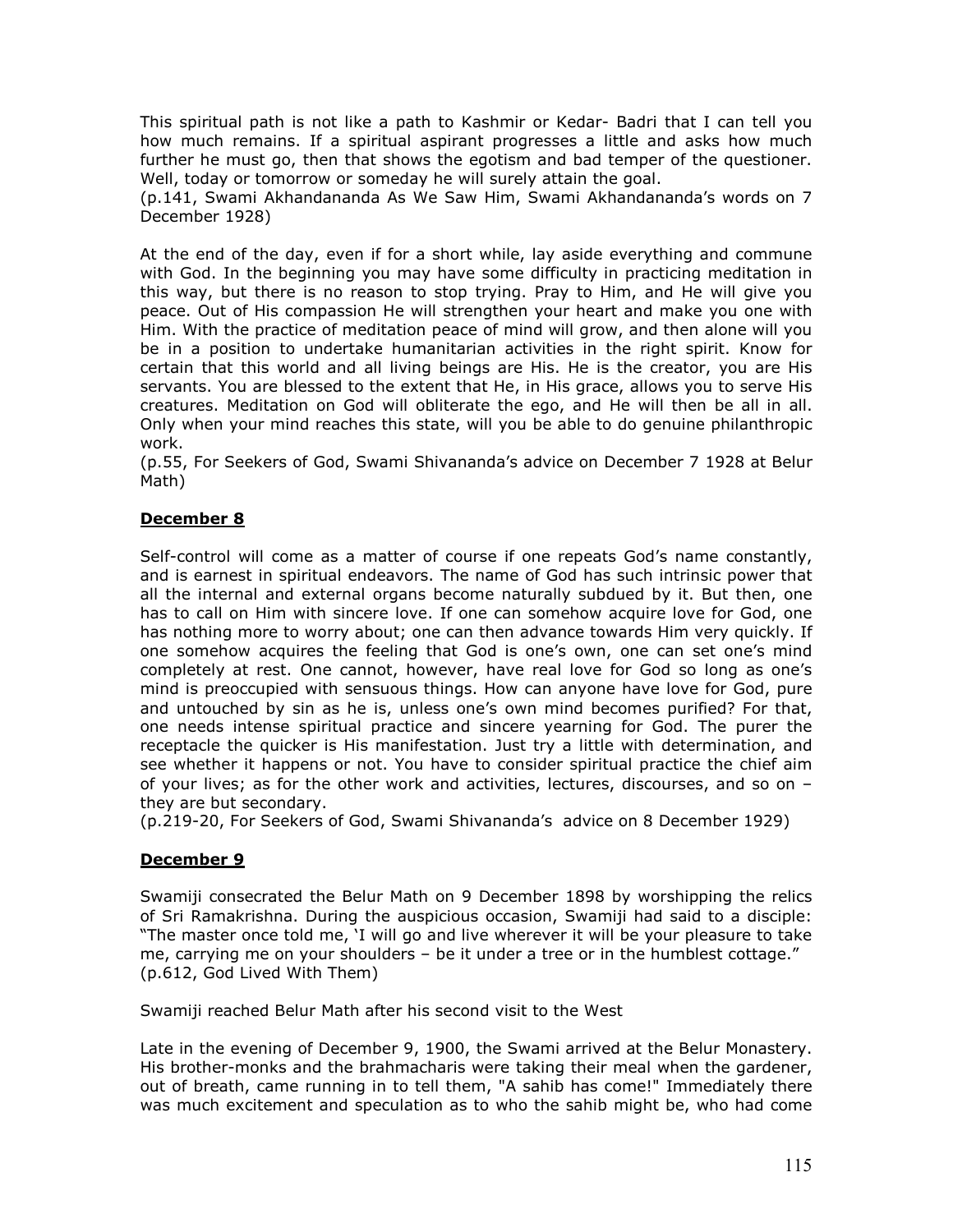at that late hour and what his business with them could be. Then to their great surprise the sahib rushed into their midst, and, when they saw who he was they all cried out excitedly, "Oh, Swamiji has come! Swamiji has come!" They could not believe their eyes. At once an Asana (seat) was spread for him and he was served with a large helping of the Khichuri which was the food prepared for that night. He partook of it with great zest, as it was many months since he had tasted it. Later, the monks enjoyed several delightful hours while the Swami chatted to them about his varied experiences in the West. There was no sleeping that night. They were happy beyond measure; he had come back to them, altogether unexpectedly. No words can describe their feeling. And now, though they knew it not, he was to be with them till the end.

(p.558-9, V-2, Life of Swami Vivekananda)

It is the nature of the mind, unless it be purged of its bad habits by constant prayer and meditation, to drag man down to lower pleasures. You and everybody shall have to infuse in it good ideas and good habits by present acts. Then it will not trouble you. This is the reason when a man wants to be spiritual, he has to remain always on the guard so that the mind goes not back again to its unnatural habits. During this period constant struggle takes place. You are passing through that. If you have faith in yourself and in the grace of Sri Ramakrishna you are sure to come out victorious. He helps him who struggles – that is His nature. Know it always that His helping hand is always guiding you. Otherwise, you would have been vanquished long ago and would have become an ordinary man. Through His blessings, the character of the mind will change and it will be a helping maid by your side. But you shall have to keep a constant watch on the mind till He comes and resides permanently within it. You shall feel it yourself.

(p.170, Mahapurush Maharaj As We Saw Him, Swami Shivananda's letter to Swami Ranganathananda dt 9 December 1927)

### December 10

Swami Premananda was born on 10 December 1861 at Antpur

#### Thakur about Baburam

"Baburam has a feminine nature. In a vision I saw Baburam as a goddess with a necklace around her neck and with women companions about her. He has received something in a dream. His body is pure. Only a very little effort will awaken his spiritual consciousness. Boys like Baburam are pure in heart. They have not yet fallen into the clutches of 'woman and gold.' I need Baburam here. I pass through certain spiritual states when I need someone like him. He is pure, pure to the very marrow of his bones."

(p.184-5, God Lived With Them)

### December 11

On 11 December Vijnanananda went to see the famous reclining image of Buddha at Pegu, forty-five miles from Rangoon. He stood motionless in front of the image for a long time. His companions did not dare disturb him. After a while Vijnanananda regained a normal state of consciousness and they returned to the car. He remained silent and serious all the way back to Rangoon. Later, when repeatedly asked by the monks about his spiritual mood, the Swami said: "Today Lord Buddha has graciously vouchsafed me his vision. I clearly saw that the reclining image of Buddha was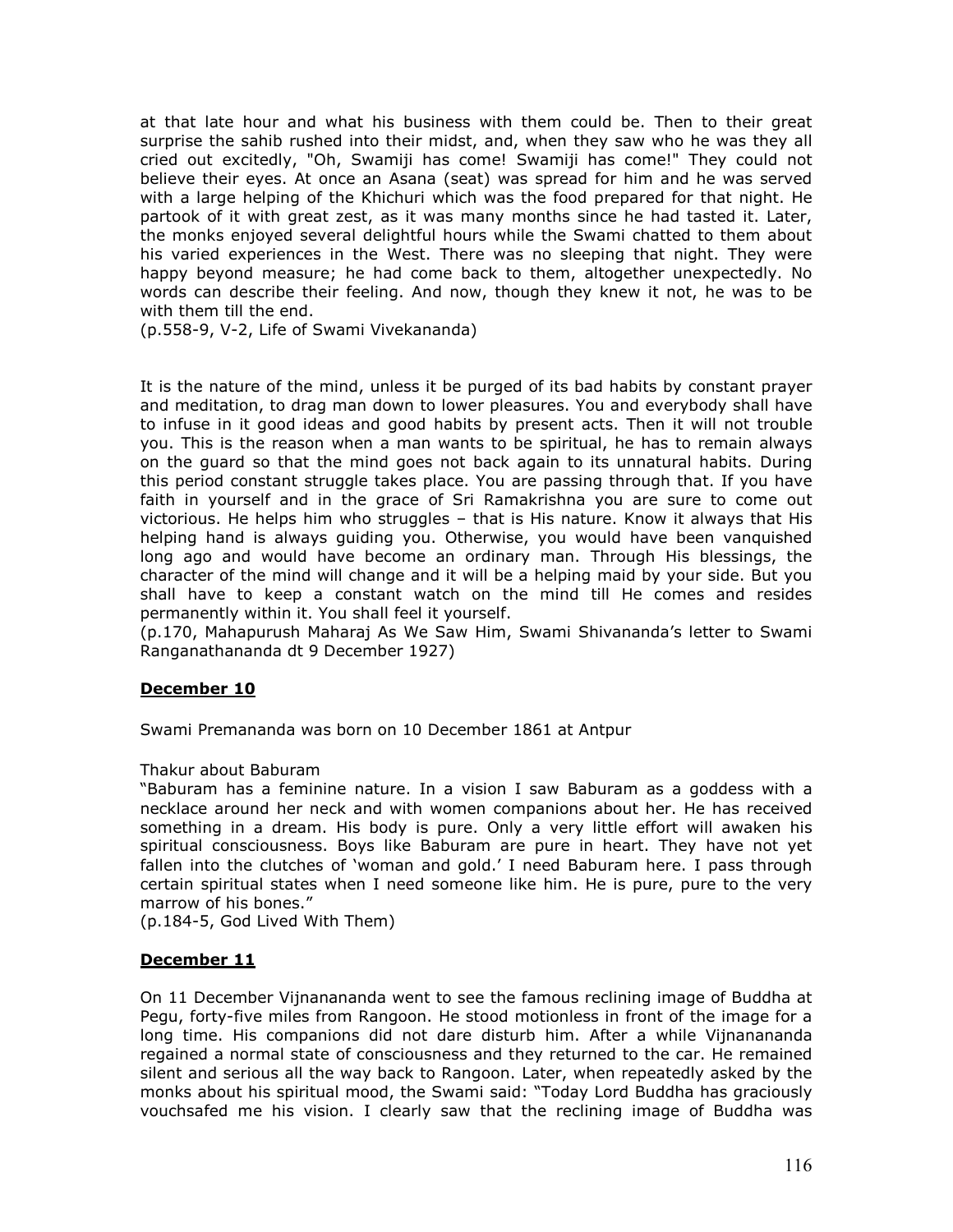living, as it were. How magnificent was the beauty of his luminous form!" After saying this, he again became silent. (p.611, God Lived With Them)

# December 12

Love is a great power – there is no doubt about it. To pray for the welfare of others, to wish that they may have peace, that they may reach the source of joy – if these desires are a cause of bondage then that bondage is of divine love. It will break the bondage of the world, lead one to immortality and make one blessed.

(p.131, Spiritual treasures, Swami Turiyananda's letter to Swami Premananda dt 12 December 1915)

I don't grudge my fate. But oh! now I want a man, one of my boys, to stand by me and fight against all odds! Don't you vex yourself; if anything is to be done in India, my presence is necessary; and I am much better in health; possibly the sea will make me better. My mistakes have been great; but everyone of them was from too much love. How I hate love! Would I never had any Bhakti! Indeed, I wish I could be an Advaitist, calm and heartless. Well, this life is done. I will try in the next. I am sorry, especially now, that I have done more injury to my friends than there have been blessings on them. The peace, the quiet I am seeking, I never found. I went years ago to the Himalayas, never to come back; and my sister committed suicide, the news reached me there, and that weak heart flung me off from that prospect of peace! It is the weak heart that has driven me out of India to seek some help for those I love, and here I am! Peace have I sought, but the heart, that seat of Bhakti, would not allow me to find it. Struggle and torture, torture and struggle. Well, be it then, since it is my fate, and the quicker it is over, the better. Lord bless you; if the Lord has made me His hack to work and die on the streets, let Him have it. I am more cheerful just now after your letter than I was for years -- wah Guru ki Fateh! Victory unto the Guru!! Yes, let the world come, the hells come, the gods come, let Mother come, I fight and do not give in. Ravana got his release in three births by fighting the Lord Himself! It is glorious to fight Mother.

(p.420-1, V.6, Complete Works of Swami Vivekananda, Swamiji's letter to Mrs Bull dt 12 December 1899)

### December 13

Renunciation -- non - resistance -- non - destructiveness -- are the ideals to be attained through less and less worldliness, less and less resistance, less and less destructiveness. Keep the ideal in view and work towards it. None can live in the world without resistance, without destruction, without desire. The world has not come to that state yet when the ideal can be realised in society. The progress of the world through all its evils is making it fit for the ideals, slowly but surely. The majority will have to go on with this slow growth -- the exceptional ones will have to get out to realise the idea in the present state of things. Doing the duty of the time is the best way, and if it is done only as a duty, it does not make us attached. Music is the highest art and, to those who understand, is the highest worship. We must try our best to destroy ignorance and evil. Only we have to learn that evil is destroyed by the growth of good.

(p.125, V.5, Complete Works of Swami Vivekananda, Swamiji's letter dt 13 December 1896)

#### December 14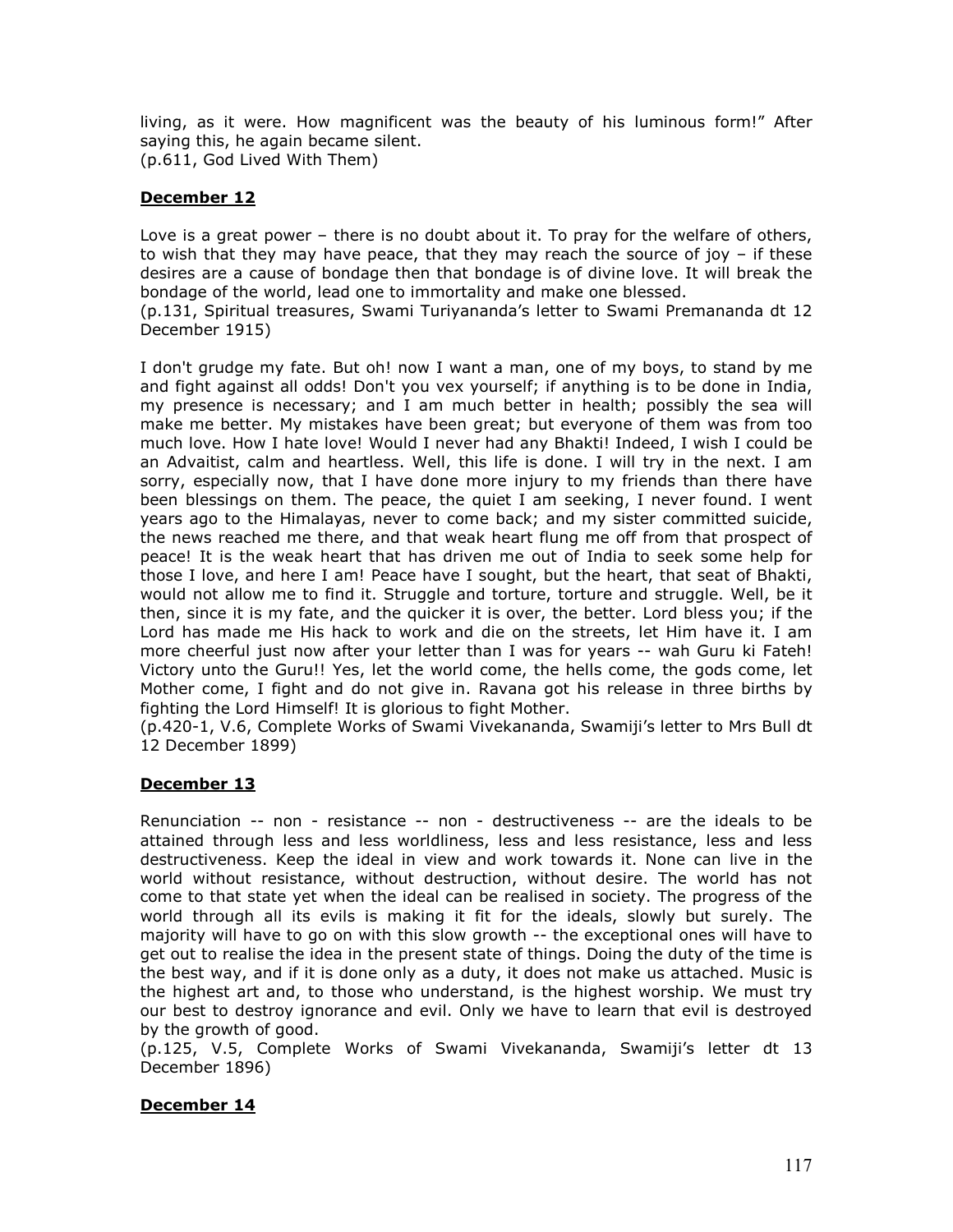Never cease thinking of God. Whether you get joy or not, continue your meditation daily on a regular basis. If you can practise steadfastly, you will again experience bliss. One does not taste the joy of spiritual disciplines due to avidya or ignorance. But if one keeps on doing japam and meditation daily with love and zeal, his gloom due to ignorance goes away and the love of God emerges. Therefore, never give up spiritual practices, rather do them wholeheartedly. Eventually you will derive joy from them. Why do you pay so much attention to the fruits of action? Go on doing your work. In this world an employer pays his employees. Will not God give you anything if you work for him?

(p. 59, Spiritual treasures, Swami Turiyananda's letter to Swami Nirupamananda dt 14 December 1912)

# December 15

. . . The Mother is our guide and whatever happens or will happen is under Her ordination. . . .

(p.417, V.6, Complete Works of Swami Vivekananda, Swamiji's letter dt 15 December 1898)

A man who has tasted even a drop of God's ecstatic love looks on 'woman and gold' as most insignificant. One gradually obtains that love for God if one but prays to Him with a yearning heart and always chants His name and glories.

(p. 341, The Gospel of Sri Ramakrishna, Sri Ramakrishna's advice to M on 15 December 1883)

### December 16

The knowledge of Brahman cannot be realized if the aspirant is worldly-minded even in the slightest degree. He succeeds in acquiring this knowledge only when his mind is totally free from 'woman and gold'. Weep for God with a longing heart. Tears shed for Him will wash away the clay. When you have thus freed yourself from impurity, you will be attracted by the magnet. Only then will you attain yoga.

(p.343-4, The Gospel of Sri Ramakrishna, Sri Ramakrishna's advice to Mukherjee on 16 December 1883)

To cast the image means to meditate and contemplate on the Master, to think of the various incidents of his life. By meditating on him, one gets all the spiritual moods. He used to say, "One who remembers me never suffers from want of food or from other physical privations." These are the very words from his mouth. By remembering him one gets rid of all sufferings.

(p.154, The Gospel of Holy Mother, Mother's words on 16 December 1912)

### December 17

Don't avoid any work. There is nothing that is unknowable, difficult to understand, or puzzling. Through the intellect, human beings have solved the mystery of deep truths such as: what is God, what is life after death like, is there rebirth, what is the Atman, etc. But if that intellect becomes overwhelmed and confused even when doing small things, then how can one realize God?

(p.142, Swami Akhandananda As We Saw Him, Swami Akhandananda's words on 17 December 1928)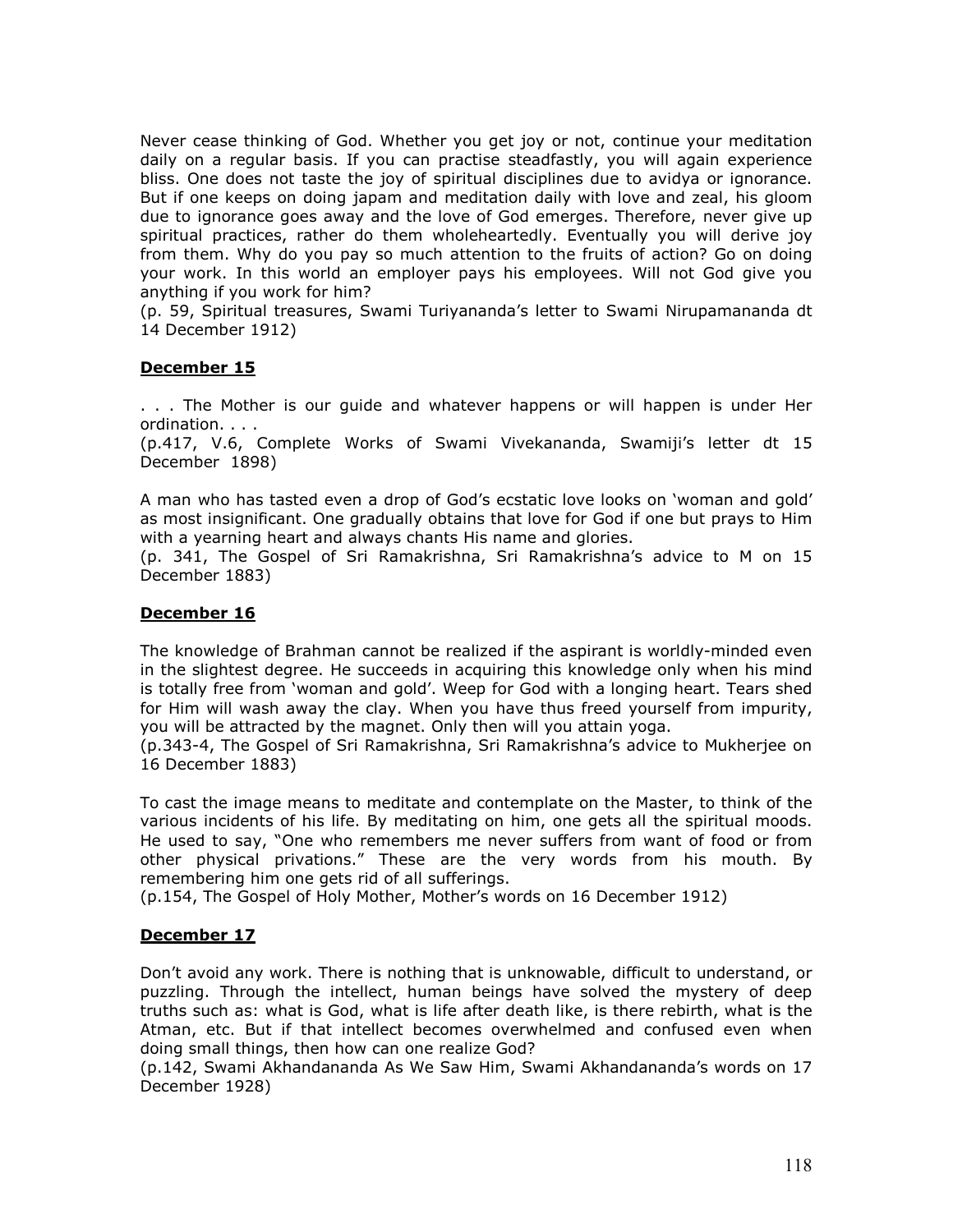One must call on God with a longing heart. One must learn from the Guru how God can be realized. Only if the Guru himself has attained Perfect Knowledge can he show the way. A man gets rid of all desires when he has Perfect Knowledge. Mad! That's the word. One must become mad with love in order to realize God. But that love is not possible if the mind dwells on 'woman and gold'

(p.346, The Gospel of Sri Ramakrishna, Sri Ramakrishna's advice to M on 17 December 1883)

# December 18

Who is able to renounce all for His sake? Even the injunctions of Destiny are cancelled if one takes refuge in God. Destiny strikes off with her own hand what she has written about such a person. What does a man become by realizing God? Does he get two horns? No. What happens is, he develops discrimination between the real and the unreal, gets spiritual illumination and goes beyond life and death. God is realized in spirit. What else is spiritual life besides praying to the Master, repeating his Name, and contemplating on Him?

(p.85-6, The Gospel of Holy Mother, Holy Mother's advice to a disciple on 18 December 1909)

### December 19

Through these spiritual disciplines the ties of the past karma are cut asunder. But realization of the God cannot be achieved without ecstatic love (Prema Bhakti) for Him. Do you know the significance of japa and other spiritual practices? By these, the dominance of the sense organs is subdued.

(p.87, The Gospel of the Holy Mother, Holy Mother's advice on 19 December 1909)

An aspirant cannot succeed in this form of spiritual discipline if his mind is stained with worldliness even in the slightest degree. The mind must withdraw totally from all objects of form, taste, smell, touch, and sound. Only thus does it become pure. The Pure Mind is the same as the Pure Atman. But such a mind must be altogether free from 'woman and gold'. When it becomes pure, one has another experience. One does not feel oneself to be absolutely necessary to others either in their misery or in their happiness.

(p.350, The Gospel of Sri Ramakrishna, The Master's advice to M on 19 December 1883)

### December 20

…Have patience and be faithful unto death. Do not fight among yourselves. Be perfectly pure in money dealings. . . . We will do great things yet. . . . So long as you have faith and honesty and devotion, everything will prosper. Be bold and fearless, and the road will be clear. . . . If you all stand by me and do not lose patience, I assure you, we shall do great work yet. Mind you, the Guru - bhakta will conquer the world -- this is the one evidence of history. . . . It is faith that makes a lion of a man. You must always remember how much work I have to do. Sometimes I have to deliver two or three lectures a day -- and thus I make my way against all odds - hard work; any weaker man would die.

 . . . Hold on with faith and strength; be true, be honest, be pure, and don't quarrel among yourselves. Jealousy is the bane of our race.

(p.98-9, V.5, Complete Works of Swami Vivekananda, Swamiji's letter to Alasinga dt. 20 December 1895)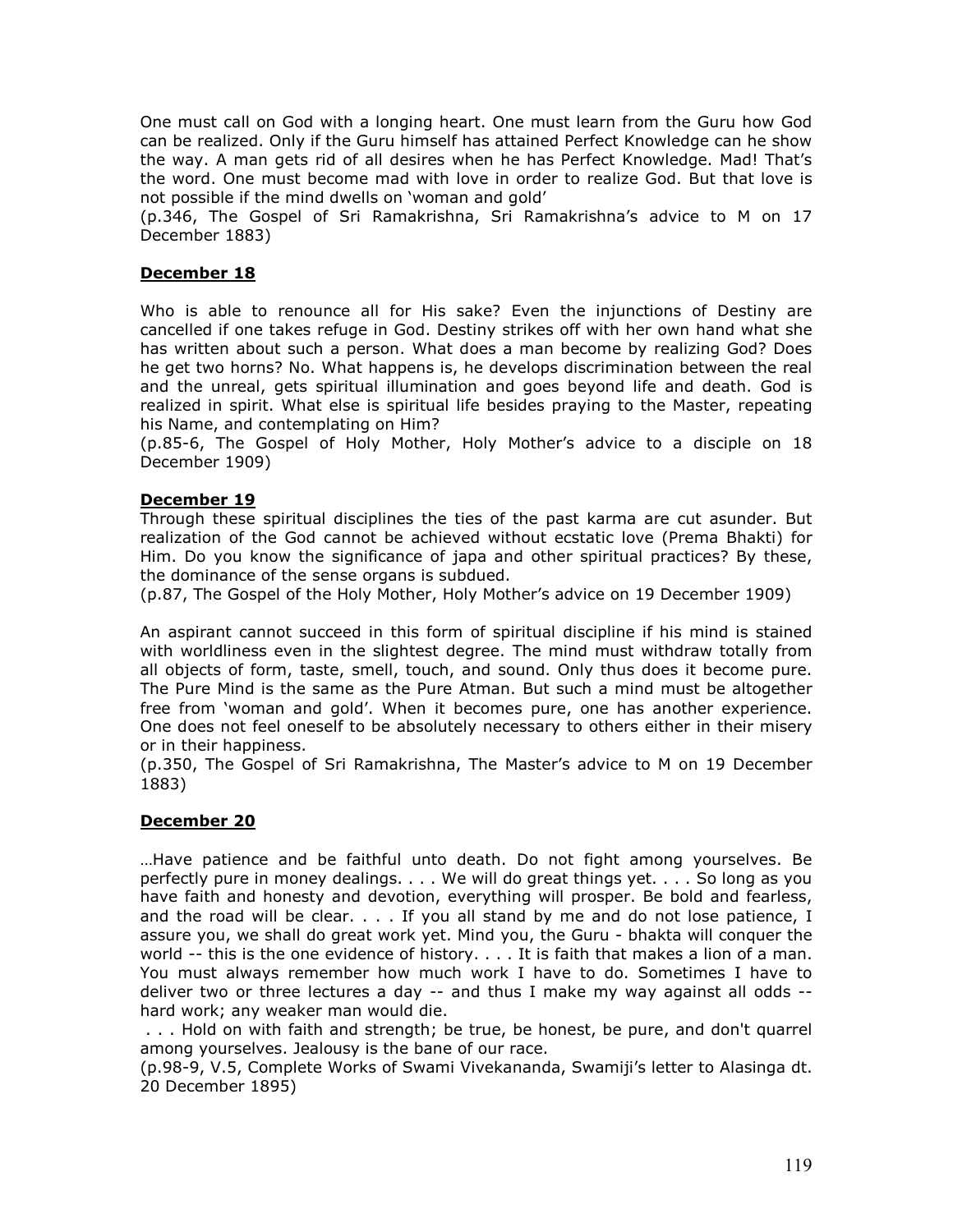### December 21

You are Mother's child just the same and are no less dear to her. You only look up to her for everything and love her with all your heart and soul. She knows better where to keep you and in what manner than you can possibly do yourself. Only stick to Mother and never forget that you belong to her. Do your duty manfully in whatever station of life you may be put and prove yourself a Mother's child by bringing all sorts of circumstances under your feet, having full consciousness that you are above them all, and they have no power to frighten you, far less to gain ascendancy over you in any way. May Mother give you strength and vigor to accomplish this. (p.35, Spiritual Treasures, Swami Turiyananda's letter dt 21 December 1919)

All that I know is that a man will become free if he but takes the name of Sri Ramakrishna, the incarnation for this age. Anyone who takes shelter with him, will surely be saved by him. This is what is ordained for this age. The name of Sri Ramakrishna is the mantra for this age. Develop a love for God in your heart, be earnest, and call on Him. Then you will find that everything will be fulfilled in time. Make your mind ready.

(p.248-9, For Seekers of God, Swami Shivananda's advice on December 21 1930)

# December 22

Holy Mother took birth on 22 December 1853

Once when Shyamasundari Devi was living with her father, she had occasion to sit in the dark beside a potter's oven under a bel tree. There suddenly issued a jingling sound from the direction of the oven, and a little girl came down from the branches of the tree. She laid her soft hands round Shyamasundari's neck, whereupon she fell unconscious. She had no idea how long she lay there thus. On regaining consciousness she felt as though the little girl had entered her womb.

Ramachandra was then in Calcutta. One day, before he had decided to start for the city, he was engrossed in that thought. Then he fell asleep and dreamt that a little girl of golden complexion embraced him from behind by throwing her delicate arms round his neck. Ramachandra was greatly surprised and asked, "Who are you, my child?" The girl replied in the softest and sweetest of voices, "Here am I come to you."

(p.16-7, Holy mother Sri Sarada Devi)

### December 23

Swami Saradananda was born on 23 December 1865

One day Sri Ramakrishna became a kalpataru and fulfilled the wishes of his disciples. Some asked for devotion, some knowledge, and some liberation. Seeing Sharat silent, the Master asked him: "How would you like to realize God? What divine vision do you prefer to see in meditation?" Sharat replied: "I do not want to see any particular form of God in meditation. I want to see Him in all beings. I do not like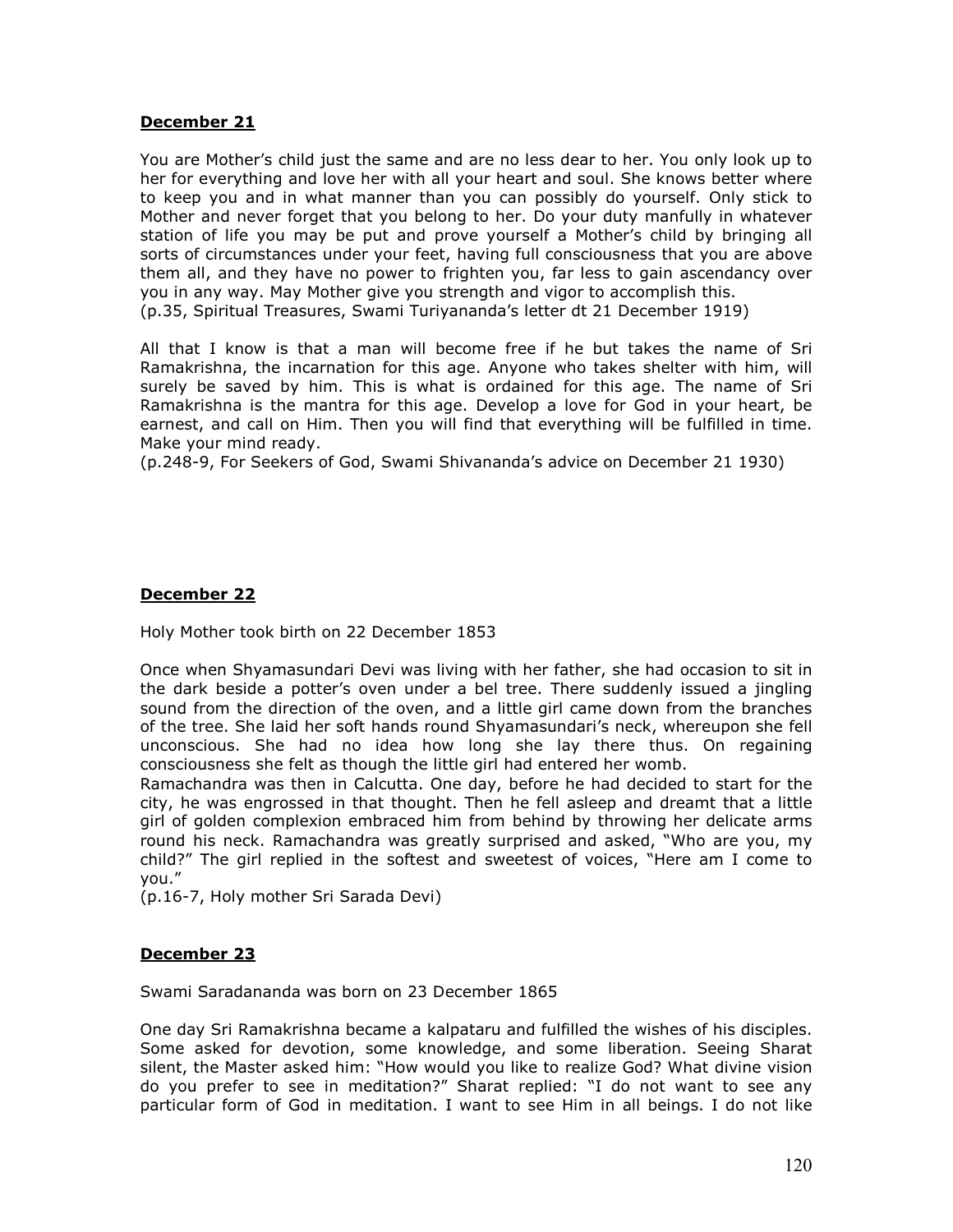visions." The Master said with a smile: "That is the last word in spiritual attainment. You cannot have it all at once." "But I won't be satisfied with anything short of that," replied Sharat. "I shall strive my best until I am able to attain it." At last the Master blessed him, saying, "Yes, you will attain it." (p.314-5, God Lived With Them)

# December 24

A man is able to see God as soon as he gets rid of ego and other limitations. He sees God as soon as he is free from such feelings as 'I am a scholar', 'I am the son of such and such a person', 'I am wealthy', 'I am honorable', and so forth. 'God alone is real and all else unreal; the world is illusory' – that is discrimination. One cannot assimilate spiritual instruction without discrimination. Through the practice of spiritual discipline one attains perfection, by the grace of God. But one must labor a little. Then one sees God and enjoys bliss.

(p.363, The Gospel of Sri Ramakrishna, Sri Reamakrishna's advice to M on 24 December 1883)

In the middle of December, Baburam's mother, Matangini Devi, invited the young monks to visit her native village, Antpur, during the Christmas vacation. Narendra, Baburam, Sharat, Shashi, Tarak, Kali, Niranjan, Gangadhar and Sarada boarded the Tarakeswar train at Howrah Station. They had taken musical instruments with them; so as soon as the train moved off, Narendra started singing, and the others joined in. They got down at Haripal station, and went to Antpur in a carriage. In the calm and quiet of the village, the spiritual fire in the young monks blazed up into a conflagration. Narendra's enthusiasm fanned the flames. The spirit of the Master as it were spoke and worked through him. He was intensely possessed by the vision of the sannyasi's life and would cry out, "Let man - making be the goal of our lives! Let us make this our only spiritual discipline! Away with vain learning! Let not the glamour of the world captivate our minds even for a moment! Realization of God is the one and only thing in life! That is what Shri Ramakrishna's life represented! We must realize God!" Inspired by these thoughts and fired by a oneness of purpose, the young men became aware of a sense of unity--a feeling that they were all linked by some wonderful spiritual power. During their stay at Antpur they seemed to grow into one body, one mind and one soul. The days passed in sadhana. Ramakrishna was in their minds; his name on their lips. Upon all alike there seemed to descend a spirit of renunciation, a desire to take the sannyasi's vow, each in the presence of the others. The monastic spirit seemed to be intensified in their hearts, both for their own liberation and for the good of the world. Each disciple saw in his brother disciples a world of spiritual force; and that vision intensified the love among them. This was as it should have been, for the Master's spirit was destined to be perpetuated, not through one or several individual disciples having disciples of their own, which is what happens usually, but in a definite organized form.

 Thus at Antpur, in still hours, subtle things were happening, knitting the brothers together. It all found expression one night before a huge Dhuni (sacred fire) in the compound. Overhead was the clear night sky, and all around was quiet. Meditation lasted a long time. When a break was made Narendra began to tell the story of Jesus, beginning with the mystery of his birth, through to his death and resurrection. Through his eloquence, the brother - disciples could catch something of the apostolic fervour that had impelled Paul to spread the Christian gospel far and wide in the face of adversities. Narendra charged them to become Christs themselves, and so aid in the redemption of the world; to realize God and to deny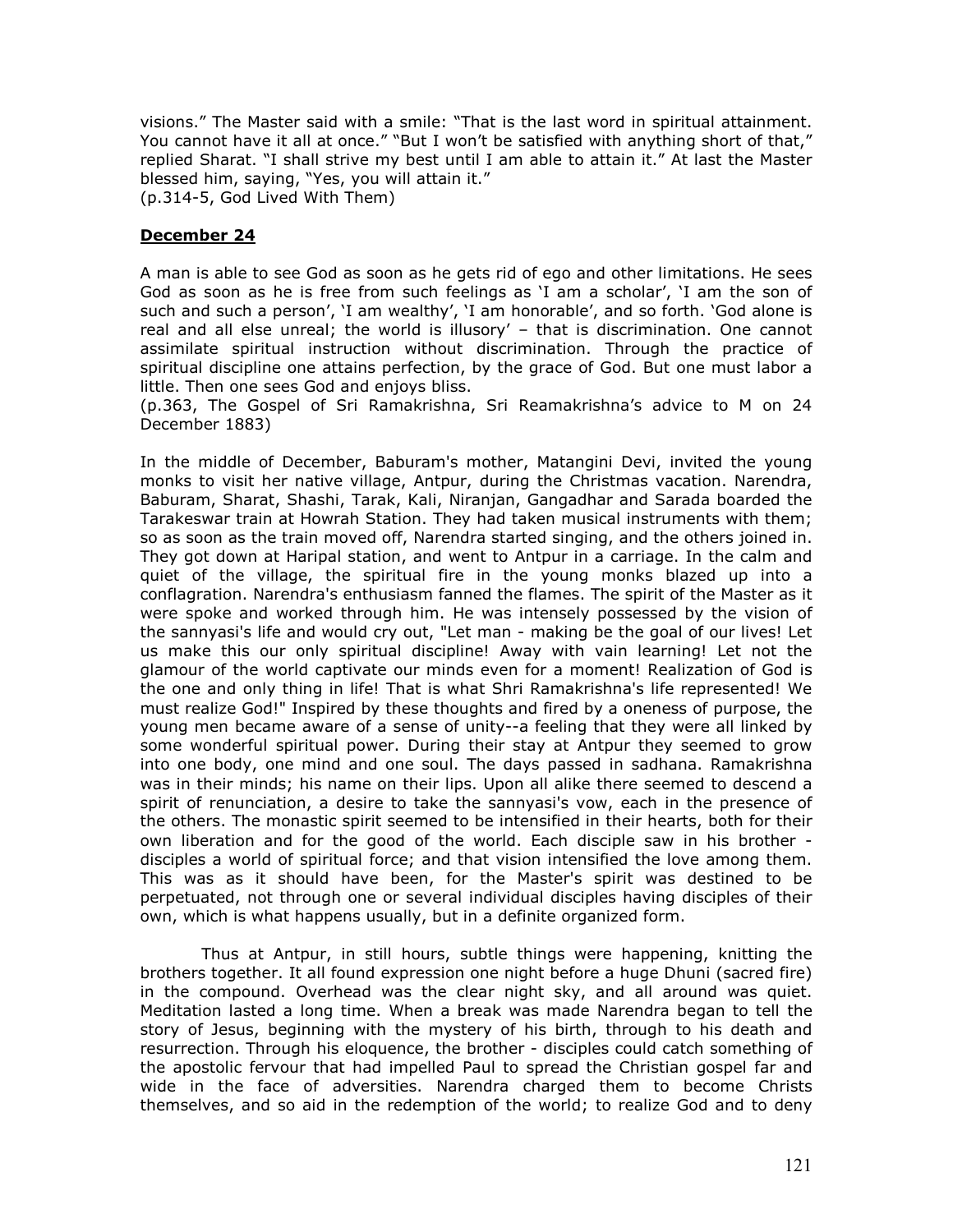themselves as Jesus had done. Standing there before the sacred fire, their faces lit up by the flames, the crackling of the wood the sole disturbing sound, they took the vows of renunciation before God and one another. The very air was vibrant with their ecstatic fervour. Strangely, the monks discovered afterwards that all this had happened on Christmas - eve!

(p.195-6, V.1, Life of Swami Vivekananda)

# December 25

Night is the ideal time for spiritual practice. Meditation and japa should be performed regularly with great devotion. They purify the mind. Continued for some time, regular practice of this kind is conducive to the establishment of a constant spiritual mood, giving one a taste of inner joy. A person should not leave his seat immediately after meditation, but should sit for a while thinking about the object of his meditation. Then he may recite prayers and hymns along similar lines to intensify and stabilize the meditative mood and inner joy. Even after leaving his seat he should not talk with anyone, but should rather be contemplative and remain by himself for some time. Practice like this fosters a continuous undercurrent of meditation, helping to keep the mind on a high level and bringing to the heart great joy.

(p.5, For Seekers of God, Swami Shivananda's advice on 25 December 1920)

# December 26

Every nation must save itself; we must not depend upon funds from America for the revival of Hinduism, for that is a delusion. To have a centre is a great thing; try to secure such a place in a large town like Madras, and go on radiating a living force in all directions. Begin slowly. Start with a few lay missionaries; gradually others will come who will devote their whole lives to the work. Do not try to be a ruler. He is the best ruler who can serve well. Be true unto death. The work we want -- we do not seek wealth, name or fame. . . . Be brave. . . . Endeavour to interest the people of Madras in collecting funds for the purpose, and then make a beginning. . . . Be perfectly unselfish, and you will be sure to succeed. . . . Without losing the independence in work, show all regards to your superiors. Work in harmony. . . . My children must be ready to jump into fire, if needed, to accomplish their work. Now work, work, work! We will stop and compare notes later on. Have patience, perseverance, and purity. If you are really my children, you will fear nothing, stop at nothing. You will be like lions. We must rouse India and the whole world. No cowardice. I will take no nay. Do you understand? Be true unto death! . . . The secret of this is Guru - bhakti -- faith in the Guru unto death! Have you that? I believe with all my heart that you have, and you know that I have confidence in you -- so go to work. You must succeed. My prayers and benedictions follow every step you take. Work in harmony. Be patient with everybody. Every one has my love. I am watching you. Onward! Onward! This is just the beginning.

(p.60-2, V.5, Complete Works of Swami Vivekananda, Swamiji's letter to Alasinga in 1894)

# December 27

Swami Trigunatita visited the Master for the first time on 27 December 1884.

He who seeks God plunges headlong; he doesn't calculate about how much or how little he needs fore the protection of his body. It is the pure mind that perceives God,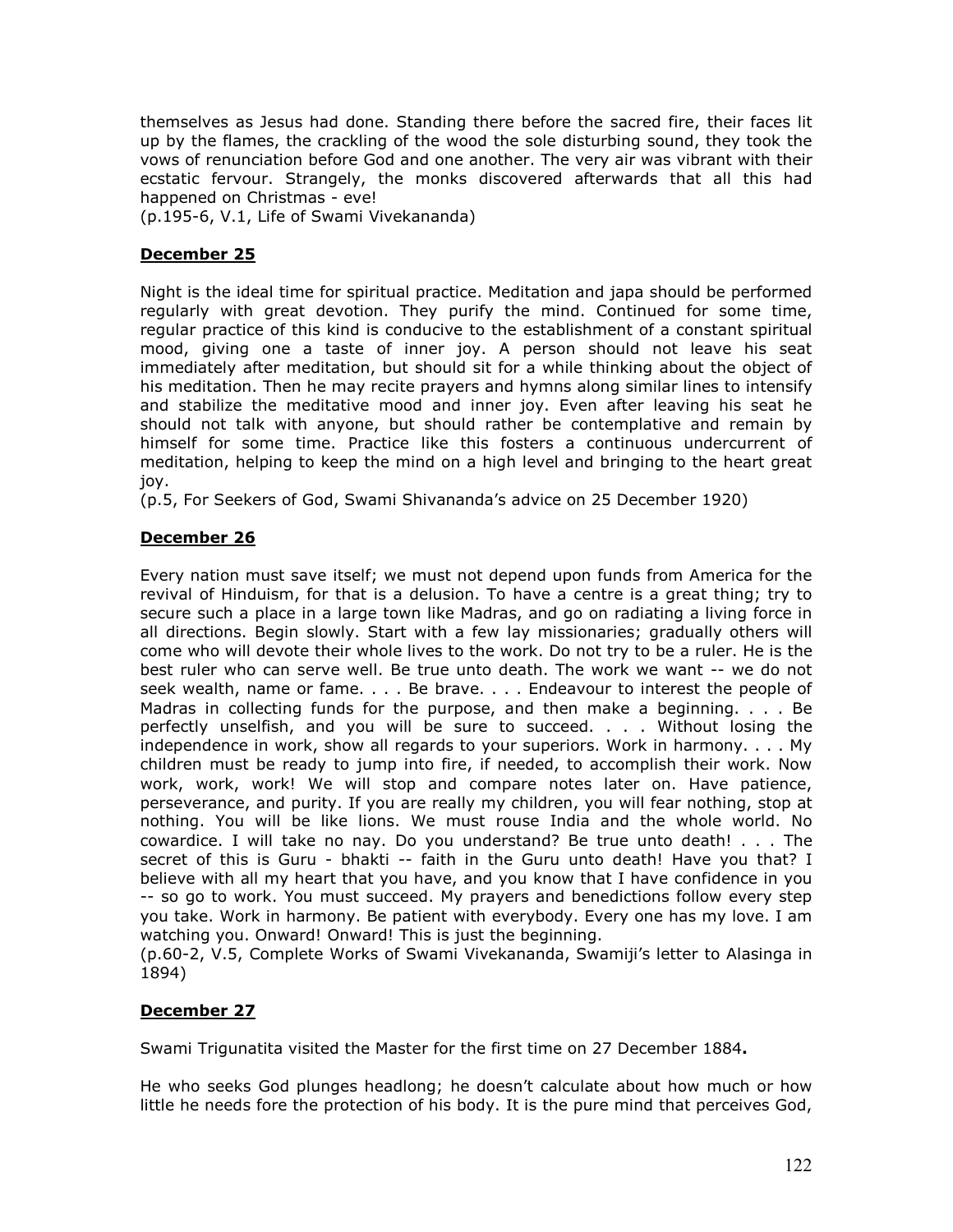ands at that time this ordinary mind does not function. A mind that has the slightest trace of attachment to the world cannot be called pure. (p.486, God Lived With Them)

You should undoubtedly bow before all views. But there is a thing called unswerving devotion to one ideal. True, you should salute everyone. But you must love one ideal with your whole soul. That is unswerving devotion.

(p.371, The Gospel Of Sri Ramakrishna, Sri Ramakrishna's advice on 27 December 1883)

# December 28

Swami Advaitananda left his body on 28 December 1909

One day Swami Advaitananda stood in front of Sri Ramakrishna's picture and prayed, "Master, please release me from this pain." The Master soon answered the prayer of his disciple. Swami Premananda later said: "Before his death Gopal-da saw the Master carrying the mace on his shoulder. He then asked, 'Master, why are you carrying the mace on your shoulder?' The Master replied: 'I am Gadadhar. In this age I shall rebuild after destroying everything.'

(p.526-7, God Lived With Them)

Human character is formed through true sympathy and love, and not through erudition or intellectualism. If you have real feeling for others, and if your life is pure, stainless, and unselfish, then the Divine Mother will make the impossible possible through you. Merely scholarly lecturing does not bear any result. This is the secret.

(p.34, Spiritual Treasures, Swami Turiyananda's letter to Harimohan dt 28 December 1902)

# December 29

What Swami Vivekananda said is true: "Devotion to God is dormant in everyone. It manifests itself when the veil of lust and gold is removed." The attempt to remove that veil is called sadhana, or spiritual disciplines; and when this veil disappears, the kundalini awakens. Nothing will be achieved if you scatter your mind in all sorts of things. Hold on firmly to your chosen path and resolve that you will attain liberation and devotion through it; then only you will succeed.

(p.60-1, Spiritual Treasures, Swami Turiyananda's letter to Swami Nirupamananda dt 29 December 1912)

In this universe where nothing is lost, where we live in the midst of death in life , every thought that is thought, in public or in private, in crowded thoroughfares or in the deep recesses of primeval forests, lives. They are continuously trying to become self - embodied, and until they have embodied themselves, they will struggle for expression, and any amount of repression cannot kill them. Nothing can be destroyed -- those thoughts that caused evil in the past are also seeking embodiment, to be filtered through repeated expression and, at last, transfigured into perfect good. As such, there is a mass of thought which is at the present time struggling to get expression. This new thought is telling us to give up our dreams of dualism, of good and evil in essence, and the still wilder dream of suppression. It teaches us that higher direction and not destruction is the law. It teaches us that it is not a world of bad and good, but good and better -- and still better. It stops short of